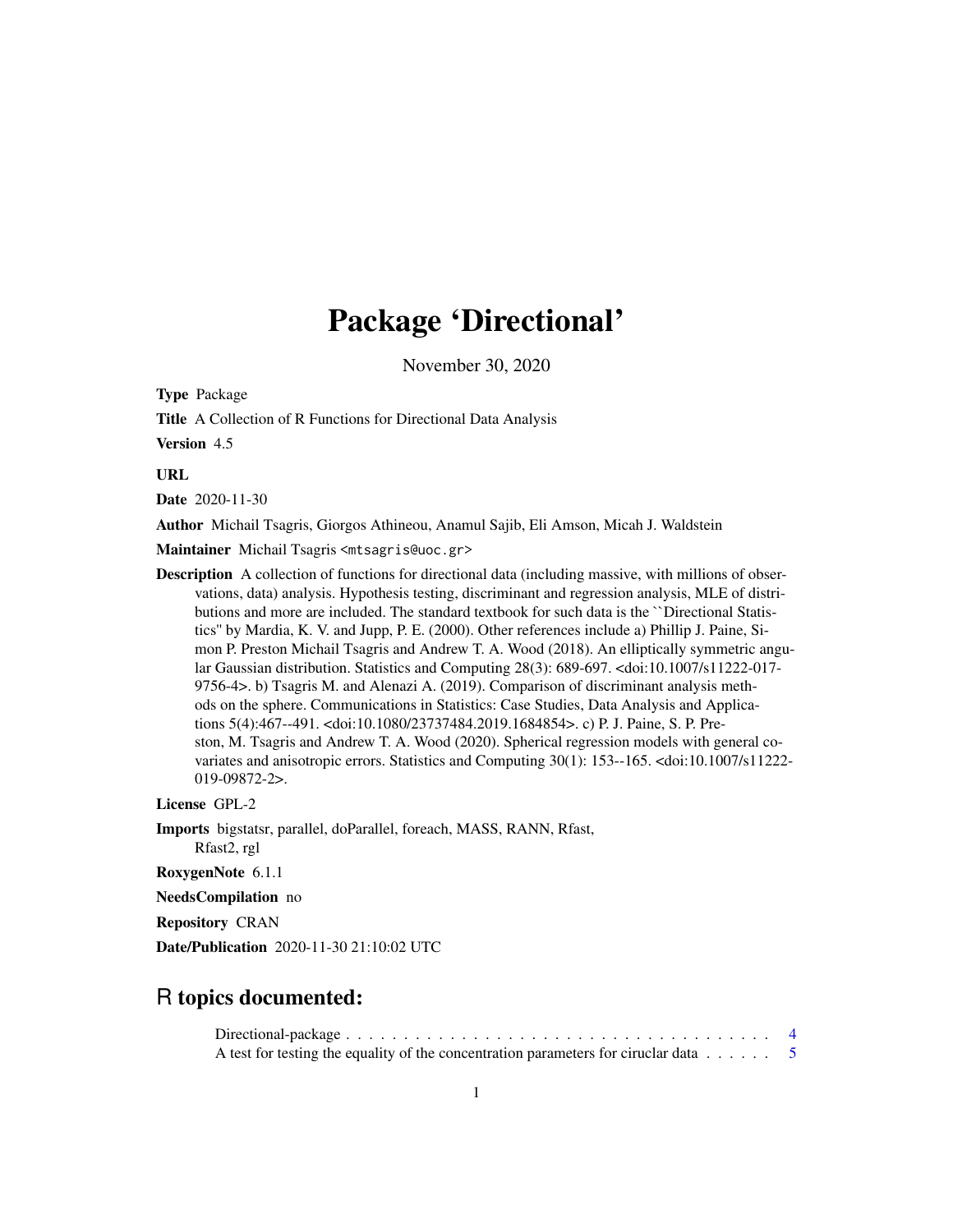|                                                                                                      | 6              |
|------------------------------------------------------------------------------------------------------|----------------|
|                                                                                                      | $\overline{7}$ |
|                                                                                                      | 9              |
| BIC for the model based clustering using mixtures of von Mises-Fisher distributions                  | 10             |
|                                                                                                      | 11             |
|                                                                                                      | 12             |
| Check visually whether matrix Fisher samples is correctly generated or not                           | 14             |
| Circular correlations between one and many circular variables                                        | 15             |
|                                                                                                      | 16             |
|                                                                                                      | 17             |
|                                                                                                      | 18             |
| Column-wise MLE of the angular Gaussian and the von Mises Fisher distributions                       | 20             |
| Contour plot of a mixture of von Mises-Fisher distributions model                                    | 21             |
| Contour plot of spherical data using a von Mises-Fisher kernel density estimate                      | 22             |
|                                                                                                      | 23             |
|                                                                                                      | 24             |
|                                                                                                      | 26             |
|                                                                                                      | 27             |
| Conversion of cosines to azimuth and plunge $\dots \dots \dots \dots \dots \dots \dots \dots$        | 28             |
| Converting a rotation matrix on $SO(3)$ to an unsigned unit quaternion                               |                |
| Converting an unsigned unit quaternion to rotation matrix on $SO(3)$                                 | 29             |
|                                                                                                      | 30             |
|                                                                                                      | 32             |
|                                                                                                      | 33             |
|                                                                                                      | 34             |
|                                                                                                      | 36             |
|                                                                                                      | 37             |
|                                                                                                      | 38             |
|                                                                                                      | 39             |
| Forward Backward Early Dropping selection for circular data using the SPML regression                | 40             |
|                                                                                                      | 42             |
|                                                                                                      | 43             |
|                                                                                                      | 44             |
| Hypothesis test for IAG distribution over the ESAG distribution                                      | 45             |
| Hypothesis test for von Mises-Fisher distribution over Kent distribution                             | 46             |
|                                                                                                      | 48             |
|                                                                                                      | 49             |
|                                                                                                      | 50             |
|                                                                                                      | 51             |
|                                                                                                      | 52             |
|                                                                                                      | 54             |
|                                                                                                      | 55             |
|                                                                                                      | 56             |
|                                                                                                      | 57             |
|                                                                                                      | 58             |
|                                                                                                      | 61             |
| MLE of some circular distributions with multiple samples $\dots \dots \dots \dots \dots \dots \dots$ | 62             |
|                                                                                                      | 64             |
|                                                                                                      | 65             |
|                                                                                                      |                |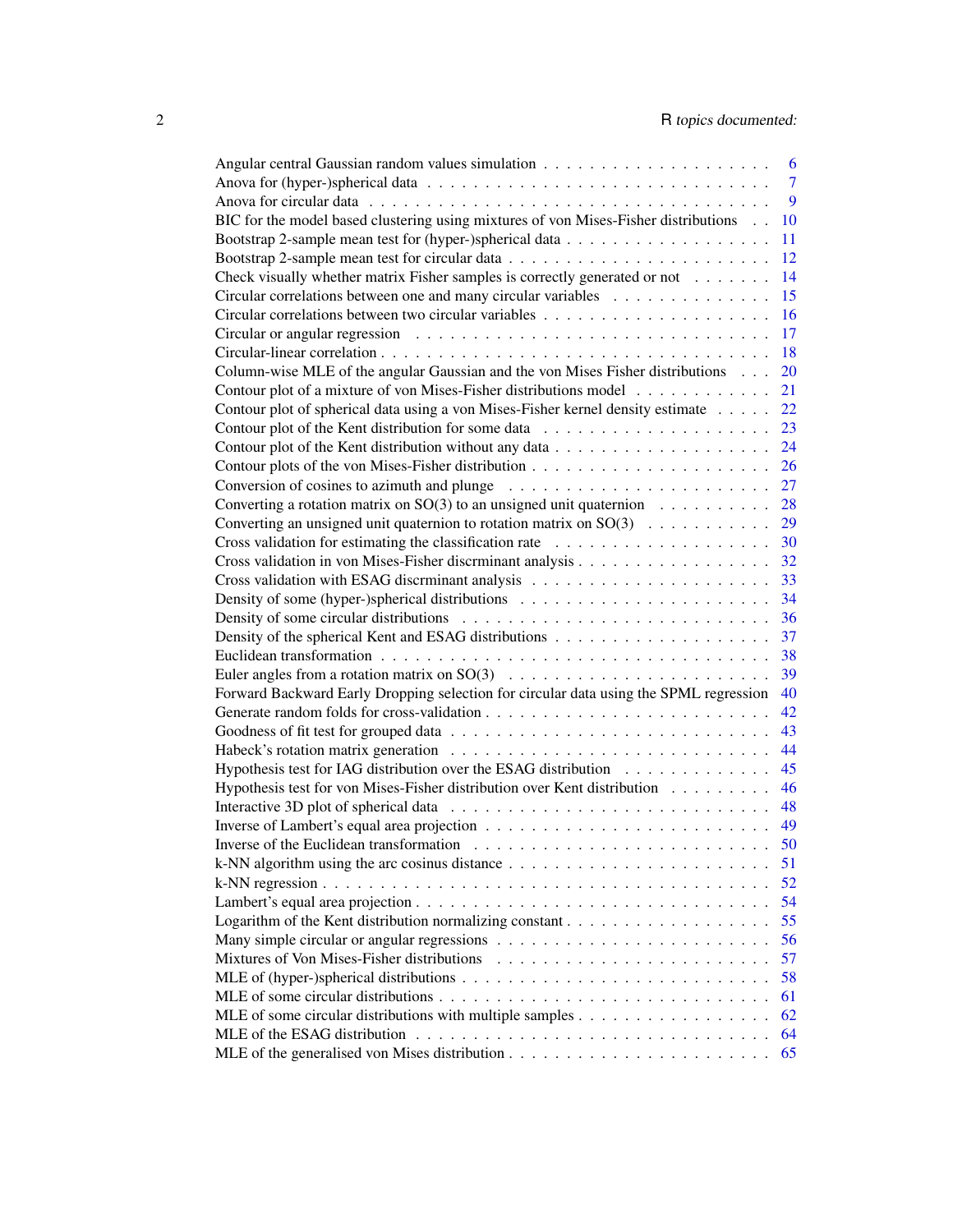|                                                                                                                   | 66  |
|-------------------------------------------------------------------------------------------------------------------|-----|
|                                                                                                                   | 68  |
|                                                                                                                   | 69  |
|                                                                                                                   | 70  |
|                                                                                                                   | 71  |
| Permutation based 2-sample mean test for (hyper-)spherical data                                                   | 72  |
|                                                                                                                   | 74  |
| Prediction in discriminant analysis based on ESAG distribution                                                    | 75  |
| Prediction in discriminant analysis based on von Mises-Fisher distribution                                        | 76  |
| Prediction with some naive Bayes classifiers for circular data                                                    | 77  |
| Probability density function of the von Mises-Fisher distribution                                                 | 78  |
|                                                                                                                   | 79  |
|                                                                                                                   | 80  |
|                                                                                                                   | 81  |
|                                                                                                                   | 83  |
|                                                                                                                   | 84  |
| Rotation axis and angle of rotation given a rotation matrix                                                       | 85  |
|                                                                                                                   | 86  |
|                                                                                                                   | 87  |
| Rotation matrix to rotate a spherical vector along the direction of another                                       | 88  |
| Saddlepoint approximations of the Fisher-Bingham distributions                                                    | 90  |
| Simulation from a Bingham distribution using any symmetric matrix $A$                                             | 91  |
| Simulation from a Matrix Fisher distribution on $SO(3)$                                                           | 92  |
| Simulation of random values from a Bingham distribution                                                           | 93  |
| Simulation of random values from a mixture of von Mises-Fisher distributions                                      | 94  |
| Simulation of random values from a spherical Fisher-Bingham distribution                                          | 95  |
| Simulation of random values from a spherical Kent distribution                                                    | 96  |
| Simulation of random values from a von Mises-Fisher distribution 98                                               |     |
|                                                                                                                   | -99 |
| Spherical regression using the projected normal or the von Mises-Fisher distribution 100                          |     |
|                                                                                                                   |     |
|                                                                                                                   |     |
|                                                                                                                   |     |
|                                                                                                                   |     |
|                                                                                                                   |     |
| Test for equality of concentration parameters for spherical data 108                                              |     |
| Test of equality of the concentration parameters for circular data 109                                            |     |
| The k-nearest neighbours using the cosinus distance $\ldots \ldots \ldots \ldots \ldots \ldots \ldots \ldots 110$ |     |
|                                                                                                                   |     |
| Tuning of the bandwidth parameter in the von Mises kernel 112                                                     |     |
| Tuning of the bandwidth parameter in the von Mises-Fisher kernel 113                                              |     |
| Tuning of the k-NN algorithm using the arc cosinus distance $\dots \dots \dots \dots \dots \dots \dots \dots$     |     |
|                                                                                                                   |     |
|                                                                                                                   |     |
|                                                                                                                   |     |
|                                                                                                                   |     |
| von Mises-Fisher kernel density estimation for (hyper-)spherical data 122                                         |     |

**Index** 2008 **[124](#page-123-0)**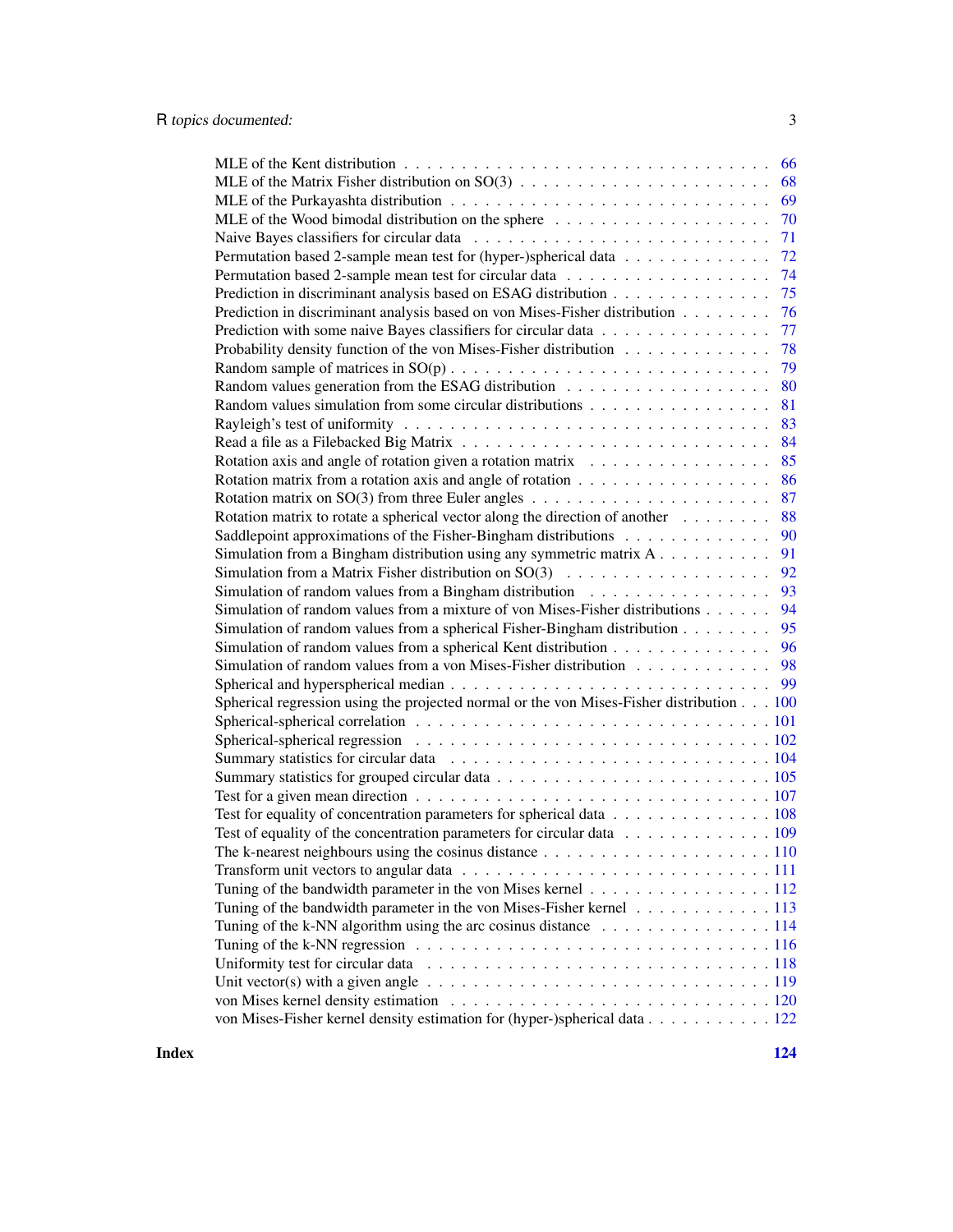<span id="page-3-0"></span>Directional-package *This is an R package that provides methods for the statistical analysis of directional data, including massive (very large scale) directional data.*

#### Description

Circular-linear regression, spherical-spherical regression, spherical regression, discriminant analysis, ANOVA for circular and (hyper-)spherical data, tests for eaquality of conentration parameters, fitting distributions, random values generation, contour plots and many more functions are included in this package.

### Details

| Package: | Directional |
|----------|-------------|
| Type:    | Package     |
| Version: | 4.5         |
| Date:    | 2020-11-30  |
| License: | $GPL-2$     |

#### **Maintainers**

Michail Tsagris <mtsagris@uoc.gr>

#### Note

#### Acknowledgments:

Professor Andy Wood and Dr Simon Preston from the university of Nottingham are highly appreciated for being my supervisors during my post-doc in directional data analysis.

Dr Georgios Pappas (former postDoc at the university of Nottingham) helped me construct the contour plots of the von Mises-Fisher and the Kent distribution.

Dr Christopher Fallaize and Dr Theo Kypraios from the university of Nottingham have provided a function for simulating from the Bingham distribution using rejection sampling. So any questions regarding this function should be addressed to them.

Dr Kwang-Rae Kim (post-doc at the university of Nottingham) answered some of my questions.

Giorgos Borboudakis (PhD student at the university of Crete) pointed out to me a not so clear message in the algorithm of generating random values from the von Mises-Fisher distribution.

Panagiotis (pronounced Panayiotis) Tzirakis (master student at the department of computer science in Heraklion during the 2013-2015 seasons) showed me how to perform parallel computing in R and he is greatly acknowledged and appreciated not only from me but from all the readers of this document. He also helped me with the vectorization of some contour plot functions.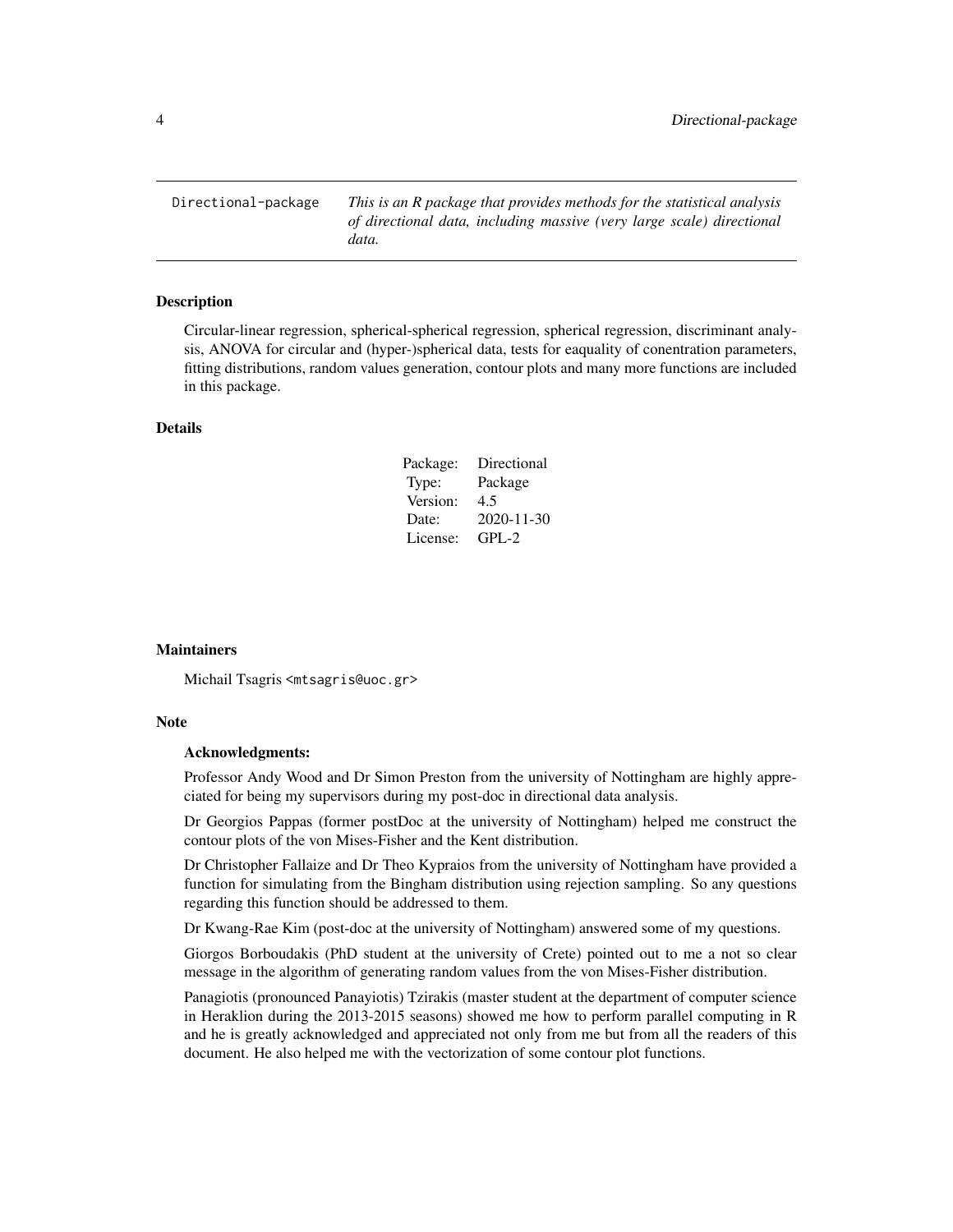<span id="page-4-0"></span>Professor John Kent from the university of Leeds is acknowledged for clarifying one thing with the ovalness parameter in his distribution.

Phillip Paine (postdoc at the university of Nottingham) spotted that the function [rfb](#page-94-1) is rather slow and he suggested me to change it. The function has changed now and this is also due to Joshua Davis (from Carleton College, Northfield, MN) who spotted that mistakes could occur, due a vector not being a matrix.

Professor Kurt Hornik from the Vienna university of economics and business is greatly acknowledged for his patience and contast help with this (and not only) R package.

Manos Papadakis, undergraduate student in the department of computer science at university of Crete, is also acknowledged for his programming tips.

Dr Mojgan Golzy spotted a mistake in the [ESAGdensity](#page-36-1) and Michail is very happy for that.

Lisette de Jonge-Hoekstra from the University of Groningen found a wrong sentence in the help file of spml.reg which is now deleted.

If you want more information on many of these algorithms see Chapters 9 and 10 in the following document. https://www.researchgate.net/publication/324363311 Multivariate data analysis in R

#### Author(s)

Michail Tsagris <mtsagris@uoc.gr>, Giorgos Athineou <gioathineou@gmail.com>, Anamul Sajib <sajibstat@du.ac.bd>, Eli Amson <eli.amson1988@gmail.com> and Micah J. Waldstein <micah@waldste.in>.

#### References

Mardia, K. V. and Jupp, P. E. (2000). Directional statistics. Chicester: John Wiley and Sons.

A test for testing the equality of the concentration parameters for ciruclar data *A test for testing the equality of the concentration parameter among g samples, where g >= 2 for ciruclar data*

#### **Description**

A test for testing the equality of the concentration parameter among g samples, where  $g \ge 2$  for ciruclar data. It is a tangential approach.

#### Usage

tang.conc(u, ina, rads = FALSE)

#### Arguments

| u    | A numeric vector containing the values of all samples.              |
|------|---------------------------------------------------------------------|
| ina  | A numerical variable or factor indicating the groups of each value. |
| rads | If the data are in radians this should be TRUE and FALSE otherwise. |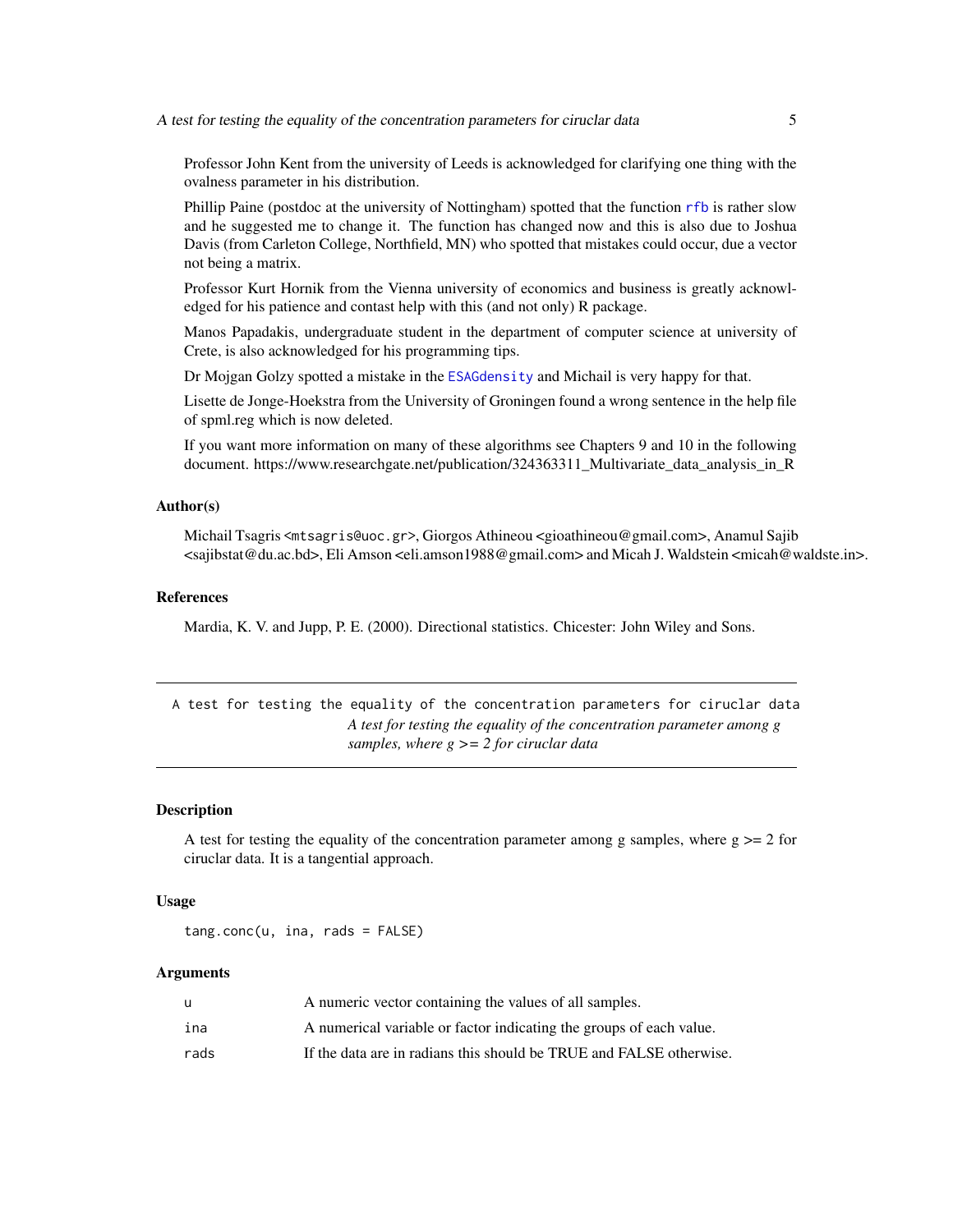### <span id="page-5-0"></span>Details

This test works for circular data.

#### Value

A vector including:

| test    | The value of the test statistic. |
|---------|----------------------------------|
| p-value | The p-value of the test.         |

### Author(s)

Michail Tsagris

R implementation and documentation: Michail Tsagris <mtsagris@uoc.gr> and Giorgos Athineou <gioathineou@gmail.com>

#### References

Mardia, K. V. and Jupp, P. E. (2000). Directional statistics. Chicester: John Wiley & Sons. Fisher, N. I. (1995). Statistical analysis of circular data. Cambridge University Press.

### See Also

[embed.circaov,hcf.circaov,lr.circaov,het.circaov](#page-8-1)[,conc.test](#page-108-1)

### Examples

```
x <- rvonmises(100, 2.4, 15)
ina \le rep(1:4, each = 25)
tang.conc(x, ina, rads = TRUE)
```
Angular central Gaussian random values simulation *Angular central Gaussian random values simulation*

### Description

Angular central Gaussian random values simulation.

#### Usage

racg(n, sigma)

### Arguments

|       | The sample size, a numerical value. |
|-------|-------------------------------------|
| sigma | The covariance matrix in $R^d$ .    |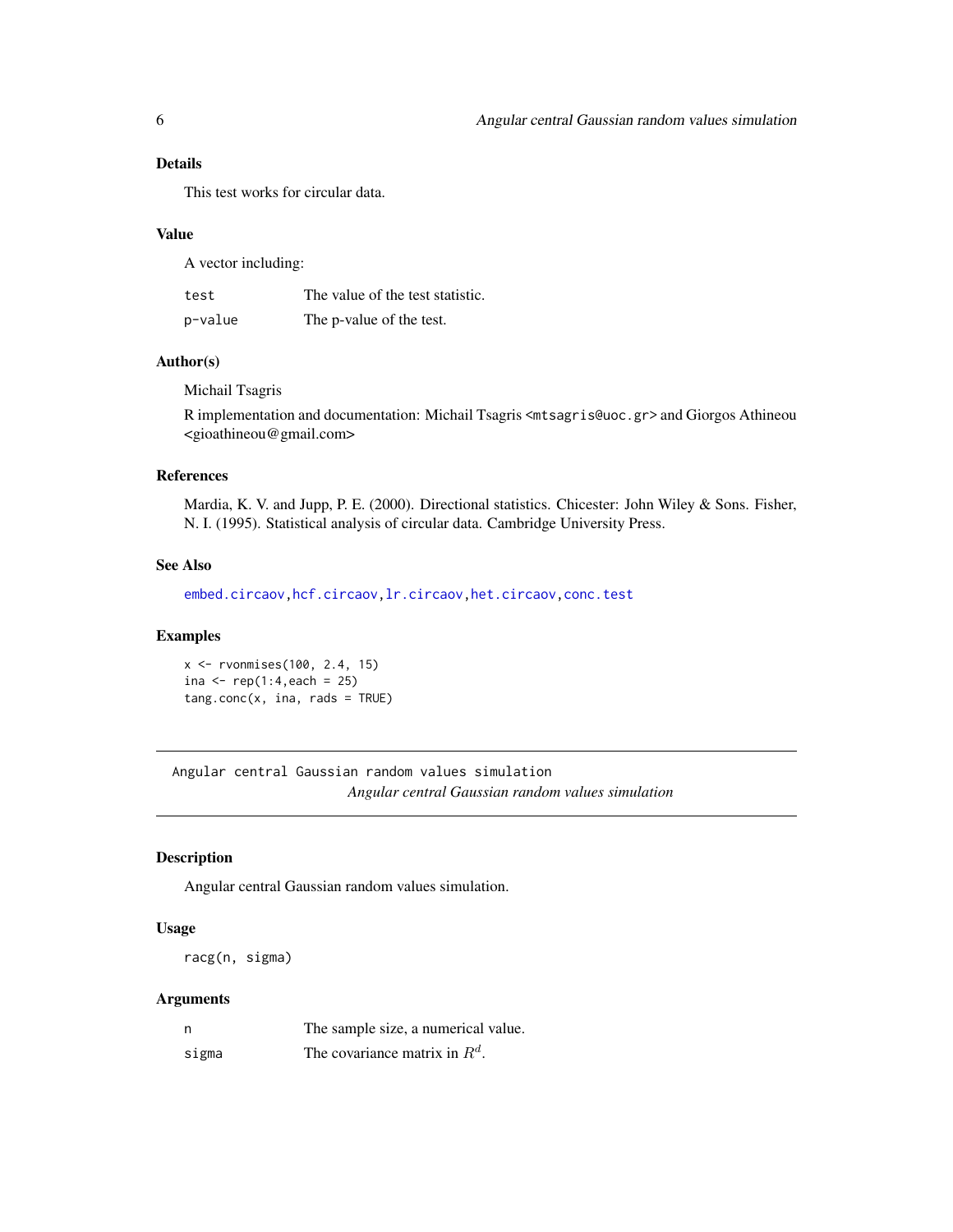### <span id="page-6-0"></span>Details

The algorithm uses univariate normal random values and transforms them to multivariate via a spectral decomposition. The vectors are then scaled to have unit length.

### Value

A matrix with the simulated data.

### Author(s)

Michail Tsagris

R implementation and documentation: Michail Tsagris <mtsagris@uoc.gr>

#### References

Tyler D. E. (1987). Statistical analysis for the angular central Gaussian distribution on the sphere. Biometrika 74(3): 579-589.

#### See Also

[acg](#page-57-1)[,rvmf](#page-97-1)[,rvonmises](#page-80-1)

### Examples

```
s <- cov( iris[, 1:4] )
x <- racg(100, s)
acg(x)
vmf(x) ## the concentration parameter, kappa, is very low, close to zero, as expected.
```
Anova for (hyper-)spherical data *Analysis of variance for (hyper-)spherical data*

### <span id="page-6-1"></span>Description

Analysis of variance for (hyper-)spherical data.

#### Usage

 $hc$ f.aov(x, ina,  $fc$  = TRUE) lr.aov(x, ina) embed.aov(x, ina) het.aov(x, ina)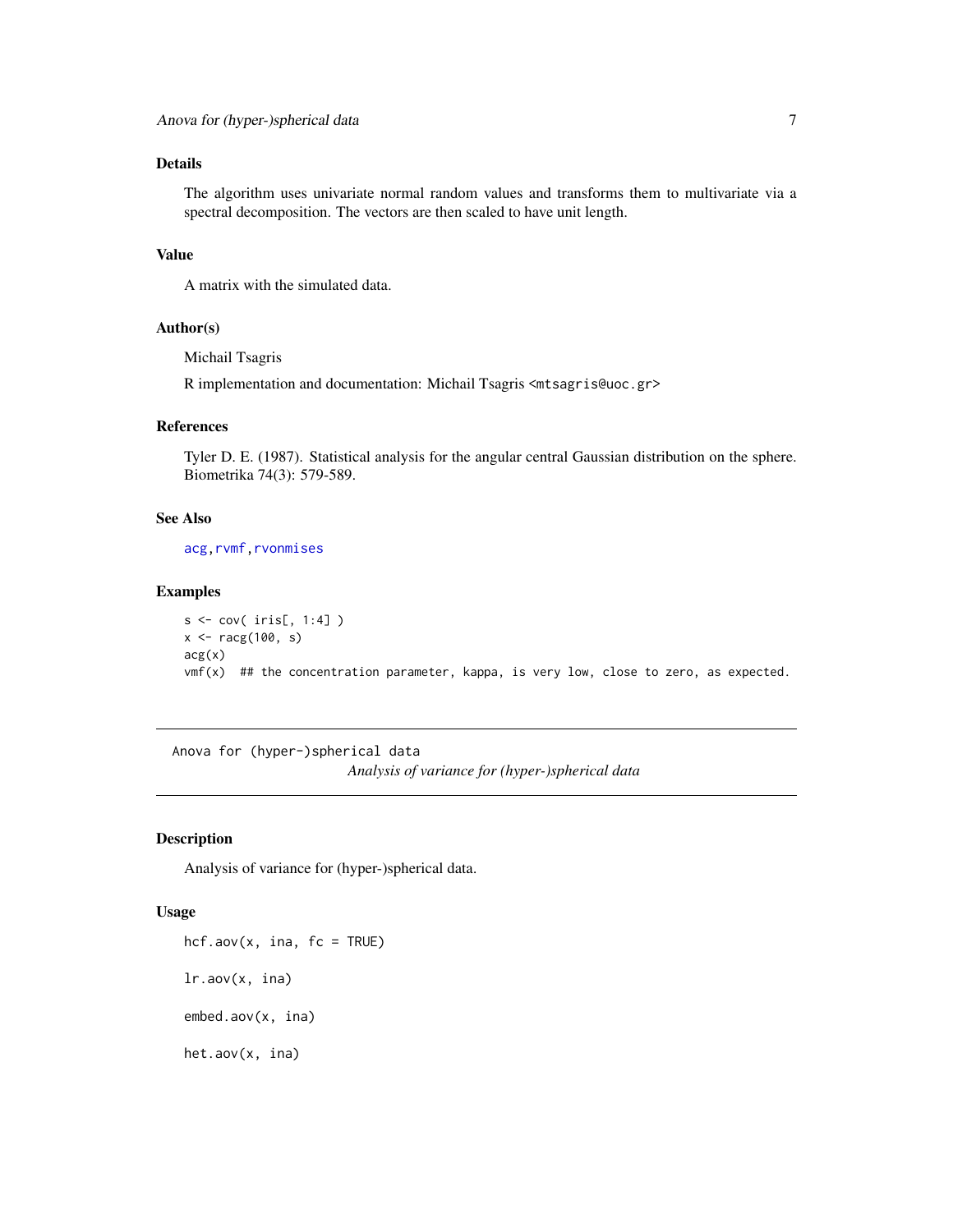### Arguments

| $\mathsf{x}$ | A matrix with the data in Euclidean coordinates, <i>i.e.</i> unit vectors. |
|--------------|----------------------------------------------------------------------------|
| ina          | A numerical variable or a factor indicating the group of each vector.      |
| fc           | A boolean that indicates whether a corrected F test should be used or not. |

### Details

The high concentration (hcf.aov), log-likelihood ratio (lr.aov), embedding approach (embed.aov) or the non equal concentration parameters approach (het.aov) is used.

### Value

A vector including:

| test    | The test statistic value.                                       |
|---------|-----------------------------------------------------------------|
| p−value | The p-value of the F test.                                      |
| kappa   | The common concentration parameter kappa based on all the data. |

### Author(s)

Michail Tsagris

R implementation and documentation: Michail Tsagris <mtsagris@uoc.gr> and Giorgos Athineou <gioathineou@gmail.com>

### References

Mardia, K. V. and Jupp, P. E. (2000). Directional statistics. Chicester: John Wiley & Sons.

### See Also

[hcf.boot](#page-10-1)[,spherconc.test,](#page-107-1)[conc.test](#page-108-1)

```
x <- rvmf(60, rnorm(3), 15)
ina <- rep(1:3, each = 20)hcf.aov(x, ina)
hcf.aov(x, ina, fc = FALSE)
lr.aov(x, ina)
embed.aov(x, ina)
het.aov(x, ina)
```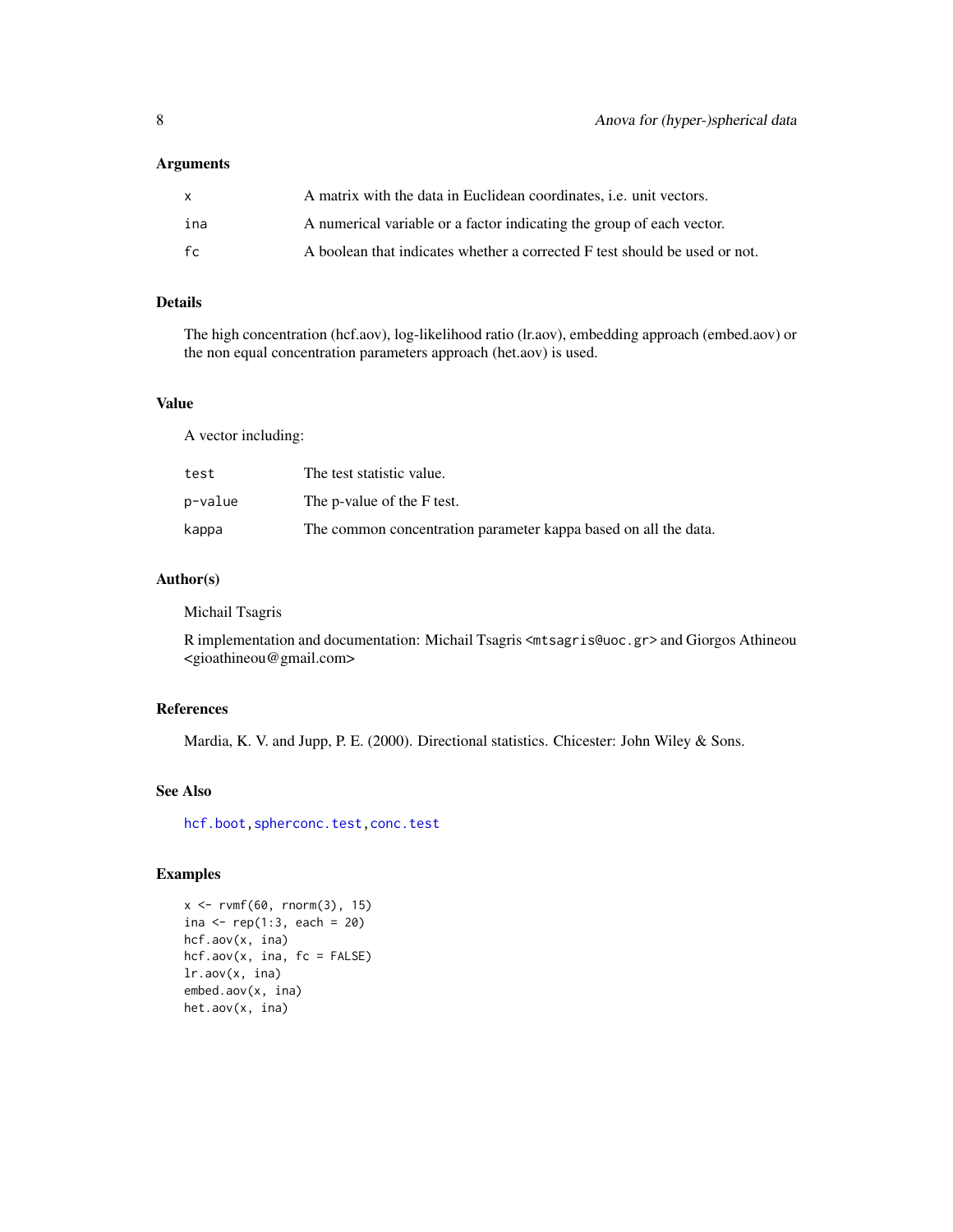<span id="page-8-0"></span>Anova for circular data

*Analysis of variance for circular data*

### <span id="page-8-1"></span>Description

Analysis of variance for circular data.

#### Usage

```
hcf.circaov(u, ina, rads = FALSE)
lr.circaov(u, ina, rads = FALSE)
```
het.circaov(u, ina, rads = FALSE)

```
embed.circaov(u, ina, rads = FALSE)
```
### Arguments

| u    | A numeric vector containing the data.                                |
|------|----------------------------------------------------------------------|
| ina  | A numerical or factor variable indicating the group of each value.   |
| rads | If the data are in radians, this should be TRUE and FALSE otherwise. |

### Details

The high concentration (hcf.circaov), log-likelihood ratio (lr.circaov), embedding approach (embed.circaov) or the non equal concentration parameters approach (het.circaov) is used.

### Value

A vector including:

| test    | The value of the test statistic.                                                                                 |
|---------|------------------------------------------------------------------------------------------------------------------|
| p-value | The p-value of the test.                                                                                         |
| kappa   | The concentration parameter based on all the data. If the het circa ov is used this<br>argument is not returned. |

#### Author(s)

Michail Tsagris

R implementation and documentation: Michail Tsagris <mtsagris@uoc.gr> and Giorgos Athineou <gioathineou@gmail.com>

### References

Mardia, K. V. and Jupp, P. E. (2000). Directional statistics. Chicester: John Wiley & Sons.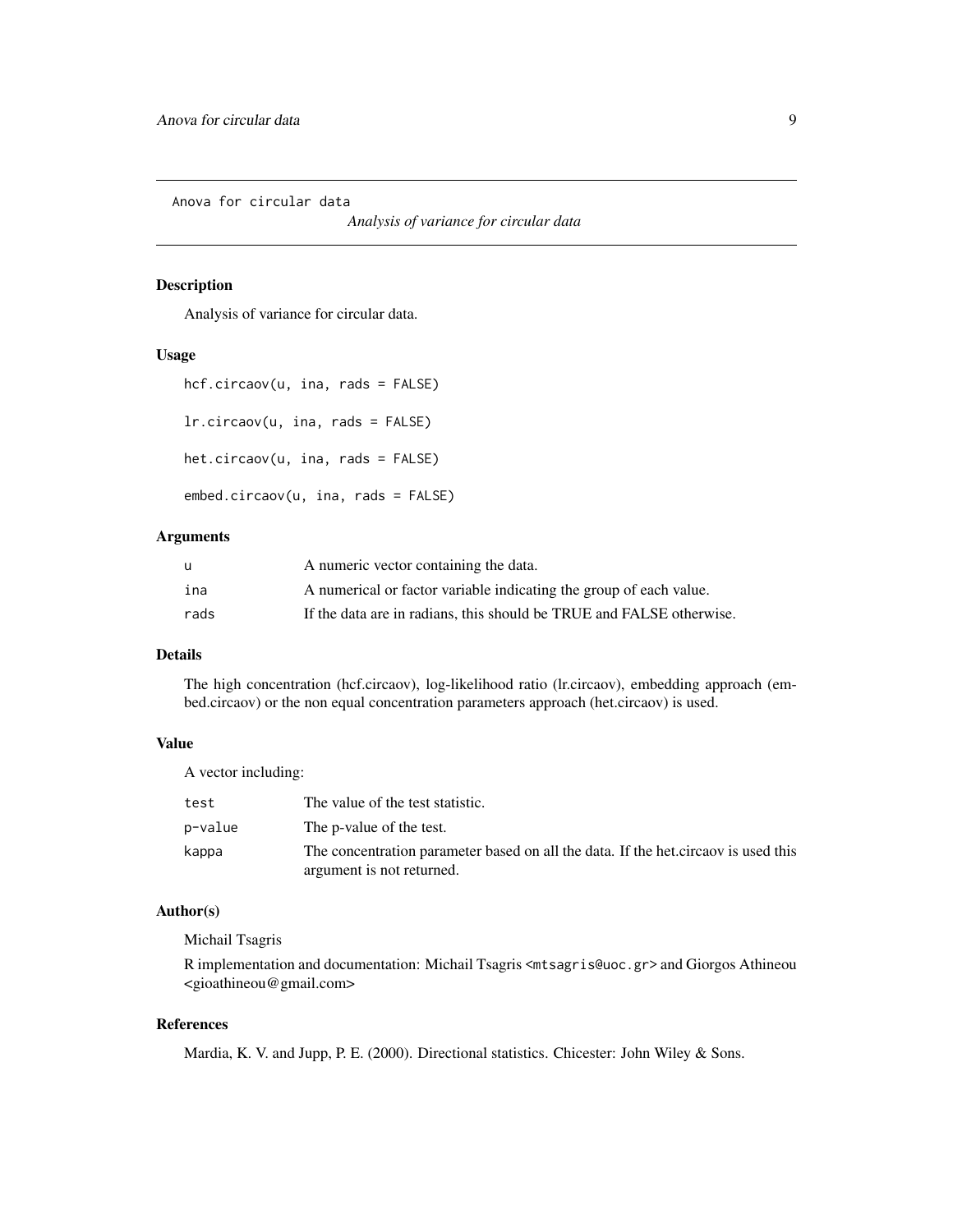### See Also

[conc.test](#page-108-1)[,hcf.aov,lr.aov,het.aov,embed.aov](#page-6-1)

#### Examples

```
x <- rvonmises(100, 2.4, 15)
ina <- rep(1:4, each = 25)hcf.circaov(x, ina, rads = TRUE)
lr.circaov(x, ina, rads = TRUE)
het.circaov(x, ina, rads = TRUE)
embed.circaov(x, ina, rads = TRUE)
```
BIC for the model based clustering using mixtures of von Mises-Fisher distributions *BIC to choose the number of components in a model based clustering using mixtures of von Mises-Fisher distributions*

### Description

BIC to choose the number of components in a model based clustering using mixtures of von Mises-Fisher distributions

#### Usage

bic.mixvmf $(x, A, n.start = 20)$ 

### Arguments

|         | A matrix containing directional data.                                                                         |
|---------|---------------------------------------------------------------------------------------------------------------|
| A       | The maximum number of clusters to be tested. Default value is 3.                                              |
| n.start | The number of random starts to try. See also R's built-in function kmeans for<br>more information about this. |

### Details

If the data are not unit vectors, they are transformed into unit vectors.

### Value

A list including:

| BIC     | The BIC values for all the models tested.                                                                                                                                   |
|---------|-----------------------------------------------------------------------------------------------------------------------------------------------------------------------------|
| A plot  | A plot of the BIC values.                                                                                                                                                   |
| runtime | The run time of the algorithm. A numeric vector. The first element is the user<br>time, the second element is the system time and the third element is the elapsed<br>time. |

<span id="page-9-0"></span>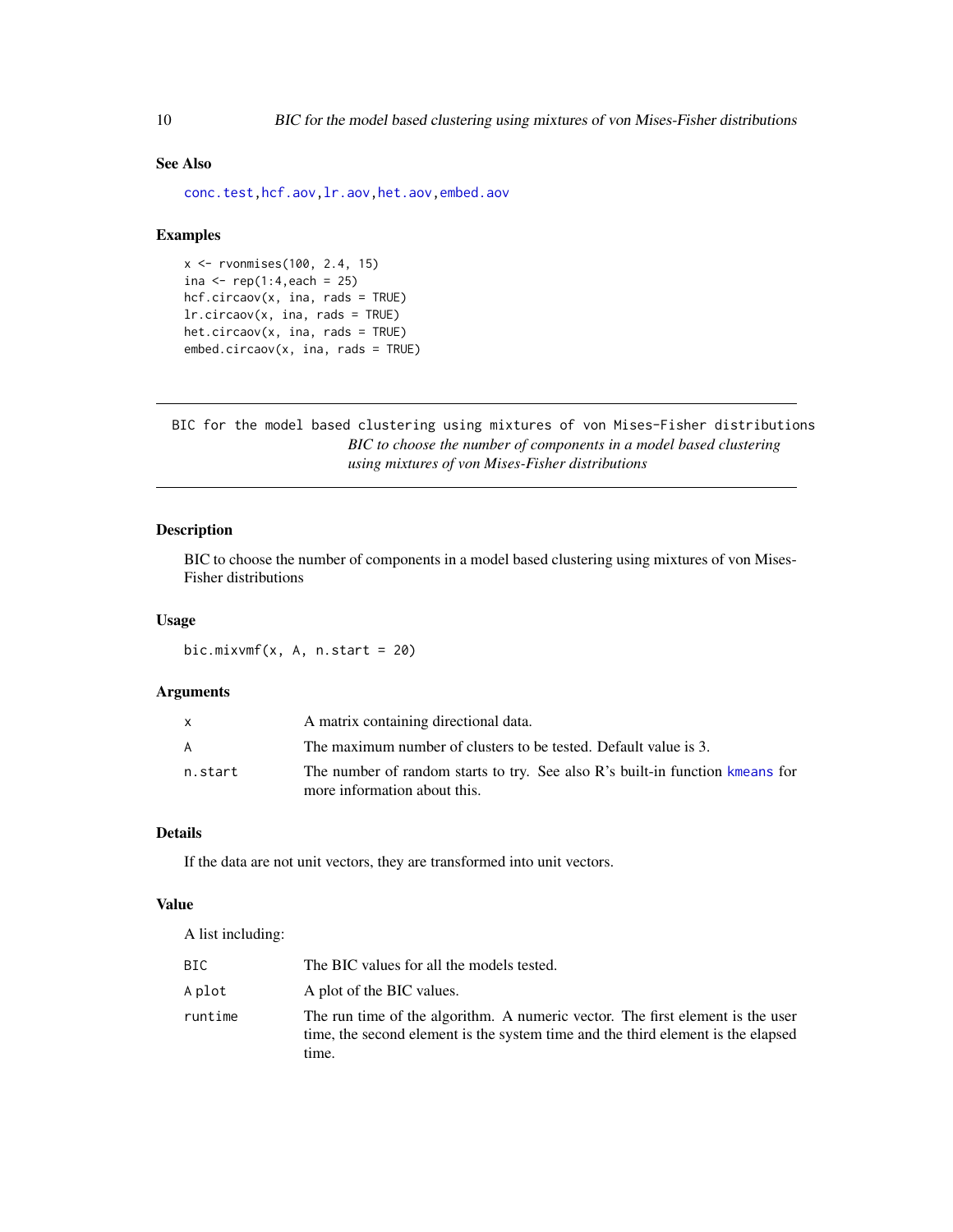#### <span id="page-10-0"></span>Author(s)

Michail Tsagris

R implementation and documentation: Michail Tsagris <mtsagris@uoc.gr> and Giorgos Athineou <gioathineou@gmail.com>

### References

Hornik, K. and Grun, B. (2014). movMF: An R package for fitting mixtures of von Mises-Fisher distributions. Journal of Statistical Software, 58(10):1–31.

### See Also

[mix.vmf](#page-56-1)[,rmixvmf](#page-93-1)[,mixvmf.contour](#page-20-1)

#### Examples

x <- as.matrix( iris[, 1:4] )  $x \leftarrow x / sqrt(rowsums(x^2))$ bic.mixvmf(x, 5)

Bootstrap 2-sample mean test for (hyper-)spherical data *Bootstrap 2-sample mean test for (hyper-)spherical data*

### <span id="page-10-1"></span>Description

Bootstrap 2-sample mean test for (hyper-)spherical data.

#### Usage

hcf.boot(x1, x2,  $fc = TRUE$ ,  $B = 999$ )  $lr.boot(x1, x2, B = 999)$  $embed〔x1, x2, B = 999)$ 

het.boot(x1, x2,  $B = 999$ )

### Arguments

| x1 | A matrix with the data in Euclidean coordinates, <i>i.e.</i> unit vectors. |
|----|----------------------------------------------------------------------------|
| x2 | A matrix with the data in Euclidean coordinates, <i>i.e.</i> unit vectors. |
| fc | A boolean that indicates whether a corrected F test should be used or not. |
| R  | The number of bootstraps to perform.                                       |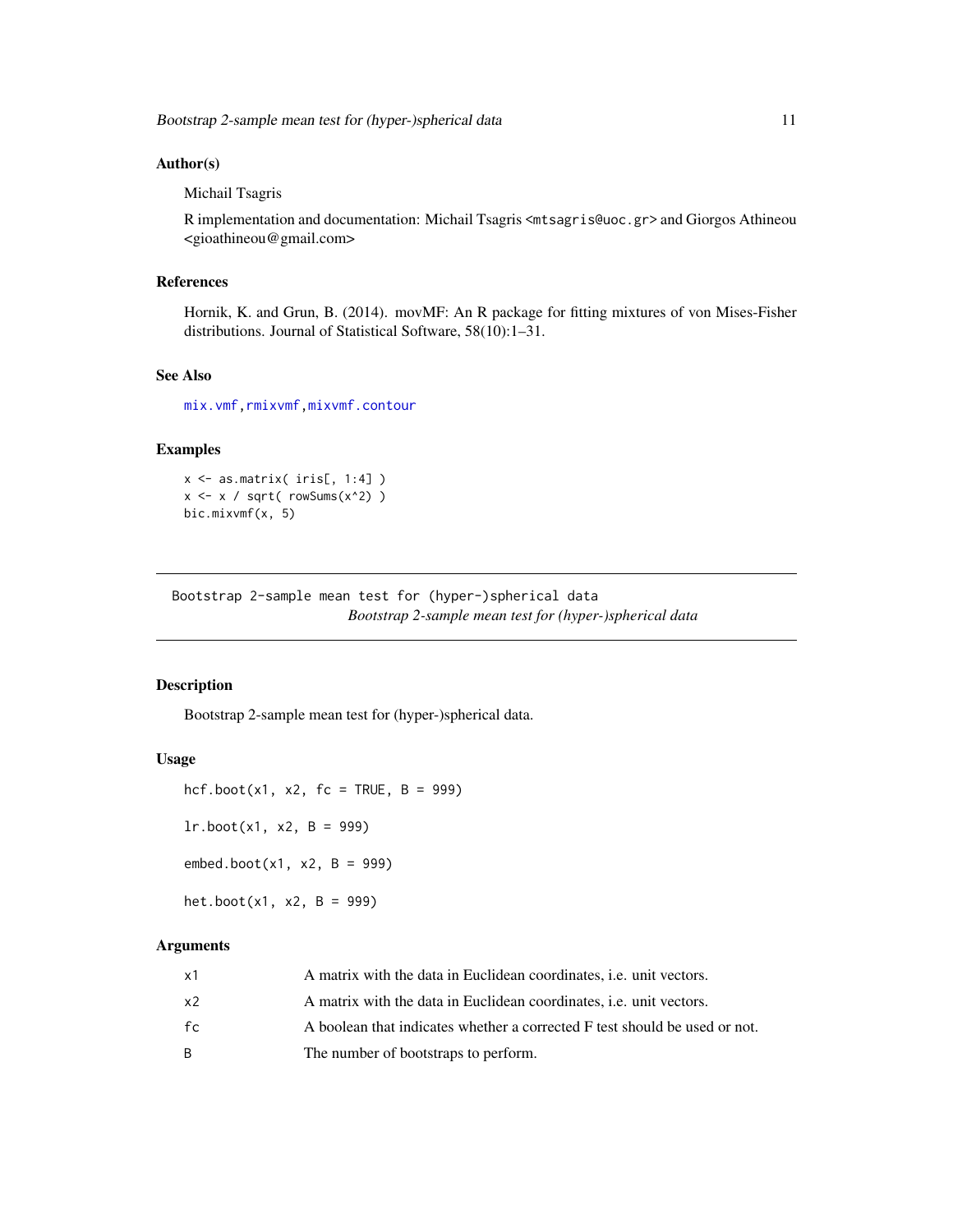### <span id="page-11-0"></span>Details

The high concentration (hcf.boot), log-likelihood ratio (lr.boot), embedding approach (embed.boot) or the non equal concentration parameters approach (het.boot) is used.

#### Value

A vector including:

| test    | The test statistic value.                                       |
|---------|-----------------------------------------------------------------|
| p−value | The p-value of the F test.                                      |
| kappa   | The common concentration parameter kappa based on all the data. |

### Author(s)

Michail Tsagris

R implementation and documentation: Michail Tsagris <mtsagris@uoc.gr>.

### References

Mardia, K. V. and Jupp, P. E. (2000). Directional statistics. Chicester: John Wiley & Sons.

### See Also

[hcf.aov](#page-6-1)[,spherconc.test,](#page-107-1)[conc.test](#page-108-1)

### Examples

```
x \le -r \text{vmf}(60, r \text{norm}(3), 15)ina \leq rep(1:2, each = 30)
x1 \le x [ina == 1, ]
x2 \le -x [ina == 2, ]
hcf.boot(x1, x2)
lr.boot(x1, x2)
het.boot(x1, x2)
```
Bootstrap 2-sample mean test for circular data *Bootstrap 2-sample mean test for circular data*

### Description

Bootstrap 2-sample mean test for circular data.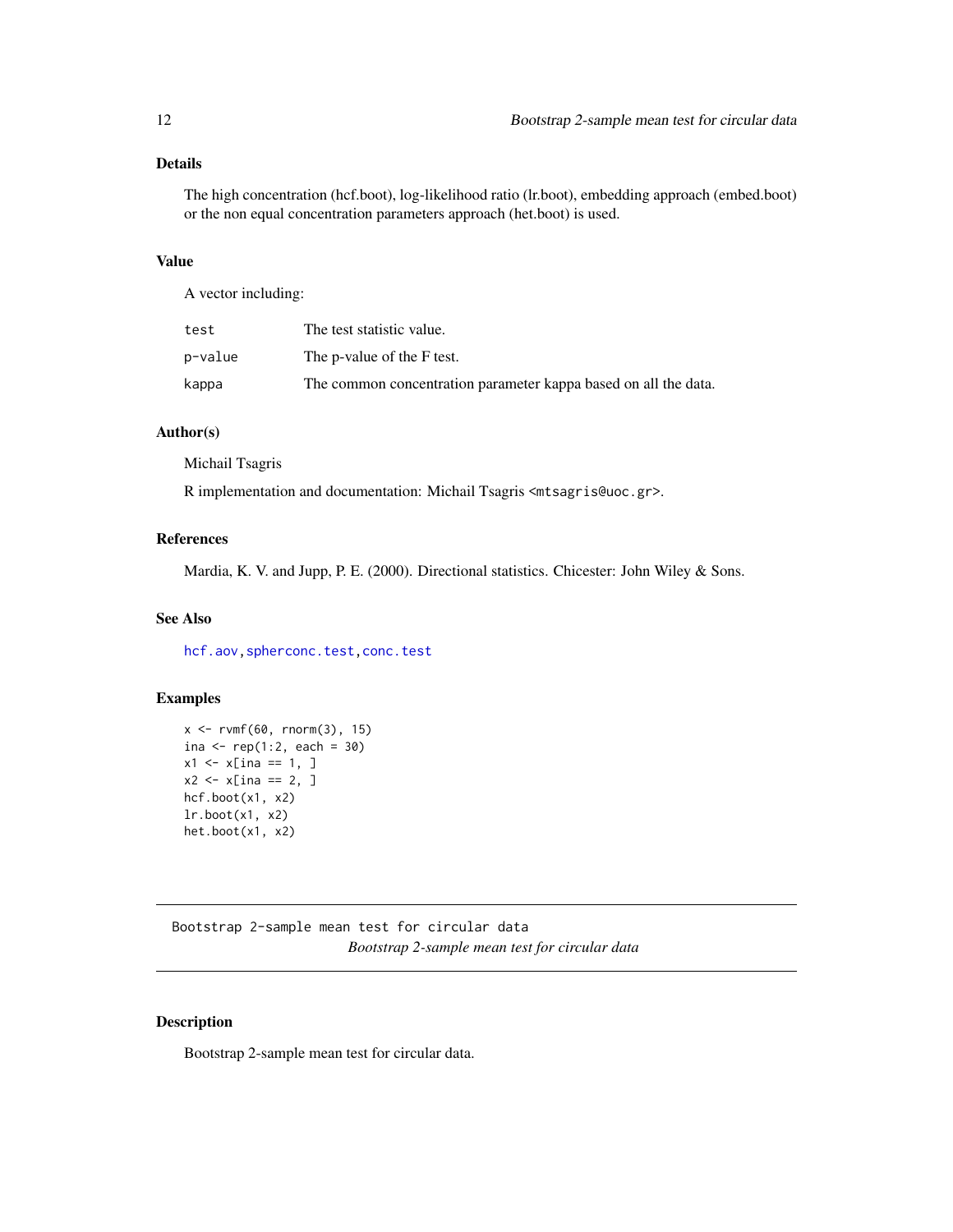### Usage

```
hcfcirc.boot(u1, u2, rads = TRUE, B = 999)lrcirc.boot(u1, u2, rads = TRUE, B = 999)embedcirc.boot(u1, u2, rads = TRUE, B = 999)hetcirc.boot(u1, u2, rads = TRUE, B = 999)
```
### Arguments

| u1   | A numeric vector containing the data of the first sample.            |
|------|----------------------------------------------------------------------|
| u2   | A numeric vector containing the data of the first sample.            |
| rads | If the data are in radians, this should be TRUE and FALSE otherwise. |
| B.   | The number of bootstraps to perform.                                 |

### Details

The high concentration (hcfcirc.boot), the log-likelihood ratio test (lrcirc.boot) or the non equal concentration parameters approach (hetcirc.boot) is used.

### Value

A vector including:

| test    | The value of the test statistic.                                                                                |
|---------|-----------------------------------------------------------------------------------------------------------------|
| p−value | The p-value of the test.                                                                                        |
| kappa   | The concentration parameter based on all the data. If the het circaov is used this<br>argument is not returned. |

### Author(s)

Michail Tsagris

R implementation and documentation: Michail Tsagris <mtsagris@uoc.gr>.

### References

Mardia, K. V. and Jupp, P. E. (2000). Directional statistics. Chicester: John Wiley & Sons.

### See Also

[hcf.circaov](#page-8-1)[,het.aov](#page-6-1)

### Examples

u1 <- rvonmises(20, 2.4, 5) u2 <- rvonmises(20, 2.4, 10) hcfcirc.boot(u1, u2)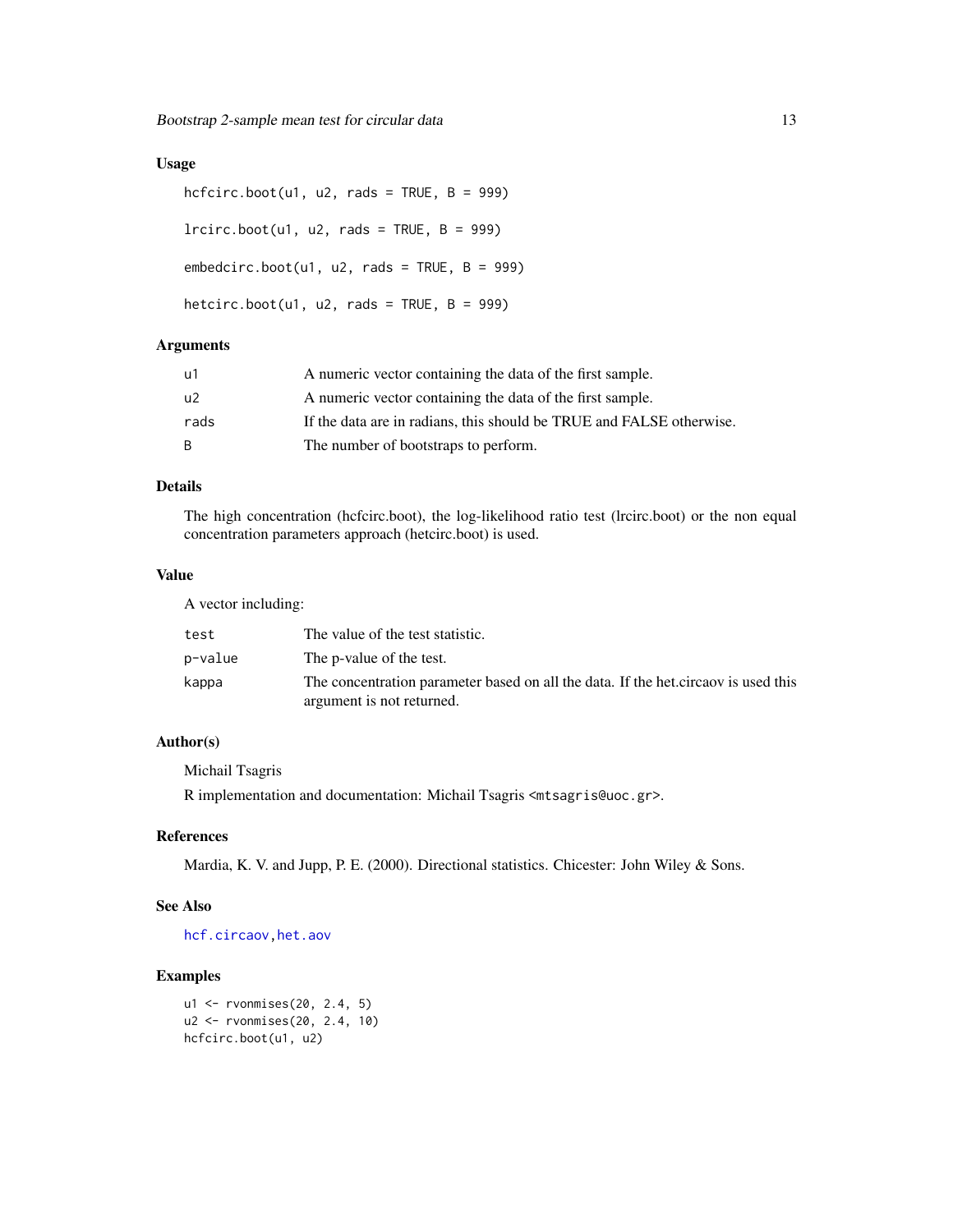<span id="page-13-0"></span>Check visually whether matrix Fisher samples is correctly generated or not *Check visually whether matrix Fisher samples is correctly generated or not.*

#### Description

It plots the log probability trace of matrix Fisher distribution which should close to the maximum value of the logarithm of matrix Fisher distribution, if samples are correctly generated.

#### Usage

visual.check(x, Fa)

### Arguments

|    | The simulated data. An array with at least 2 3x3 matrices.                    |
|----|-------------------------------------------------------------------------------|
| Fa | An arbitrary 3x3 matrix represents the parameter matrix of this distribution. |

#### Details

For a given parameter matrix Fa, maximum value of the logarithm of matrix Fisher distribution is calculated via the form of singular value decomposition of  $Fa = U\Lambda V^T$  which is  $tr(\Lambda)$ . Multiply the last column of U by  $-1$  and replace small eigenvalue, say,  $\lambda_3$  by  $-\lambda_3$  if  $|UV^T| = -1$ .

#### Value

A plot which shows log probability trace of matrix Fisher distribution. The values are also returned.

#### Author(s)

Anamul Sajib<sajibstat@du.ac.bd>

R implementation and documentation: Anamul Sajib<sajibstat@du.ac.bd>

#### References

Habeck M. (2009). Generation of three-dimensional random rotations in fitting and matching problems. Computational Statistics, 24(4):719–731.

```
Fa \le matrix( c(85, 11, 41, 78, 39, 60, 43, 64, 48), ncol = 3) / 10
x <- rmatrixfisher(1000, Fa)
a <- visual.check(x, Fa)
```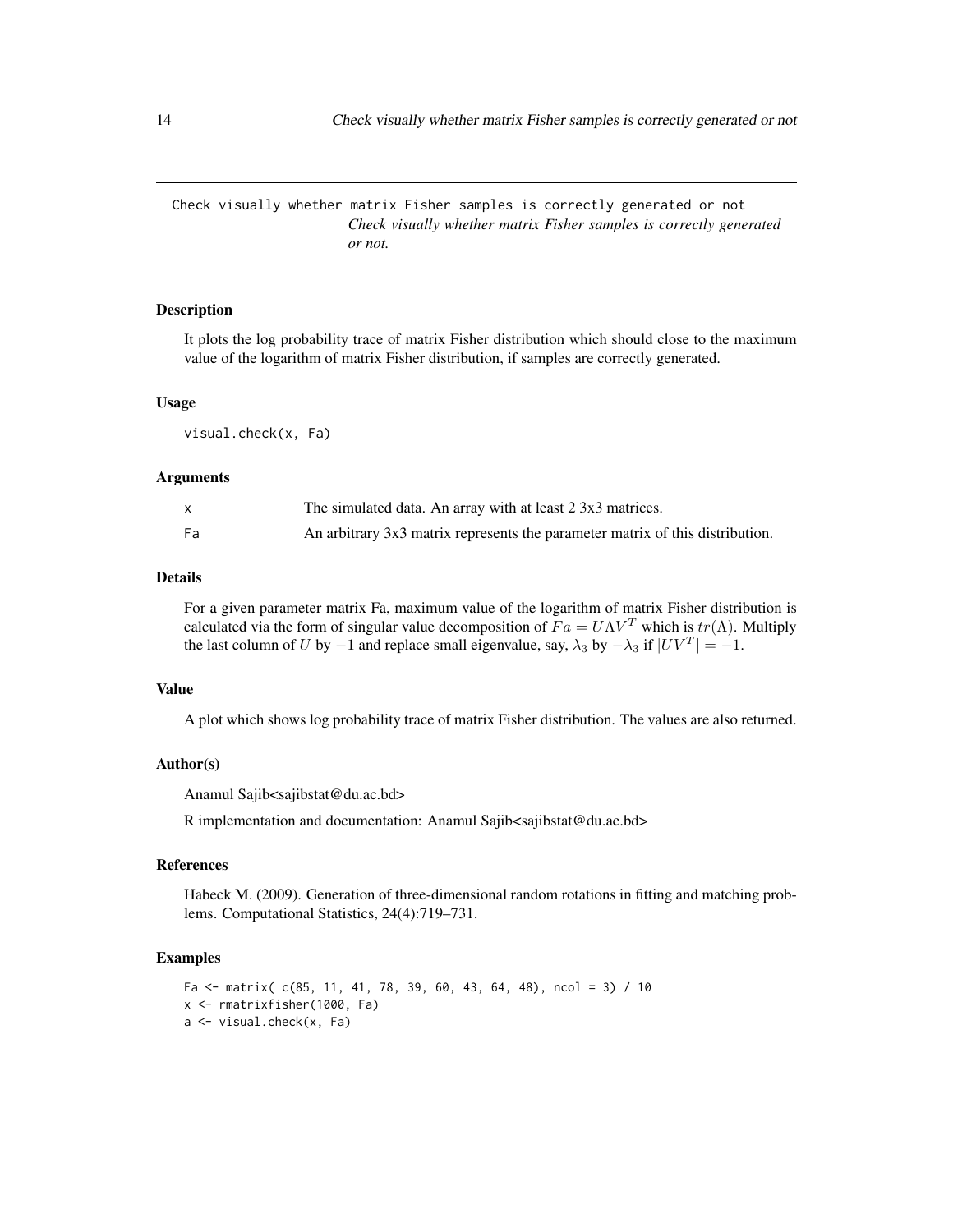<span id="page-14-0"></span>Circular correlations between one and many circular variables *Circular correlations between two circular variables*

### Description

Circular correlations between two circular variables.

#### Usage

```
circ.cors1(theta, phi)
```
### **Arguments**

| theta | The first circular variable expressed in radians, not degrees.                     |
|-------|------------------------------------------------------------------------------------|
| phi   | The other cirular variable. In the case of "circ.cors1" this is a matrix with many |
|       | circular variables. In either case, the values must be in radians, not degrees.    |

### Details

Correlation for circular variables using the cosinus and sinus formula of Jammaladaka and Sen-Gupta (1988).

### Value

A matrix with two columns, the correlations and the p-values.

#### Author(s)

Michail Tsagris

R implementation and documentation: Michail Tsagris <mtsagris@uoc.gr>

### References

Jammalamadaka, R. S. and Sengupta, A. (2001). Topics in circular statistics. World Scientific.

Jammalamadaka, S. R. and Sarma, Y. R. (1988). A correlation coefficient for angular variables. Statistical Theory and Data Analysis, 2:349–364.

#### See Also

[spml.reg](#page-16-1)

```
y <- runif(50, 0, 2 * pi)
x \le - matrix(runif(50 * 10, 0, 2 * pi), ncol = 10)
circ.cors1(y, x)
```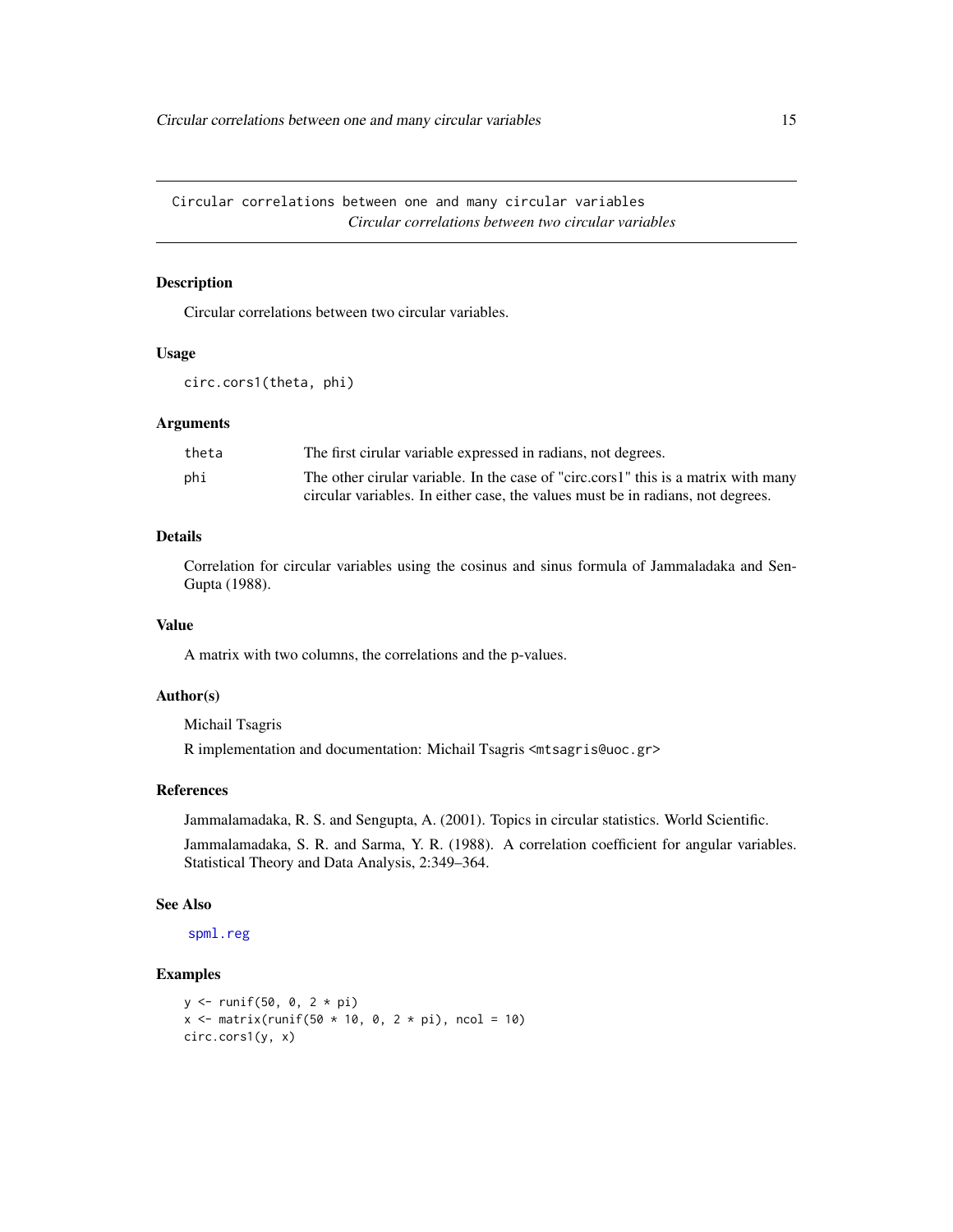<span id="page-15-0"></span>Circular correlations between two circular variables *Circular correlations between two circular variables*

#### <span id="page-15-1"></span>Description

Circular correlations between two circular variables.

#### Usage

```
circ.cor1(theta, phi, rads = FALSE)
circ.cor2(theta, phi, rads = FALSE)
```
#### Arguments

| theta | The first cirular variable.                                                                                     |
|-------|-----------------------------------------------------------------------------------------------------------------|
| phi   | The other cirular variable.                                                                                     |
| rads  | If the data are expressed in rads, then this should be TRUE. If the data are in<br>degrees, then this is FALSE. |

#### Details

circ.cor1: Correlation for circular variables using the cosinus and sinus formula of Jammaladaka and SenGupta (1988).

circ.cor2: Correlation for circular variables using the cosinus and sinus formula of Mardia and Jupp (2000).

#### Value

A vector including:

| rho     | The value of the correlation coefficient.               |
|---------|---------------------------------------------------------|
| p-value | The p-value of the zero correlation hypothesis testing. |

#### Author(s)

Michail Tsagris

R implementation and documentation: Michail Tsagris <mtsagris@uoc.gr> and Giorgos Athineou <gioathineou@gmail.com>

### References

Jammalamadaka, R. S. and Sengupta, A. (2001). Topics in circular statistics. World Scientific. Jammalamadaka, S. R. and Sarma, Y. R. (1988) . A correlation coefficient for angular variables. Statistical Theory and Data Analysis, 2:349–364.

Mardia, K. V. and Jupp, P. E. (2000). Directional statistics. Chicester: John Wiley & Sons.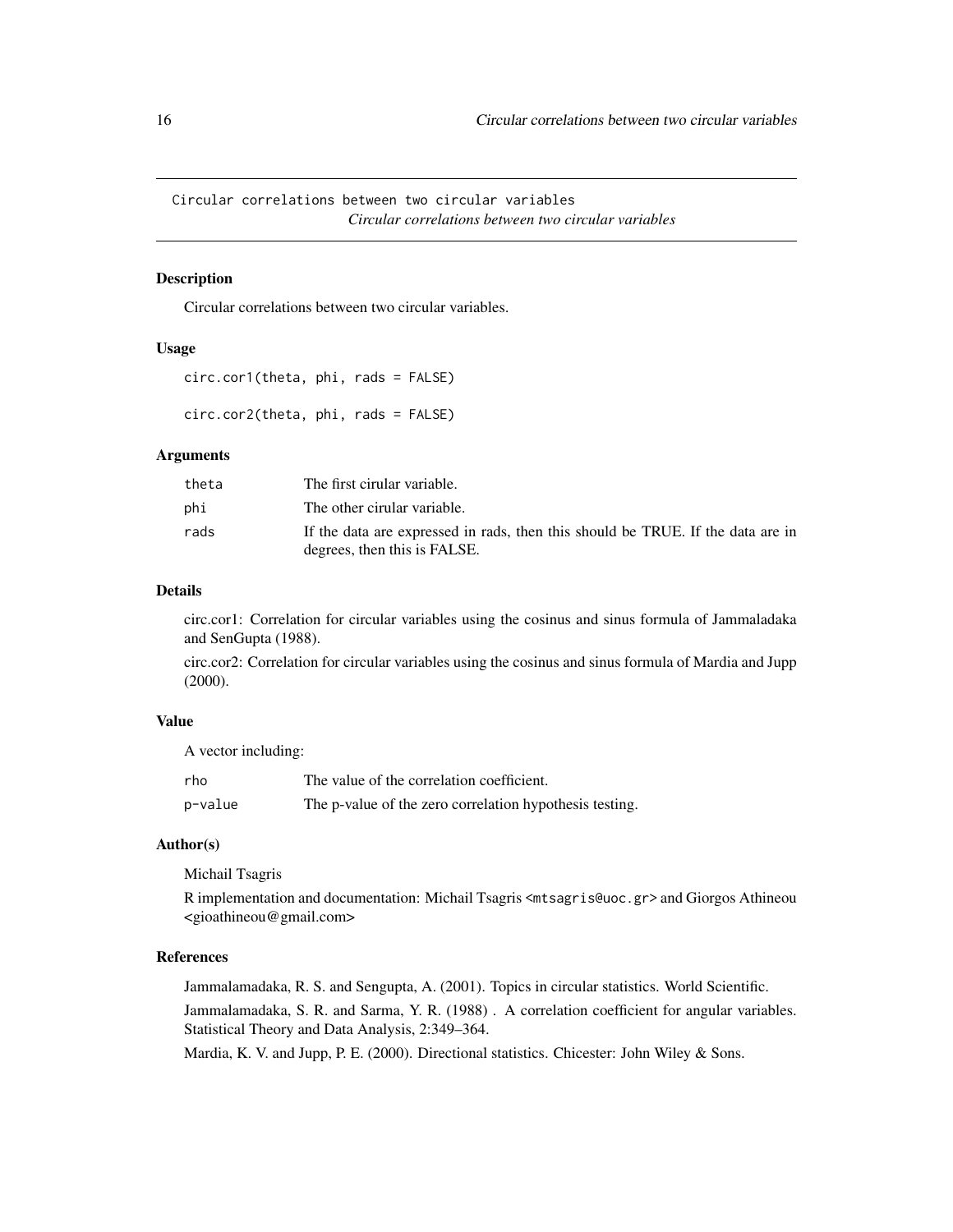### <span id="page-16-0"></span>See Also

[circlin.cor,](#page-17-1)[circ.cor2](#page-15-1)[,spml.reg](#page-16-1)

### Examples

y <- runif(50, 0, 2 \* pi)  $x \le$  runif(50, 0, 2 \* pi)  $circ.cor1(x, y, rads = TRUE)$  $circ.cor2(x, y, rads = TRUE)$ 

```
Circular or angular regression
                         Circular or angular regression
```
### <span id="page-16-1"></span>Description

Regression with circular dependent variable and Euclidean or categorical independent variables.

### Usage

```
spml-reg(y, x, rads = TRUE, xnew = NULL, seb = FALSE, tol = 1e-07)
```
#### Arguments

| y            | The dependent variable, a numerical vector, it can be in radians or degrees.                                                                                                                                                                                                                           |
|--------------|--------------------------------------------------------------------------------------------------------------------------------------------------------------------------------------------------------------------------------------------------------------------------------------------------------|
| $\mathsf{x}$ | The independent variable(s). Can be Euclidean or categorical (factor variables).                                                                                                                                                                                                                       |
| rads         | If the dependent variable is expressed in rads, this should be TRUE and FALSE<br>otherwise.                                                                                                                                                                                                            |
| xnew         | The new values of some independent variable(s) whose circular values you want<br>to predict. Can be Euclidean or categorical. If they are categorical, the user must<br>provide them as dummy variables. It does not accept factor variables. If you<br>have no new x values, leave it NULL (default). |
| seb          | a boolean variable. If TRUE, the standard error of the coefficients will be be<br>returned. Set to FALSE in case of simulation studies or in other cases such as a<br>forward regression setting for example. In these cases, it can save some time.                                                   |
| tol          | The tolerance value to terminate the Newton-Raphson algorithm.                                                                                                                                                                                                                                         |

### Details

The Newton-Raphson algorithm is fitted in this regression as described in Presnell et al. (1998).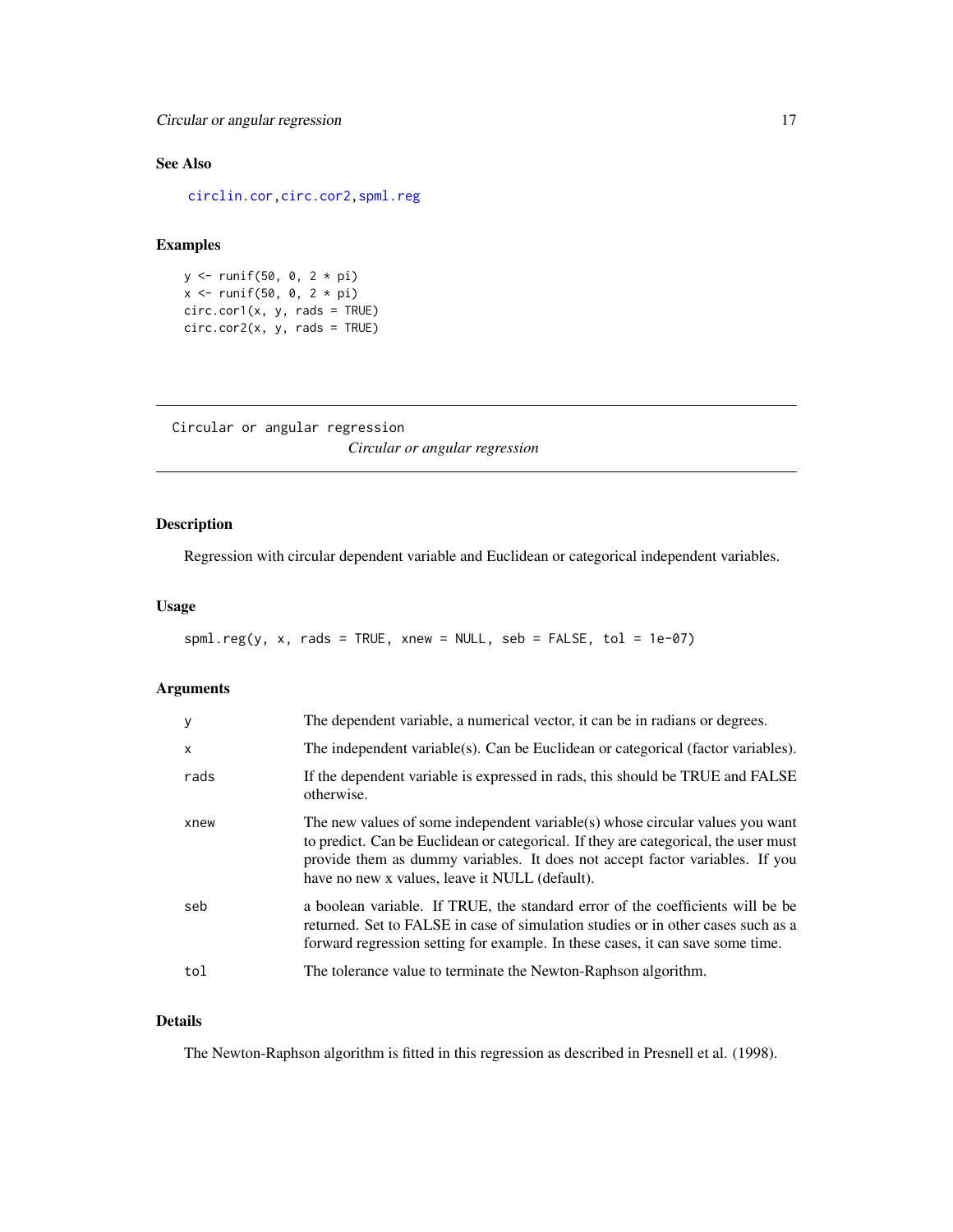### <span id="page-17-0"></span>Value

A list including:

| runtime | The runtime of the procedure.                                                                                                                                                                                    |
|---------|------------------------------------------------------------------------------------------------------------------------------------------------------------------------------------------------------------------|
| iters   | The number of iterations required until convergence of the EM algorithm.                                                                                                                                         |
| beta    | The regression coefficients.                                                                                                                                                                                     |
| seb     | The standard errors of the coefficients.                                                                                                                                                                         |
| loglik  | The value of the maximised log-likelihood.                                                                                                                                                                       |
| est     | The fitted values expressed in radians if the obsereved data are in radians and in<br>degrees otherwise. If xnew is not NULL, i.e. if you have new x values, then the<br>predicted values of y will be returned. |

### Author(s)

Michail Tsagris

R implementation and documentation: Michail Tsagris <mtsagris@uoc.gr> and Giorgos Athineou <gioathineou@gmail.com>

#### References

Presnell Brett, Morrison Scott P. and Littell Ramon C. (1998). Projected multivariate linear models for directional data. Journal of the American Statistical Association, 93(443): 1068-1077.

### See Also

[circlin.cor](#page-17-1)[,circ.cor1,circ.cor2,](#page-15-1)[spher.cor,](#page-100-1)[spher.reg](#page-101-1)

### Examples

```
x < - rnorm(100)
z \le cbind(3 + 2 * x, 1 -3 * x)
y <- cbind( rnorm(100,z[ ,1], 1), rnorm(100, z[ ,2], 1) )
y <- y / sqrt( rowSums(y^2) )
y \leftarrow ( atan( y[, 2] / y[, 1] ) + pi * I(y[, 1] < 0) ) %% (2 * pi)
spml.reg(y, x, rads = TRUE)
```
Circular-linear correlation *Circular-linear correlation*

### <span id="page-17-1"></span>Description

It calculates the squared correlation between a circular and one or more linear variables.

### Usage

circlin.cor(theta, x, rads = FALSE)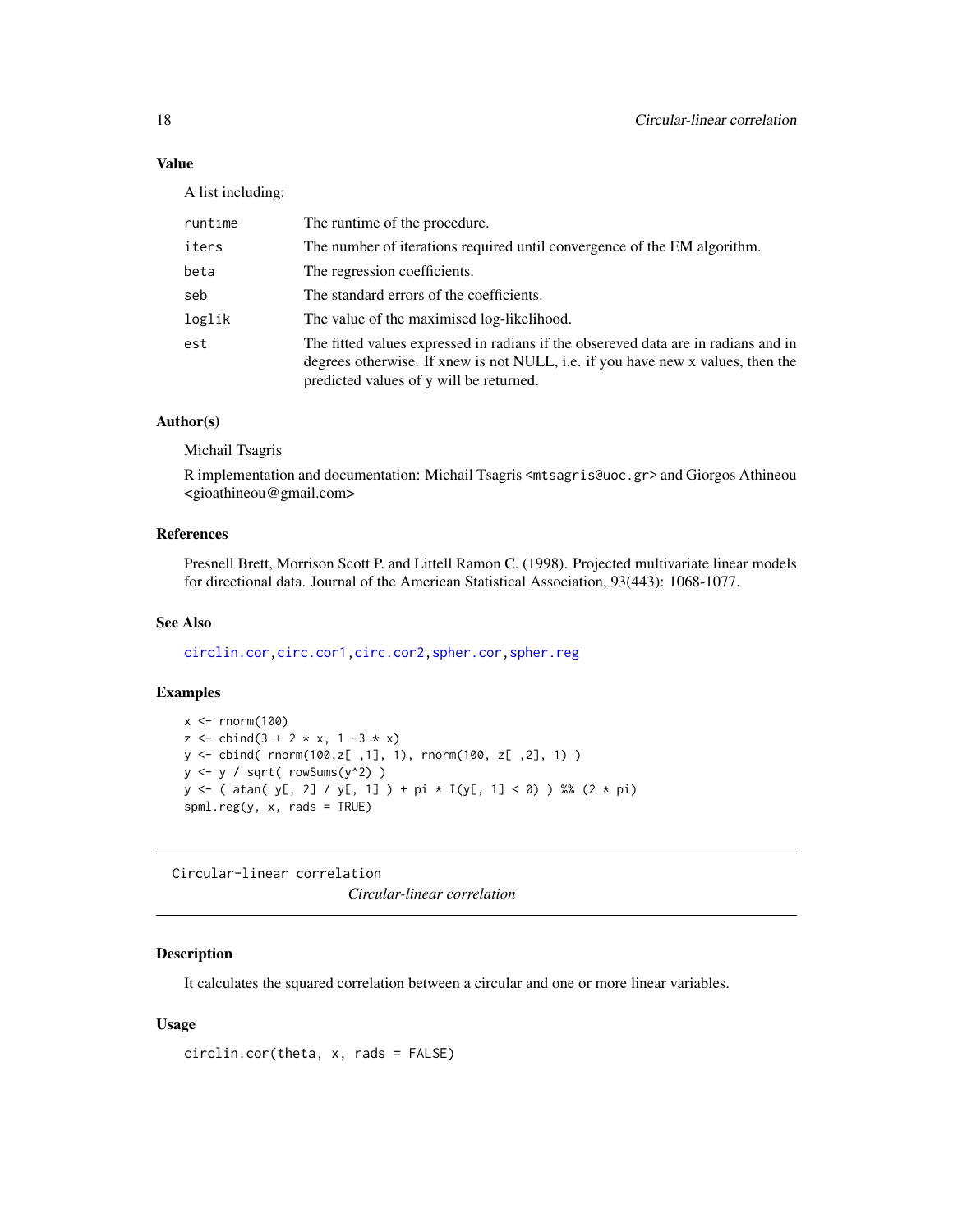### Arguments

| theta | The circular variable.                                                        |
|-------|-------------------------------------------------------------------------------|
|       | The linear variable or a matrix containing many linear variables.             |
| rads  | If the circualr variable is in rads, this should be TRUE and FALSE otherwise. |

### Details

The squared correlation between a circular and one or more linear variables is calculated.

### Value

A matrix with as many rows as linear variables including:

| R-squared | The value of the squared correlation.                   |
|-----------|---------------------------------------------------------|
| p-value   | The p-value of the zero correlation hypothesis testing. |

### Author(s)

Michail Tsagris

R implementation and documentation: Michail Tsagris <mtsagris@uoc.gr> and Giorgos Athineou <gioathineou@gmail.com>

#### References

Mardia, K. V. and Jupp, P. E. (2000). Directional statistics. Chicester: John Wiley & Sons.

### See Also

[circ.cor1,circ.cor2,](#page-15-1)[spml.reg](#page-16-1)

```
phi <- rvonmises(50, 2, 20, rads = TRUE)
x \leftarrow 2 * phi + rnorm(50)y \leftarrow \text{matrix}(rnorm(50 * 5), ncol = 5)circlin.cor(phi, x, rads = TRUE)
circlin.cor(phi, y, rads = TRUE)
```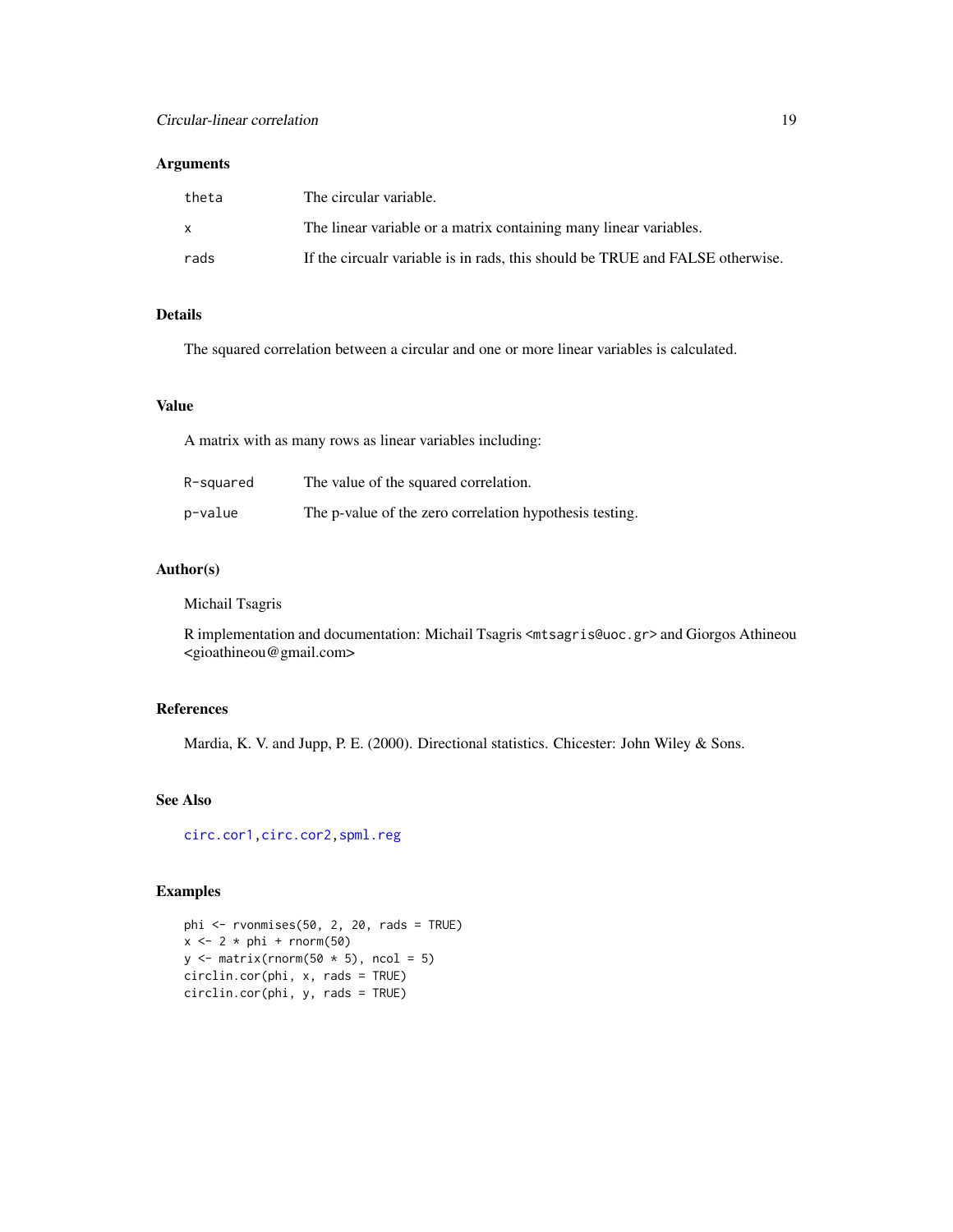<span id="page-19-0"></span>Column-wise MLE of the angular Gaussian and the von Mises Fisher distributions *Column-wise MLE of the angular Gaussian and the von Mises Fisher distributions*

### Description

Column-wise MLE of the angular Gaussian and the von Mises Fisher distributions.

#### Usage

```
colspml.mle(x , tol = 1e-07, maxiters = 100, parallel = FALSE)colvm.mle(x, tol = 1e-07)
```
#### Arguments

| $\mathsf{x}$ | A numerical matrix with data. Each column refers to a different vector of<br>observations of the same distribution. The values of for Lognormal must be<br>greater than zero, for the logitnormal they must by percentages, exluding 0 and<br>1, whereas for the Borel distribution the x must contain integer values greater<br>than $1$ . |
|--------------|---------------------------------------------------------------------------------------------------------------------------------------------------------------------------------------------------------------------------------------------------------------------------------------------------------------------------------------------|
| tol          | The tolerance value to terminate the Newton-Raphson algorithm.                                                                                                                                                                                                                                                                              |
| maxiters     | The maximum number of iterations that can take place in each regression.                                                                                                                                                                                                                                                                    |
| parallel     | Do you want this to be executed in parallel or not. The parallel takes place in<br>C++, and the number of threads is defined by each system's available cores.                                                                                                                                                                              |

### Details

For each column, spml.mle function is applied that fits the angular Gaussian distribution estimates its parameters and computes the maximum log-likelihood.

#### Value

A matrix with four columns. The first two are the mean vector, then the  $\gamma$  parameter, and the fourth column contains maximum log-likelihood.

#### Author(s)

Michail Tsagris

R implementation and documentation: Michail Tsagris <mtsagris@yahoo.gr>

### References

Presnell Brett, Morrison Scott P. and Littell Ramon C. (1998). Projected multivariate linear models for directional data. Journal of the American Statistical Association, 93(443): 1068-1077.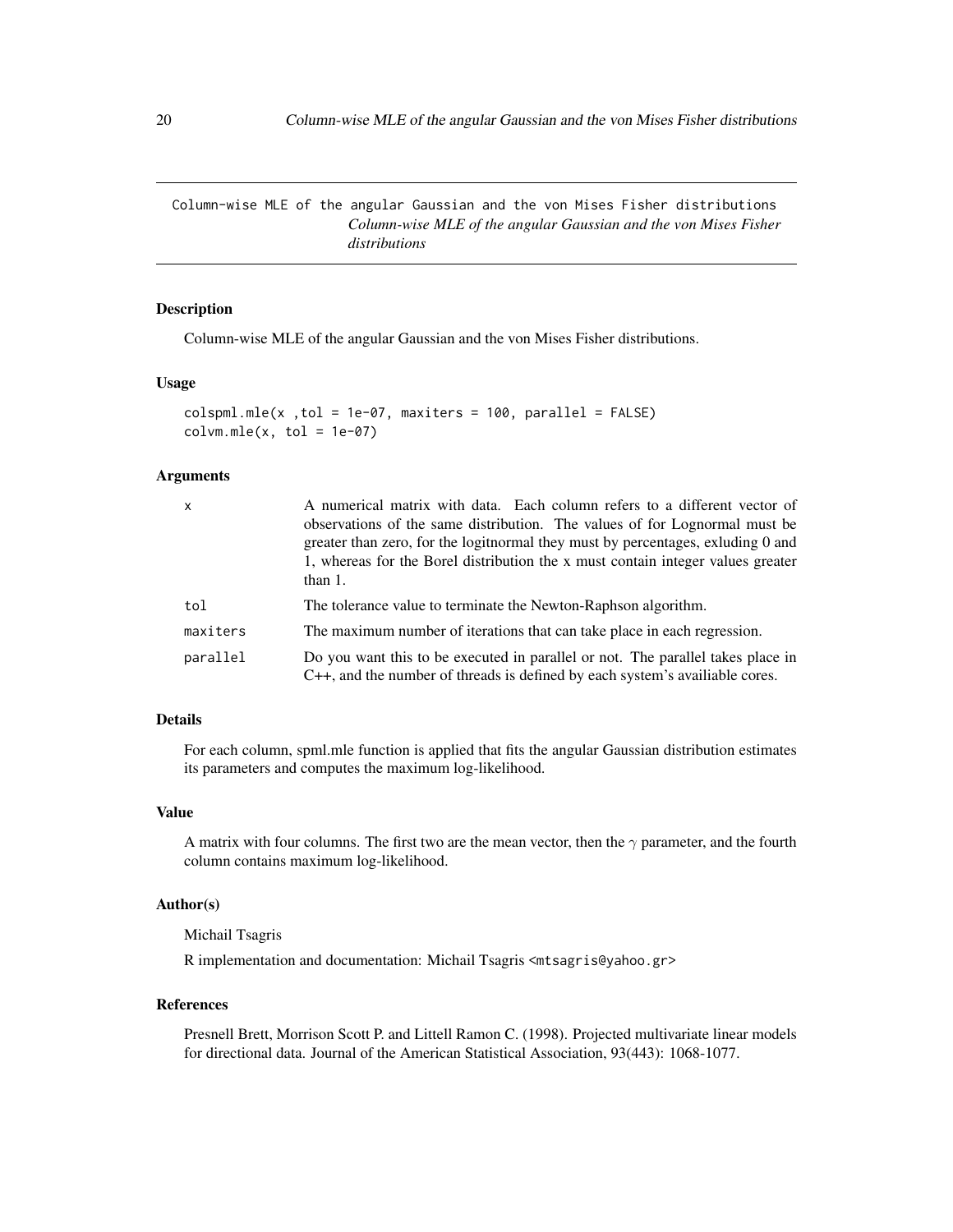<span id="page-20-0"></span>Contour plot of a mixture of von Mises-Fisher distributions model 21

### See Also

[spml.mle](#page-60-1)[,spml.reg](#page-16-1)[,vm.mle,vmf.mle](#page-0-0)

### Examples

 $x \le$  matrix( runif(100  $\star$  10), ncol = 10) a <- colspml.mle(x)  $b \leq$  colvm.mle $(x)$  $x < -$  NULL

Contour plot of a mixture of von Mises-Fisher distributions model *Contour plot of a mixture of von Mises-Fisher distributions model for spherical data only.*

### <span id="page-20-1"></span>Description

Contour lines are produced of mixture model for spherical data only.

#### Usage

mixvmf.contour(u, mod)

#### Arguments

| - u | A two column matrix. The first column is the longitude and the second is the<br>latitude.                                     |
|-----|-------------------------------------------------------------------------------------------------------------------------------|
| mod | This is mix vmf object, actually it is a list. Run a mixture model and save it as<br>mod for example, mod = $mix.vmf(x, 3)$ . |

#### Details

The contour plot is displayed with latitude and longitude in the axes. No Lambert projection is used here. This works for spherical data only which are given as longitude and latitude.

#### Value

A plot including: The points and the contour lines.

#### Author(s)

Michail Tsagris

R implementation and documentation: Michail Tsagris <mtsagris@uoc.gr> and Giorgos Athineou <gioathineou@gmail.com>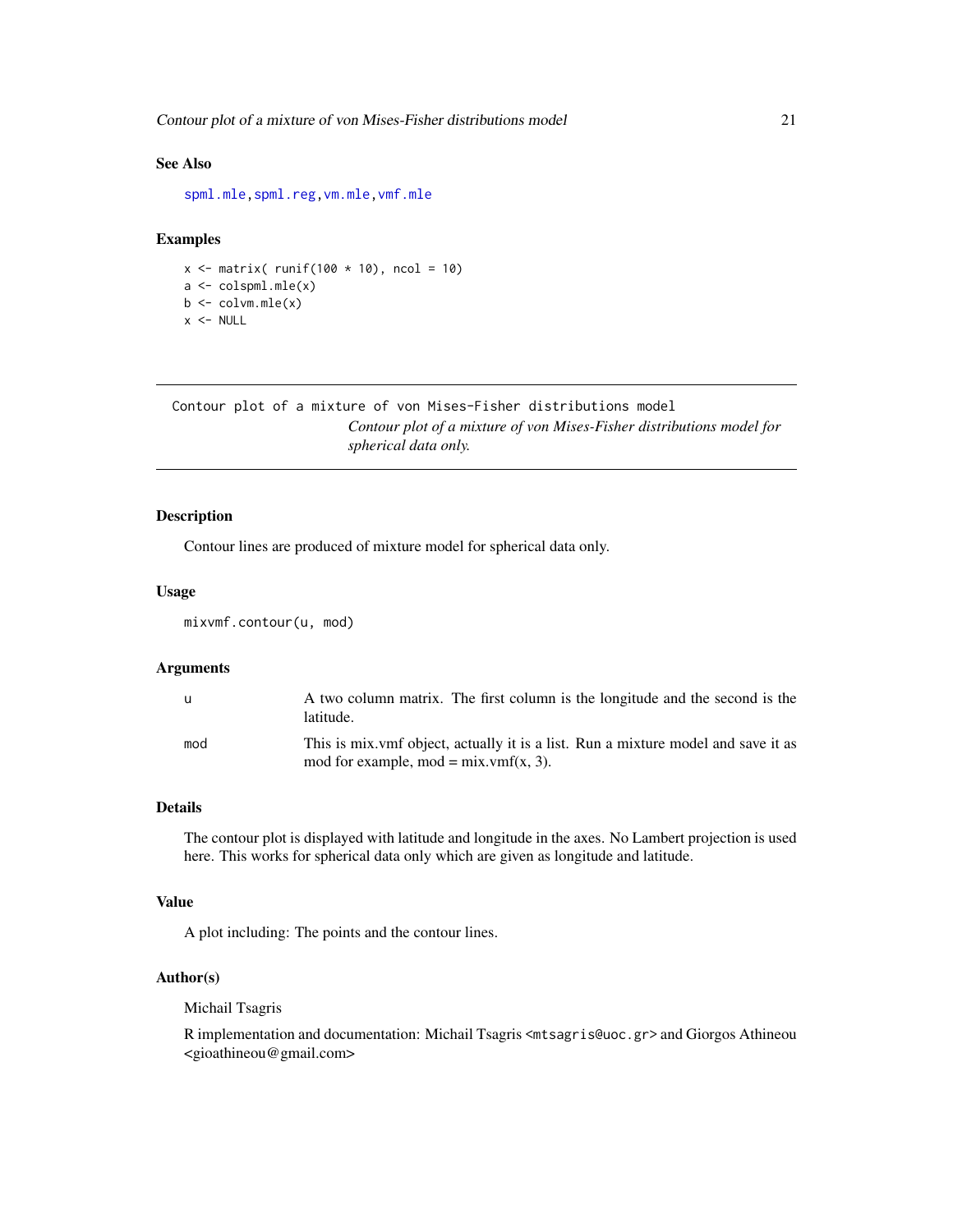### <span id="page-21-0"></span>References

Kurt Hornik and Bettina Grun (2014). movMF: An R Package for Fitting Mixtures of von Mises-Fisher Distributions http://cran.r-project.org/web/packages/movMF/vignettes/movMF.pdf

### See Also

[vmf.kerncontour](#page-21-1)[,vmf.contour,](#page-25-1)[mix.vmf](#page-56-1)

#### Examples

```
k <- runif(2, 4, 20)
prob <-c(0.4, 0.6)mu \le matrix( rnorm(6), ncol = 3)
mu <- mu / sqrt( rowSums(mu^2) )
x <- rmixvmf(200, prob, mu, k)$x
mod < - mix.vmf(x, 2)
y \leftarrow \text{euclid}.\text{inv}(x)mixvmf.contour(y, mod)
```
Contour plot of spherical data using a von Mises-Fisher kernel density estimate *Contour plot of spherical data using a von Mises-Fisher kernel density estimate*

#### <span id="page-21-1"></span>Description

Contour plot of spherical data using a von Mises-Fisher kernel density estimate.

### Usage

```
vmf.kerncontour(u, thumb = "none", den.ret = FALSE, full = FALSE, ngrid = 100)
```
### Arguments

| -u      | A two column matrix. The first coolumn is the latitude and the second is the<br>longitude.                                                                                                                               |
|---------|--------------------------------------------------------------------------------------------------------------------------------------------------------------------------------------------------------------------------|
| thumb   | This is either 'none' (defualt), or 'rot' for the rule of thumb suggested by Garcia-<br>Portugues (2013). If it is "none" it is estimated via cross validation, with the fast<br>function "vmfkde.tune 2".               |
| den.ret | If FALSE (default), plots the contours of the density along with the individual<br>points. If TRUE, will instead return a list with the Longitudes, Latitudes and<br>Densities. Look at the 'value' section for details. |
| full    | If FALSE (default), uses the range of positions from 'u' to calculate and option-<br>ally plot densities. If TRUE, calculates densities covering the entire sphere.                                                      |
| ngrid   | Sets the resolution of the density calculation.                                                                                                                                                                          |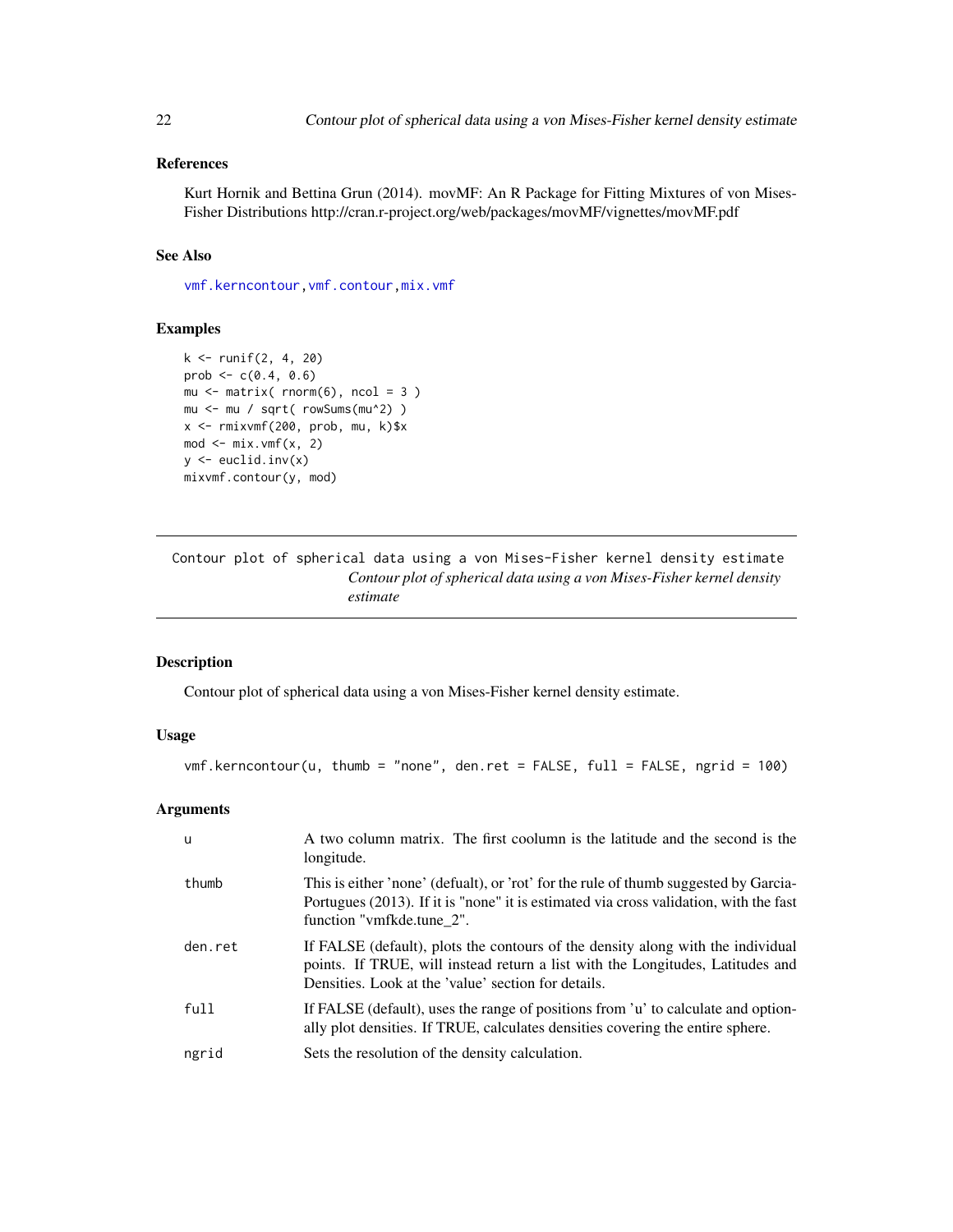### <span id="page-22-0"></span>Details

It calcculates the contour plot using a von Mises-Fisher kernel for spherical data only.

### Value

The contour lines of the data. If "den.ret" was set to TRUE a list including:

| lat  | The latitude values.                        |
|------|---------------------------------------------|
| long | The longitude values.                       |
| h    | The optimal bandwidth.                      |
| den  | The kernel density estimate contour points. |

### Author(s)

Michail Tsagris and Micah J. Waldstein.

R implementation and documentation: Michail Tsagris <mtsagris@uoc.gr>, Giorgos Athineou <gioathineou@gmail.com> and Micah J. Waldstein <micah@waldste.in>.

### References

Garcia Portugues, E. (2013). Exact risk improvement of bandwidth selectors for kernel density estimation with directional data. Electronic Journal of Statistics, 7, 1655–1685.

#### See Also

[vmf.kde](#page-121-1)[,vmfkde.tune,](#page-112-1)[vmf.contour,](#page-25-1)[kent.datacontour](#page-22-1)

### Examples

```
x <- rvmf(100, rnorm(3), 15)
x \leftarrow \text{euclid}.\text{inv}(x)par(mfrow = c(1, 2))
vmf.kerncontour(x, "rot")
vmf.kerncontour(x, "none")
```
Contour plot of the Kent distribution for some data *Contour plot of the Kent distribution for some data*

### <span id="page-22-1"></span>Description

The contour plot of the Kent distribution on the sphere for some data is produced.

#### Usage

kent.datacontour(x)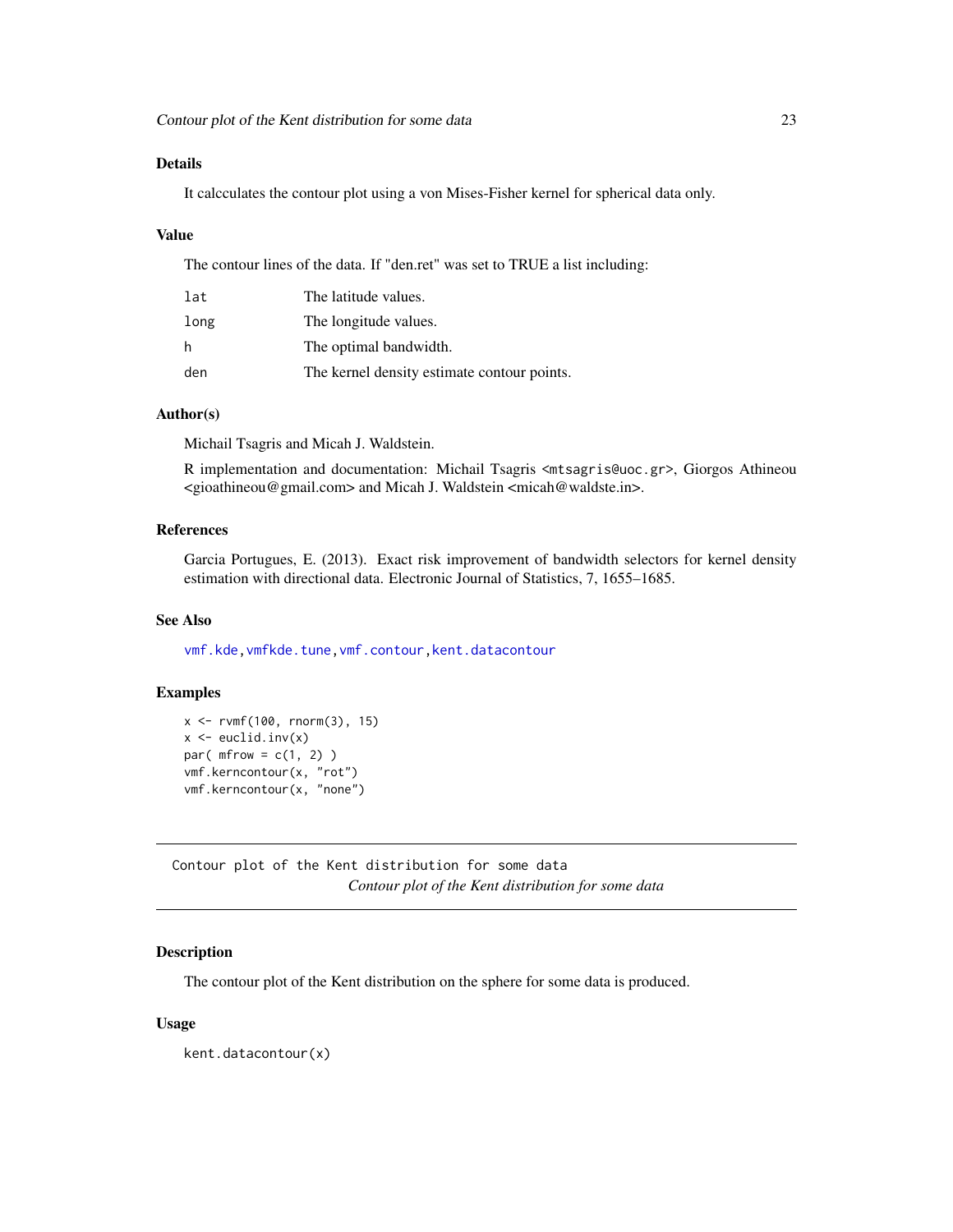#### <span id="page-23-0"></span>Arguments

x A two column matrix, where the first column is the latitude and the second comlumn is the longitude. If the matrix has two columns, it is assumed to have unit vectors and in this case it is turned into latitude and longitude.

### Details

MLE of the parameters of the Kent distribution are calculated, then the contour plot is plotted using these estimates and finally the data are also plotted.

#### Value

A plot containing the contours of the distribution along with the data.

### Author(s)

Michail Tsagris

R implementation and documentation: Michail Tsagris <mtsagris@uoc.gr> and Giorgos Athineou <gioathineou@gmail.com>

### References

Kent John (1982). The Fisher-Bingham distribution on the sphere. Journal of the Royal Statistical Society, Series B, 44(1): 71-80.

### See Also

[kent.contour](#page-23-1)[,kent.mle,](#page-65-1)[vmf.kerncontour](#page-21-1)

### Examples

```
x <- rvmf(100, rnorm(3), 10)
kent.mle(x)
y \leftarrow \text{euclid}.\text{inv}(x)kent.datacontour(y)
vmf.kerncontour(y, thumb = "none")
```
Contour plot of the Kent distribution without any data *Contour plot of the Kent distribution without any data*

### <span id="page-23-1"></span>Description

The contour plot of the Kent distribution on the sphere is produced. The user can see how the shape and ovalness change as he/she changes the ovlaness parameter.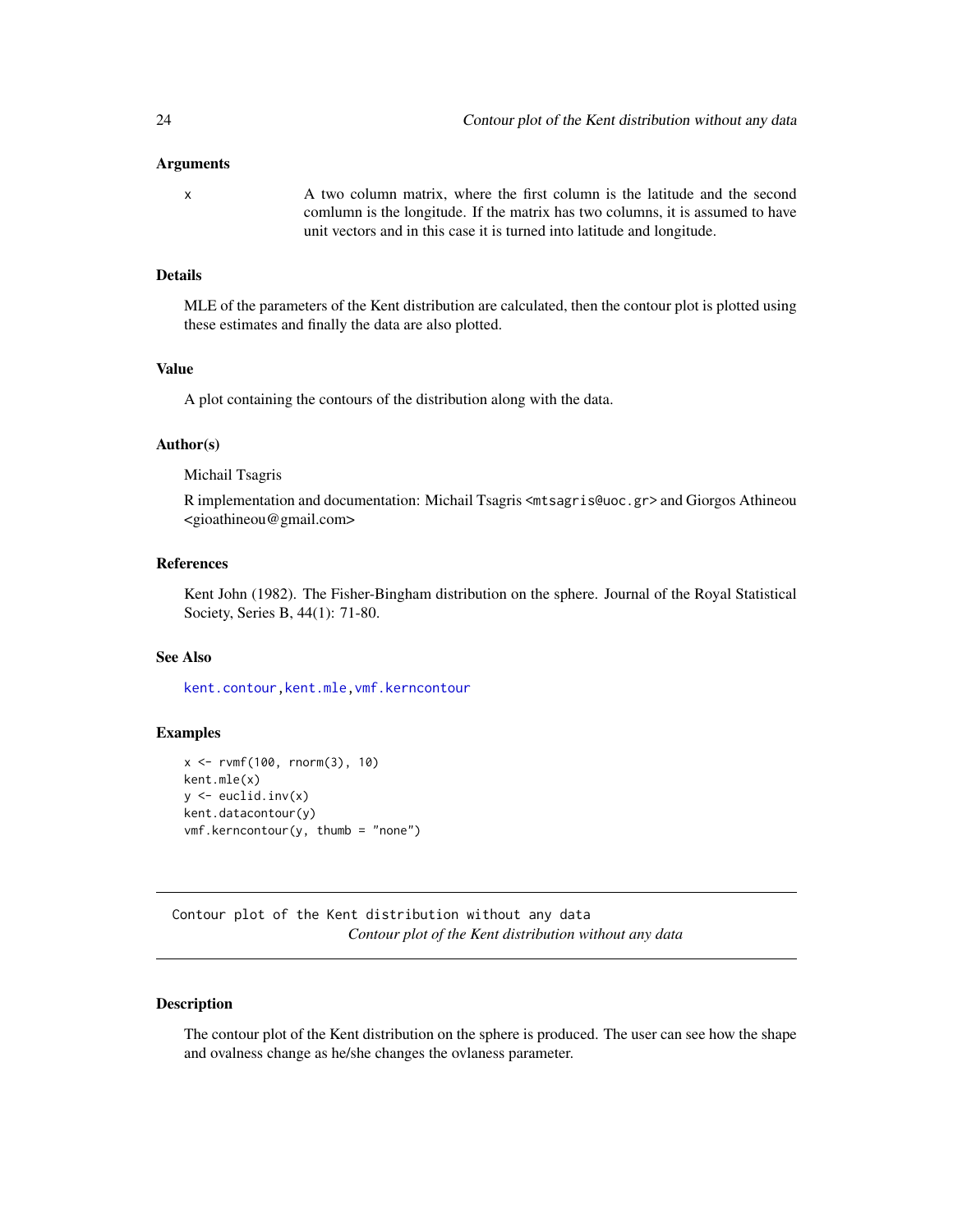### Usage

kent.contour(k, b)

### Arguments

| The concentration parameter.                                                                                                   |
|--------------------------------------------------------------------------------------------------------------------------------|
| The ovalness parameter. It has to be less than $k/2$ in order for the distribution to<br>be unimodal. Otherwise it is bimodal. |

### Details

The goal of this function is for the user to see hwo the Kent distribution looks like.

#### Value

A plot containing the contours of the distribution.

### Author(s)

Michail Tsagris

R implementation and documentation: Michail Tsagris <mtsagris@uoc.gr> and Giorgos Athineou <gioathineou@gmail.com>

### References

Kent John (1982). The Fisher-Bingham distribution on the sphere. Journal of the Royal Statistical Society, Series B, 44(1): 71-80.

### See Also

[kent.datacontour](#page-22-1)[,kent.mle,](#page-65-1)[vmf.contour,](#page-25-1)[vmf.kerncontour](#page-21-1)

```
par(mfrow = c(1, 2))
kent.contour(10, 2)
kent.contour(10, 4)
```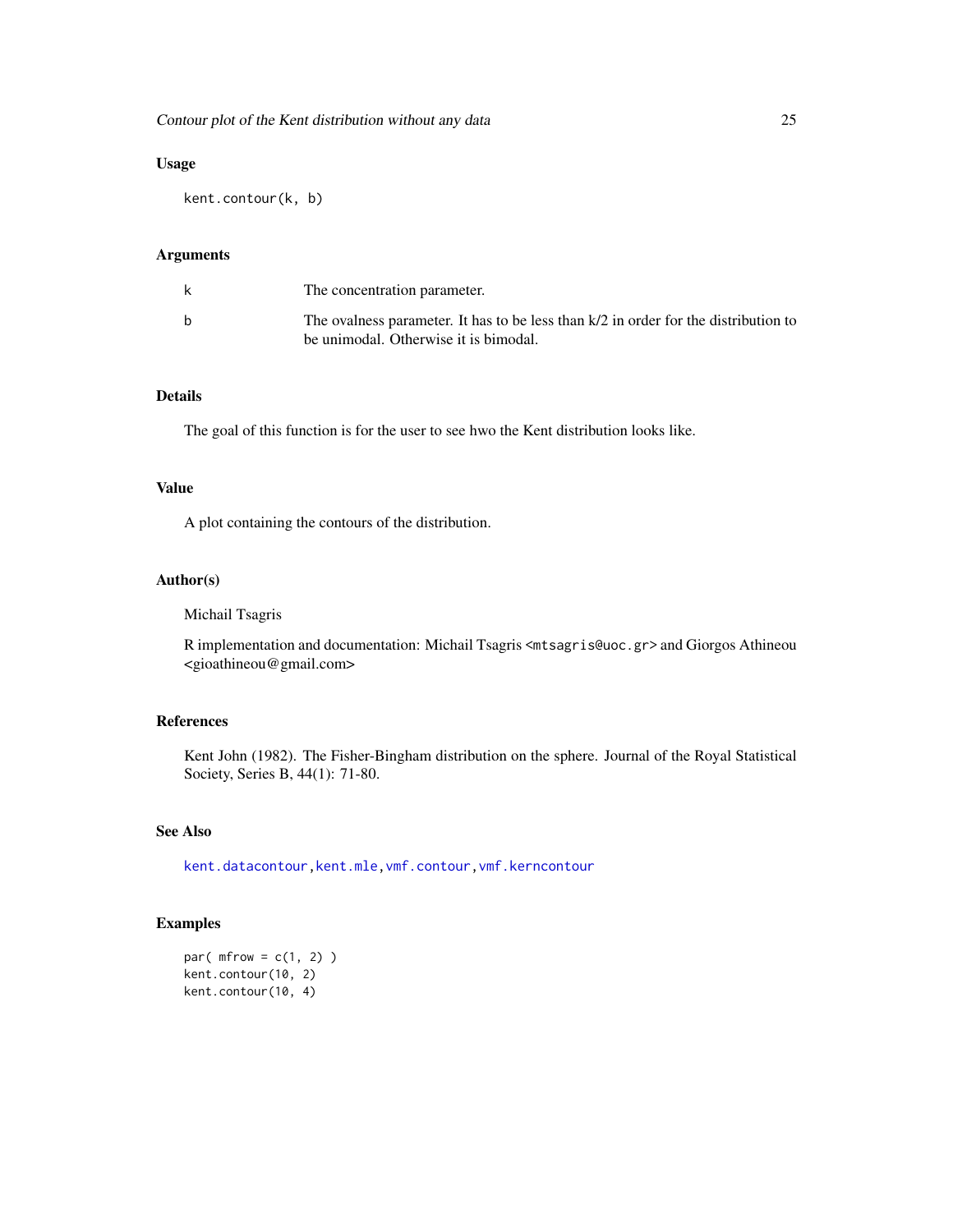<span id="page-25-0"></span>Contour plots of the von Mises-Fisher distribution *Contour plots of the von Mises-Fisher distribution on the sphere*

### <span id="page-25-1"></span>Description

Contour plots of the von Mises-Fisher distribution on the sphere.

#### Usage

vmf.contour(k)

#### Arguments

k The concentration parameter.

### Details

The user specifies the concentration parameter only and not the mean direction or data. This is for illustration purposes only. The graph will always contain circles, as the von Mises-Fisher distribution is the analogue of a bivariate normal in two dimensions with a zero covariance.

### Value

A contour plot of the von Mises-Fisher distribution.

### Author(s)

Michail Tsagris

R implementation and documentation: Michail Tsagris <mtsagris@uoc.gr> and Giorgos Athineou <gioathineou@gmail.com>

### See Also

[rvmf](#page-97-1)[,vmf](#page-57-1)[,vmf.kerncontour,](#page-21-1)[kent.contour,](#page-23-1)[sphereplot](#page-47-1)

```
par(mfrow = c(1,3))vmf.contour(1)
vmf.contour(5)
vmf.contour(10)
```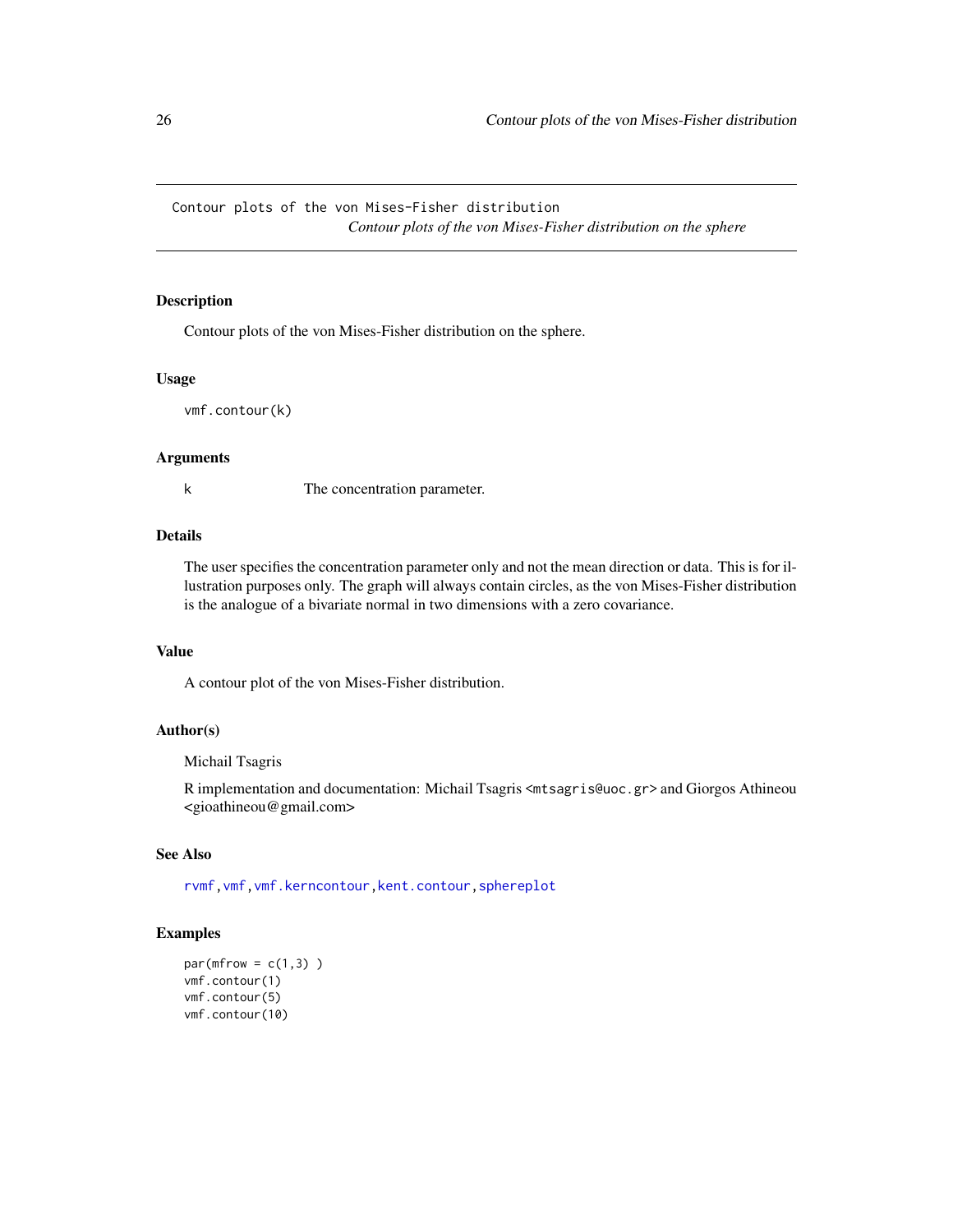<span id="page-26-0"></span>Conversion of cosines to azimuth and plunge *Conversion of cosines to azimuth and plunge*

### Description

Conversion of cosines to azimuth and plunge.

### Usage

 $cosap(x,y,z)$ 

### Arguments

| $\mathsf{x}$   | x component of cosine. |
|----------------|------------------------|
|                | y component of cosine. |
| $\overline{z}$ | z component of cosine. |

### Details

Orientation: x>0 is 'eastward', y>0 is 'southward', and z>0 is 'downward'.

#### Value

A list including:

| A | The azimuth |
|---|-------------|
| P | The plunge  |

#### Author(s)

Eli Amson

R implementation and documentation: Eli Amson <eli.amson1988@gmail.com>

#### References

Amson E, Arnold P, Van Heteren AH, Cannoville A, Nyakatura JA. Trabecular architecture in the forelimb epiphyses of extant xenarthrans (Mammalia). Frontiers in Zoology.

### See Also

[euclid](#page-37-1)[,euclid.inv](#page-49-1)[,eul2rot](#page-86-1)

### Examples

cosap(-0.505, 0.510, -0.696)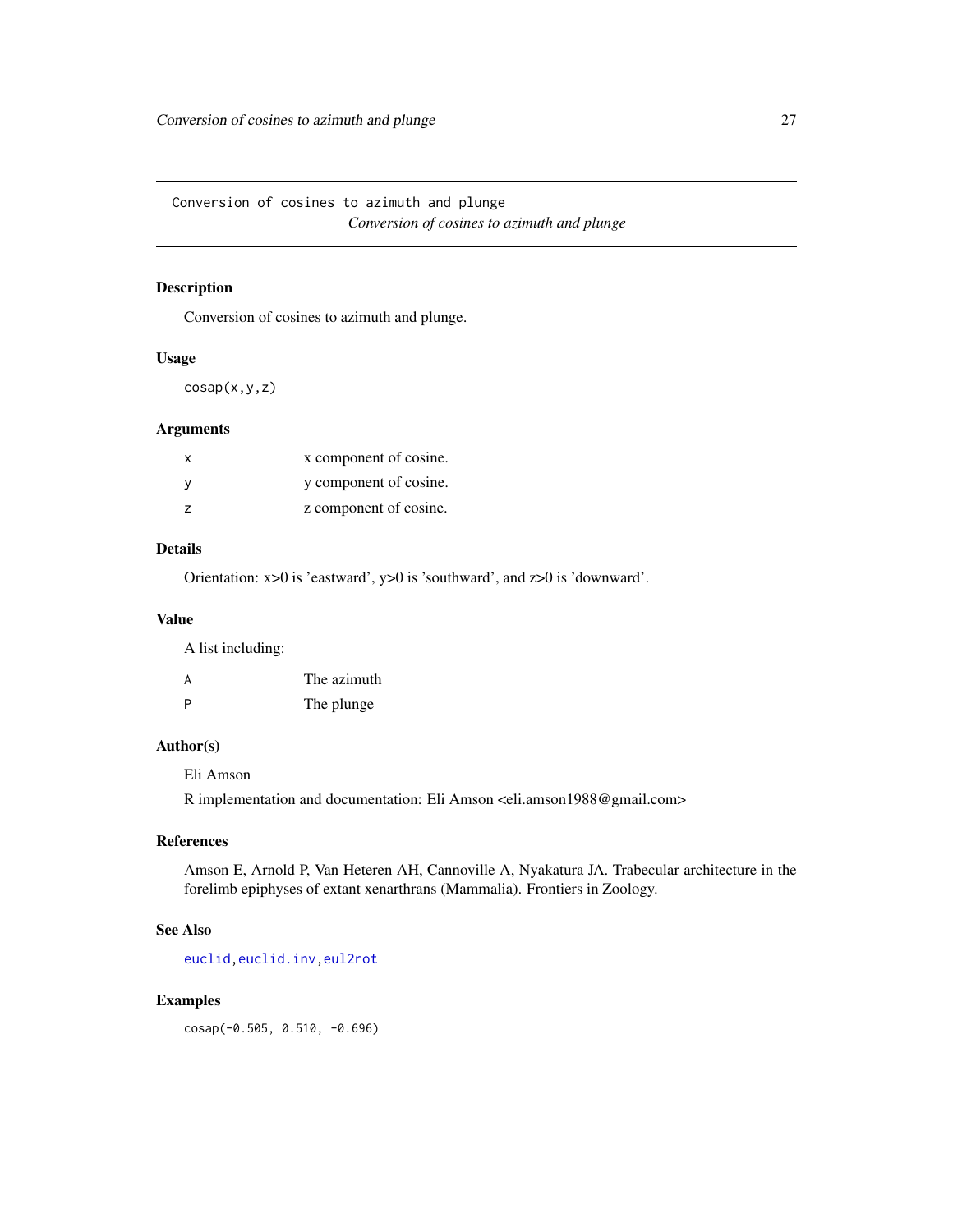<span id="page-27-0"></span>Converting a rotation matrix on SO(3) to an unsigned unit quaternion *Converting a rotation matrix on SO(3) to an unsigned unit quaternion*

### <span id="page-27-1"></span>Description

It returns an unsigned unite quaternion in  $S<sup>3</sup>$  (the four-dimensional sphere) from a 3  $\times$  3 rotation matrix on SO(3).

#### Usage

rot2quat(X)

#### Arguments

 $X \rightarrow A$  rotation matrix in SO(3).

#### Details

Firstly construct a system of linear equations by equating the corresponding components of the theoretical rotation matrix proposed by Prentice (1986), and given a rotation matrix. Finally, the system of linear equations are solved by following the tricks mentioned in second reference here in order to achieve numerical accuracy to get quaternion values.

### Value

A unsigned unite quaternion.

#### Author(s)

Anamul Sajib

R implementation and documentation: Anamul Sajib <sajibstat@du.ac.bd>

### References

Prentice,M. J. (1986). Orientation statistics without parametric assumptions.Journal of the Royal Statistical Society. Series B: Methodological 48(2). //http://www.euclideanspace.com/maths/geometry/rotations/conversions.

### See Also

[quat2rot](#page-28-1)[,rotation](#page-87-1)[,Arotation](#page-84-1) \ link{rot.matrix}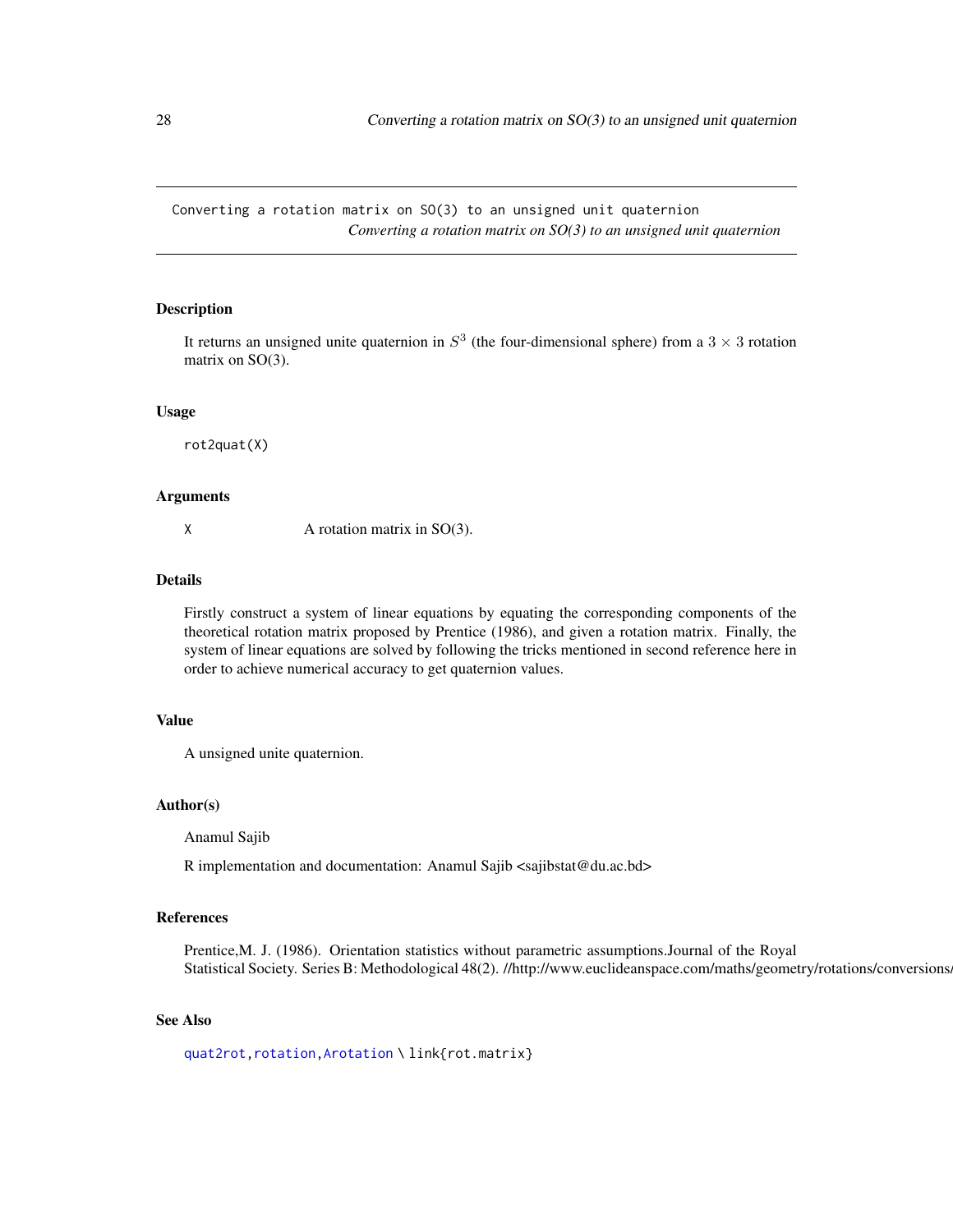<span id="page-28-0"></span>Converting an unsigned unit quaternion to rotation matrix on  $SO(3)$  29

#### Examples

```
x \le- rnorm(4)x \le -x/\sqrt{1 + x^2} ) ## an unit quaternion in R4 ##
R <- quat2rot(x)
R
x
rot2quat(R) ## sign is not exact as you can see
```
Converting an unsigned unit quaternion to rotation matrix on SO(3) *Converting an unsigned unit quaternion to rotation matrix on SO(3)*

#### <span id="page-28-1"></span>Description

It forms a  $(3 \times 3)$  rotation matrix on SO(3) from an unsigned unite quaternion in  $S^3$  (the fourdimensional sphere).

#### Usage

quat2rot(x)

#### Arguments

x An unsigned unit quaternion in  $S<sup>3</sup>$ .

### Details

Given an unsigned unit quaternion in  $S<sup>3</sup>$  it forms a rotation matrix on SO(3), according to the transformation proposed by Prentice (1986).

### Value

A rotation matrix.

#### Author(s)

Anamul Sajib

R implementation and documentation: Anamul Sajib <sajibstat@du.ac.bd>

### References

Prentice,M. J. (1986). Orientation statistics without parametric assumptions.Journal of the Royal Statistical Society. Series B: Methodological 48(2).

### See Also

[rot2quat](#page-27-1)[,rotation](#page-87-1)[,Arotation](#page-84-1) [rot.matrix](#page-85-1)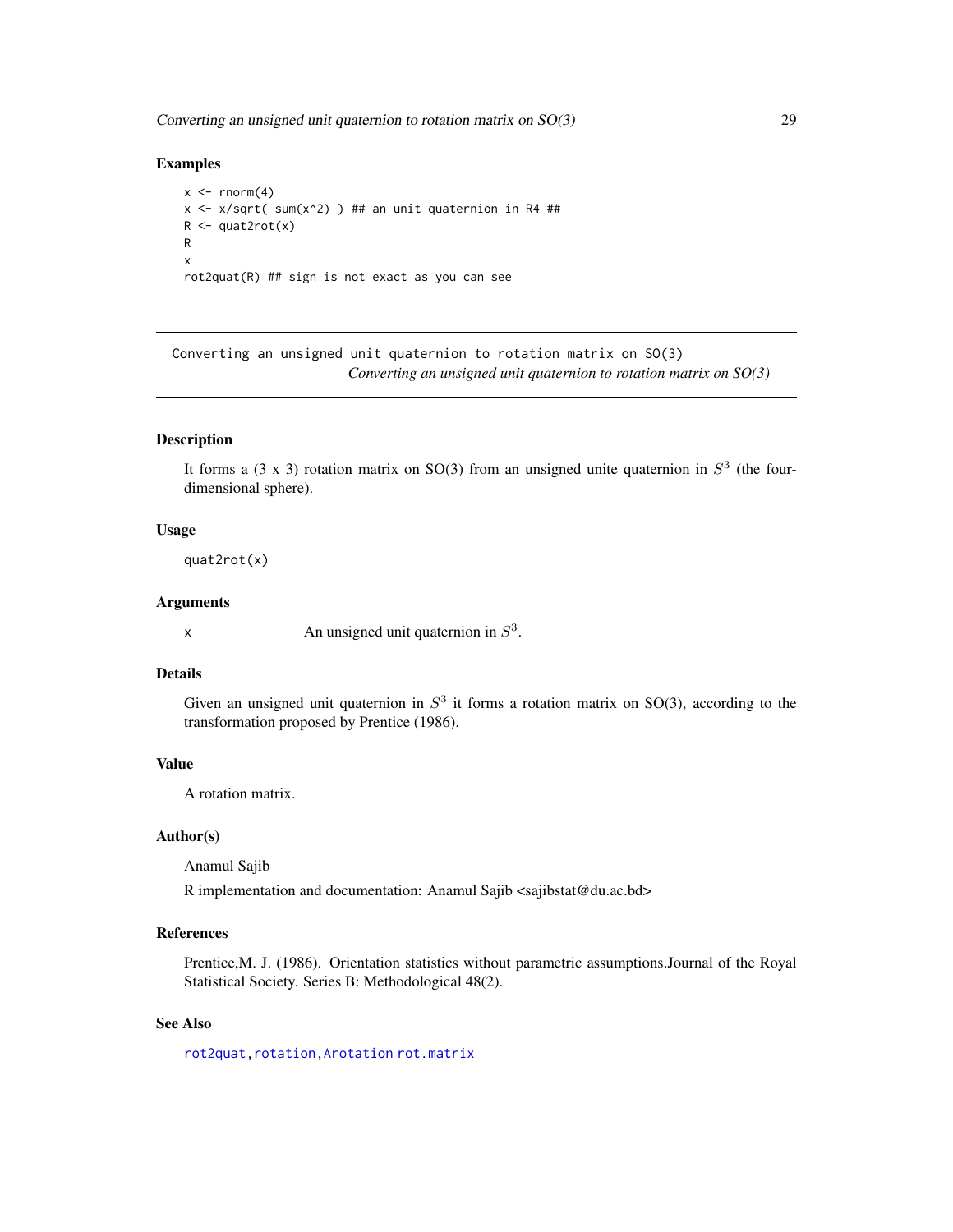### Examples

```
x \le rnorm(4)
x \leftarrow x/sqrt(\text{sum}(x^2))x ## an unit quaternion in R4 ##
quat2rot(x)
```
Cross validation for estimating the classification rate *Cross validation for estimating the classification rate*

### Description

Cross validation for estimating the classification rate.

### Usage

```
dirda.cv(x, ina, folds = NULL, nfolds = 10, k = 2:10, stratified = FALSE,
        type = c("vmf", "iag", "esag", "kent", "sknn", "nsknn"),
        seed = FALSE, B = 1000, parallel = FALSE)
```
### Arguments

| $\times$     | A matrix with the data in Eulcidean coordinates, <i>i.e.</i> unit vectors. The matrix<br>must have three columns, only spherical data are currently supported.                                                                                                                                                                  |
|--------------|---------------------------------------------------------------------------------------------------------------------------------------------------------------------------------------------------------------------------------------------------------------------------------------------------------------------------------|
| ina          | A variable indicating the groupings.                                                                                                                                                                                                                                                                                            |
| folds        | Do you already have a list with the folds? If not, leave this NULL.                                                                                                                                                                                                                                                             |
| nfolds       | How many folds to create?                                                                                                                                                                                                                                                                                                       |
| k            | If you choose to use k-NN, what will be the k values?                                                                                                                                                                                                                                                                           |
| stratified   | Should the folds be created in a stratified way? i.e. keeping the distribution of<br>the groups similar through all folds?                                                                                                                                                                                                      |
| seed         | If seed is TRUE, the results will always be the same.                                                                                                                                                                                                                                                                           |
| type         | The type of classifier to use. The avaliable options are "vmf" (von Mises-Fisher<br>distribution), "esag" (ESAG distribution), "kent" (Kent distribution), "sknn" (stan-<br>dard k-NN) and "nsknn" (non standard k-NN). You can chose any of them or all<br>of them. Note that "esag" and "kent" work only with spherical data. |
| <sub>B</sub> | If you used k-NN, should a bootstrap correction of the bias be applied? If yes,<br>1000 is a good value.                                                                                                                                                                                                                        |
| parallel     | If you want the standard -NN algorithm to take place in parallel set this equal to<br>TRUE.                                                                                                                                                                                                                                     |

<span id="page-29-0"></span>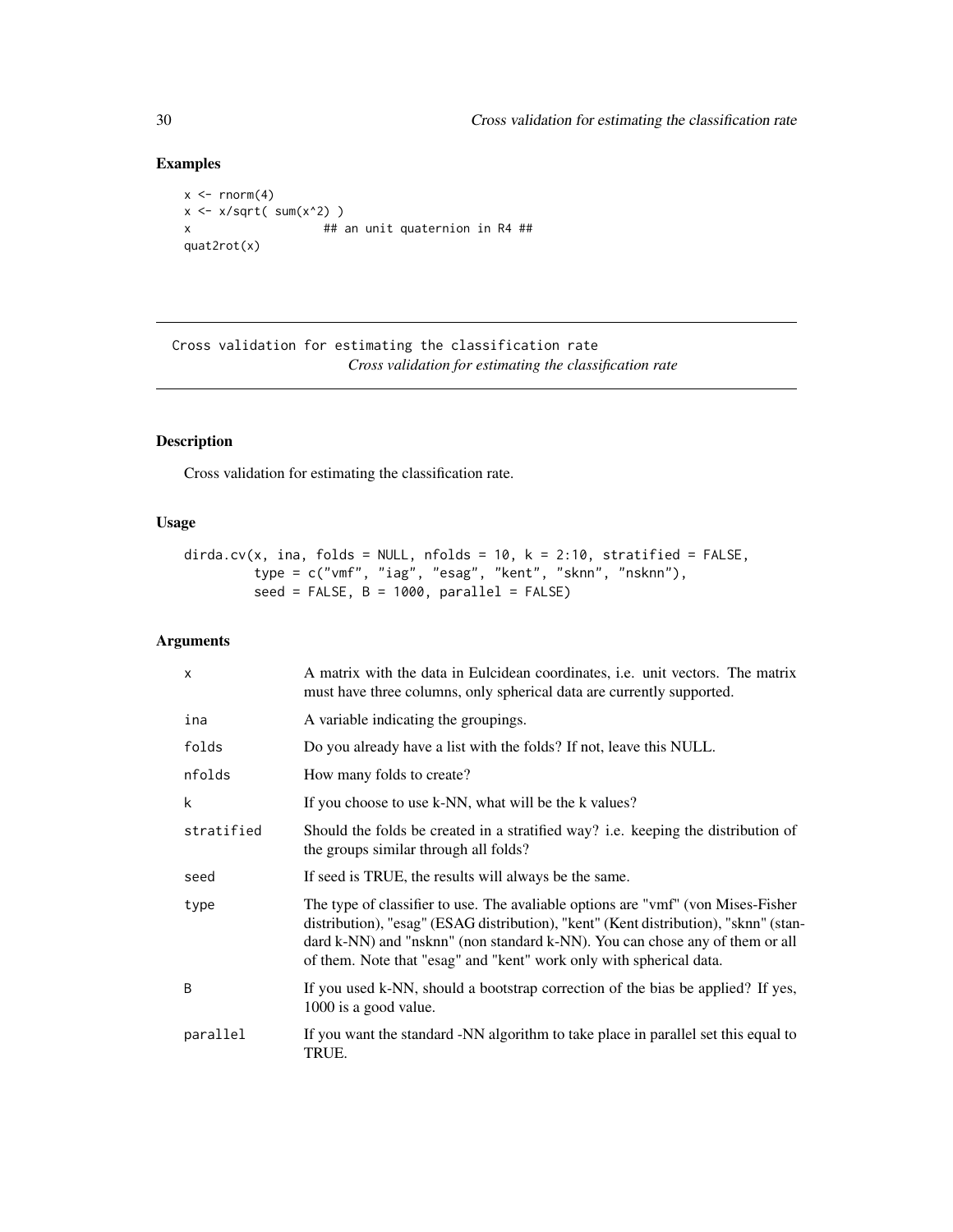#### Details

Cross-validation for the estimation of the performance of a classifier.

The estimated performance of the best classifier is overestimated. After the cross-valdiation procedure, the predicted values produced by all classifiers are colelcted, from all folds, in an  $n \times M$ matrix, where n is the number of samples and M the number of all classifiers used. We sample rows (predictions) with replacement from P and denote them as the in-sample values. The non re-sampled rows are denoted as out-of-sample values. The performance of each classifier in the insample rows is calculated and the classifier with the optimal performance is selected, followed by the calculation of performance in the out-of-sample values. This process is repeated B times and the average performance is returned. The only computational overhead is with the repetitive resampling and calculation of the performance, i.e. no model or classifier is fitted nor trained. For more information see Tsamardinos et al. (2018). This procedure though takes place only for the k-NN algorithm and is applied to each version standard ("sknn") or non-standard ("nsknn").

The good thing with the function is that you can run any method you want by supplying the folds yourselves using the command [makefolds](#page-41-1). Then suppose you want to run another method. By suppying the same folds you will be able to have comparative results for all methods.

### Value

A list including:

| perf      | A vector with the estimated performance of each classifier. |
|-----------|-------------------------------------------------------------|
| best      | The classifier with the optimal performance.                |
| boot.perf | The bootstrap bias corrected performance.                   |

### Author(s)

Michail Tsagris

R implementation and documentation: Michail Tsagris <mtsagris@uoc.gr>.

#### References

Tsagris M. and Alenazi A. (2019). Comparison of discriminant analysis methods on the sphere. Communications in Statistics: Case Studies, Data Analysis and Applications, 5(4), 467–491.

Mardia, K. V. and Jupp, P. E. (2000). Directional statistics. Chicester: John Wiley & Sons.

Paine P.J. Preston S.P. & Tsagris M. and Wood A.T.A. (2018). An Elliptically Symmetric Angular Gaussian Distribution. Statistics and Computing, 28(3):689–697.

Morris J. E. & Laycock P. J. (1974). Discriminant analysis of directional data. Biometrika, 61(2): 335-341.

Tsamardinos I., Greasidou E. & Borboudakis G. (2018). Machince Learning, 107(12): 1895-1922. https://doi.org/10.1007/s10994-018-5714-4

### See Also

[ESAG.da](#page-32-1)[,vmfda.pred](#page-75-1)[,dirknn,](#page-50-1)[knn.reg](#page-51-1)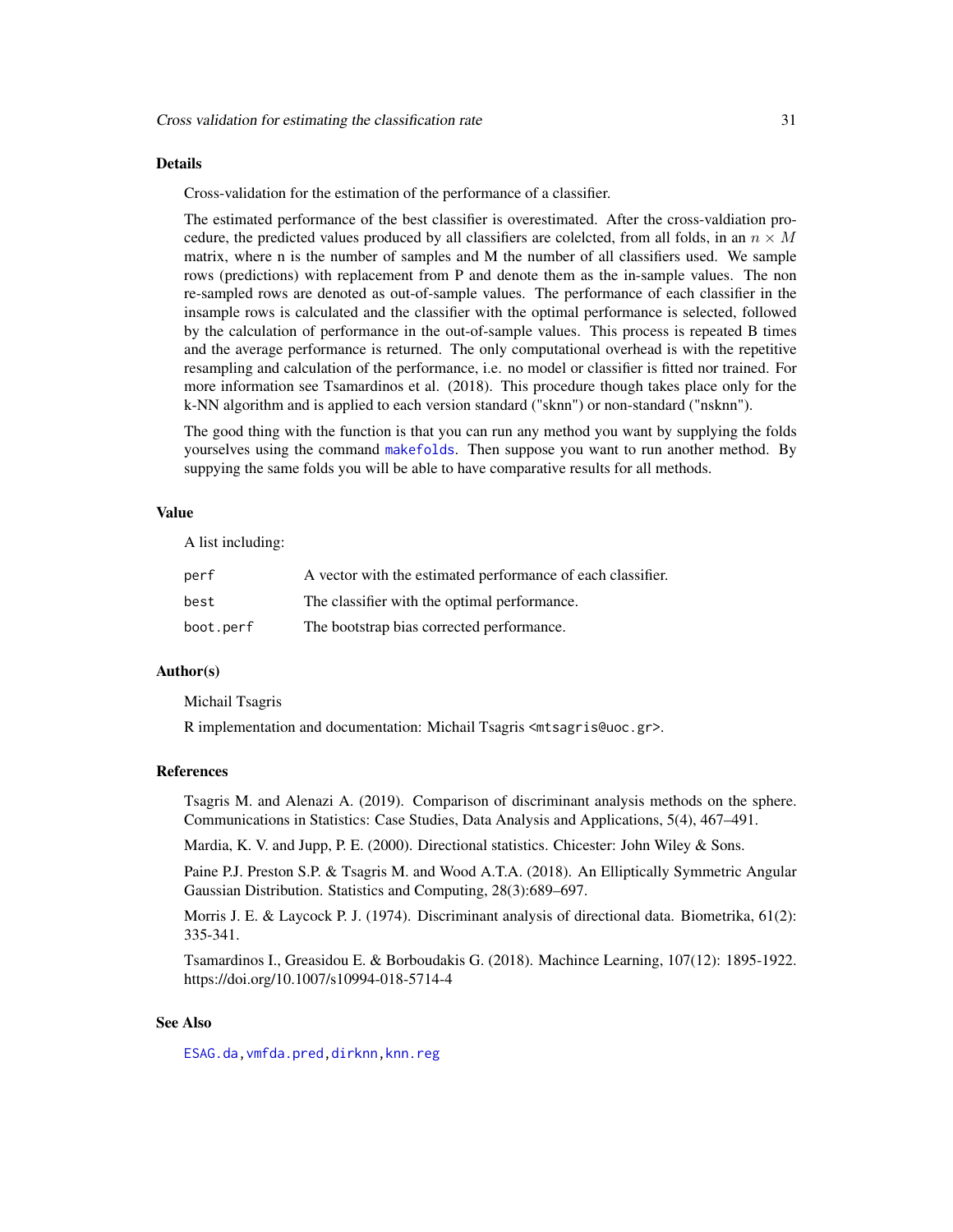### <span id="page-31-0"></span>Examples

```
x <- rvmf(300, rnorm(3), 10)
ina \leq sample.int(4, 300, replace = TRUE)
dirda.cv(x, ina, B = 1000)
```

```
Cross validation in von Mises-Fisher discrminant analysis
                          Cross validation for estimating the classification rate of a discrminant
                          analysis for directional data assuming a von Mises-Fisher distribution
```
### <span id="page-31-1"></span>Description

Cross validation for estimating the classification rate of a discrminant analysis for directional data assuming a von Mises-Fisher distribution.

### Usage

 $vmf.da(x, ina, fraction = 0.2, R = 200, seed = FALSE)$ 

### Arguments

| $\mathsf{x}$ | A matrix with the data in Eulcidean coordinates, <i>i.e.</i> unit vectors. |
|--------------|----------------------------------------------------------------------------|
| ina          | A variable indicating the groupings.                                       |
| fraction     | The fraction of data to be used as test set.                               |
| R            | The number of repetitions.                                                 |
| seed         | If seed is TRUE, the results will always be the same.                      |

### Details

A repeated cross validation procedure is performed to estimate the rate of correct classification.

### Value

A list including:

| percent | The estimated percent of correct classification and two estimated standard devi-<br>ations. The one is the standard devation of the rates and the other is assuming a<br>binomial distribution.                |
|---------|----------------------------------------------------------------------------------------------------------------------------------------------------------------------------------------------------------------|
| ci      | Three types of confidence intervals, the standard one, another one based on the<br>binomial distribution and the third one is the empirical one, which calcualtes the<br>upper and lower $2.5\%$ of the rates. |

### Author(s)

Michail Tsagris

R implementation and documentation: Michail Tsagris <mtsagris@uoc.gr>.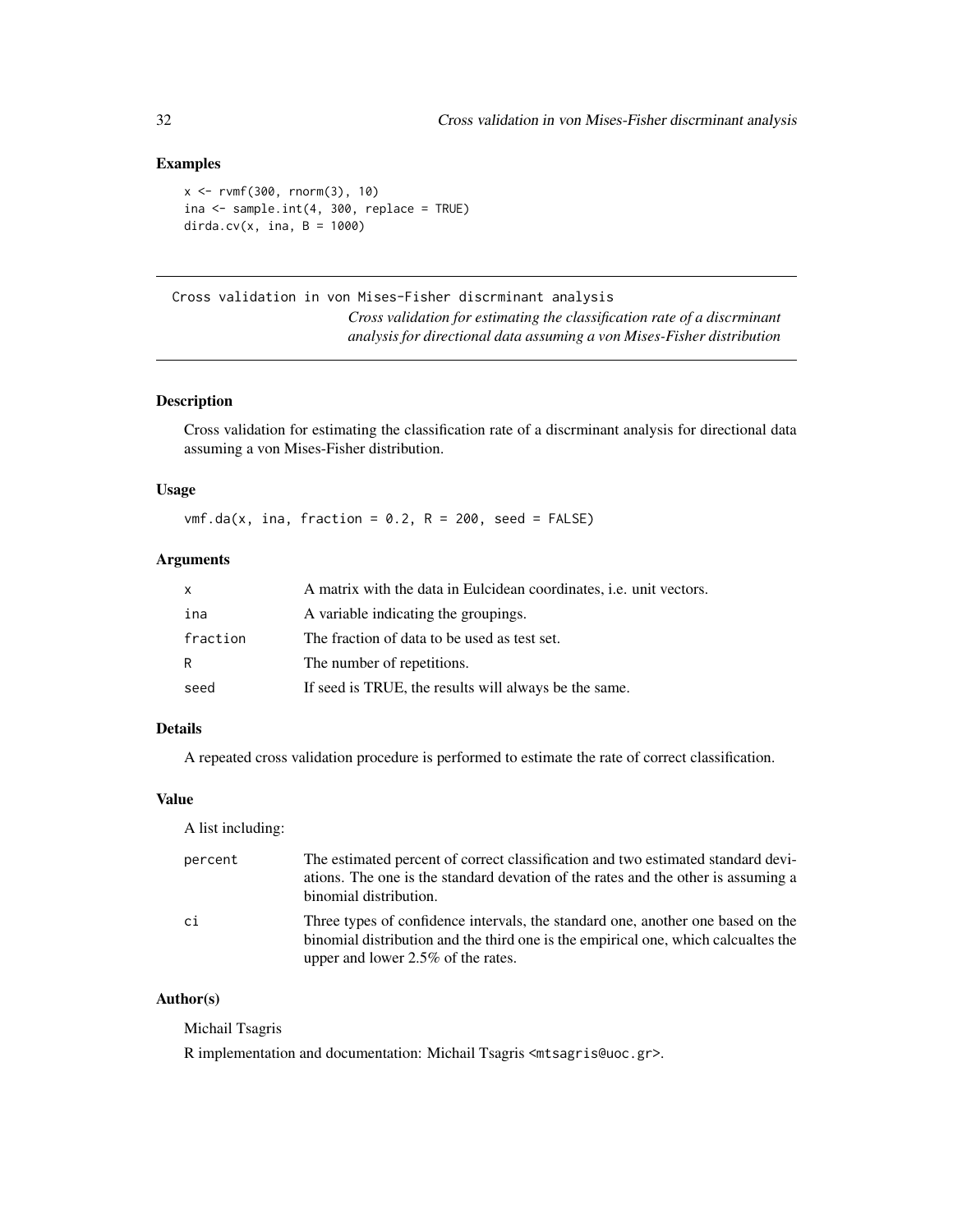#### <span id="page-32-0"></span>References

Tsagris M. and Alenazi A. (2019). Comparison of discriminant analysis methods on the sphere. Communications in Statistics: Case Studies, Data Analysis and Applications, 5(4), 467–491.

Morris J. E. and Laycock P. J. (1974). Discriminant analysis of directional data. Biometrika, 61(2): 335-341.

### See Also

[vmfda.pred](#page-75-1)[,mix.vmf](#page-56-1)[,vmf,](#page-57-1)[dirknn](#page-50-1)

#### Examples

```
x \leq -r \sqrt{100}, rnorm(4), 15)
ina <- rep(1:2, each = 50)vmf.da(x, ina, fraction = 0.2, R = 200, seed = FALSE)
```
Cross validation with ESAG discrminant analysis *Cross validation for estimating the classification rate of a discrminant analysis for directional data assuming an ESAG distribution*

#### <span id="page-32-1"></span>Description

Cross validation for estimating the classification rate of a discrminant analysis for directional data assuming an ESAG distribution.

#### Usage

ESAG.da(y, ina, fraction =  $0.2$ , R = 100, seed = FALSE)

#### Arguments

| y        | A matrix with the data in Eulcidean coordinates, i.e. unit vectors. The matrix<br>must have three columns, only spherical data are currently supported. |
|----------|---------------------------------------------------------------------------------------------------------------------------------------------------------|
| ina      | A variable indicating the groupings.                                                                                                                    |
| fraction | The fraction of data to be used as test set.                                                                                                            |
| R        | The number of repetitions.                                                                                                                              |
| seed     | If seed is TRUE, the results will always be the same.                                                                                                   |

#### Details

A repeated cross validation procedure is performed to estimate the rate of correct classification.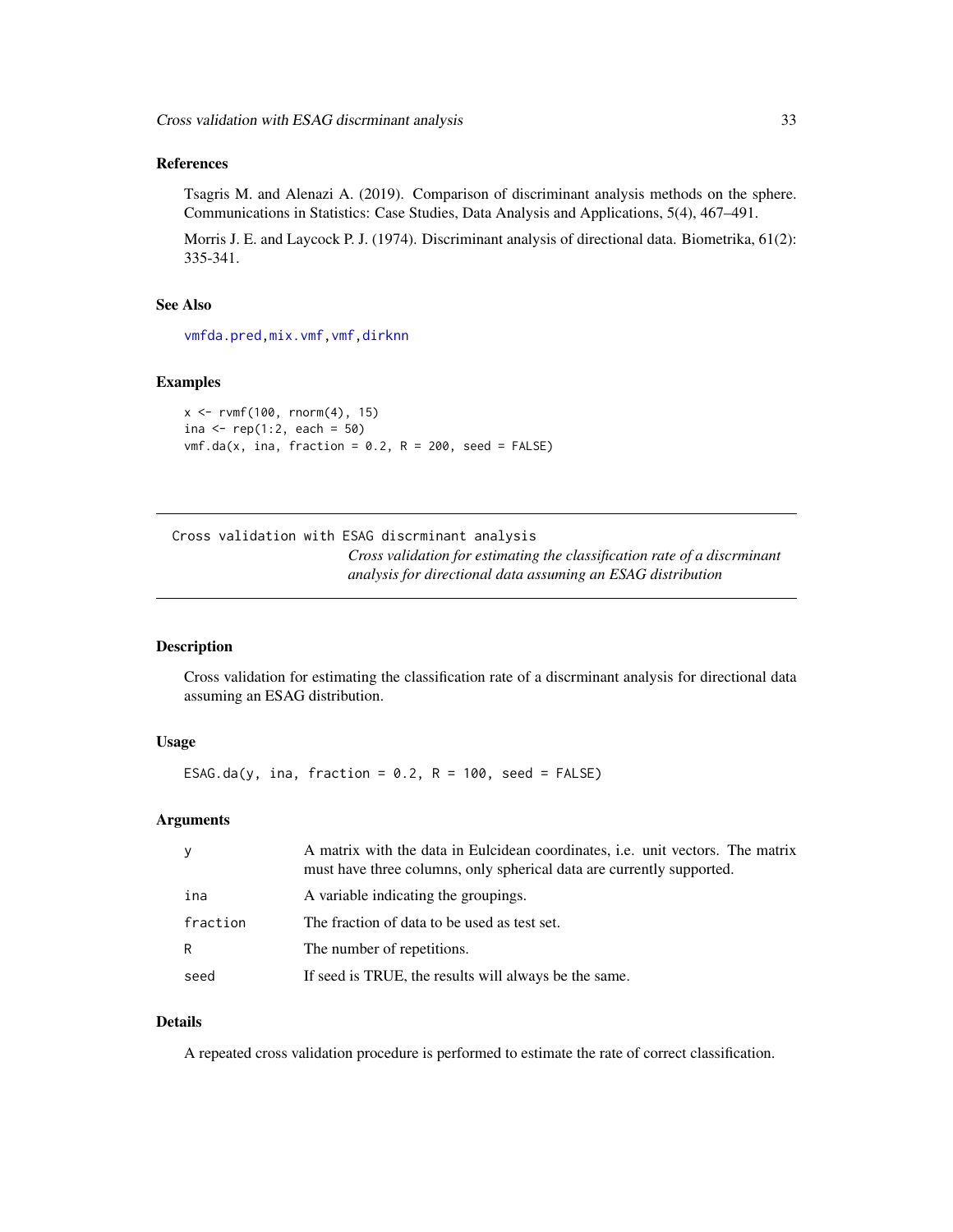### <span id="page-33-0"></span>Value

A list including:

| percent | The estimated percent of correct classification and two estimated standard devi-<br>ations. The one is the standard devation of the rates and the other is assuming a<br>binomial distribution.                |
|---------|----------------------------------------------------------------------------------------------------------------------------------------------------------------------------------------------------------------|
| сi      | Three types of confidence intervals, the standard one, another one based on the<br>binomial distribution and the third one is the empirical one, which calcualtes the<br>upper and lower $2.5\%$ of the rates. |

### Author(s)

Michail Tsagris

R implementation and documentation: Michail Tsagris <mtsagris@uoc.gr>

### References

Tsagris M. and Alenazi A. (2019). Comparison of discriminant analysis methods on the sphere. Communications in Statistics: Case Studies, Data Analysis and Applications, 5(4), 467–491.

Paine P.J., Preston S.P., Tsagris M. and Wood A.T.A. (2018). An Elliptically Symmetric Angular Gaussian Distribution. Statistics and Computing, 28(3):689–697.

Mardia, K. V. and Jupp, P. E. (2000). Directional statistics. Chicester: John Wiley & Sons.

#### See Also

[vmf.da](#page-31-1)[,vmfda.pred](#page-75-1)[,dirknn](#page-50-1)

### Examples

```
x <- rvmf(100, rnorm(3), 15)
ina <- rep(1:2, each = 50)ESAG.da(x, ina, fraction = 0.2, R = 50, seed = FALSE)
```
Density of some (hyper-)spherical distributions *Density of some (hyper-)spherical distributions*

### Description

Density of some (hyper-)spherical distributions.

### Usage

```
vmf.density(y, k, mu, logden = FALSE )
iag.density(y, mu, logden = FALSE)
purka.density(y, a, theta, logden = FALSE)
```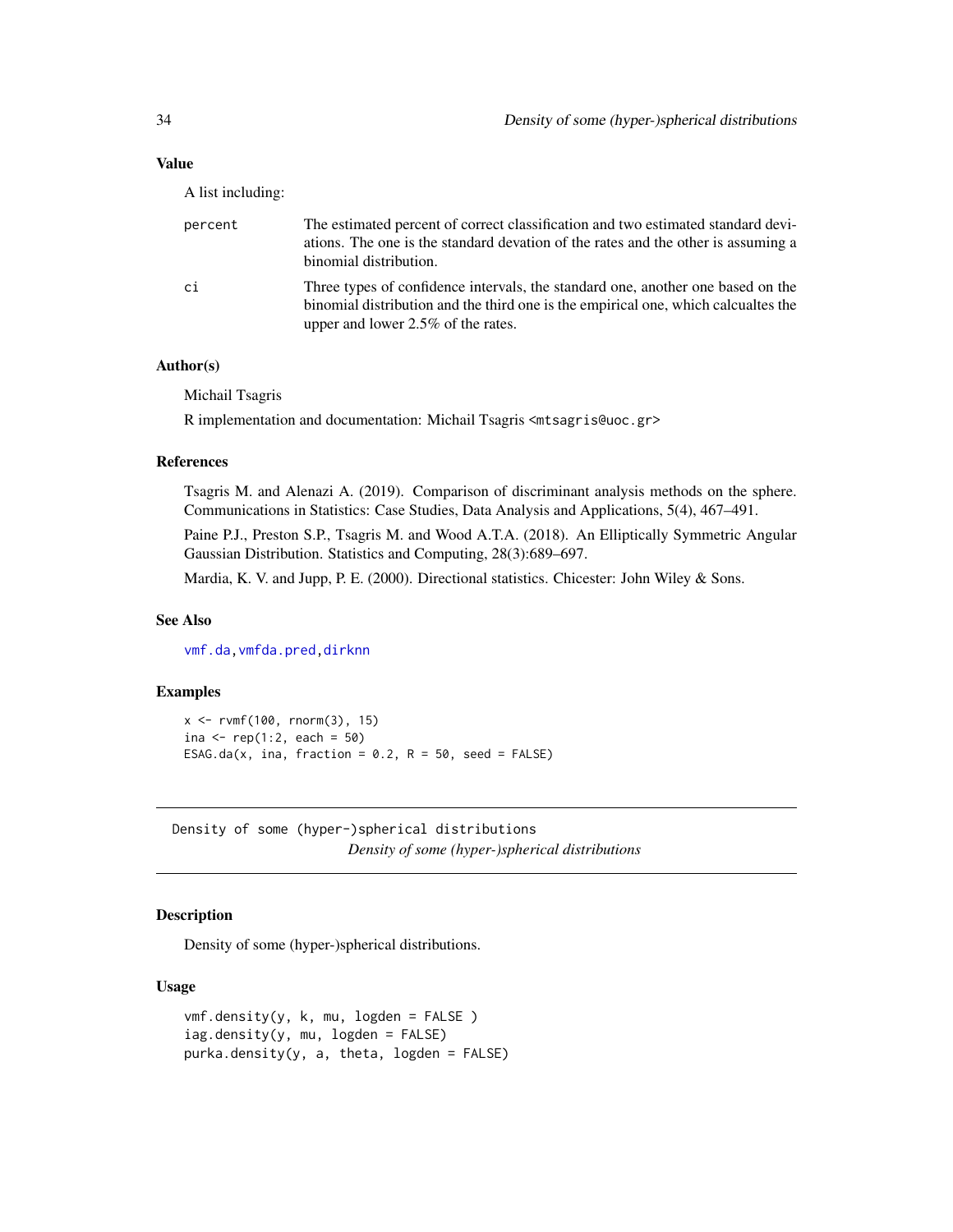#### Arguments

|        | A matrix or a vector with the data expressed in Euclidean coordinates, <i>i.e.</i> unit<br>vectors.                     |
|--------|-------------------------------------------------------------------------------------------------------------------------|
| k      | The concentration parameter of the von Mises-Fisher distribution.                                                       |
| a      | The concentration parameter of the Purkayastha distribution.                                                            |
| mu     | The mean direction (unit vector) of the von Mises-Fisher distribution or the<br>mean direction of the IAG distribution. |
| theta  | The median direction for the Purkayastha distribution.                                                                  |
| logden | If you the logarithm of the density values set this to TRUE.                                                            |

### Details

The density of the von Mises-Fisher, of the IAG or of the Purkayastha distribution is computed.

### Value

A vector with the (log) density values of y.

### Author(s)

Michail Tsagris

R implementation and documentation: Michail Tsagris <mtsagris@uoc.gr>

#### References

Mardia, K. V. and Jupp, P. E. (2000). Directional statistics. Chicester: John Wiley & Sons.

Kent John (1982). The Fisher-Bingham distribution on the sphere. Journal of the Royal Statistical Society, Series B, 44(1): 71-80.

Purkayastha S. (1991). A Rotationally Symmetric Directional Distribution: Obtained through Maximum Likelihood Characterization. The Indian Journal of Statistics, Series A, 53(1): 70-83

Cabrera J. and Watson G. S. (1990). On a spherical median related distribution. Communications in Statistics-Theory and Methods, 19(6): 1973-1986.

#### See Also

[kent.mle](#page-65-1)[,rkent](#page-95-1)[,ESAGmle](#page-63-1)

```
m <- colMeans( as.matrix( iris[,1:3] ) )
y \le -r \text{vmf}(1000, m = m, k = 10)vmf.density(y, k=10, m )
```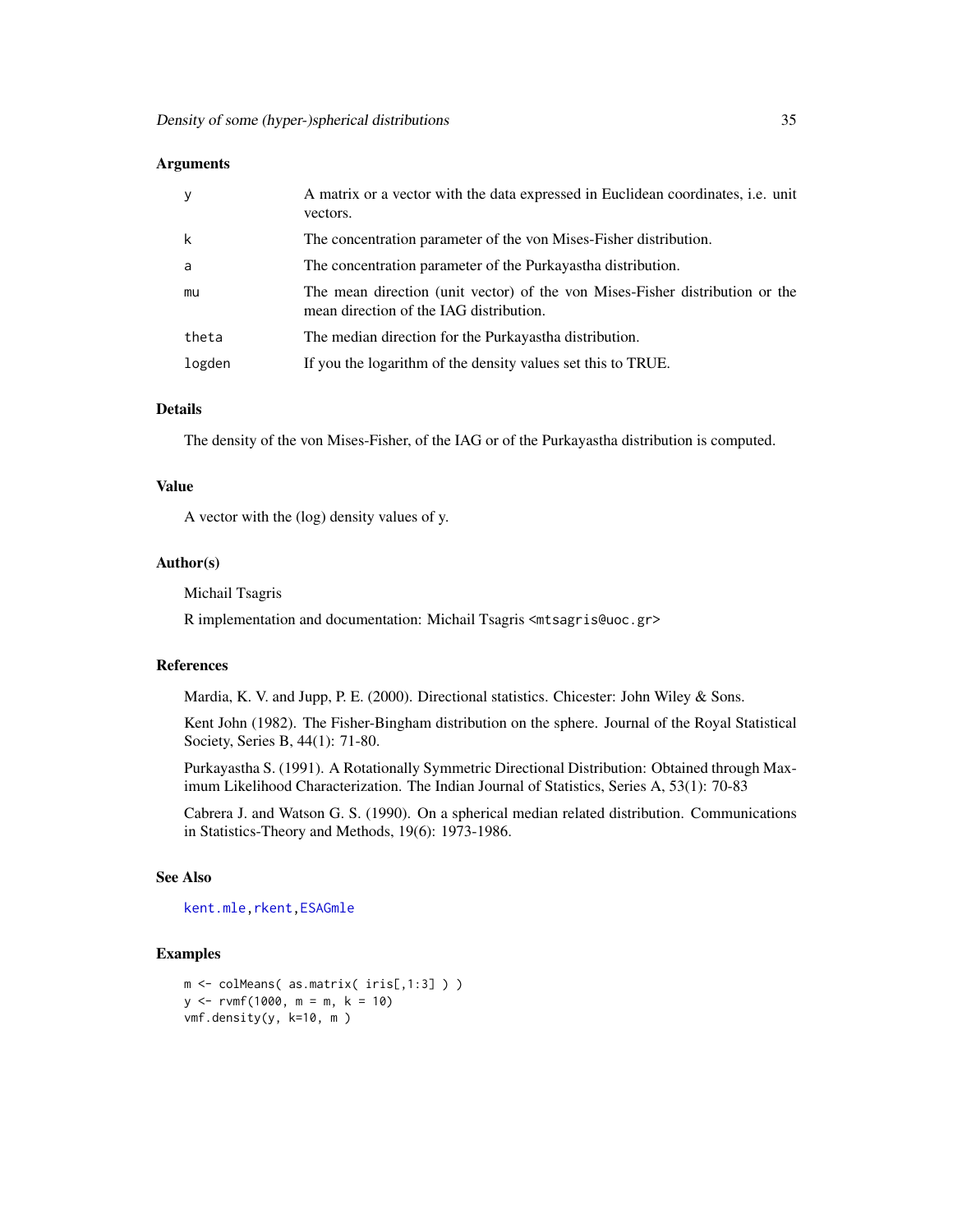<span id="page-35-0"></span>Density of some circular distributions *Density of some circular distributions*

### Description

Density of some circular distributions.

#### Usage

```
vm.density(x, m, k, rads = FALSE, logden = FALSE)spml.density(x, mu, rads = FALSE, logden = FALSE)wrapcauchy.density(x, m, rho, rads = FALSE, logden = FALSE)
circpurka.density(x, m, a, rads = FALSE, logden = FALSE)
```
#### Arguments

| $\mathsf{x}$ | A vector with circular data.                                                                 |
|--------------|----------------------------------------------------------------------------------------------|
| m            | The mean value, a scalar. This is the median for the circular Purkayastha distri-<br>bution. |
| mu           | The mean vector, a vector with two values.                                                   |
| k            | The concentration parameter.                                                                 |
| rho          | The <i>rho</i> parameter of the wrapped Cauchy distribution.                                 |
| a            | The <i>alpha</i> parameter of the circular Purkayastha distribution.                         |
| rads         | If the data are in rads, then this should be TRUE, otherwise FALSE.                          |
| logden       | If you the logarithm of the density values set this to TRUE.                                 |

### Details

The density of the von Mises, bivariate projected normal, wrapped Cauchy or the circular Purkayastha distributions is computed.

### Value

A vector with the (log) density values of x.

### Author(s)

Michail Tsagris

R implementation and documentation: Michail Tsagris <mtsagris@uoc.gr>

### References

Mardia, K. V. and Jupp, P. E. (2000). Directional statistics. Chicester: John Wiley & Sons.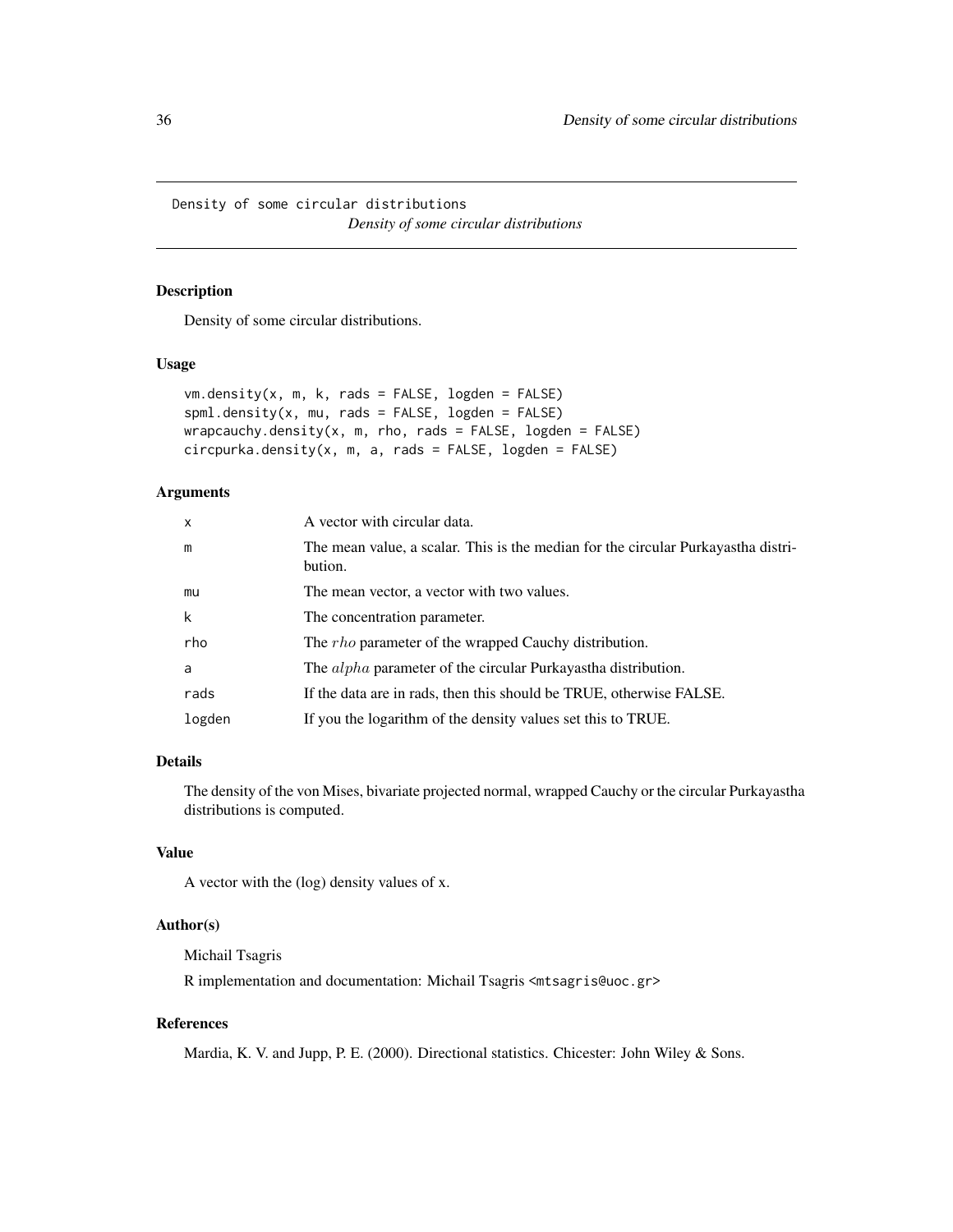Density of the spherical Kent and ESAG distributions 37

# See Also

[kent.density](#page-36-0)[,rvonmises,](#page-80-0)[ESAGdensity](#page-36-0)

# Examples

```
x <- rvonmises(500, m = 2.5, k = 10, rads = TRUE)
mod \le -circ.circ.summary(x, rads = TRUE, plot = FALSE)den <- vm.density(x, mod$mesos, mod$kappa, rads = TRUE, logden = TRUE )
mod$loglik
sum(den)
```
Density of the spherical Kent and ESAG distributions *Density of the spherical Kent and ESAG distributions*

# <span id="page-36-0"></span>Description

Density of the spherical Kent and ESAG distributions.

#### Usage

```
kent.density(y, G, param, logden = FALSE )
ESAGdensity(y, param, logden = FALSE)
```
## Arguments

| y      | A matrix or a vector with the data expressed in Euclidean coordinates, i.e. unit<br>vectors.                                                                                    |
|--------|---------------------------------------------------------------------------------------------------------------------------------------------------------------------------------|
| G      | For the Kent distribution only, a $3 \times 3$ matrix whose first column is the mean<br>direction. The second and third columns are the major and minor axes respec-<br>tively. |
| param  | For the Kent distribution a vector with the concentration $\kappa$ and ovalness $\beta$ pa-<br>rameters. The $\psi$ has been absorbed inside the matrix G.                      |
|        | For the ESAG distribution, its parameters, the first three are the mean vector in<br>$R3$ and the next two are the two gammas.                                                  |
| logden | If you the logarithm of the density values set this to TRUE.                                                                                                                    |

## Details

The density of the spherical Kent or spherical ESAG distribution is computed.

#### Value

A vector with the (log) density values of y.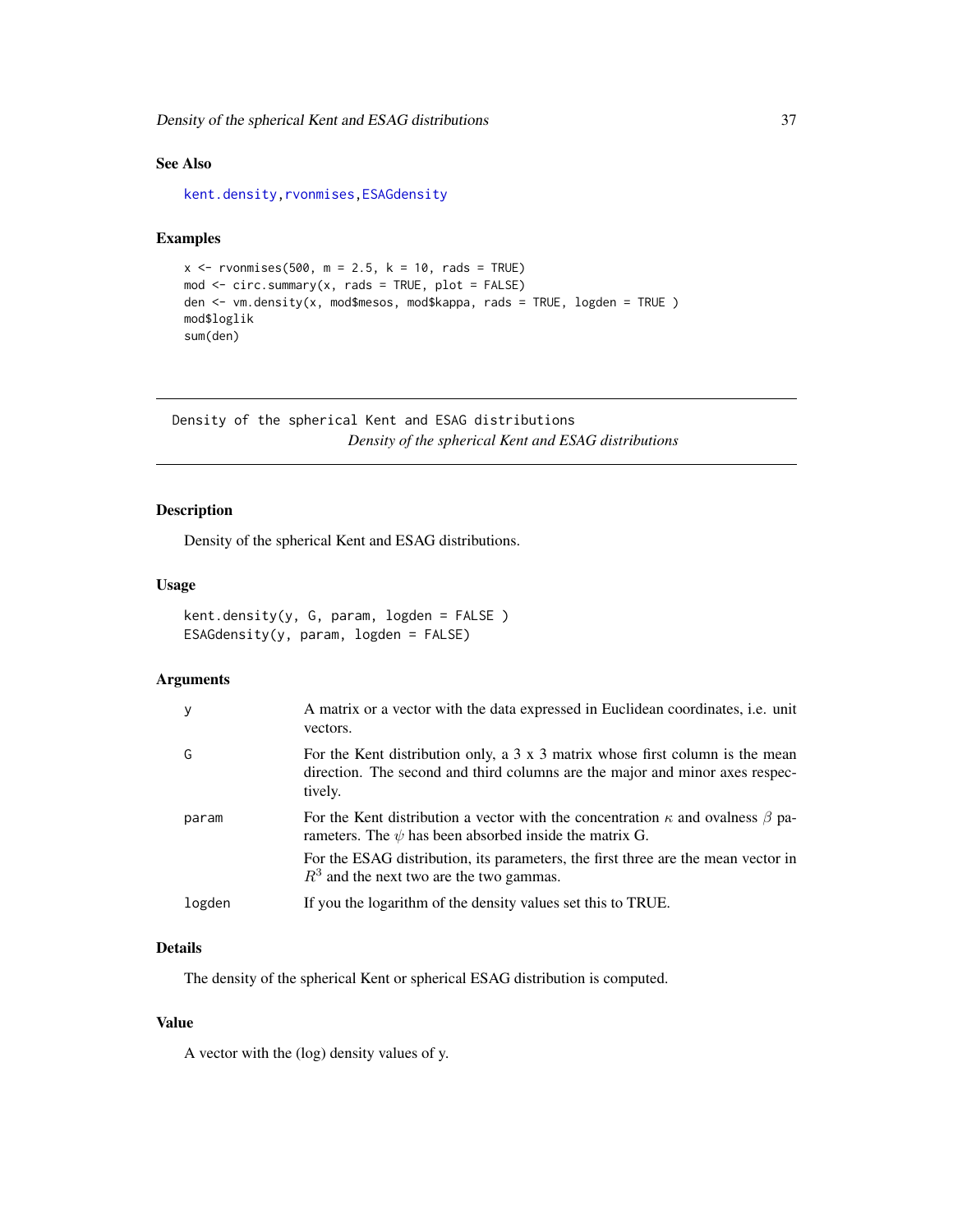#### Author(s)

Michail Tsagris

R implementation and documentation: Michail Tsagris <mtsagris@uoc.gr>

#### References

Mardia, K. V. and Jupp, P. E. (2000). Directional statistics. Chicester: John Wiley & Sons.

Kent John (1982). The Fisher-Bingham distribution on the sphere. Journal of the Royal Statistical Society, Series B, 44(1): 71-80.

Paine P.J., Preston S.P., Tsagris M. and Wood A.T.A. (2018). An Elliptically Symmetric Angular Gaussian Distribution. Statistics and Computing, 28((3):689–697.

#### See Also

[kent.mle](#page-65-0)[,rkent](#page-95-0)[,ESAGmle](#page-63-0)

## Examples

```
m <- colMeans( as.matrix( iris[,1:3] ) )
y \le - rkent(1000, k = 10, m = m, b = 4)
mod <- kent.mle(y)
kent.density( y, G = mod$G, param = mod$param )
```
Euclidean transformation

*Euclidean transformation*

## <span id="page-37-0"></span>Description

It transforms the data from the spherical coordinates to Euclidean coordinates.

#### Usage

euclid(u)

#### **Arguments**

u A two column matrix or even one single vector, where the first column (or element) is the latitude and the second is the longitude. The order is important.

#### Details

It takes the matrix of unit vectors of latitude and longitude and transforms it to unit vectors.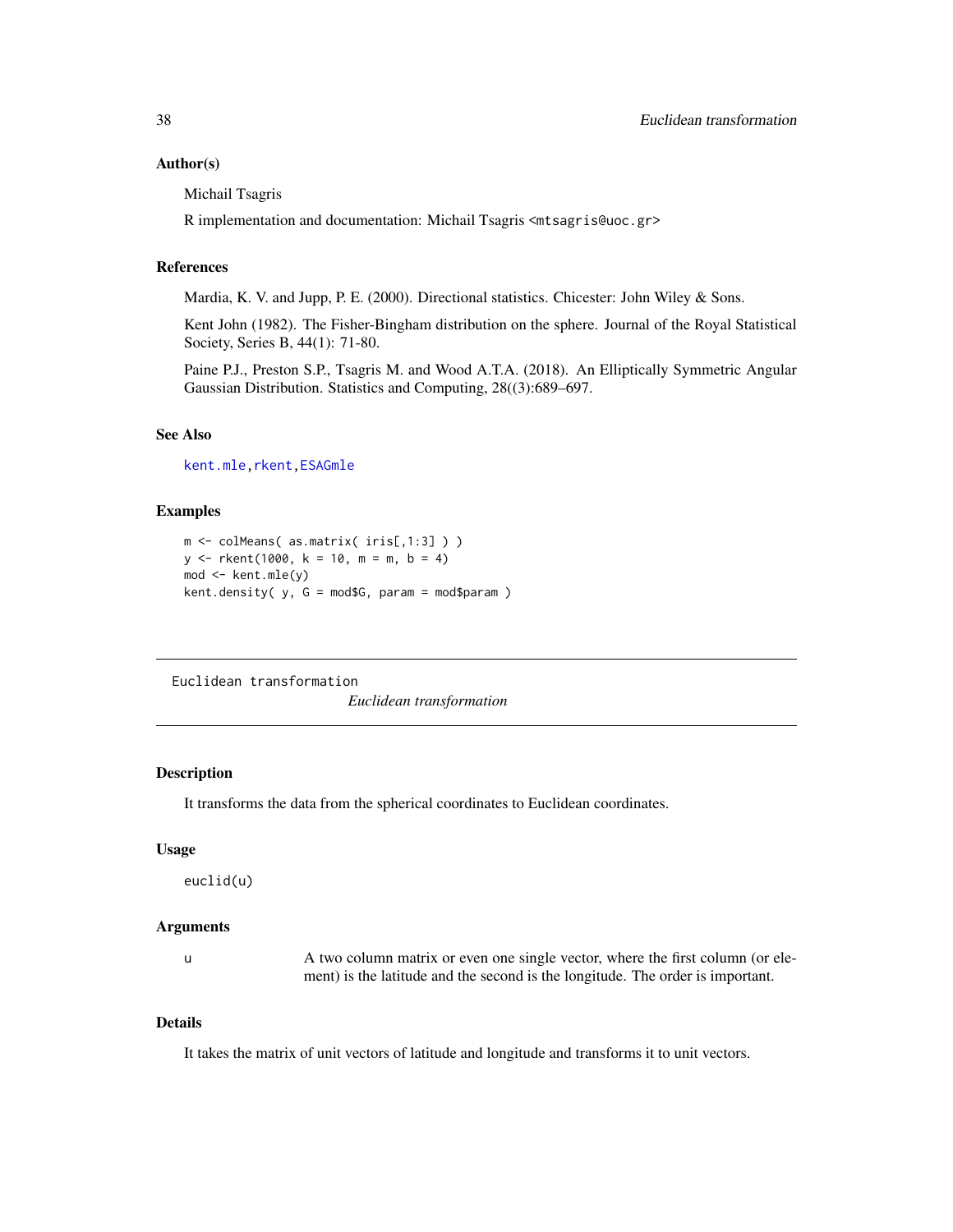Euler angles from a rotation matrix on  $SO(3)$  39

## Value

A three column matrix:

U The Euclidean coordinates of the latitude and longitude.

#### Author(s)

Michail Tsagris

R implementation and documentation: Michail Tsagris <mtsagris@uoc.gr> and Giorgos Athineou <gioathineou@gmail.com>

#### See Also

[euclid.inv](#page-49-0)[,Arotation,](#page-84-0)[lambert](#page-53-0)

# Examples

```
x <- rvmf(10, rnorm(3), 10)
u \leftarrow \text{euclid}.\text{inv}(x)euclid(u)
x
```
Euler angles from a rotation matrix on SO(3) *Compute the Euler angles from a rotation matrix on SO(3).*

#### Description

It calculates three euler angles  $(\theta_{12}, \theta_{13}, \theta_{23})$  from a  $(3 \times 3)$  rotation matrix X, where X is defined as  $X = R_z(\theta_{12}) \times R_y(\theta_{13}) \times R_x(\theta_{23})$ . Here  $R_x(\theta_{23})$  means a rotation of  $\theta_{23}$  radians about the x axis.

## Usage

rot2eul(X)

#### Arguments

X A rotation matrix which is defined as a product of three elementary rotations mentioned above. Here  $\theta_{12}, \theta_{23} \in (-\pi, \pi)$  and and  $\theta_{13} \in (-\pi/2, \pi/2)$ .

## Details

Given a rotation matrix X, euler angles are computed by equating each element in X with the corresponding element in the matrix product defined above. This results in nine equations that can be used to find the euler angles.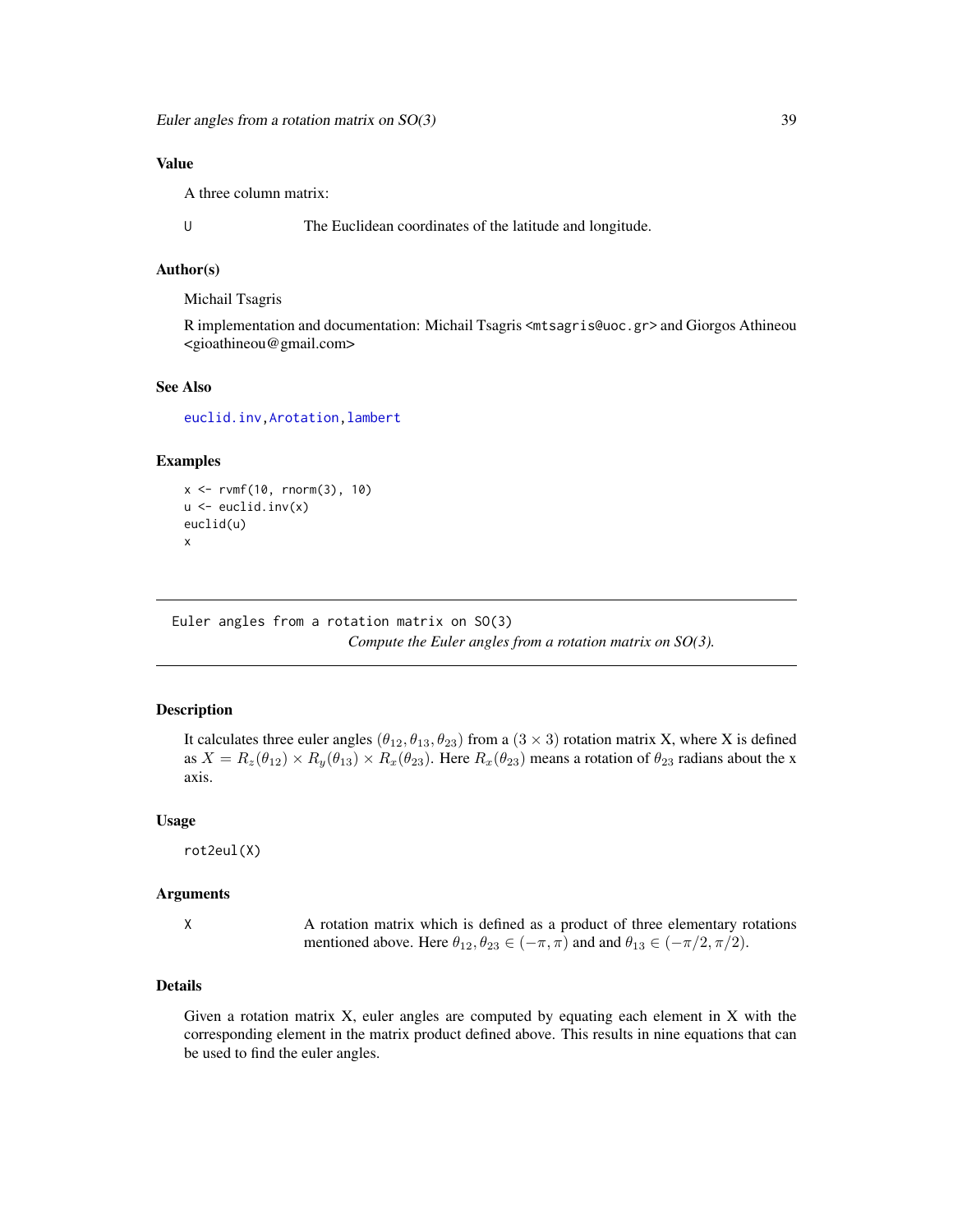## Value

For a given rotation matrix, there are two eqivalent sets of euler angles.

#### Author(s)

Anamul Sajib<sajibstat@du.ac.bd>

R implementation and documentation: Anamul Sajib<sajibstat@du.ac.bd>

## References

Green, P. J. \& Mardia, K. V. (2006). Bayesian alignment using hierarchical models, with applications in proteins bioinformatics. Biometrika, 93(2):235–254.

http://www.staff.city.ac.uk/~sbbh653/publications/euler.pdf

## See Also

[eul2rot](#page-86-0)

# Examples

```
# three euler angles
theta.12 <- sample(seq(-3, 3, 0.3), 1)theta.23 <- sample( seq(-3, 3, 0.3), 1)
theta.13 <- sample( seq(-1.4, 1.4, 0.3), 1)
theta.12 ; theta.23 ; theta.13
X <- eul2rot(theta.12, theta.23, theta.13)
X ## A rotation matrix
e \leftarrow rot2eu1(X)$v1
theta.12 \leq e[3]
theta.23 \leftarrow e[2]
theta.13 \leq e[1]
theta.12 ; theta.23 ; theta.13
```
Forward Backward Early Dropping selection for circular data using the SPML regression *Forward Backward Early Dropping selection for circular data using the SPML regression*

## Description

Forward Backward Early Dropping selection for circular data using the SPML regression.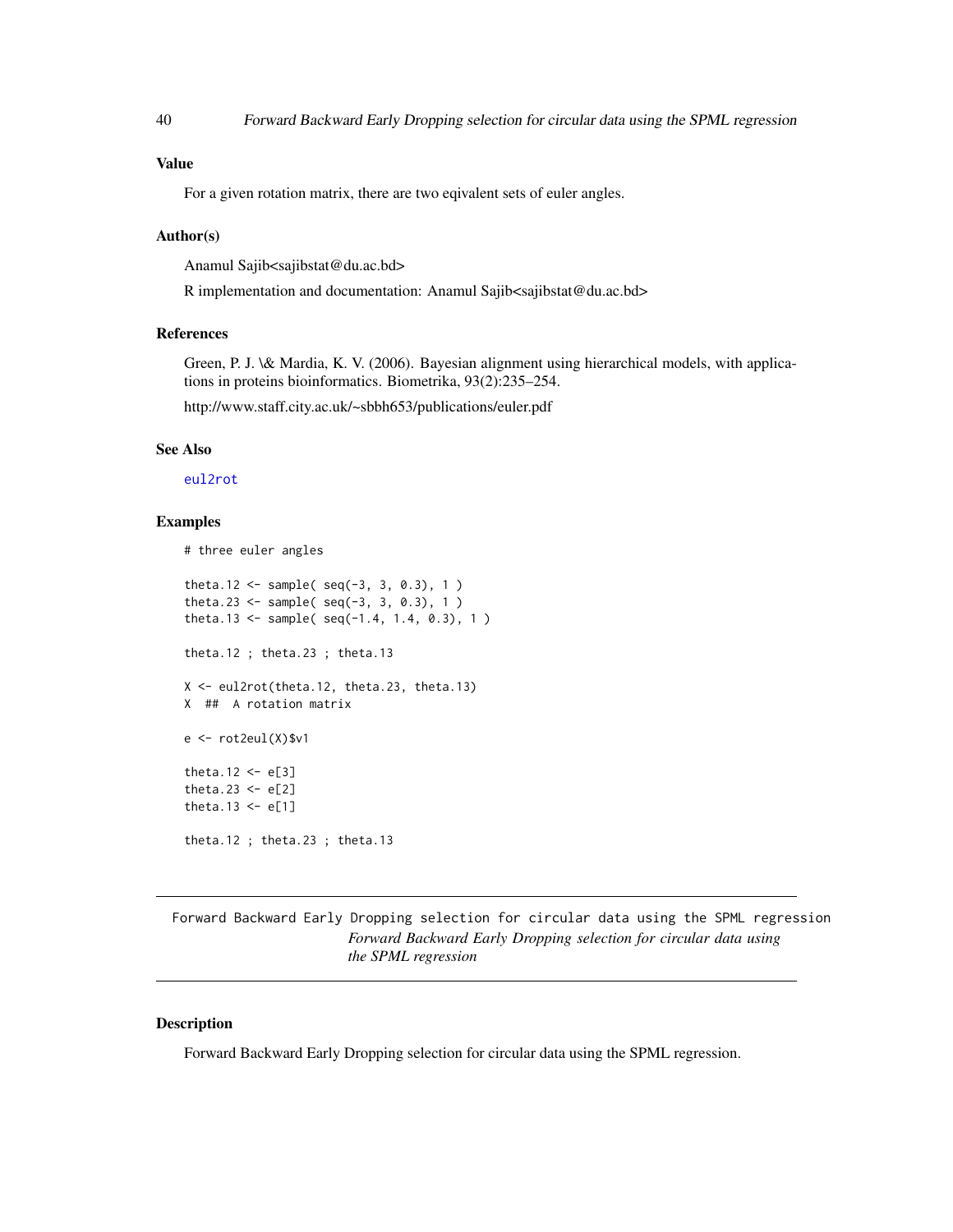```
spml.fbed(y, x, alpha = 0.05, K = 0, backward = FALSE,
        parallel = FALSE, tol = 1e-07, maxiters = 100
```
## Arguments

| y        | The response variable, a numeric vector expressed in rads.                                                                                                                                                                                                                                                                                                                                          |  |
|----------|-----------------------------------------------------------------------------------------------------------------------------------------------------------------------------------------------------------------------------------------------------------------------------------------------------------------------------------------------------------------------------------------------------|--|
| X        | A matrix with continuous independent variables.                                                                                                                                                                                                                                                                                                                                                     |  |
| alpha    | The significance threshold value for assessing p-values. Default value is 0.05.                                                                                                                                                                                                                                                                                                                     |  |
| K        | How many times should the process be repeated? The default value is 0.                                                                                                                                                                                                                                                                                                                              |  |
| backward | After the Forward Early Dropping phase, the algorithm proceeds with the usual<br>Backward Selection phase. The default value is set to TRUE. It is advised to<br>perform this step as maybe some variables are false positives, they were wrongly<br>selected. This is rather experimental now and there could be some mistakes in<br>the indices of the selected variables. Do not use it for now. |  |
| parallel | If you want the algorithm to run in parallel set this TRUE.                                                                                                                                                                                                                                                                                                                                         |  |
| tol      | The tolerance value to terminate the Newton-Raphson algorithm.                                                                                                                                                                                                                                                                                                                                      |  |
| maxiters | The maximum number of iterations Newton-Raphson will perform.                                                                                                                                                                                                                                                                                                                                       |  |

#### Details

The algorithm is a variation of the usual forward selection. At every step, the most significant variable enters the selected variables set. In addition, only the significant variables stay and are further examined. The non signifcant ones are dropped. This goes until no variable can enter the set. The user has the option to re-do this step 1 or more times (the argument K). In the end, a backward selection is performed to remove falsely selected variables. Note that you may have specified, for example, K=10, but the maximum value FBED used can be 4 for example.

#### Value

If K is a single number a list including:

Note, that the "gam" argument must be the same though.

| res     | A matrix with the selected variables and their test statistic.                                                                                                   |
|---------|------------------------------------------------------------------------------------------------------------------------------------------------------------------|
| info    | A matrix with the number of variables and the number of tests performed (or<br>models fitted) at each round (value of K). This refers to the forward phase only. |
| runtime | The runtime required.                                                                                                                                            |

# Author(s)

#### Michail Tsagris

R implementation and documentation: Michail Tsagris <mtsagris@uoc.gr>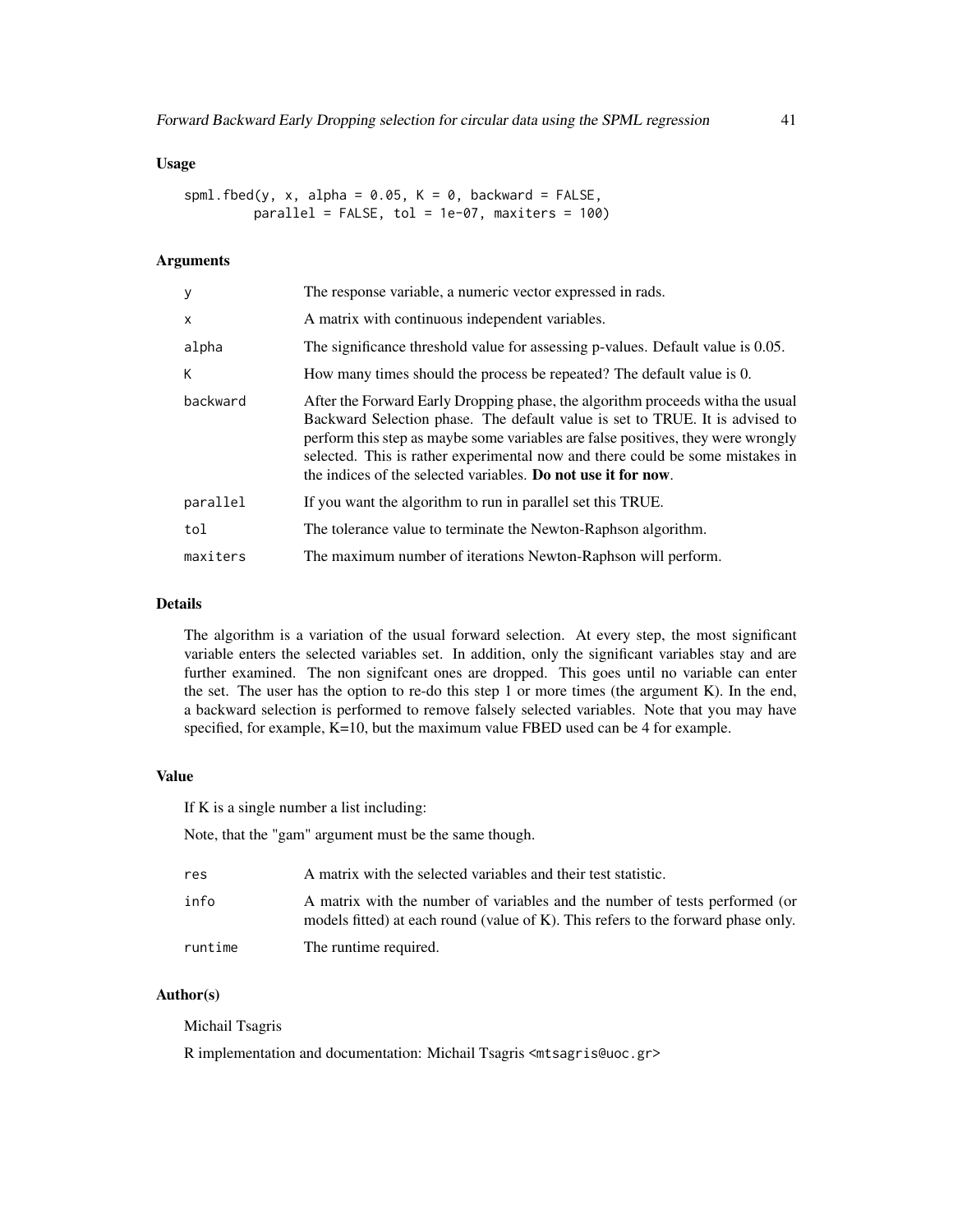## References

Borboudakis G. and Tsamardinos I. (2019). Forward-backward selection with early dropping. Journal of Machine Learning Research, 20(8): 1-39.

Tsagis M. (2018). Guide on performing feature selection with the R package MXM. [https://](https://f1000researchdata.s3.amazonaws.com/manuscripts/22822/f8d7dae0-c9d3-4ce8-afa1-e552c8cf3347_16216_-_michail_tsagris_v2.pdf?doi=10.12688/f1000research.16216.2&numberOfBrowsableCollections=20&numberOfBrowsableInstitutionalCollections=5&numberOfBrowsableGateways=22) [f1000researchdata.s3.amazonaws.com/manuscripts/22822/f8d7dae0-c9d3-4ce8-afa1-e5](https://f1000researchdata.s3.amazonaws.com/manuscripts/22822/f8d7dae0-c9d3-4ce8-afa1-e552c8cf3347_16216_-_michail_tsagris_v2.pdf?doi=10.12688/f1000research.16216.2&numberOfBrowsableCollections=20&numberOfBrowsableInstitutionalCollections=5&numberOfBrowsableGateways=22)52c8cf3347\_ [16216\\_-\\_michail\\_tsagris\\_v2.pdf?doi=10.12688/f1000research.16216.2&numberOfBrowsa](https://f1000researchdata.s3.amazonaws.com/manuscripts/22822/f8d7dae0-c9d3-4ce8-afa1-e552c8cf3347_16216_-_michail_tsagris_v2.pdf?doi=10.12688/f1000research.16216.2&numberOfBrowsableCollections=20&numberOfBrowsableInstitutionalCollections=5&numberOfBrowsableGateways=22)bleCollections= [20&numberOfBrowsableInstitutionalCollections=5&numberOfBrowsableGateways=22](https://f1000researchdata.s3.amazonaws.com/manuscripts/22822/f8d7dae0-c9d3-4ce8-afa1-e552c8cf3347_16216_-_michail_tsagris_v2.pdf?doi=10.12688/f1000research.16216.2&numberOfBrowsableCollections=20&numberOfBrowsableInstitutionalCollections=5&numberOfBrowsableGateways=22)

Presnell Brett, Morrison Scott P. and Littell Ramon C. (1998). Projected multivariate linear models for directional data. Journal of the American Statistical Association, 93(443): 1068-1077.

#### See Also

[spml.reg,](#page-16-0)[spml.regs](#page-55-0)[,spml.mle](#page-60-0)

#### Examples

```
x \le matrix( runif(100 * 50, 1, 100), ncol = 50)
y \leftarrow runif(100)a \leftarrow spml.fbed(y, x)
```
Generate random folds for cross-validation *Generate random folds for cross-validation*

## Description

Random folds for use in a cross validation are generated. There is the option for stratified splitting as well.

#### Usage

```
makefolds(ina, nfolds = 10, stratified = TRUE, seed = FALSE)
```
## Arguments

| ina        | A variable indicating the groupings.                                                                                                          |
|------------|-----------------------------------------------------------------------------------------------------------------------------------------------|
| nfolds     | The number of folds to produce.                                                                                                               |
| stratified | A boolean variable specifying whether stratified random (TRUE) or simple ran-<br>dom (FALSE) sampling is to be used when producing the folds. |
| seed       | A boolean variable. If set to TRUE, the folds will always be the same.                                                                        |

#### Details

I was inspired by the command in the package TunePareto in order to do the stratified version.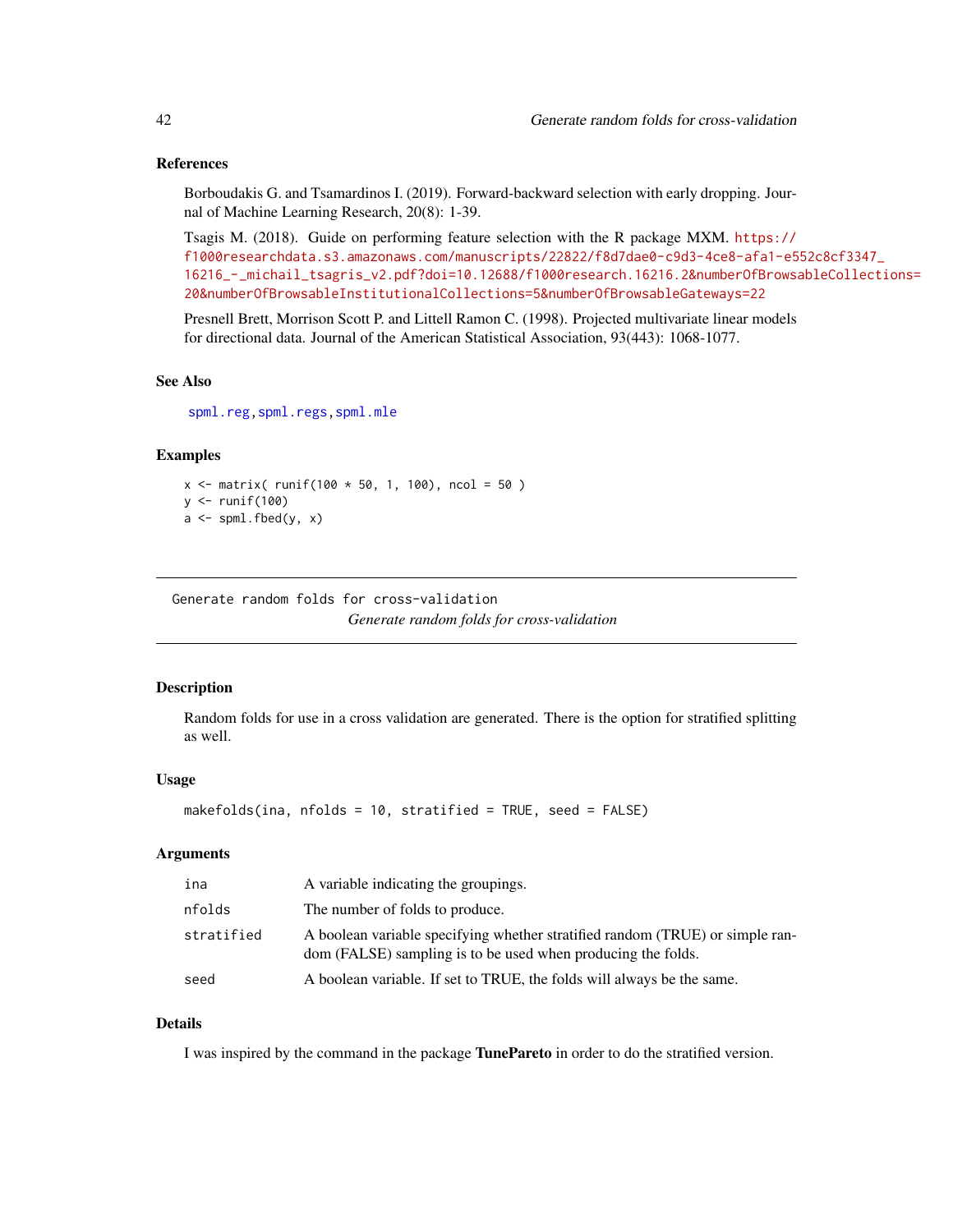# Value

A list with nfolds elements where each elements is a fold containing the indices of the data.

#### Author(s)

Michail Tsagris

R implementation and documentation: Michail Tsagris <mtsagris@uoc.gr>

## See Also

[dirda.cv](#page-29-0)

# Examples

```
a <- makefolds(iris[, 5], nfolds = 5, stratified = TRUE)
table(iris[a[[1]], 5]) ## 10 values from each group
```
Goodness of fit test for grouped data *Goodness of fit test for grouped data*

# Description

Goodness of fit test for grouped data.

#### Usage

```
group.gof(g, ni, m, k, dist = "vm", rads = FALSE, R = 999, ncores = 1)
```
# Arguments

| g      | A vector with the group points, either in radians or in degrees.       |
|--------|------------------------------------------------------------------------|
| ni     | The frequency of each or group class.                                  |
| m      | The mean direction in radians or in degrees.                           |
| k      | The concentration parameter, $\kappa$ .                                |
| dist   | The distribution to be tested, it can be either "vm" or "uniform".     |
| rads   | If the data are in radians, this should be TRUE and FALSE otherwise.   |
| R      | The number of bootstrap simulations to perform, set to 999 by default. |
| ncores | The number of cores to use.                                            |

#### Details

When you have grouped data, you can test whether the data come from the von Mises-Fisher distribution or from a uniform distribution.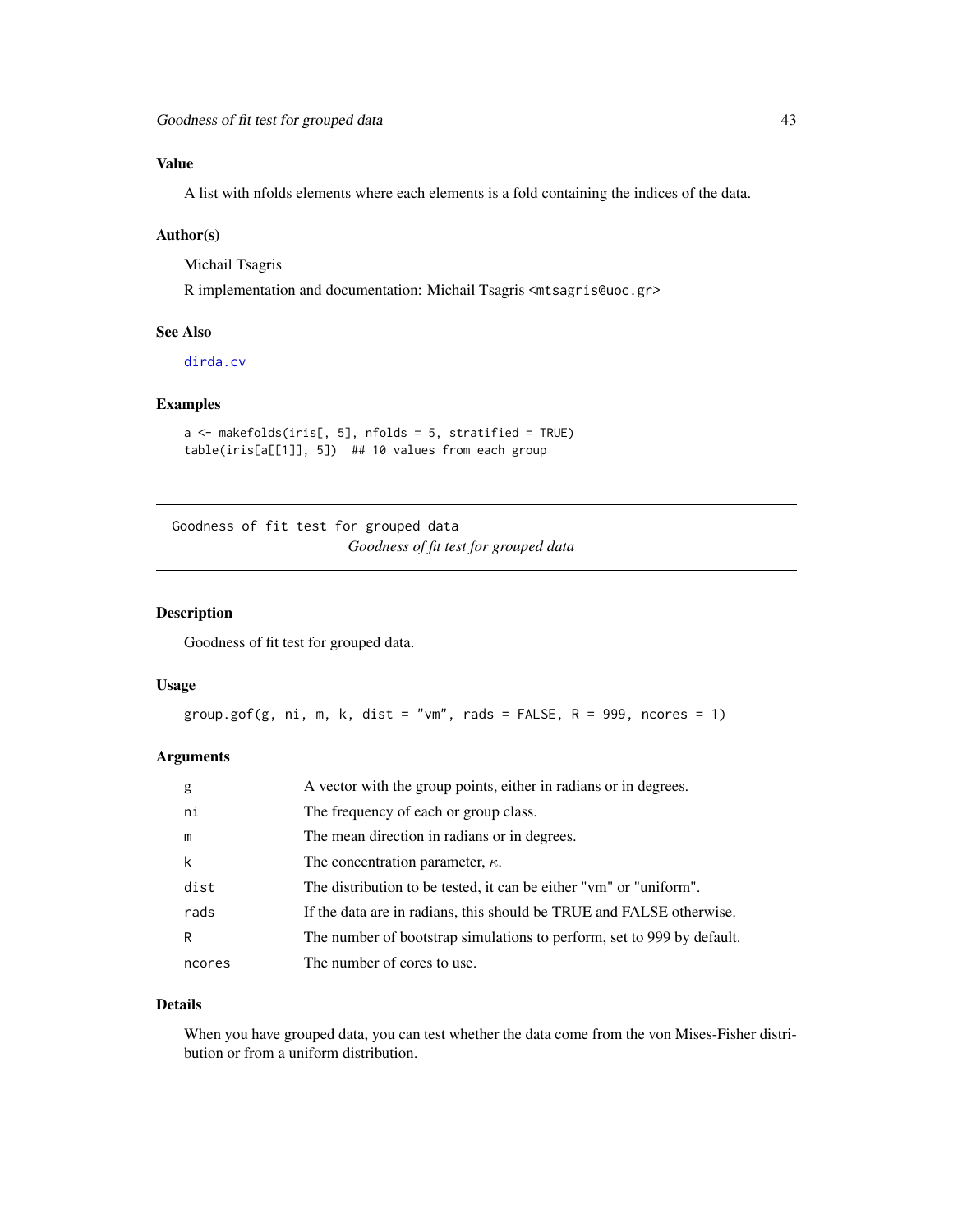#### Value

A list including:

| info    | A vector with two elements, the test statistic value and the bootstrap p-value. |
|---------|---------------------------------------------------------------------------------|
| runtime | The runtime of the procedure.                                                   |

## Author(s)

Michail Tsagris

R implementation and documentation: Michail Tsagris <mtsagris@uoc.gr> and Giorgos Athineou <gioathineou@gmail.com>

#### References

Arthur Pewsey, Markus Neuhauser, and Graeme D. Ruxton (2013). Circular Statistics in R.

#### See Also

[pvm](#page-77-0)[,circ.summary](#page-103-0)[,rvonmises](#page-80-0)

#### Examples

```
x <- rvonmises(100, 2, 10)
g \le -\text{seq(min(x) - 0.1, max(x) + 0.1, length = 6)}ni <- as.vector( table( cut(x, g) ) )
group.gof(g, ni, 2, 10, dist = "vm", rads = TRUE, R = 299, ncores = 1)
group.gof(g, ni, 2, 5, dist = "vm", rads = TRUE, R = 299, ncores = 1)
```
Habeck's rotation matrix generation *Generation of three-dimensional random rotations using Habeck's algorithm.*

# Description

It generates random rotations in three-dimensional space that follow a probability distribution, matrix Fisher distribution, arising in fitting and matching problem.

#### Usage

```
habeck.rot(F)
```
## Arguments

F An arbitrary 3 x 3 matrix represents the parameter matrix of this distribution.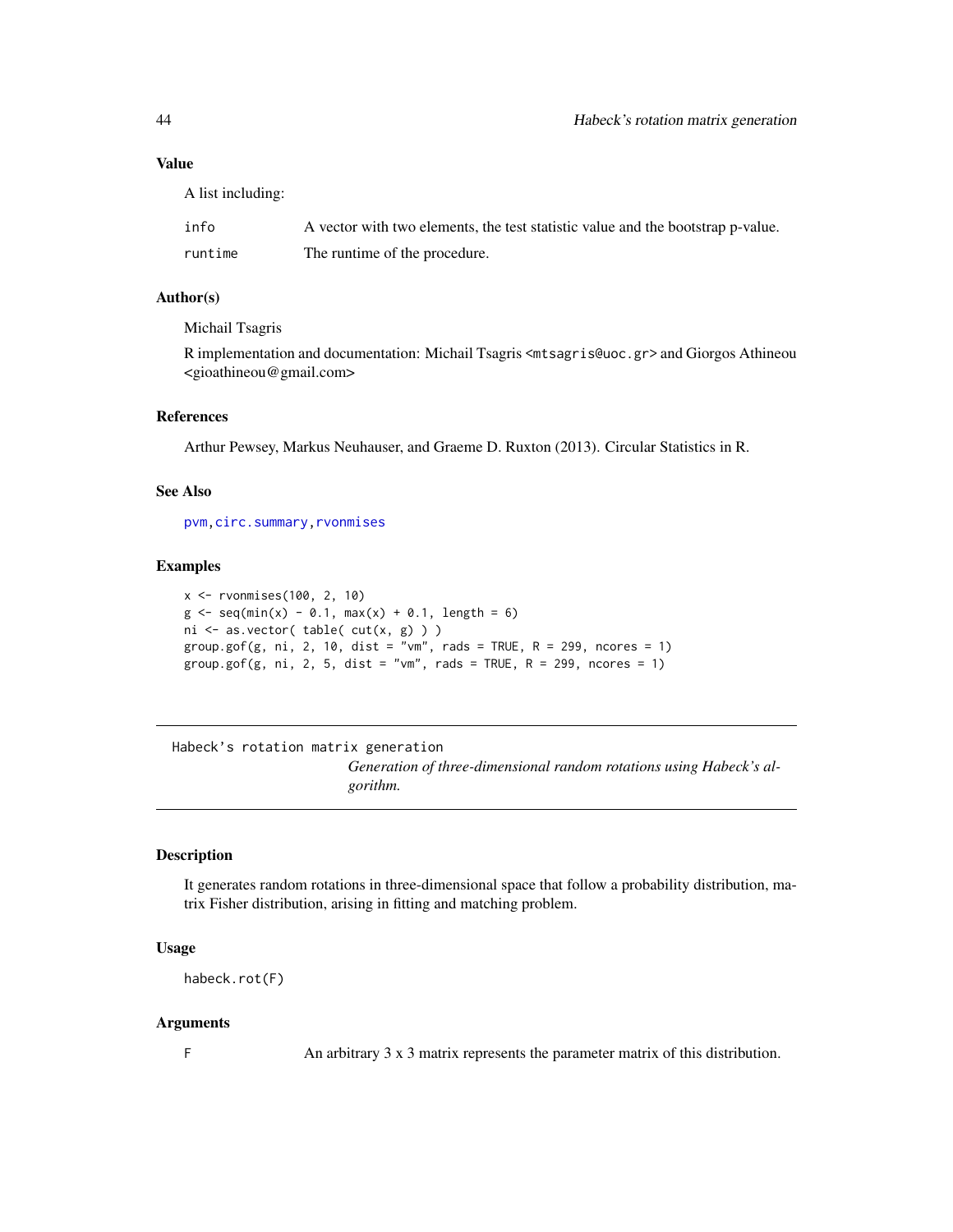## Details

Firstly rotation matrices  $X$  are chosen which are the closest to  $F$ , and then parameterized using euler angles. Then a Gibbs sampling algorithm is implemented to generate rotation matrices from the resulting disribution of the euler angles.

#### Value

A simulated rotation matrix.

# Author(s)

Anamul Sajib<sajibstat@du.ac.bd>

R implementation and documentation: Anamul Sajib<sajibstat@du.ac.bd>

## References

Habeck M (2009). Generation of three-dimensional random rotations in fitting and matching problems. Computational Statistics, 24, 719–731.

#### Examples

```
F <- 10^(-1) * matrix( c(85, 11, 41, 78, 39, 60, 43, 64, 48), ncol = 3) ## Arbitrary F matrix
X \leftarrow habeck.rot(F)det(X)
```
Hypothesis test for IAG distribution over the ESAG distribution *Hypothesis test for IAG distribution over the ESAG distribution*

## <span id="page-44-0"></span>Description

The null hypothesis is whether an IAG distribution fits the data well, where the altenrative is that ESAG distribution is more suitable.

# Usage

 $i$ agesag(x, B = 1, tol = 1e-07)

## **Arguments**

| x   | A numeric matrix with three columns containing the data as unit vectors in Eu-<br>clidean coordinates.                                                                               |
|-----|--------------------------------------------------------------------------------------------------------------------------------------------------------------------------------------|
| B   | The number of bootstrap re-samples. By default is set to 999. If it is equal to 1,<br>no bootstrap is performed and the p-value is obtained throught the asymptotic<br>distribution. |
| tol | The tolerance to accept that the Newton-Raphson algorithm used in the IAG<br>distribution has converged.                                                                             |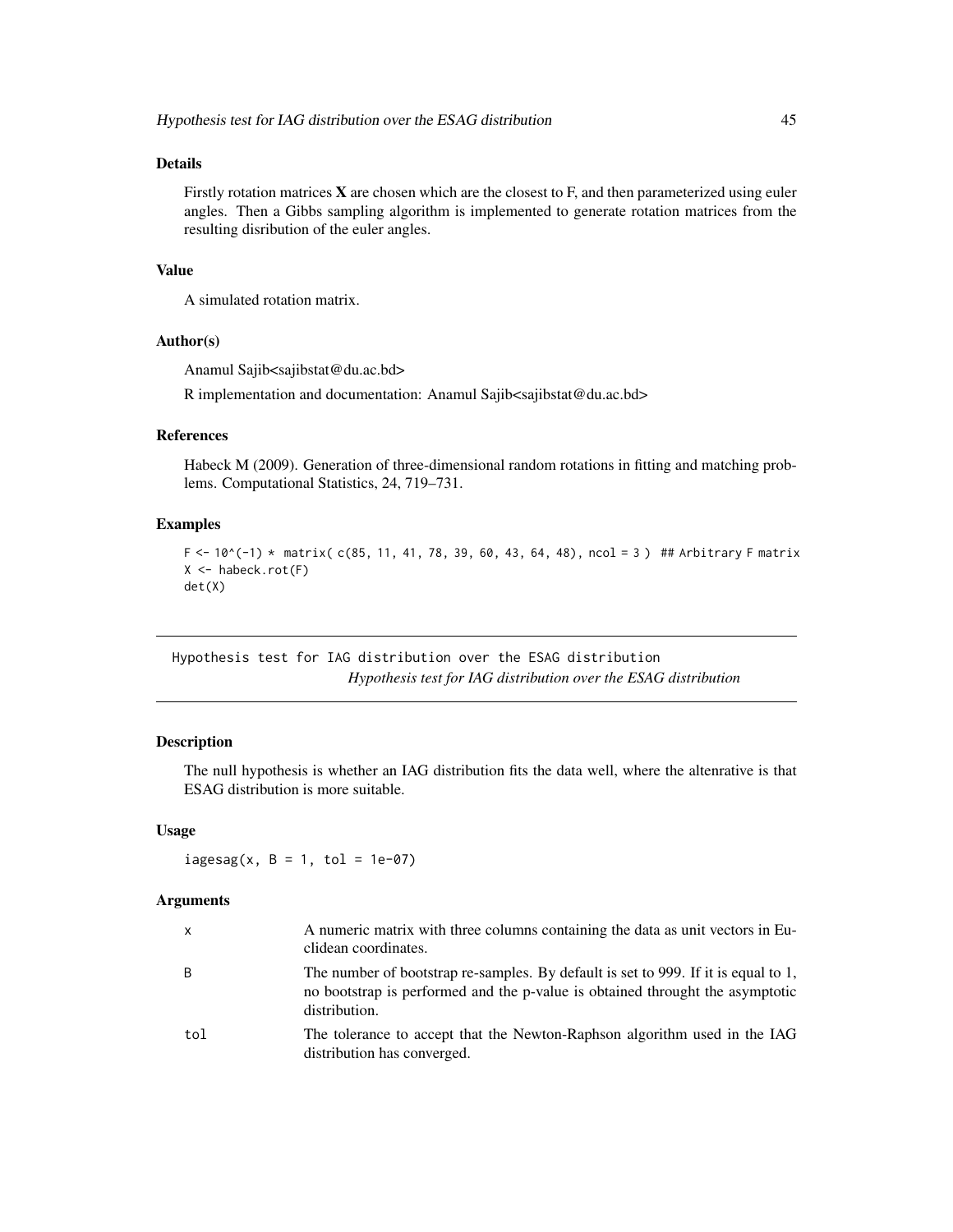# Details

Essentially it is a test of rotational symmetry, whether the two  $\gamma$  parameters are equal to zero. This works for spherical data only.

## Value

A vector including:

test The value of the test statistic. p-value or Bootstrap p-value The p-value of the test.

## Author(s)

Michail Tsagris

R implementation and documentation: Michail Tsagris <mtsagris@uoc.gr>

# References

Paine P.J., Preston S.P., Tsagris M. and Wood A.T.A. (2018). An Elliptically Symmetric Angular Gaussian Distribution. Statistics and Computing, 28(3):689–697.

## See Also

[fishkent](#page-45-0)[,ESAGmle](#page-63-0)[,kent.mle,](#page-65-0)[iag.mle](#page-57-0)

## Examples

x <- rvmf(100, rnorm(3), 15) iagesag(x) fishkent $(x, B = 1)$ 

Hypothesis test for von Mises-Fisher distribution over Kent distribution *Hypothesis test for von Mises-Fisher distribution over Kent distribution*

## <span id="page-45-0"></span>Description

The null hypothesis is whether a von Mises-Fisher distribution fits the data well, where the altenrative is that Kent distribution is more suitable.

#### Usage

fishkent $(x, B = 999)$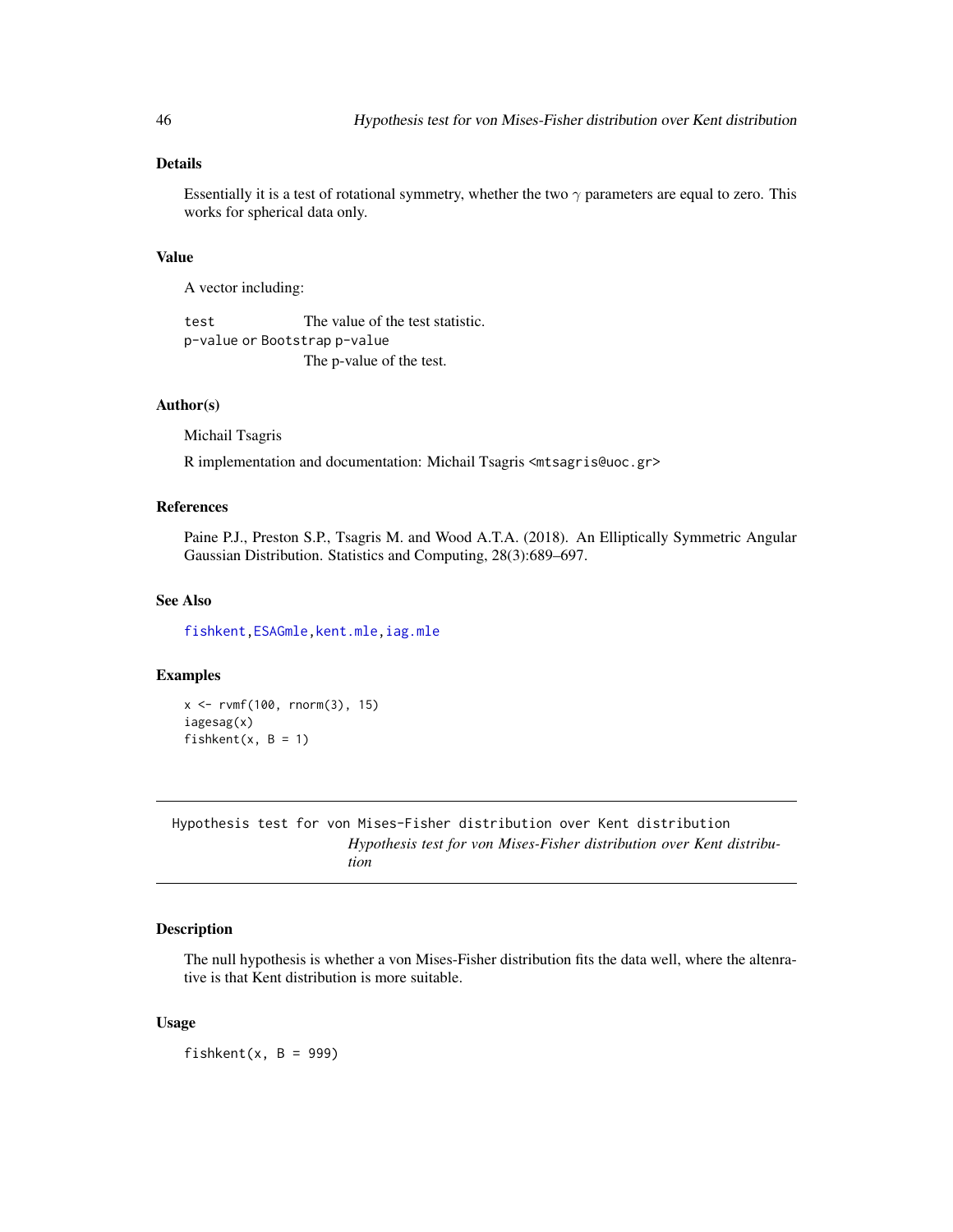## Arguments

| $\mathsf{X}$ | A numeric matrix containing the data as unit vectors in Euclidean coordinates.                                                                                                       |
|--------------|--------------------------------------------------------------------------------------------------------------------------------------------------------------------------------------|
| - B          | The number of bootstrap re-samples. By default is set to 999. If it is equal to 1,<br>no bootstrap is performed and the p-value is obtained throught the asymptotic<br>distribution. |

# Details

Essentially it is a test of rotational symmetry, whether Kent's ovalness parameter (beta) is equal to zero. This works for spherical data only.

## Value

A vector including:

test The value of the test statistic p-value or Bootstrap p-value The p-value of the test.

## Author(s)

Michail Tsagris

R implementation and documentation: Michail Tsagris <mtsagris@uoc.gr> and Giorgos Athineou <gioathineou@gmail.com>

# References

Rivest, L. P. (1986). Modified Kent's statistics for testing goodness of fit for the Fisher distribution in small concentrated samples. Statistics & probability letters, 4(1): 1-4.

# See Also

[iagesag](#page-44-0)[,vmf](#page-57-0)[,kent.mle,](#page-65-0)[rkent](#page-95-0)

# Examples

 $x \le -r \text{vmf}(100, r \text{norm}(3), 15)$ fishkent(x) fishkent $(x, B = 1)$ iagesag(x)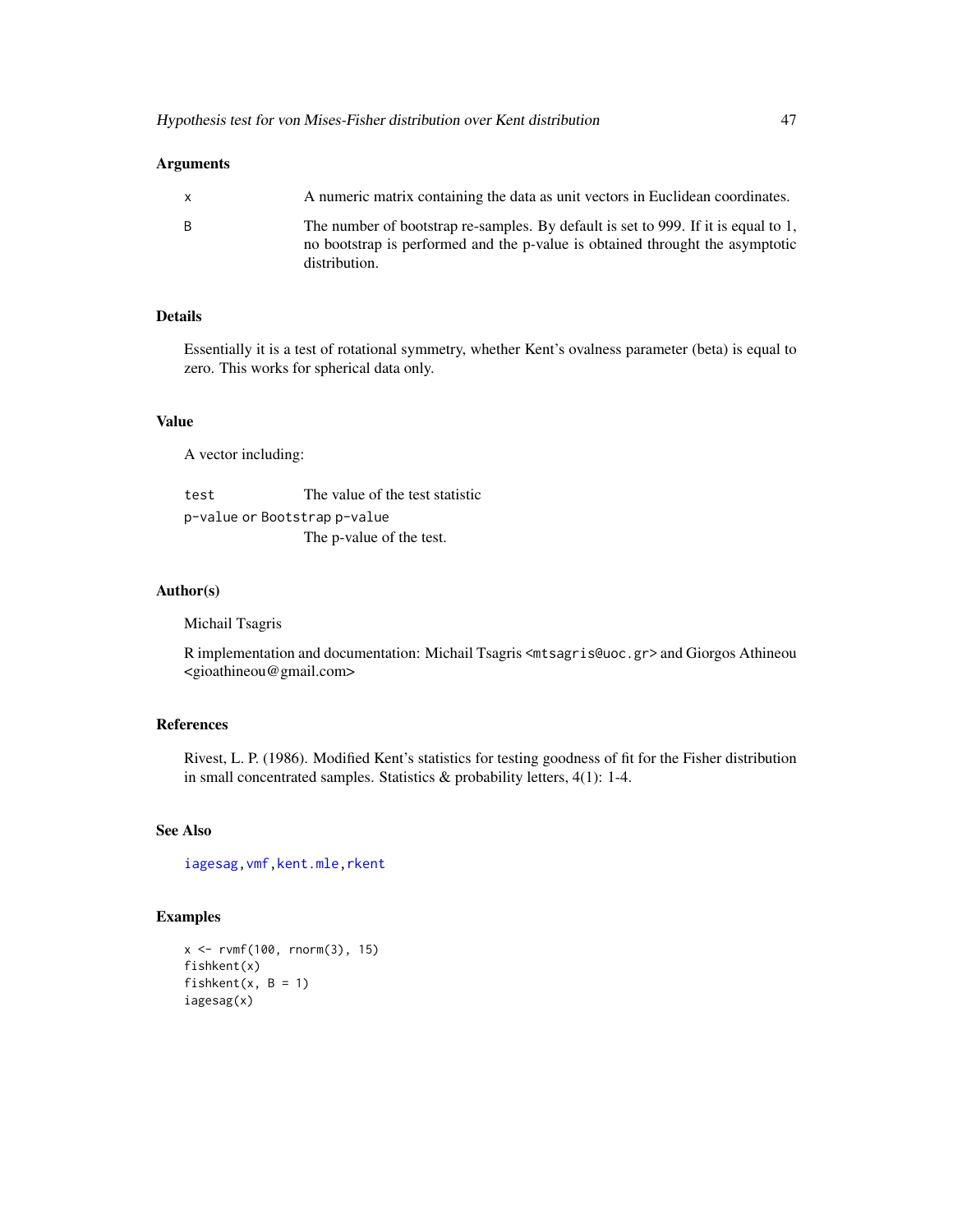Interactive 3D plot of spherical data *Interactive 3D plot of spherical data*

# <span id="page-47-0"></span>Description

Interactive 3D plot of spherical data.

## Usage

 $sphereplot(x, col = NULL)$ 

## Arguments

|     | A matrix with three columns, unit-vectors, spherical data.                                              |
|-----|---------------------------------------------------------------------------------------------------------|
| col | If you want the points to appear with different colours put numbers here, other-<br>wise leave it NULL. |

# Value

An interactive 3D plot of the spherical data will appear.

# Author(s)

Michail Tsagris R implementation and documentation: Michail Tsagris <mtsagris@uoc.gr>

## See Also

[lambert,](#page-53-0)[vmf.contour](#page-25-0)[,euclid](#page-37-0)

## Examples

```
## Not run:
x \le -r \text{vmf}(100, r \text{norm}(3), 5)sphereplot(x)
ina <- rbinom(100, 1, 0.5) + 1
sphereplot(x, col = ina)
```
## End(Not run)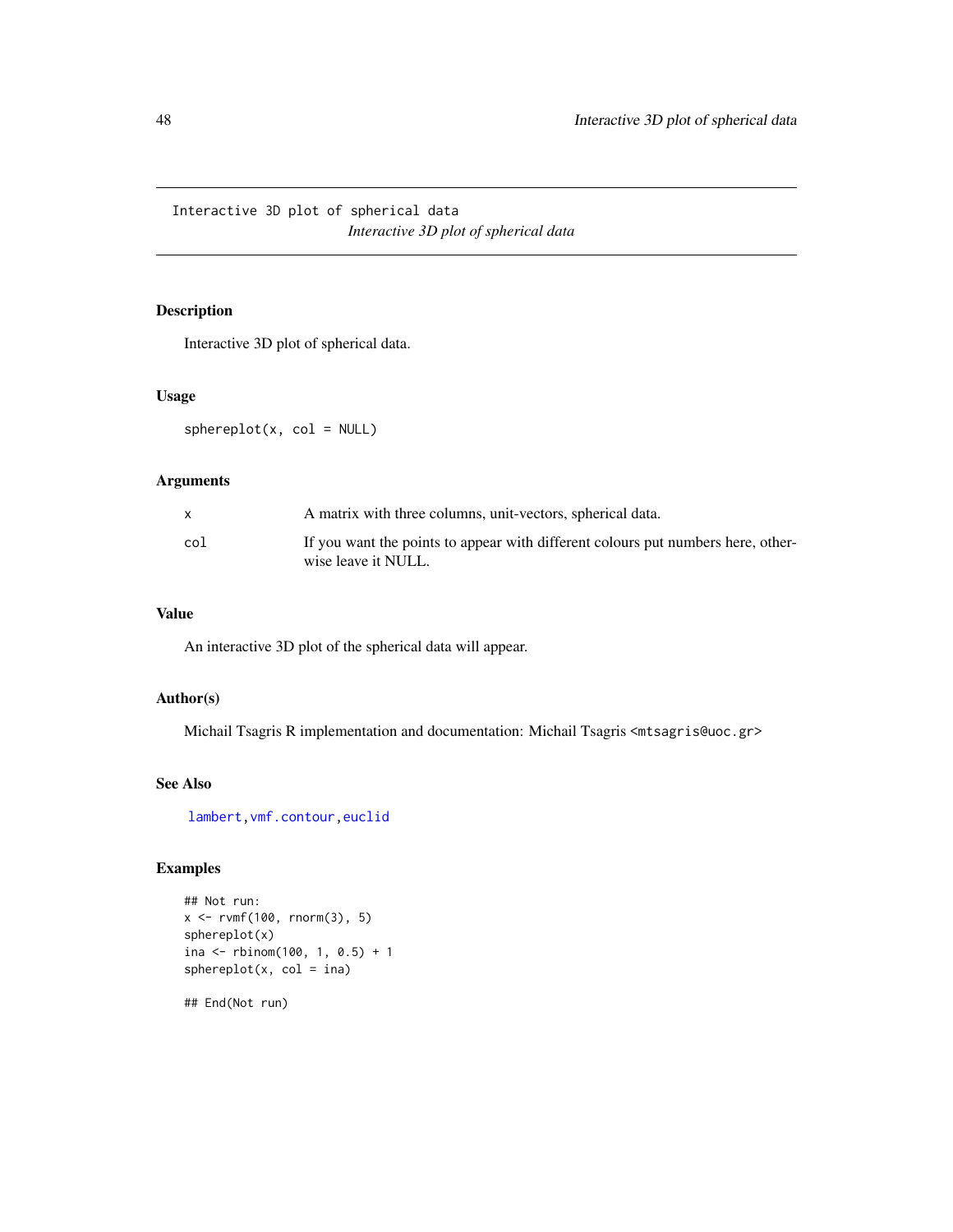# <span id="page-48-0"></span>Description

It takes some points from the cartesian coordinates and maps them onto the sphere. The inverse os the Lambert's equal area projection.

## Usage

lambert.inv(z, mu)

## Arguments

|    | A two-column matrix containing the Lambert's equal rea projected data. |
|----|------------------------------------------------------------------------|
| mu | The mean direction of the data on the sphere.                          |

#### Details

The data are first mapped on the sphere with mean direction equal to the north pole. Then, they are rotated to have the given mean direction. It is the inverse of the Lambert's equal are projection.

## Value

A matrix containing spherical data (unit vectors).

# Author(s)

Michail Tsagris

R implementation and documentation: Michail Tsagris <mtsagris@uoc.gr> and Giorgos Athineou <gioathineou@gmail.com>

## References

Kent, John T. (1982). The Fisher-Bingham distribution on the sphere. Journal of the Royal Statistical Society. Series B (Methodological) 44(1):71-80.

# See Also

[lambert](#page-53-0)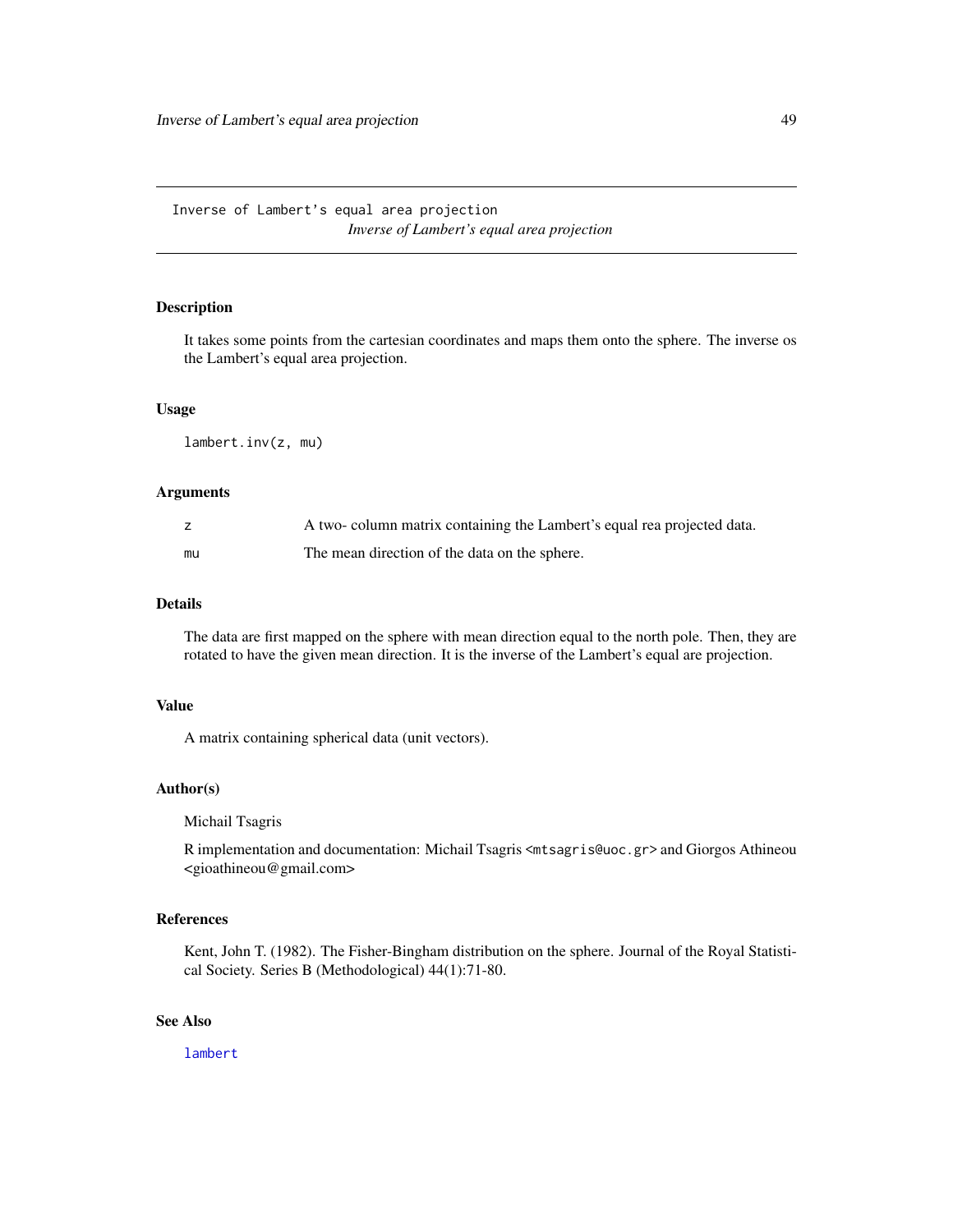## Examples

```
m \leftarrow \text{norm}(3)m <- m / sqrt( sum(m^2) )
x < -r \text{vmf}(20, m, 19)mu < - \nu m f(x)$mu
y <- lambert( euclid.inv(x) )
lambert.inv(y, mu)
euclid.inv(x)
```
Inverse of the Euclidean transformation *Inverse of the Euclidean transformation*

# <span id="page-49-0"></span>Description

It transforms the data from the Euclidan coordinates to latitude dn longitude.

# Usage

euclid.inv(U)

#### Arguments

U A matrix of unit vectors, or even one single unit vector in three dimensions.

#### Details

It takes the matrix of unit vectors and back transforms it to latitude and longitude.

#### Value

A two column matrix:

u The first column is the latitude and the second is the longitude, both expressed in degrees.

#### Author(s)

Michail Tsagris

R implementation and documentation: Michail Tsagris <mtsagris@uoc.gr> and Giorgos Athineou <gioathineou@gmail.com>

## See Also

[euclid](#page-37-0)[,Arotation](#page-84-0)[,lambert](#page-53-0)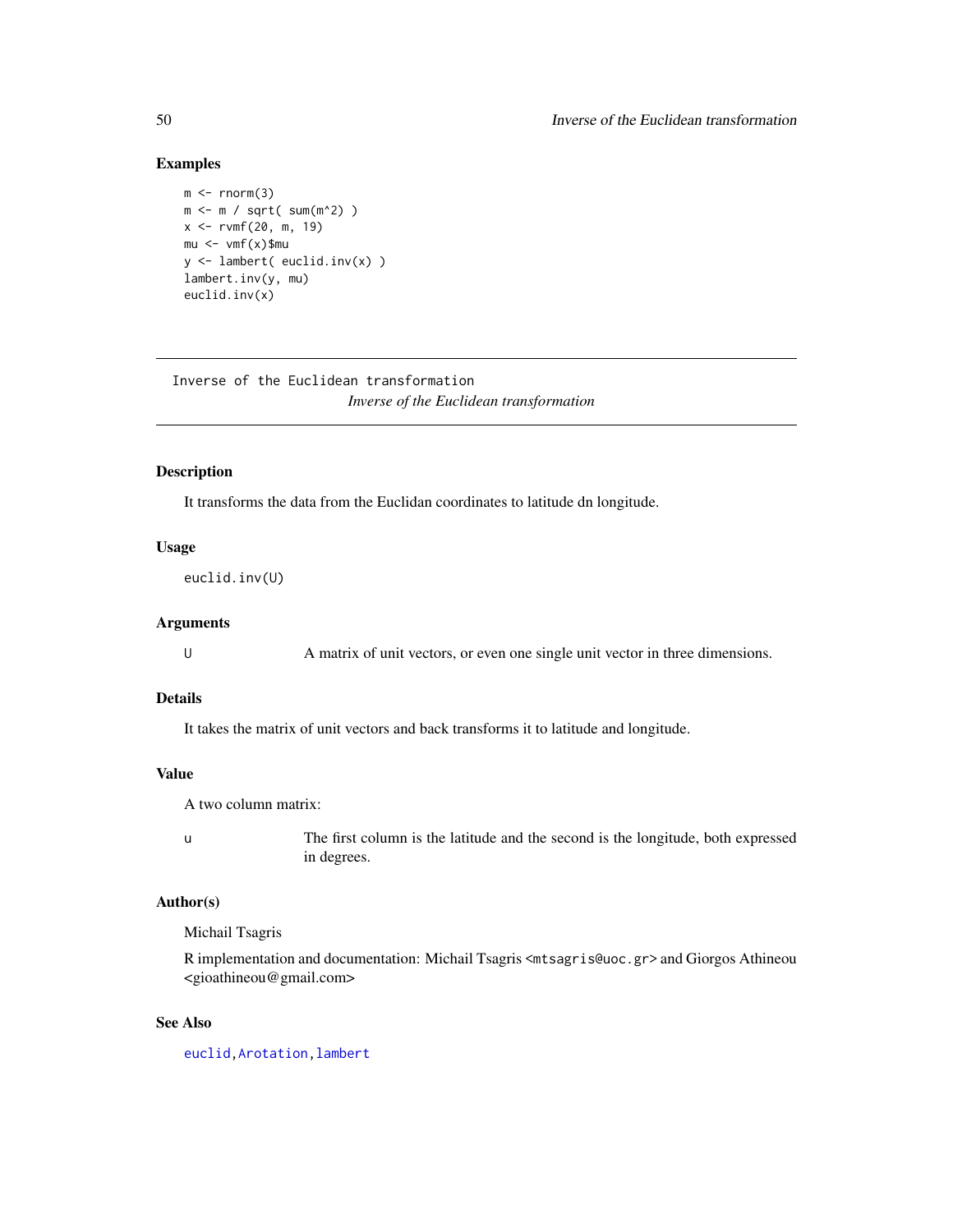k-NN algorithm using the arc cosinus distance 51

#### Examples

```
x \le -r \text{vmf}(10, r \text{norm}(3), 10)euclid.inv(x)
euclid( euclid.inv(x) )
x
```
k-NN algorithm using the arc cosinus distance *k-NN algorithm using the arc cosinus distance*

#### Description

It classifies new observations to some known groups via the k-NN algorithm.

#### Usage

 $dirknn(x, xnew, k = 5, ina, type = "S", mesos = TRUE, parallel = FALSE, rann = FALSE)$ 

# Arguments

| $\times$ | The data, a numeric matrix with unit vectors.                                                                                                                                                                       |
|----------|---------------------------------------------------------------------------------------------------------------------------------------------------------------------------------------------------------------------|
| xnew     | The new data whose membership is to be predicted, a numeric matrix with unit<br>vectors.                                                                                                                            |
| k        | The number of nearest neighbours, set to 5 by default. It can also be a vector<br>with many values.                                                                                                                 |
| ina      | A variable indicating the groups of the data x.                                                                                                                                                                     |
| type     | If type is "S", the standard k-NN algorithm is to be used, else "NS" for the non<br>standard one. See below (details) for more information.                                                                         |
| mesos    | A boolean variable used only in the case of the non standard algorithm (type="NS").<br>Should the average of the distances be calculated (TRUE) or not (FALSE)? If it<br>is FALSE, the harmonic mean is calculated. |
| parallel | If you want the standard -NN algorithm to take place in parallel set this equal to<br>TRUE.                                                                                                                         |
| rann     | If you have large scale datasets and want a faster k-NN search, you can use kd-<br>trees implemented in the R package "RANN". In this case you must set this<br>argument equal to TRUE.                             |

# Details

The standard algorithm is to keep the k nearest observations and see the groups of these observations. The new observation is allocated to the most frequent seen group. The non standard algorithm is to calculate the classical mean or the harmonic mean of the k nearest observations for each group. The new observation is allocated to the group with the smallest mean distance.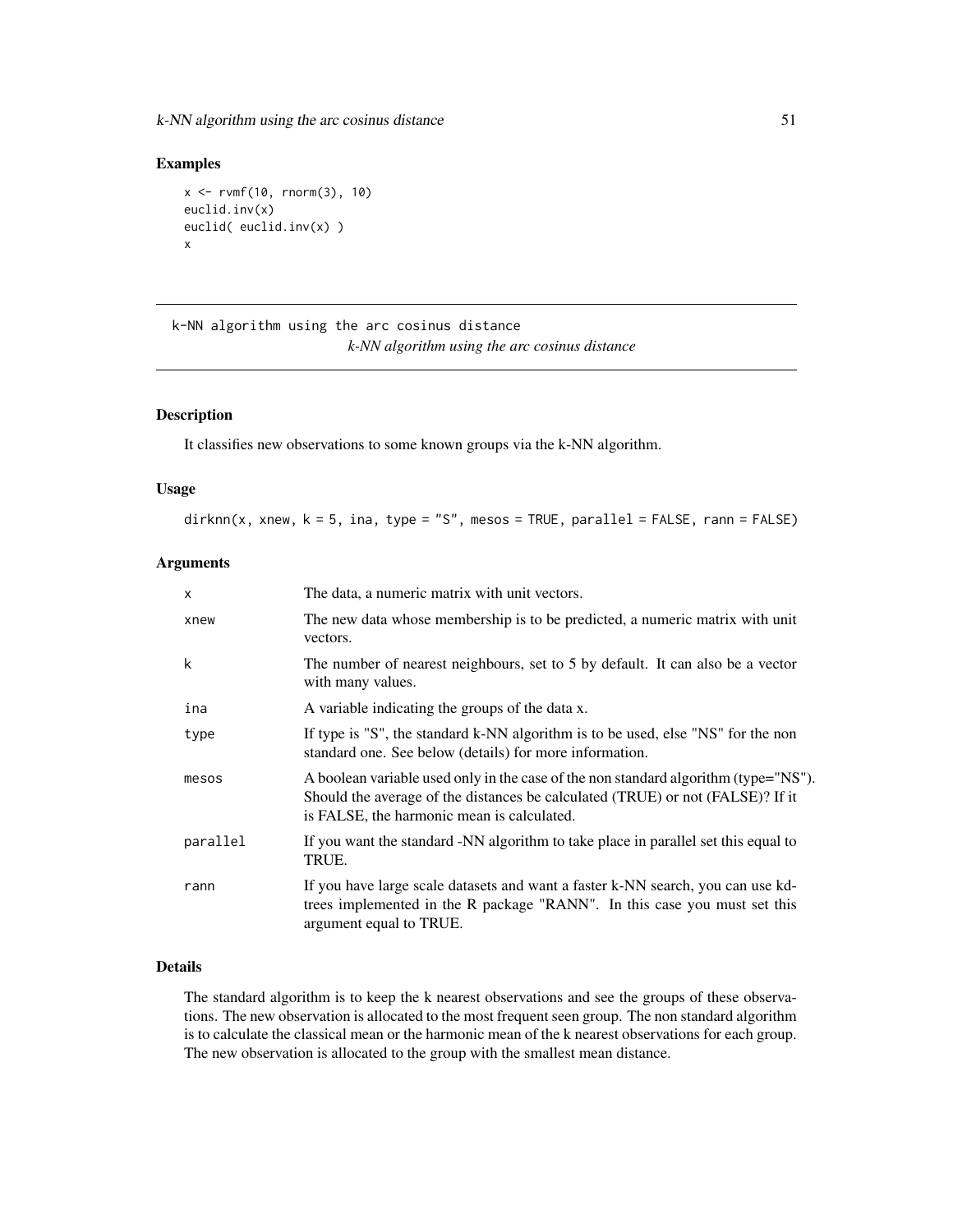## Value

A vector including:

g A matrix with the predicted group(s). It has as many columns as the values of k.

#### Author(s)

Michail Tsagris

R implementation and documentation: Michail Tsagris <mtsagris@uoc.gr>.

#### References

Tsagris M. and Alenazi A. (2019). Comparison of discriminant analysis methods on the sphere. Communications in Statistics: Case Studies, Data Analysis and Applications, 5(4), 467–491.

## See Also

[dirknn.tune](#page-113-0)[,vmfda.pred,](#page-75-0)[mix.vmf](#page-56-0)

#### Examples

```
k \le runif(4, 4, 20)
prob <- c(0.2, 0.4, 0.3, 0.1)
mu <- matrix(rnorm(16), ncol = 4)
mu <- mu / sqrt( rowSums(mu^2) )
da <- rmixvmf(200, prob, mu, k)
nu <- sample(1:200, 180)
x \leq -\text{da$x[nu, ]}ina <- da$id[nu]
xx <- da$x[-nu, ]
id <- da$id[-nu]
a1 \le dirknn(x, xx, k = 5, ina, type = "S", mesos = TRUE)
a2 \leq -dirknn(x, xx, k = 5, ina, type = "NS", mesos = TRUE)a3 <- dirknn(x, xx, k = 5, ina, type = "S", mesos = FALSE)a4 \le - \text{dirknn}(x, xx, k = 5, ina, type = "NS", mesos = FALSE)b \leq vmfda.pred(xx, x, ina)
table(id, a1)
table(id, a2)
table(id, a3)
table(id, a4)
```

| k-NN regression | k-NN regression with Euclidean or (hyper-)spherical response and or |
|-----------------|---------------------------------------------------------------------|
|                 | <i>predictor variables</i>                                          |

## Description

k-NN regression with Euclidean or (hyper-)spherical response and or predictor variables.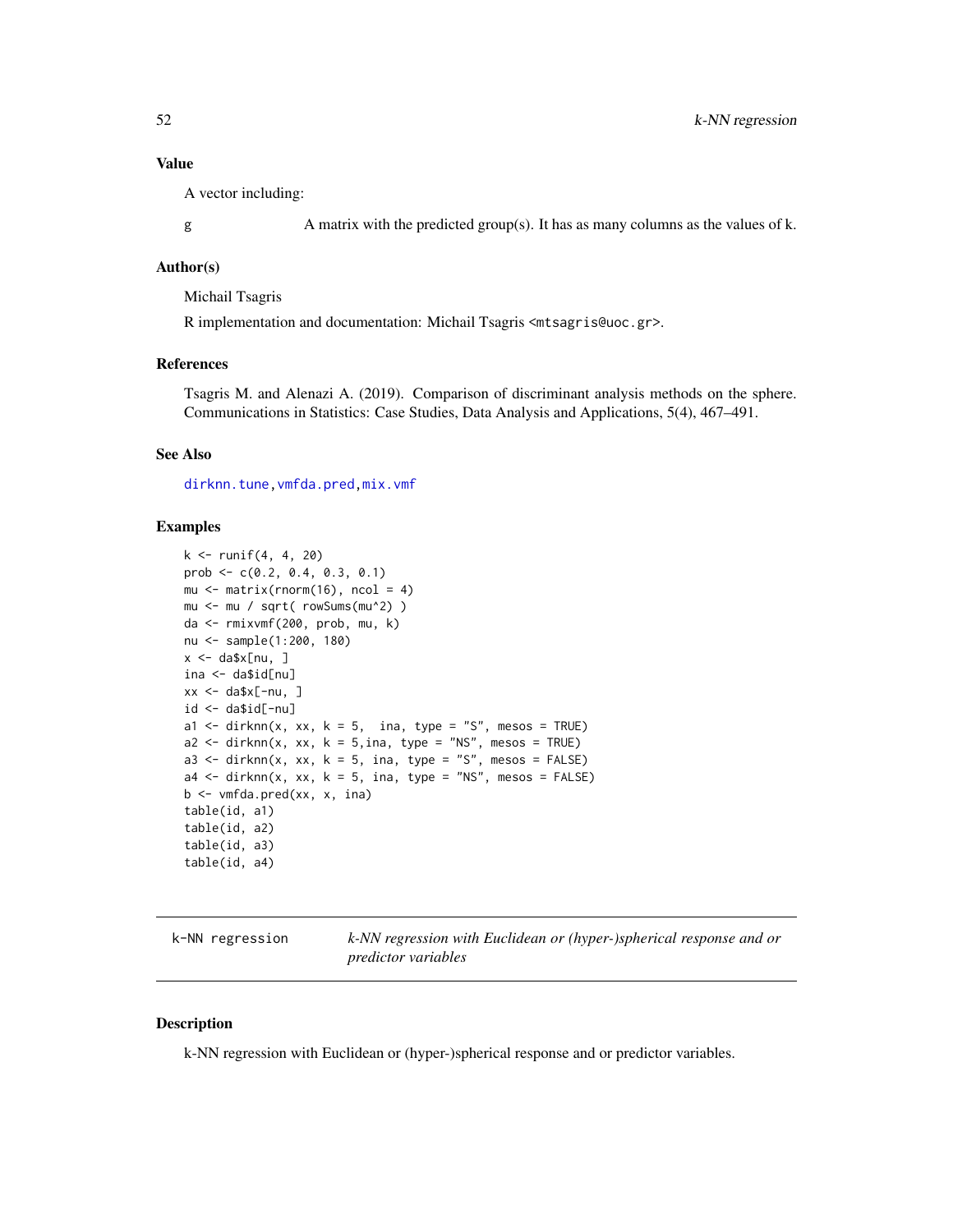# k-NN regression 53

## Usage

knn.reg(xnew, y, x, k = 5, res = "eucl", estim = "arithmetic")

#### Arguments

| xnew                      | The new data, new predictor variables values. A matrix with either euclidean<br>(univariate or multivariate) or (hyper-)spherical data. If you have a circular re-<br>sponse, say u, transform it to a unit vector via $(cos(u), sin(u))$ . If xnew = x, you<br>will get the fitted values. |
|---------------------------|---------------------------------------------------------------------------------------------------------------------------------------------------------------------------------------------------------------------------------------------------------------------------------------------|
| y                         | The currently available data, the response variables values. A matrix with either<br>euclidean (univariate or multivariate) or (hyper-)spherical data. If you have a<br>circular response, say u, transform it to a unit vector via $(cos(u), sin(u))$ .                                    |
| $\boldsymbol{\mathsf{x}}$ | The currently available data, the predictor variables values. A matrix with either<br>euclidean (univariate or multivariate) or (hyper-)spherical data. If you have a<br>circular response, say u, transform it to a unit vector via $(cos(u), sin(u))$ .                                   |
| k                         | The number of nearest neighbours, set to 5 by default. This can also be a vector<br>with many values.                                                                                                                                                                                       |
| res                       | The type of the response variable. If it is Euclidean, set this argument equal to<br>"res". If it is a unit vector set it to res="spher".                                                                                                                                                   |
| estim                     | Once the k observations whith the smallest distance are discovered, what should<br>the prediction be? The arithmetic average of the corresponding y values be used<br>estim="arithmetic" or their harmonic average estim="harmonic".                                                        |

# Details

This function covers a broad range of data, Euclidean and spherical, along with their combinations.

#### Value

A list with as many elements as the number of values of k. Each element in the list contains a matrix (or a vector in the case of Euclidean data) with the predicted response values.

## Author(s)

### Michail Tsagris

R implementation and documentation: Michail Tsagris <mtsagris@uoc.gr> and Giorgos Athineou <gioathineou@gmail.com>

#### See Also

[knnreg.tune](#page-115-0)[,spher.reg,](#page-101-0)[spml.reg](#page-16-0)

# Examples

```
y \leftarrow \text{iris}[, 1]x \leftarrow as.matrix(iris[, 2:4])x \le -x sqrt( rowSums(x^2) ) ## Euclidean response
a \le knn.reg(x, y, x, k = 5, res = "eucl", estim = "arithmetic")
```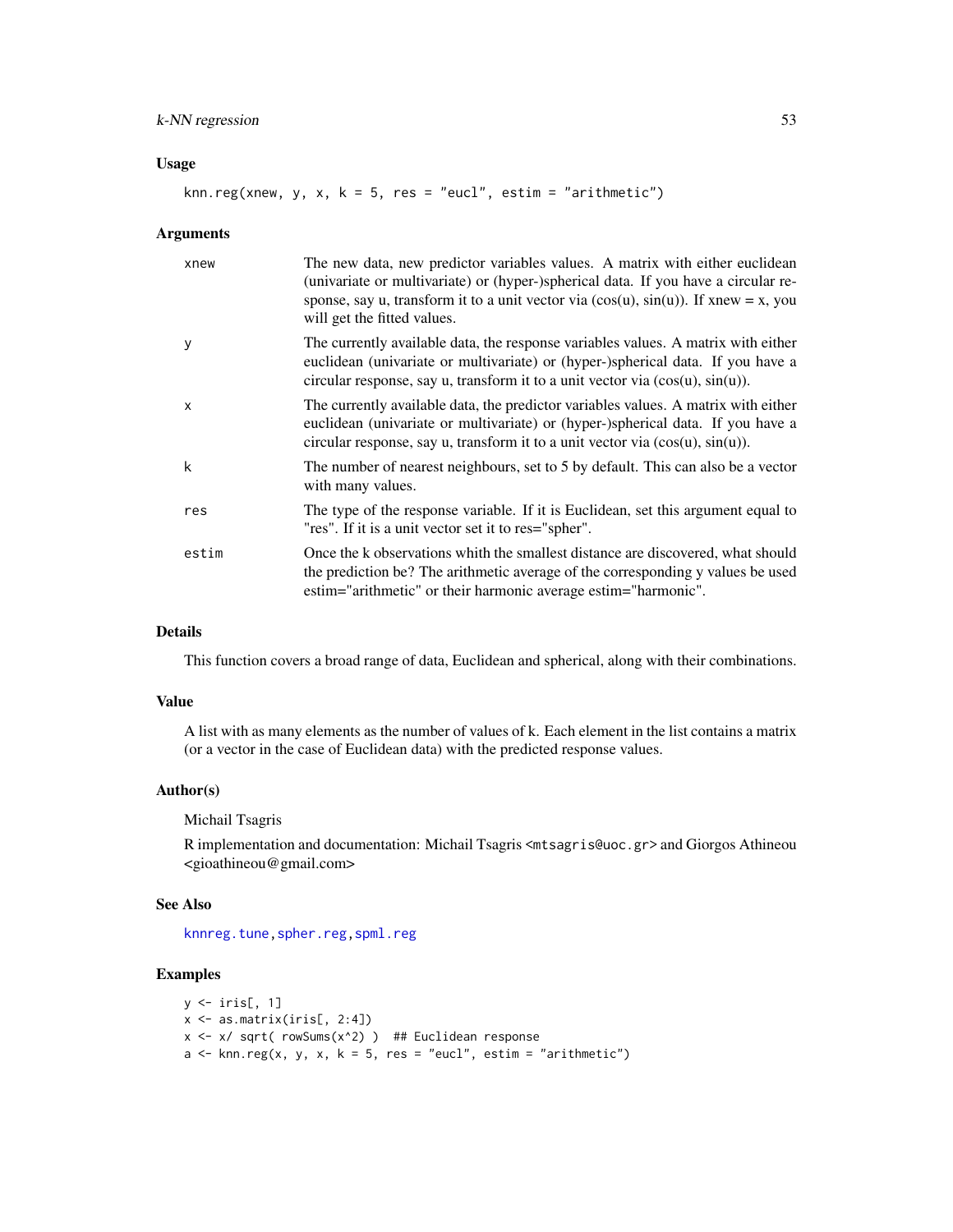```
y \leftarrow \text{iris}[, 2:4]y \leftarrow y / sqrt(rowsums(y^2)) ## Spherical response
x \leftarrow \text{iris}[, 1]a \le knn.reg(x, y, x, k = 5, res = "spher", estim = "arithmetic")
```
Lambert's equal area projection *Lambert's equal area projection*

## <span id="page-53-0"></span>Description

It calculates the Lambert's equal area projection.

## Usage

lambert(y)

## Arguments

y A two column matrix with the data. The first column is the altitude and the second is the longitude.

#### Details

The spherical data are first rotated so that their mean direction is the north pole and then are projectedt on the plane tagent to the sphere at the north pole.

# Value

A two-column matrix with the projected points.

#### Author(s)

Michail Tsagris

R implementation and documentation: Michail Tsagris <mtsagris@uoc.gr> and Giorgos Athineou <gioathineou@gmail.com>

#### References

Kent, John T. (1982). The Fisher-Bingham distribution on the sphere. Journal of the Royal Statistical Society. Series B (Methodological) 44(1):71-80.

## See Also

[euclid](#page-37-0)[,lambert.inv](#page-48-0)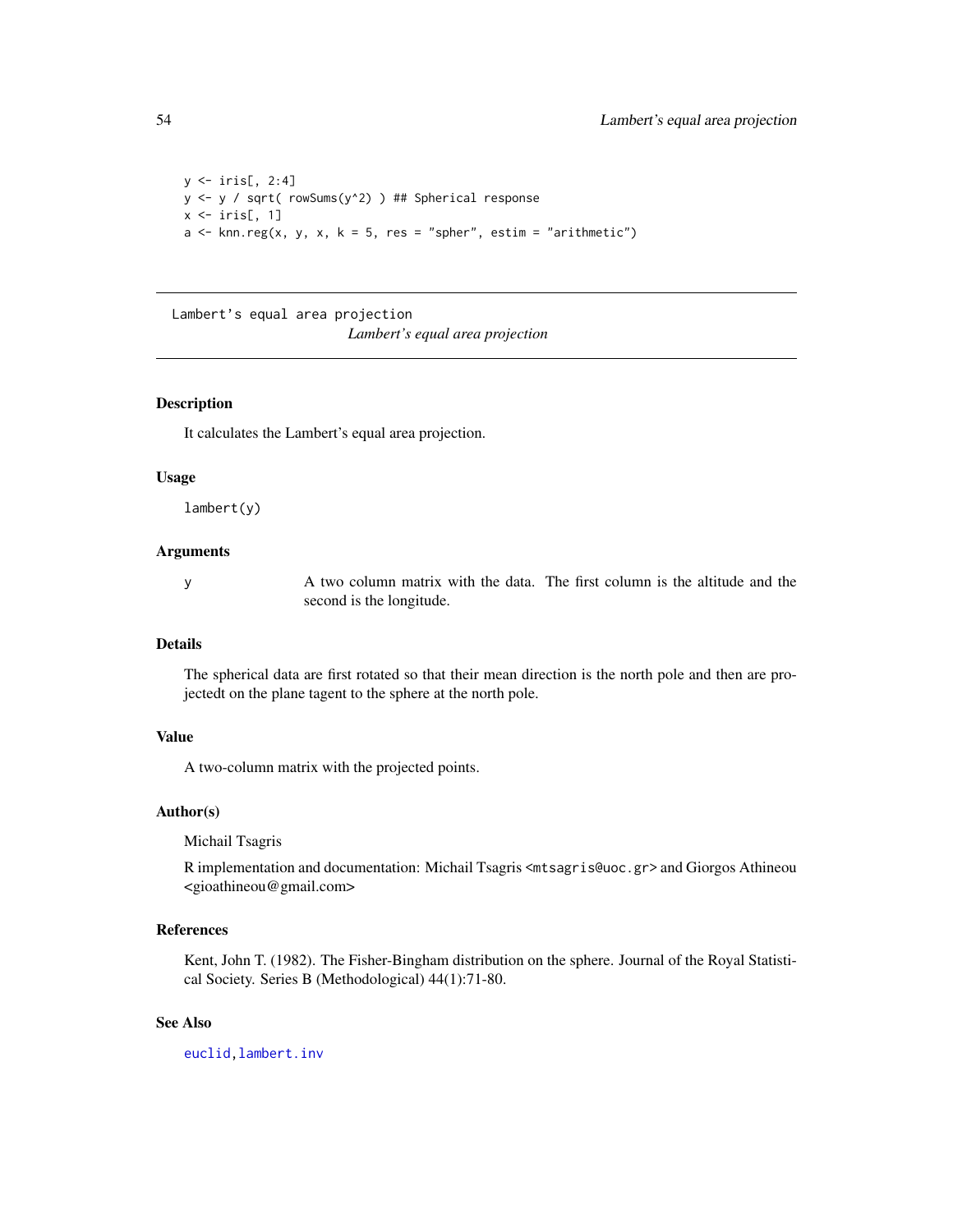## Examples

```
x <- rvmf(100, rnorm(3), 20)
x \leftarrow \text{euclid}.\text{inv}(x)a \leftarrow lambert(x)plot(a)
```

```
Logarithm of the Kent distribution normalizing constant
                         Logarithm of the Kent distribution normalizing constant
```
## Description

Logarithm of the Kent distribution normalizing constant.

## Usage

 $kent.logcon(k, b, j = 100)$ 

## Arguments

| k | The conencration parameter, $\kappa$ .                             |
|---|--------------------------------------------------------------------|
| h | The ovalness parameter, $\beta$ .                                  |
|   | The number of the terms in the sum to use. By default this is 100. |

# Details

It calculates logarithm of the normalising constant of the Kent distribution.

## Value

The value of the logarithm of the normalising constant of the Kent distribution.

### Author(s)

Michail Tsagris

R implementation and documentation: Michail Tsagris <mtsagris@uoc.gr> and Giorgos Athineou <gioathineou@gmail.com>

# References

Kent John (1982). The Fisher-Bingham distribution on the sphere. Journal of the Royal Statistical Society, Series B, 44(1): 71-80.

# See Also

[fb.saddle](#page-89-0)[,kent.mle](#page-65-0)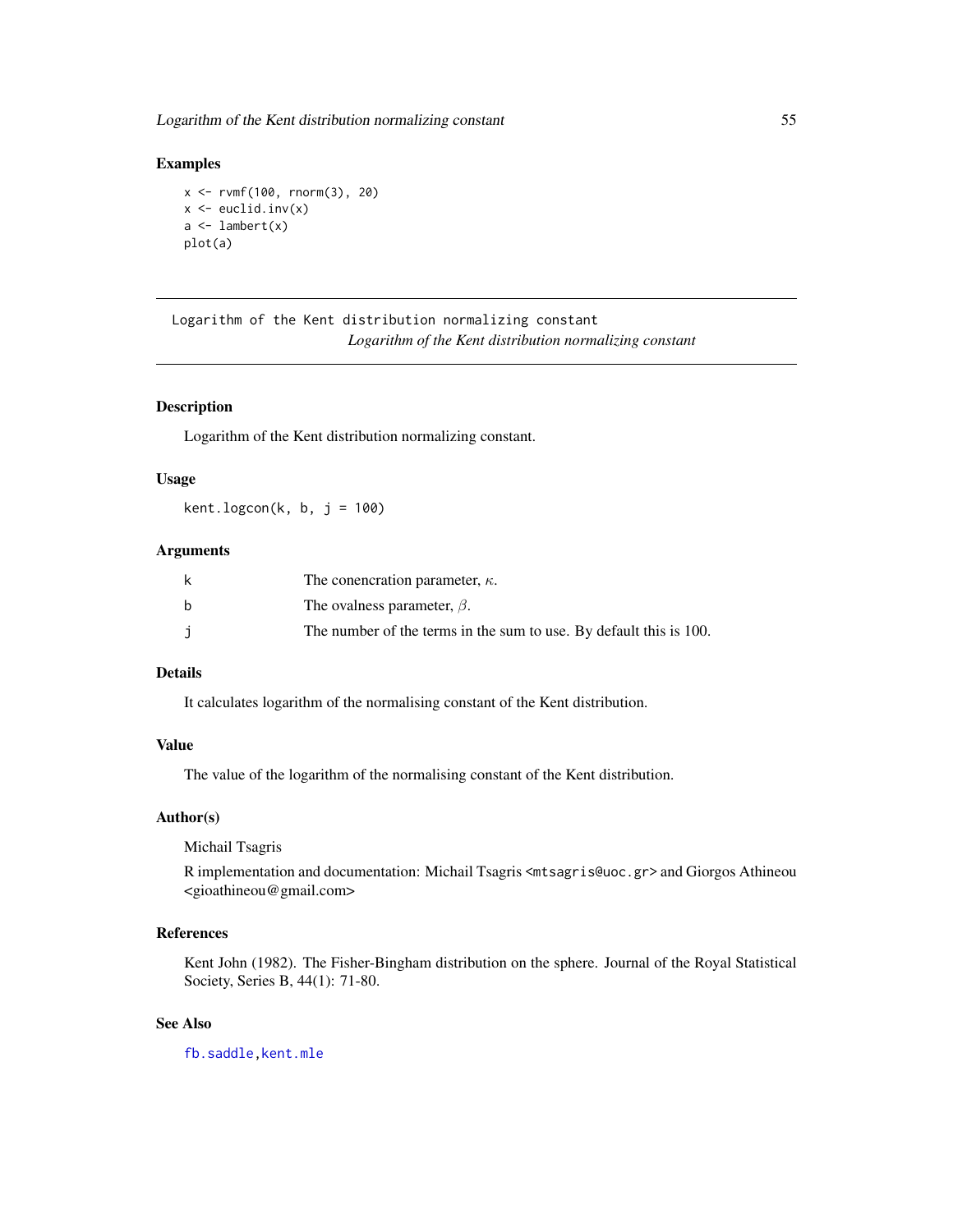### Examples

```
kent.logcon(10, 2)
fb.saddle( c(0, 10, 0), c(0, -2, 2) )
```
Many simple circular or angular regressions *Many simple circular or angular regressions*

## <span id="page-55-0"></span>Description

Many regressions with one circular dependent variable and one Euclidean independent variable.

# Usage

spml.regs(y, x, tol = 1e-07, logged = FALSE, maxiters = 100, parallel = FALSE)

## Arguments

| у        | The dependent variable, it can be a numerical vector with data expressed in<br>radians or it can be a matrix with two columns, the cosinus and the sinus of<br>the circular data. The benefit of the matrix is that if the function is to be called<br>multiple times with the same response, there is no need to transform the vector |
|----------|----------------------------------------------------------------------------------------------------------------------------------------------------------------------------------------------------------------------------------------------------------------------------------------------------------------------------------------|
|          | every time into a matrix.                                                                                                                                                                                                                                                                                                              |
| x        | A matrix with independent variable.                                                                                                                                                                                                                                                                                                    |
| tol      | The tolerance value to terminatate the Newton-Raphson algorithm.                                                                                                                                                                                                                                                                       |
| logged   | Do you want the logarithm of the p-value be returned? TRUE or FALSE.                                                                                                                                                                                                                                                                   |
| maxiters | The maximum number of iterations to implement.                                                                                                                                                                                                                                                                                         |
| parallel | Do you want the calculations to take plac ein parallel? The default value if<br>FALSE.                                                                                                                                                                                                                                                 |

#### Details

The Newton-Raphson algorithm is fitted in these regression as described in Presnell et al. (1998). For each colum of x a circual regression model is fitted and the hypothesis testing of no association between y and this variable is performed.

## Value

A matrix with two columns, the test statistics and their associated (log) p-values.

#### Author(s)

Michail Tsagris and Stefanos Fafalios

R implementation and documentation: Michail Tsagris <mtsagris@yahoo.gr> and Stefanos Fafalios <stefanosfafalios@gmail.com>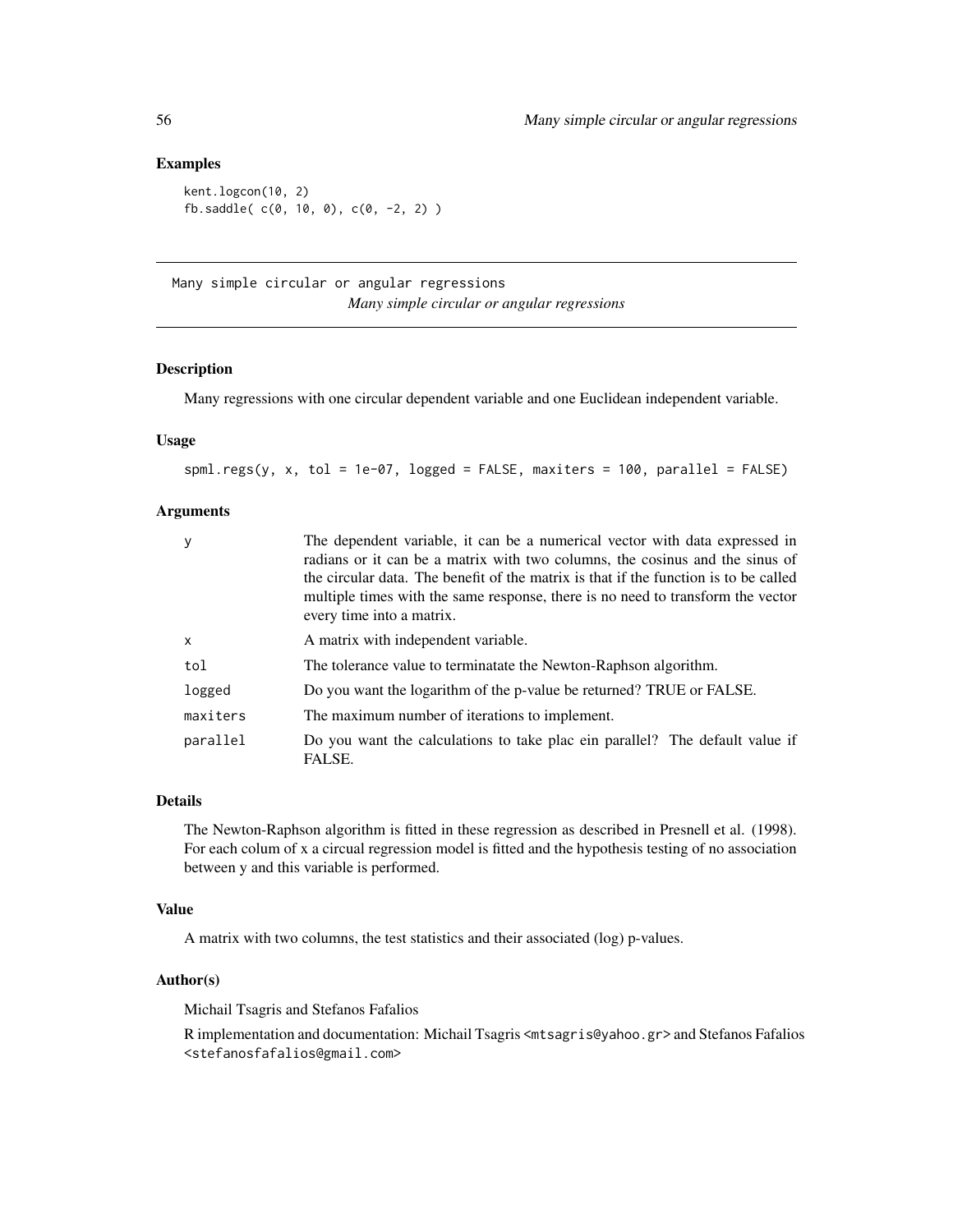## References

Presnell Brett, Morrison Scott P. and Littell Ramon C. (1998). Projected multivariate linear models for directional data. Journal of the American Statistical Association, 93(443): 1068-1077.

#### See Also

[spml.reg](#page-16-0)[,spml.mle](#page-60-0)[,iag.mle](#page-57-0)

# Examples

```
x < - rnorm(200)z \le cbind(3 + 2 * x, 1 -3 * x)
y <- cbind( rnorm(100,z[, 1], 1), rnorm(100, z[, 2], 1) )
y <- y / sqrt( rowSums(y^2) )
x \le matrix( rnorm(200 \star 50), ncol = 50)
a <- Directional::spml.regs(y, x)
x < - NULL
```
Mixtures of Von Mises-Fisher distributions *Mixtures of Von Mises-Fisher distributions*

## <span id="page-56-0"></span>Description

It performs model based clustering for circualr, spherical and hyperspherical data assuming von Mises-Fisher distributions.

## Usage

 $mix.vmf(x, g, n.start = 10)$ 

## Arguments

| $\mathsf{x}$ | A matrix with the data expressed as unit vectors.                                                             |
|--------------|---------------------------------------------------------------------------------------------------------------|
| g            | The number of groups to fit. It must be greater than or equal to 2.                                           |
| n.start      | The number of random starts to try. See also R's built-in function kmeans for<br>more information about this. |

## Details

The initial step of the algorithm is not based on a spherical k-means, but on s imple k-means. The results are comparable to the package movMF.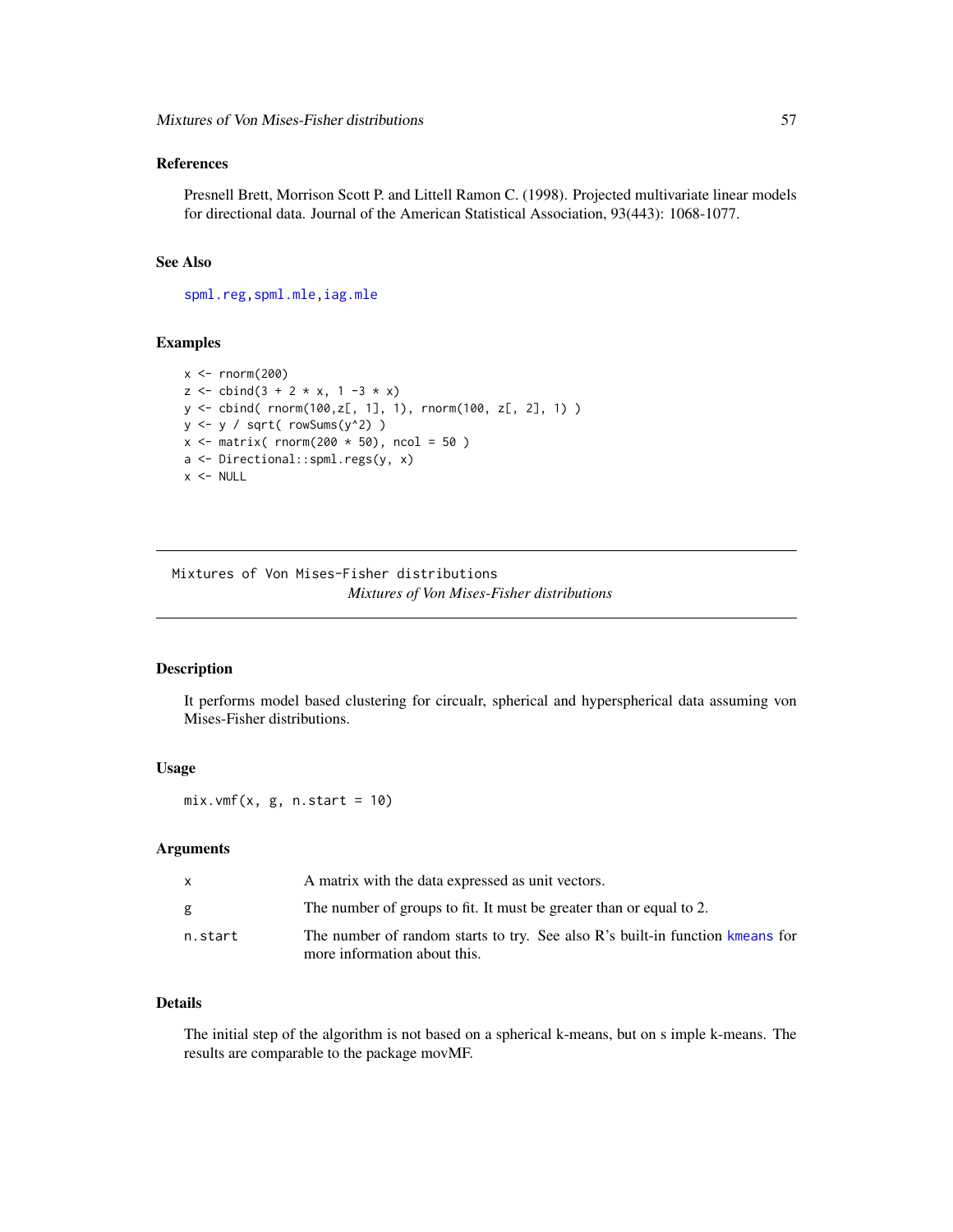# Value

A list including:

| param   | A matrix with the mean direction, the concertations parameter and mixing prob-<br>ability of each group.                                                                    |
|---------|-----------------------------------------------------------------------------------------------------------------------------------------------------------------------------|
| loglik  | The value of the maximised log-likelihood.                                                                                                                                  |
| pred    | The predicted group of each observation.                                                                                                                                    |
| iter    | The number of iteration required by the EM algorithm.                                                                                                                       |
| runtime | The run time of the algorithm. A numeric vector. The first element is the user<br>time, the second element is the system time and the third element is the elapsed<br>time. |

# Author(s)

Michail Tsagris

R implementation and documentation: Michail Tsagris <mtsagris@uoc.gr> and Giorgos Athineou <gioathineou@gmail.com>

# References

Kurt Hornik and Bettina Grun (2014). movMF: An R Package for Fitting Mixtures of von Mises-Fisher Distributions http://cran.r-project.org/web/packages/movMF/vignettes/movMF.pdf

# See Also

[rmixvmf](#page-93-0)[,bic.mixvmf](#page-9-0)[,mixvmf.contour](#page-20-0)

## Examples

```
k <- runif(4, 4, 20)
prob \leq -c(0.2, 0.4, 0.3, 0.1)mu \leq matrix(rnorm(16), ncol = 4)
mu <- mu / sqrt( rowSums(mu^2) )
x <- rmixvmf(200, prob, mu, k)$x
mix.vmf(x, 3)
mix.vmf(x, 4)mix.vmf(x, 5)
```
MLE of (hyper-)spherical distributions *MLE of (hyper-)spherical distributions*

# <span id="page-57-0"></span>Description

MLE of (hyper-)spherical distributions.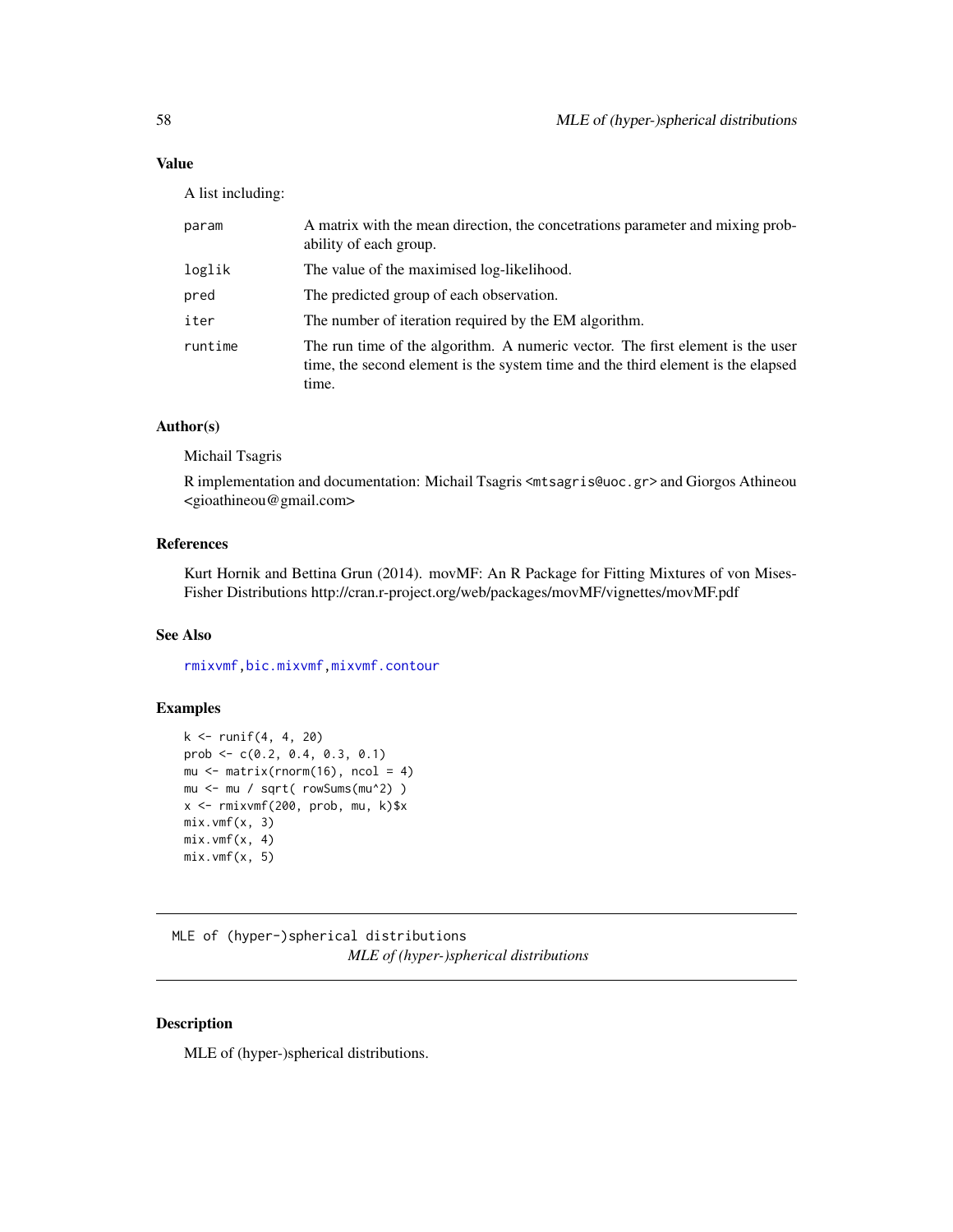# Usage

```
vmf(x, fast = FALSE, tol = 1e-07)multipmit(x, ina, tol = 1e-07, ell = FALSE)acg(x, tol = 1e-07)iag.mle(x, tol = 1e-07)
```
# Arguments

| X    | A matrix with directional data, <i>i.e.</i> unit vectors.                                                                                                                                                                                 |
|------|-------------------------------------------------------------------------------------------------------------------------------------------------------------------------------------------------------------------------------------------|
| fast | IF you want a faster version, but with fewer information returned, set this equal<br>to TRUE.                                                                                                                                             |
| ina  | A numerical vector with discrete numbers starting from 1, i.e. 1, 2, 3, 4, or<br>a factor variable. Each number denotes a sample or group. If you supply a<br>continuous valued vector the function will obviously provide wrong results. |
| e11  | This is for the multivmf.mle only. Do you want the log-likelihood returned? The<br>default value is TRUE.                                                                                                                                 |
| tol  | The tolerance value at which to terminate the iterations.                                                                                                                                                                                 |

# Details

The vm estimates the mean direction and concentration of a fitted von Mises-Fisher distribution.

The von Mises-Fisher distribution for groups of data is also implemented.

The acg.mle fits the angular central Gaussian distribution. There is a constraint on the estimated covariance matrix; its trace is equal to the number of variables. An iterative algorithm takes place and convergence is guaranteed.

The iag.mle implements MLE of the projected normal distribution, on the sphere.

## Value

For the von Mises-Fisher a list including:

| loglik | The maximum log-likelihood value.                                                                       |
|--------|---------------------------------------------------------------------------------------------------------|
| mu     | The mean direction.                                                                                     |
| kappa  | The concentration parameter.                                                                            |
|        | For the multi von Mises-Fisher a list including:                                                        |
| loglik | A vector with the maximum log-likelihood values if ell is set to TRUE. Other-<br>wise NULL is returned. |
| mi     | A matrix with the group mean directions.                                                                |
| ki     | A vector with the group concentration parameters.                                                       |
|        | For the angular central Gaussian a list including:                                                      |
| iter   | The number if iterations required by the algorithm to converge to the solution.                         |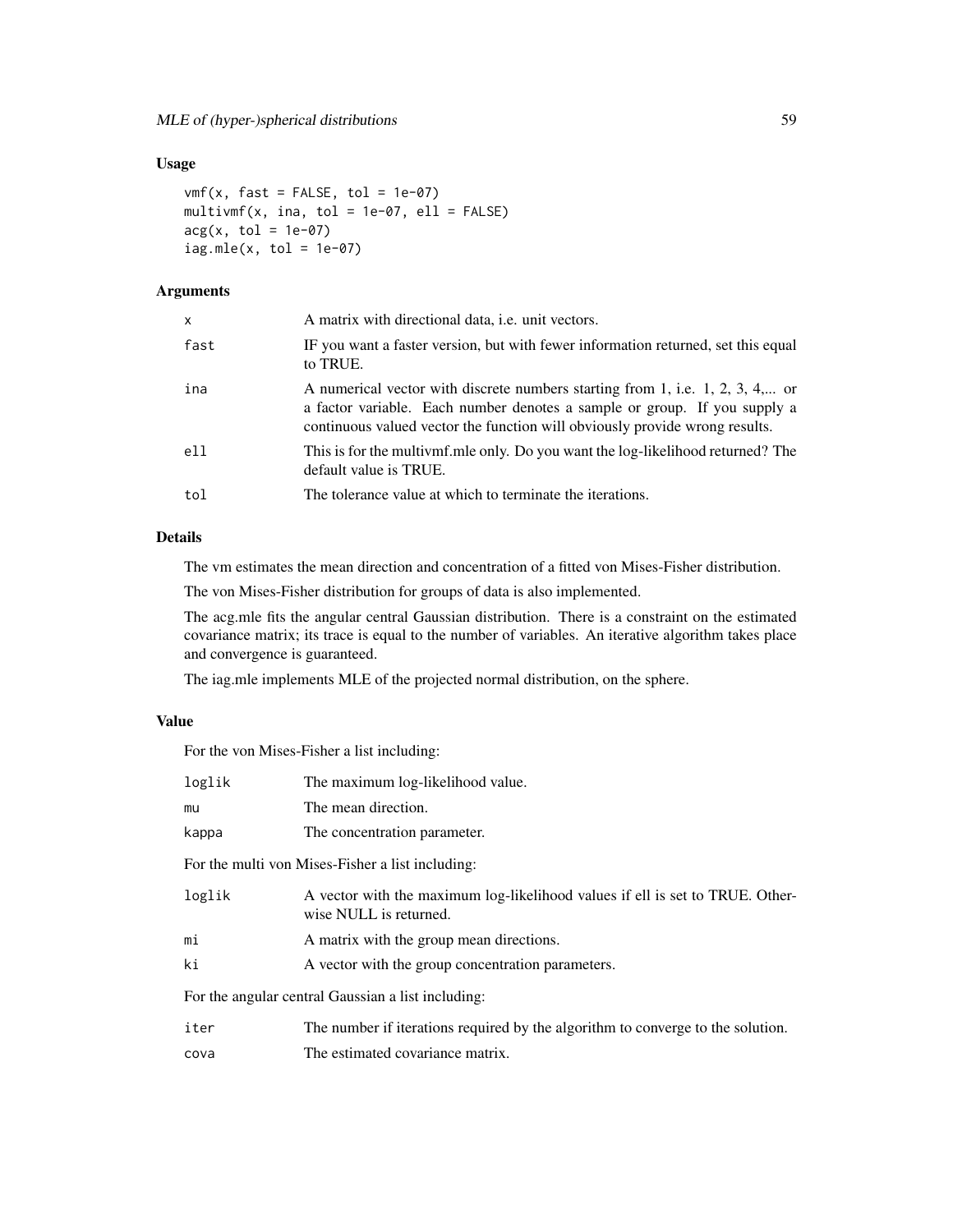For the spherical projected normal a list including:

| iters | The number of iteration required by the Newton-Raphson.                                                                                                                                                                              |
|-------|--------------------------------------------------------------------------------------------------------------------------------------------------------------------------------------------------------------------------------------|
| mesi  | A matrix with two rows. The first row is the mean direction and the second is<br>the mean vector. The first comes from the second by normalising to have unit<br>length.                                                             |
| param | A vector with the elements, the norm of mean vector, the log-likelihood and the<br>log-likelihood of the spherical uniform distribution. The third value helps in<br>case you want to do a log-likleihood ratio test for uniformity. |

### Author(s)

Michail Tsagris R implementation and documentation: Michail Tsagris <mtsagris@uoc.gr>.

#### References

Mardia, K. V. and Jupp, P. E. (2000). Directional statistics. Chicester: John Wiley & Sons.

Sra, S. (2012). A short note on parameter approximation for von Mises-Fisher distributions: and a fast implementation of  $Is(x)$ . Computational Statistics, 27(1): 177–190.

Tyler D. E. (1987). Statistical analysis for the angular central Gaussian distribution on the sphere. Biometrika 74(3): 579-589.

Paine P.J., Preston S.P., Tsagris M and Wood A.T.A. (2018). An Elliptically Symmetric Angular Gaussian Distribution. Statistics and Computing, 28: 689-697.

# See Also

[racg,](#page-5-0)[vm.mle,](#page-0-0)[rvmf](#page-97-0)

#### Examples

```
m \leq -c(0, 0, 0, 0)s \leftarrow cov(iris[, 1:4]x <- racg(100, s)
mod \leftarrow arg(x)mod
cov2cor(mod$cova) ## estimated covariance matrix turned into a correlation matrix
cov2cor(s) ## true covariance matrix turned into a correlation matrix
vmf(x)x \le rbind( rvmf(100, rnorm(4), 10), rvmf(100, rnorm(4), 20))
a \leq - multivmf(x, rep(1:2, each = 100))
```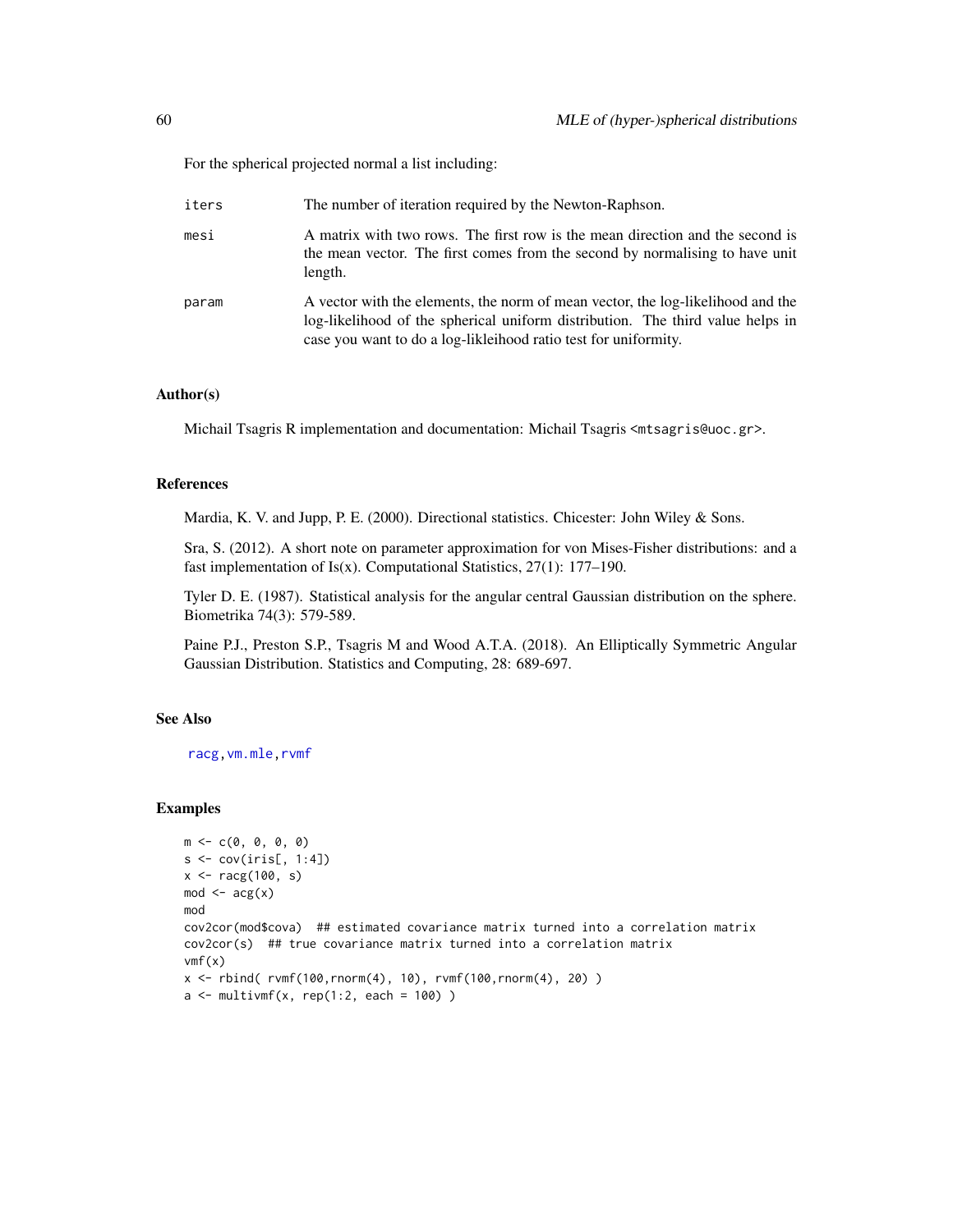MLE of some circular distributions *MLE of some circular distributions*

## <span id="page-60-0"></span>Description

MLE of some circular distributions.

## Usage

 $spml.mle(x, rads = FALSE, tol = 1e-07)$ wrapcauchy(x, rads = FALSE, tol =  $1e-07$ )  $circexp.mle(x, rads = FALSE, tol = 1e-06)$ 

#### Arguments

|      | A numerical vector with the circular data. They must be expressed in radians. |
|------|-------------------------------------------------------------------------------|
| rads | If the data are in radians set this to TRUE.                                  |
| tol  | The tolerance level to stop the iterative process of finding the MLEs.        |

## Details

The parameters of the bivariate angular Gaussian and wrapped Cauchy distributions are estimated. For the Wrapped Cauchy, the iterative procedure described by Kent and Tyler (1988) is used. The Newton-Raphson algortihm for the angular Gaussian is described in the regression setting in Presnell et al. (1998).

## Value

A list including:

| iters  | The iterations required until convergence.                                                                                                                                                                       |
|--------|------------------------------------------------------------------------------------------------------------------------------------------------------------------------------------------------------------------|
| loglik | The value of the maximised log-likelihood.                                                                                                                                                                       |
| param  | A vector consisting of the estimates of the two parameters, the mean direction<br>for both distributions and the concentration parameter kappa and the rho for the<br>von Mises and wrapped Cauchy respectively. |
| gamma  | The norm of the mean vector of the angular Gaussian distribution.                                                                                                                                                |
| mu     | The mean vector of the angular Gaussian distribution.                                                                                                                                                            |
| mumu   | In the case of "spml.mle" this is the mean angle in radians.                                                                                                                                                     |
| lambda | The lambda parameter of the circular exponential distribution.                                                                                                                                                   |

# Author(s)

Michail Tsagris

R implementation and documentation: Michail Tsagris <mtsagris@uoc.gr>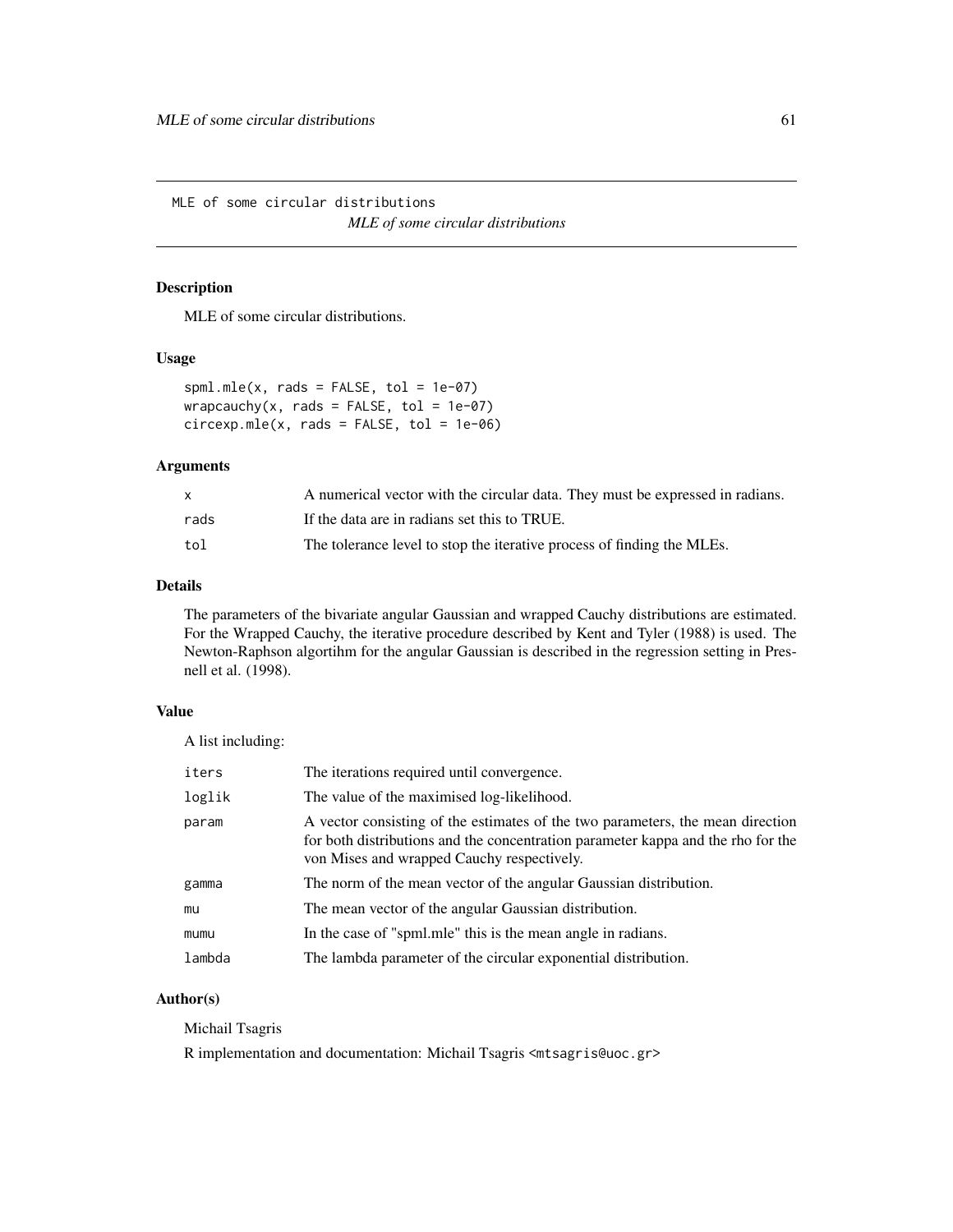## References

Mardia K. V. and Jupp P. E. (2000). Directional statistics. Chicester: John Wiley \& Sons.

Sra S. (2012). A short note on parameter approximation for von Mises-Fisher distributions: and a fast implementation of Is(x). Computational Statistics,  $27(1)$ : 177-190.

Presnell Brett, Morrison Scott P. and Littell Ramon C. (1998). Projected multivariate linear models for directional data. Journal of the American Statistical Association, 93(443): 1068-1077.

Kent J. and Tyler D. (1988). Maximum likelihood estimation for the wrapped Cauchy distribution. Journal of Applied Statistics, 15(2): 247–254.

#### See Also

```
vmf,rvonmises,rvmf
```
## Examples

```
x <- rvonmises(1000, 3, 9)
spml.mle(x, rads = TRUE)
wrapcauchy(x, rads = TRUE)circexp.mle(x, rads = TRUE)
```
MLE of some circular distributions with multiple samples *MLE of some circular distributions with multiple samples*

# Description

MLE of some circular distributions with multiple samples.

## Usage

```
multivm.mle(x, ina, tol = 1e-07, ell = FALSE)
multispml.mle(x, ina, tol = 1e-07, ell = FALKE)
```
#### Arguments

| $\mathsf{x}$ | A numerical vector with the circular data. They must be expressed in radians.<br>For the "spml.mle" this can also be a matrix with two columns, the cosinus and<br>the sinus of the circular data.                                        |
|--------------|-------------------------------------------------------------------------------------------------------------------------------------------------------------------------------------------------------------------------------------------|
| ina          | A numerical vector with discrete numbers starting from 1, i.e. 1, 2, 3, 4, or<br>a factor variable. Each number denotes a sample or group. If you supply a<br>continuous valued vector the function will obviously provide wrong results. |
| tol          | The tolerance level to stop the iterative process of finding the MLEs.                                                                                                                                                                    |
| ell          | Do you want the log-likelihood returned? The default value is FALSE.                                                                                                                                                                      |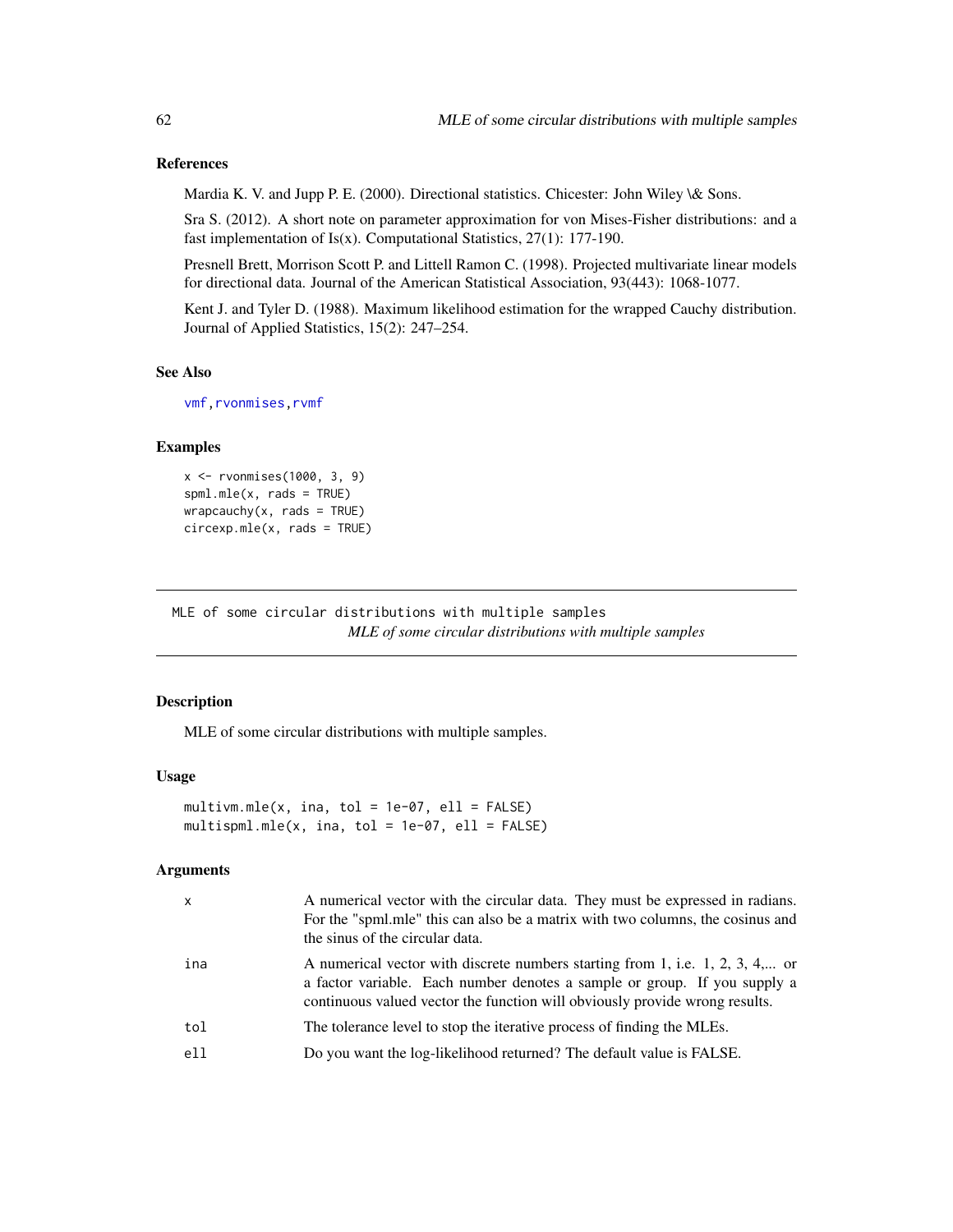## Details

The parameters of the von Mises and of the bivariate angular Gaussian distributions are estimated for multiple samples.

## Value

A list including:

| iters  | The iterations required until convergence. This is returned in the wrapped Cauchy<br>distribution only.                                             |
|--------|-----------------------------------------------------------------------------------------------------------------------------------------------------|
| loglik | A vector with the value of the maximised log-likelihood for each sample.                                                                            |
| mi     | For the von Mises, this is a vector with the means of each sample. For the<br>angular Gaussian (spml), a matrix with the mean vector of each sample |
| ki     | A vector with the concentration parameter of the von Mises distribution at each<br>sample.                                                          |
| gi     | A vector with the norm of the mean vector of the angular Gaussian distribution<br>at each sample.                                                   |

## Author(s)

Michail Tsagris

R implementation and documentation: Michail Tsagris <mtsagris@uoc.gr>.

## References

Mardia K. V. and Jupp P. E. (2000). Directional statistics. Chicester: John Wiley \& Sons.

Sra S. (2012). A short note on parameter approximation for von Mises-Fisher distributions: and a fast implementation of Is(x). Computational Statistics, 27(1): 177-190.

Presnell Brett, Morrison Scott P. and Littell Ramon C. (1998). Projected multivariate linear models for directional data. Journal of the American Statistical Association, 93(443): 1068-1077.

Kent J. and Tyler D. (1988). Maximum likelihood estimation for the wrapped Cauchy distribution. Journal of Applied Statistics, 15(2): 247–254.

#### See Also

[colspml.mle](#page-19-0)[,purka.mle](#page-68-0)

## Examples

```
y <- rcauchy(100, 3, 1)
x < -yina \leq rep(1:2, 50)
multivm.mle(x, ina)
multispml.mle(x, ina)
```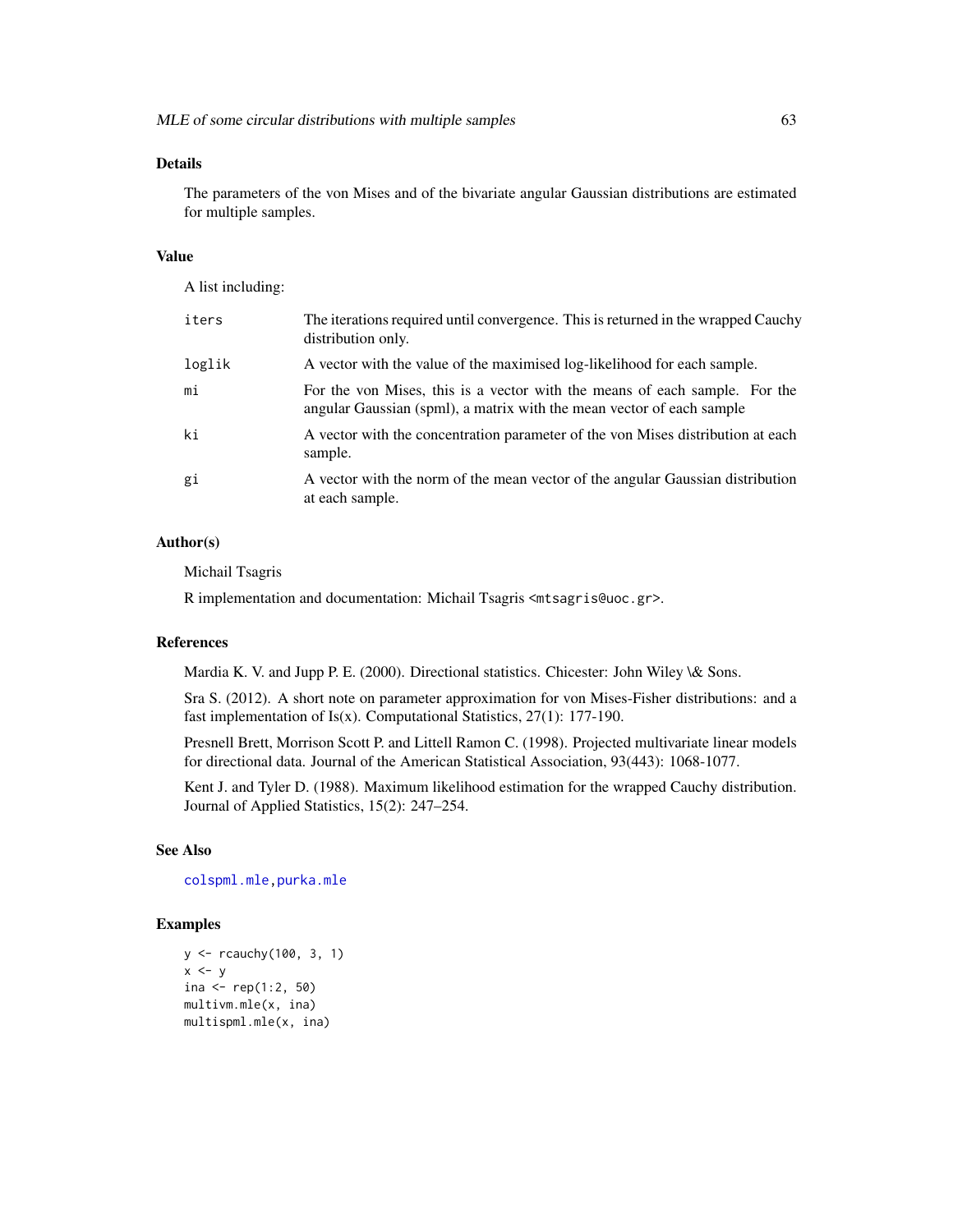MLE of the ESAG distribution

*MLE of the ESAG distribution*

# <span id="page-63-0"></span>Description

MLE of the ESAG distribution.

# Usage

 $ESAGmle(y, full = FALSE, tol = 1e-06)$ 

# Arguments

|      | A matrix with the data expressed in Euclidean coordinates, <i>i.e.</i> unit vectors.                                                                                                                                                       |
|------|--------------------------------------------------------------------------------------------------------------------------------------------------------------------------------------------------------------------------------------------|
| full | If you want some extra information, the inverse of the covariance matrix, the<br><i>rho</i> parameter (smallest eigenvalue of the covariance matrix) and the angle of<br>rotation $\psi$ set this equal to TRUE. Otherwise leave it FALSE. |
| tol  | A tolerance value to stop performing successive optimizations.                                                                                                                                                                             |

## Details

MLE of the MLE of the ESAG distributiontribution, on the sphere, is implemented. ESAG stands for Elliptically Symmetric Angular Gaussian and it was suugested by Paine et al. (2017). Unlike the projected normal distribution this is rotationally symmetric and is a competitor of the spherical Kent distribution (which is also non rotational symmetric).

# Value

A list including:

| mu         | The mean vector in $R^3$ .                                                                                                                            |
|------------|-------------------------------------------------------------------------------------------------------------------------------------------------------|
| gam        | The two gamma parameters.                                                                                                                             |
| loglik     | The log-likelihood value.                                                                                                                             |
| vinv       | The inverse of the covariance matrix. It is returned if the argument "full" is<br>TRUE.                                                               |
| rho        | The <i>rho</i> parameter (smallest eigenvalue of the covariance matrix). It is returned<br>if the argument "full" is TRUE.                            |
| psi        | The angle of rotation $\psi$ set this equal to TRUE. It is returned if the argument<br>"full" is TRUE.                                                |
| iag.loglik | The log-likelihood value of the isotropic angular Gaussian distribution. That is,<br>the projected normal distribution which is rotational symmetric. |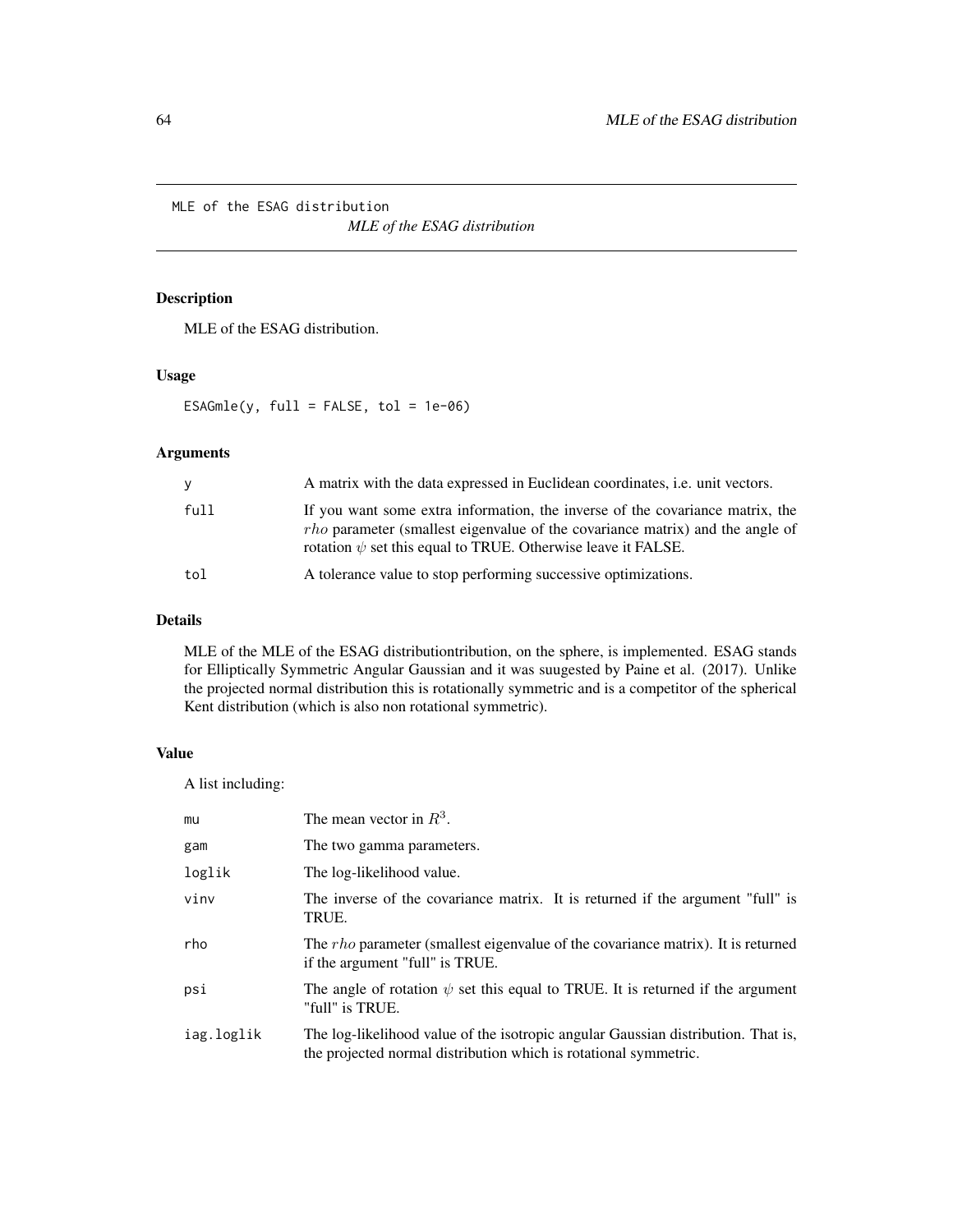## Author(s)

Michail Tsagris

R implementation and documentation: Michail Tsagris <mtsagris@uoc.gr>

## References

Paine P.J., Preston S.P., Tsagris M. and Wood A.T.A. (2018). An Elliptically Symmetric Angular Gaussian Distribution. Statistics and Computing, 28(3):689–697.

Mardia, K. V. and Jupp, P. E. (2000). Directional statistics. Chicester: John Wiley & Sons.

# See Also

[ESAGdensity](#page-36-0)[,ESAGsim,](#page-79-0)[iag.mle,](#page-57-0)[kent.mle,](#page-65-0)[acg,](#page-57-0)[circ.summary](#page-103-0)[,sphereplot](#page-47-0)

## Examples

```
m <- colMeans( as.matrix( iris[,1:3] ) )
y <- ESAGsim(1000, c(m, 1,0.5) )
ESAGmle(y)
```
MLE of the generalised von Mises distribution *MLE of the geometrically generalised von Mises distribution*

#### Description

MLE of the geometrically generalised von Mises distribution.

## Usage

ggvm(phi, rads = FALSE)

#### Arguments

| phi  | A numerical vector with the circular data.          |
|------|-----------------------------------------------------|
| rads | Whether the data are in rads (TRUE) or not (FALSE). |

## Details

The generalised von Mises distribution (Dietrich and Richter, 2016) is fitted to some data and its parameters are estimated.

# Value

A list including:

| loglik | The value of the maximised log-likelihood.                                                                 |
|--------|------------------------------------------------------------------------------------------------------------|
| param  | A vector consisting of the $\zeta$ , $\kappa$ , $\mu$ and $\alpha$ parameters of the generalised von Mises |
|        | distribution as describe din Equation $(2.7)$ of Dietrich and Richter $(2016)$ .                           |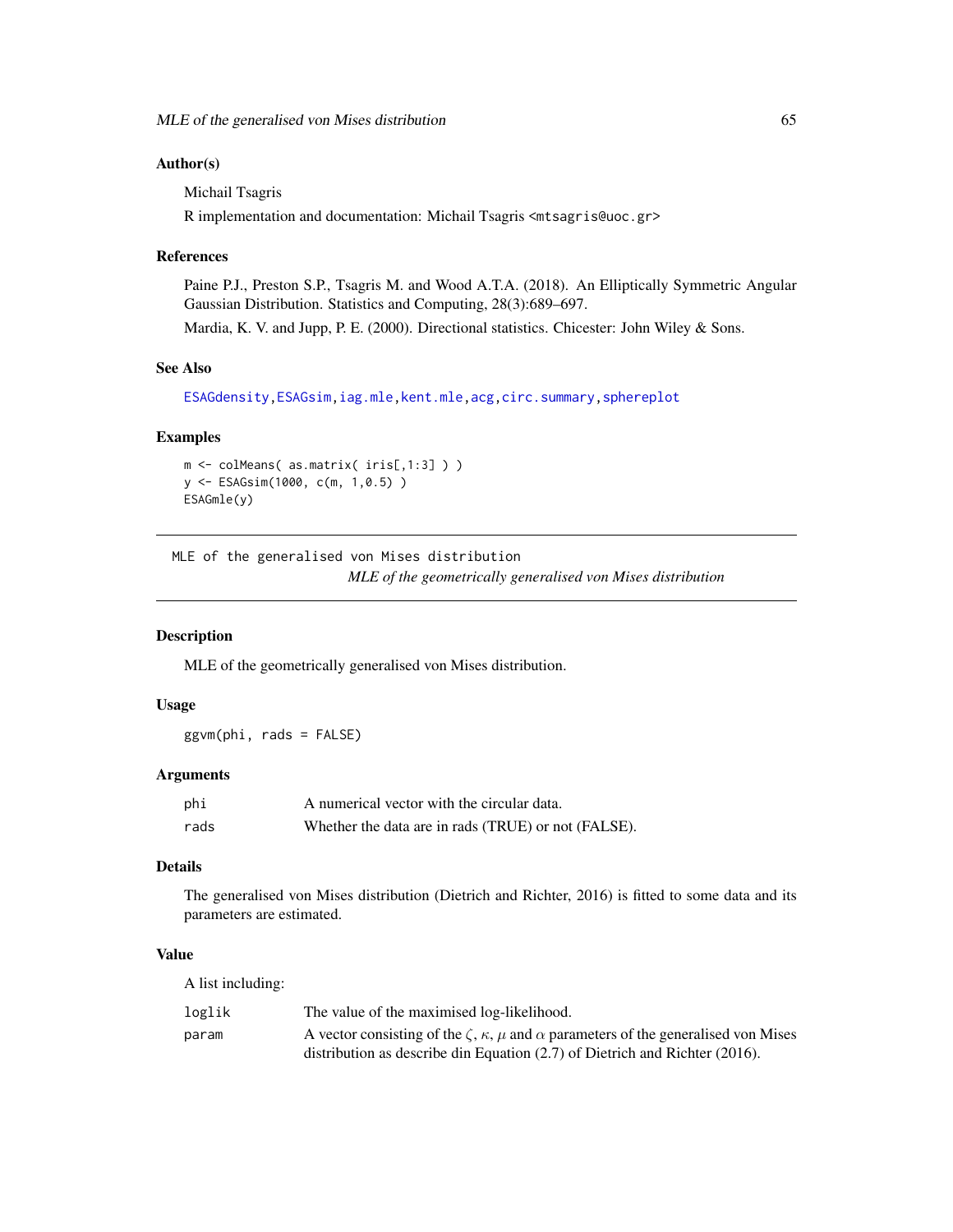#### Author(s)

Michail Tsagris

R implementation and documentation: Michail Tsagris <mtsagris@uoc.gr>

#### References

Dietrich, T. & Richter, W. D. (2017). Classes of geometrically generalized von Mises distributions. Sankhya B, 79(1): 21-59.

## See Also

[circ.summary](#page-103-0)[,rvonmises](#page-80-0)

## Examples

 $x \le -$  rvonmises(100, 2, 25, rads = TRUE) circ.summary(x, rads = TRUE)  $ggvm(x, rads = TRUE)$ 

MLE of the Kent distribution *MLe of the Kent distribution*

# <span id="page-65-0"></span>Description

It estimates the concentration and the ovalness parameter of some directional data assuming the Kent distribution. The mean direction and major and minor axes are also estimated.

#### Usage

```
kent.mle(x)
```
# Arguments

x A matrix containing spherical data in Euclidean coordinates.

# Details

The Kent distribution is fitted to some data and its parameters are estimated.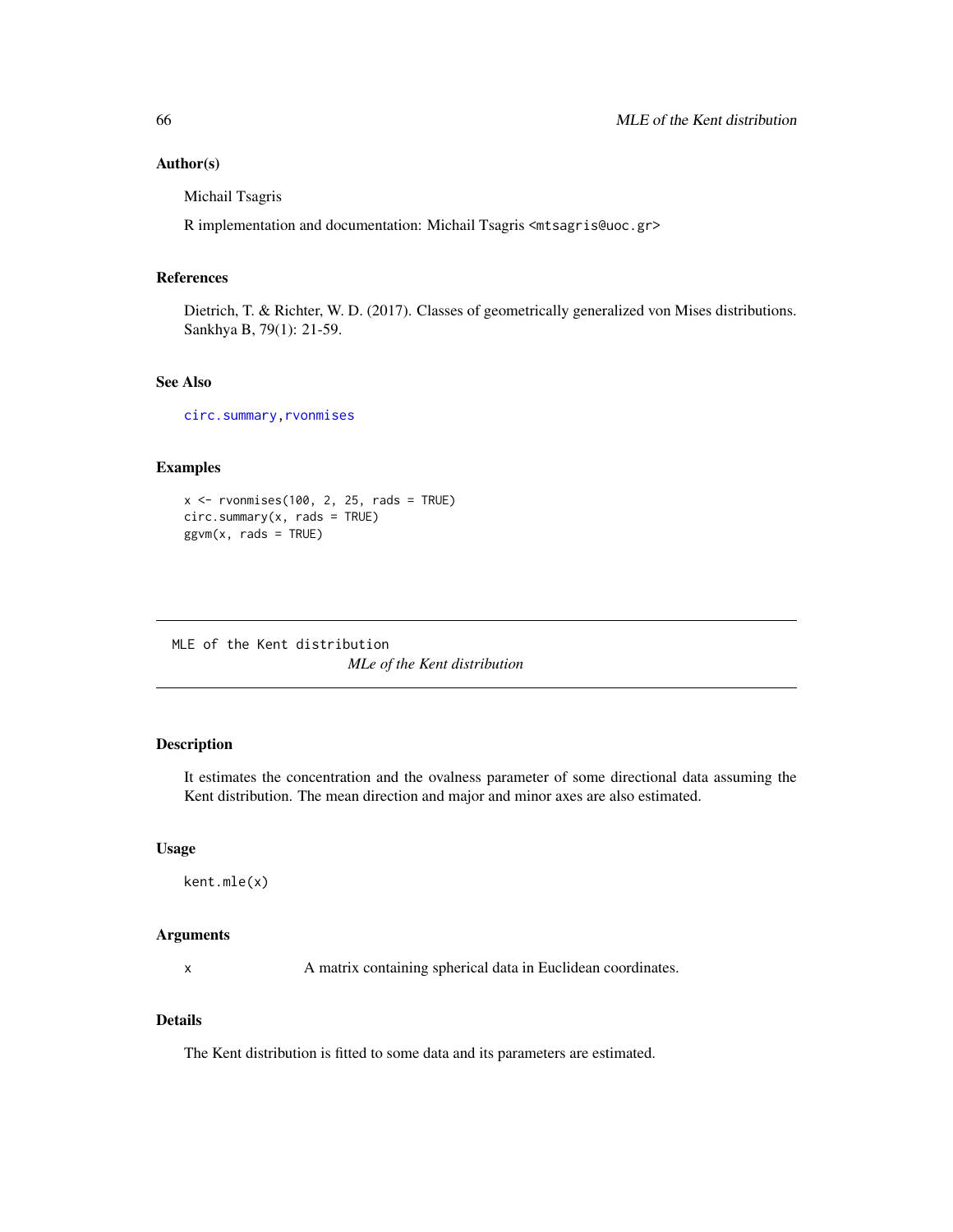# Value

A list including:

| runtime | The run time of the procedure.                                                                                                                                |
|---------|---------------------------------------------------------------------------------------------------------------------------------------------------------------|
| G       | A 3 x 3 matrix whose first column is the mean direction. The second and third<br>columns are the major and minor axes respectively.                           |
| param   | A vector with the concentration $\kappa$ and ovalness $\beta$ parameters and the angle $\psi$<br>used to rotate $H$ and hence estimate $G$ as in Kent (1982). |
| logcon  | The logarithm of the normalising constant, using the third type approximation<br>(Kume and Wood, $2005$ ).                                                    |
| loglik  | The value of the log-likelihood.                                                                                                                              |

# Author(s)

Michail Tsagris

R implementation and documentation: Michail Tsagris <mtsagris@uoc.gr> and Giorgos Athineou <gioathineou@gmail.com>

#### References

Kent John (1982). The Fisher-Bingham distribution on the sphere. Journal of the Royal Statistical Society, Series B, 44(1): 71-80.

Kume Alfred and Wood Andrew T.A. (2005). Saddlepoint approximations for the Bingham and Fisher-Bingham normalizing constants. Biometrika, 92(2):465-476

## See Also

[kent.mle](#page-65-0)[,fb.saddle](#page-89-0)[,vmf,](#page-57-0)[wood.mle,](#page-69-0)[sphereplot](#page-47-0)

# Examples

```
x \le -r \text{vmf}(200, r \text{norm}(3), 15)kent.mle(x)
vmf(x)A \leftarrow diag( c(-5, 0, 5) )
x <- rfb(200, 15, rnorm(3), A)
kent.mle(x)
vmf(x)
```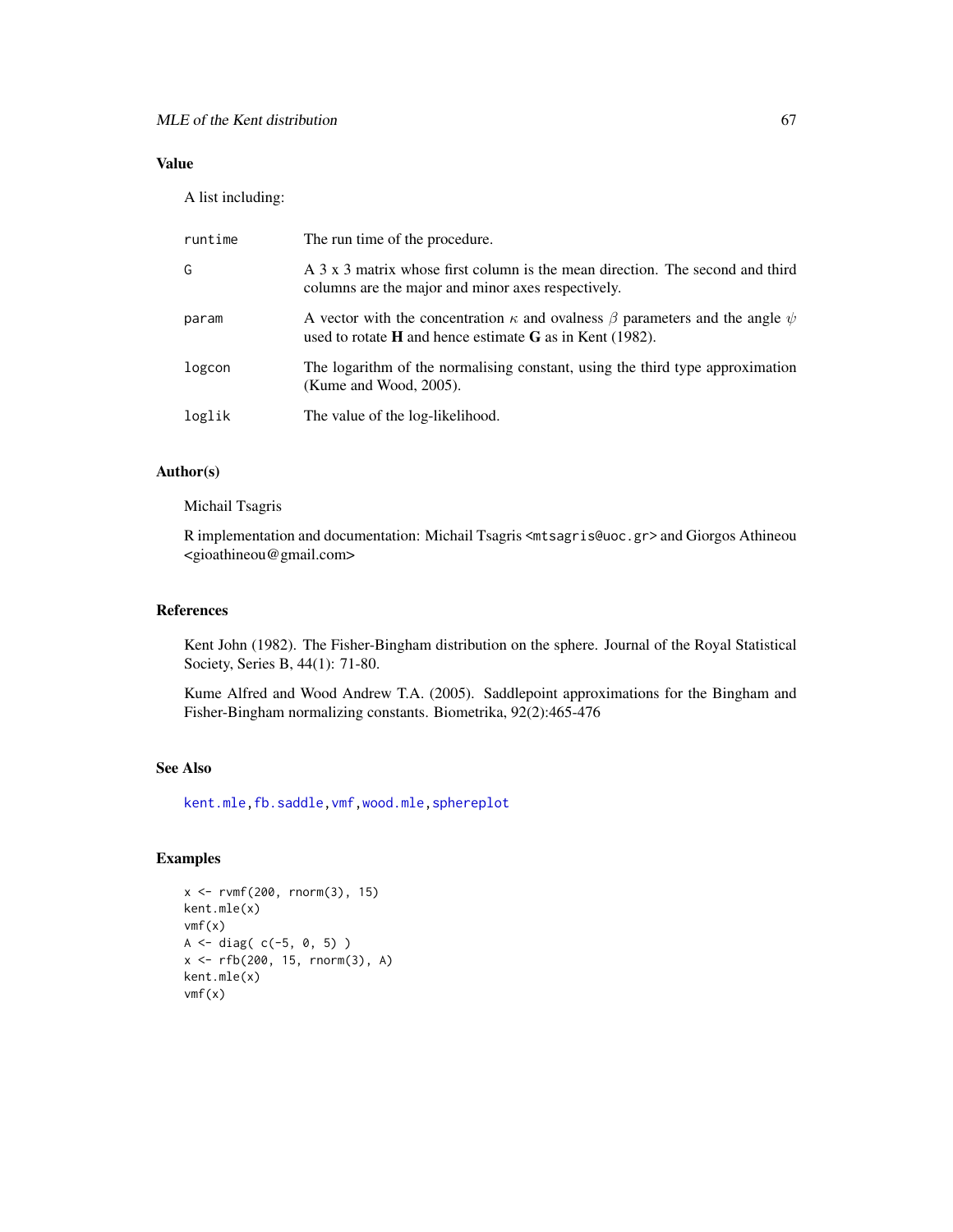MLE of the Matrix Fisher distribution on SO(3) *MLE of the Matrix Fisher distribution on SO(3)*

## Description

It returns the maximum likelihood estimate of the Matrix Fisher parameter  $F(3x3)$ .

#### Usage

matrixfisher.mle(X)

# Arguments

X An array containing rotation matrices in SO(3).

## Value

The components of  $svd(\bar(X))$ .

## Author(s)

Anamul Sajib & Chris Fallaize.

R implementation and documentation: Anamul Sajib <sajibstat@du.ac.bd> & Chris Fallaize.

## References

Prentice M. J. (1986). Orientation statistics without parametric assumptions.Journal of the Royal Statistical Society. Series B: Methodological 48(2).

# See Also

[rmatrixfisher](#page-91-0)

## Examples

```
F <- 10^{\circ}(-1) * matrix( c(85, 11, 41, 78, 39, 60, 43, 64, 48), ncol = 3 ) ### An arbitrary F matrix
X <- rmatrixfisher(5000, F)
matrixfisher.mle(X)
svd(F)
```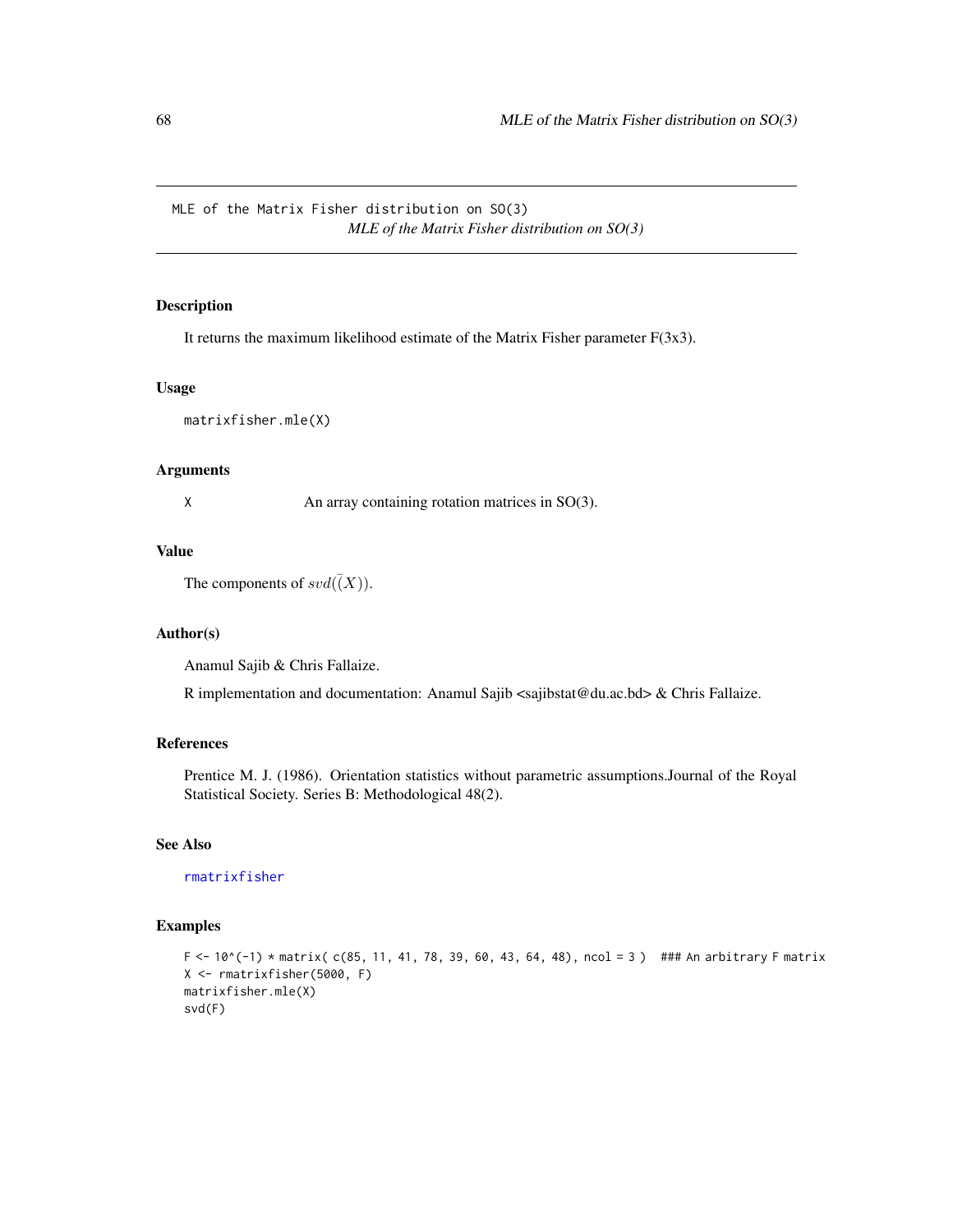MLE of the Purkayashta distribution *MLE of the Purkayashta distribution*

### <span id="page-68-0"></span>Description

MLE of the Purkayashta distribution.

#### Usage

 $purka.mle(x, tol = 1e-07)$ 

#### Arguments

|     | A numerical vector with data expressed in radians or a matrix with spherical<br>data. |
|-----|---------------------------------------------------------------------------------------|
| tol | The tolerance value to terminate the Brent algorithm.                                 |

# Details

MLE of the Purkayastha distribution is performed.

## Value

A list including:

| theta    | The median direction.                              |
|----------|----------------------------------------------------|
| alpha    | The concentration parameter.                       |
| loglik   | The log-likelihood.                                |
| alpha.sd | The standard error of the concentration parameter. |

## Author(s)

Michail Tsagris

R implementation and documentation: Michail Tsagris <mtsagris@uoc.gr>

## References

Purkayastha S. (1991). A Rotationally Symmetric Directional Distribution: Obtained through Maximum Likelihood Characterization. The Indian Journal of Statistics, Series A, 53(1): 70-83

Cabrera J. and Watson G. S. (1990). On a spherical median related distribution. Communications in Statistics-Theory and Methods, 19(6): 1973-1986.

# See Also

[circ.cor1](#page-15-0)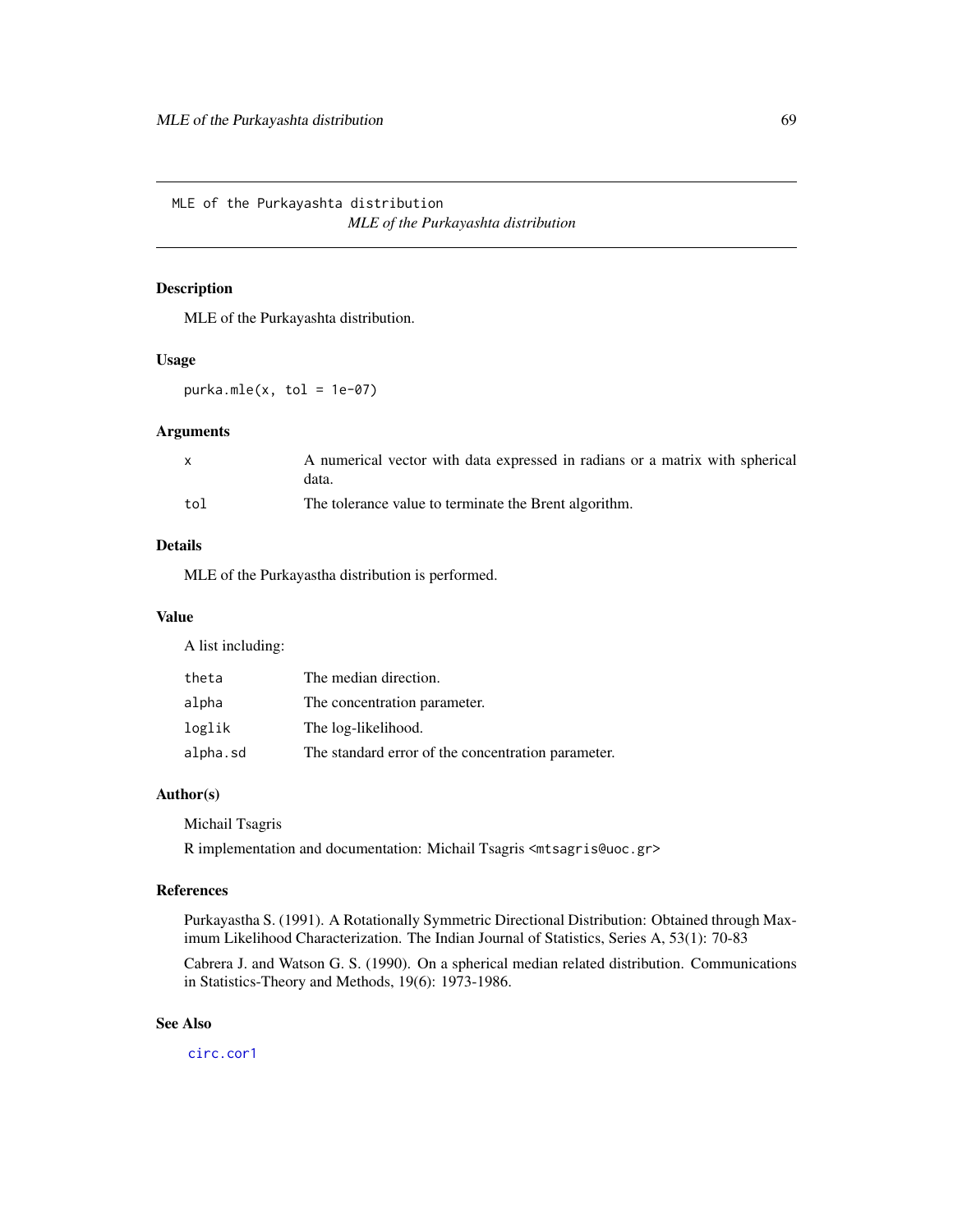## Examples

```
x \le cbind( rnorm(100,1,1), rnorm(100, 2, 1) )
x \leftarrow x / sqrt(rowSums(x^2))purka.mle(x)
```
MLE of the Wood bimodal distribution on the sphere *MLe of the Wood bimodal distribution on the sphere*

### <span id="page-69-0"></span>Description

It estimates the parameters of the Wood bimodal distribution.

### Usage

wood.mle(y)

### **Arguments**

y A matrix containing two columns. The first one is the latitude and the second is the longitude, both expressed in degrees.

## Details

The Wood distribution is fitted to some data and its parameters are estimated. It is a bimodal distribution which contains 5 parameters, just like the Kent distribution.

# Value

A list including:

| info        | A 5 x 3 matrix containing the 5 parameters, gamma, delta, alpha, beta and kappa<br>along with their corresponding 95% confidence intervals all expressed in de-<br>grees. |
|-------------|---------------------------------------------------------------------------------------------------------------------------------------------------------------------------|
| modes       | The two axis of the modes of the distribution expressed in degrees.                                                                                                       |
| unitvectors | A 3 x 3 matrix with the 3 unit vectors associated with the gamma and delta<br>parameters.                                                                                 |
| loglik      | The value of the log-likelihood.                                                                                                                                          |

## Author(s)

Michail Tsagris

R implementation and documentation: Michail Tsagris <mtsagris@uoc.gr> and Giorgos Athineou <gioathineou@gmail.com>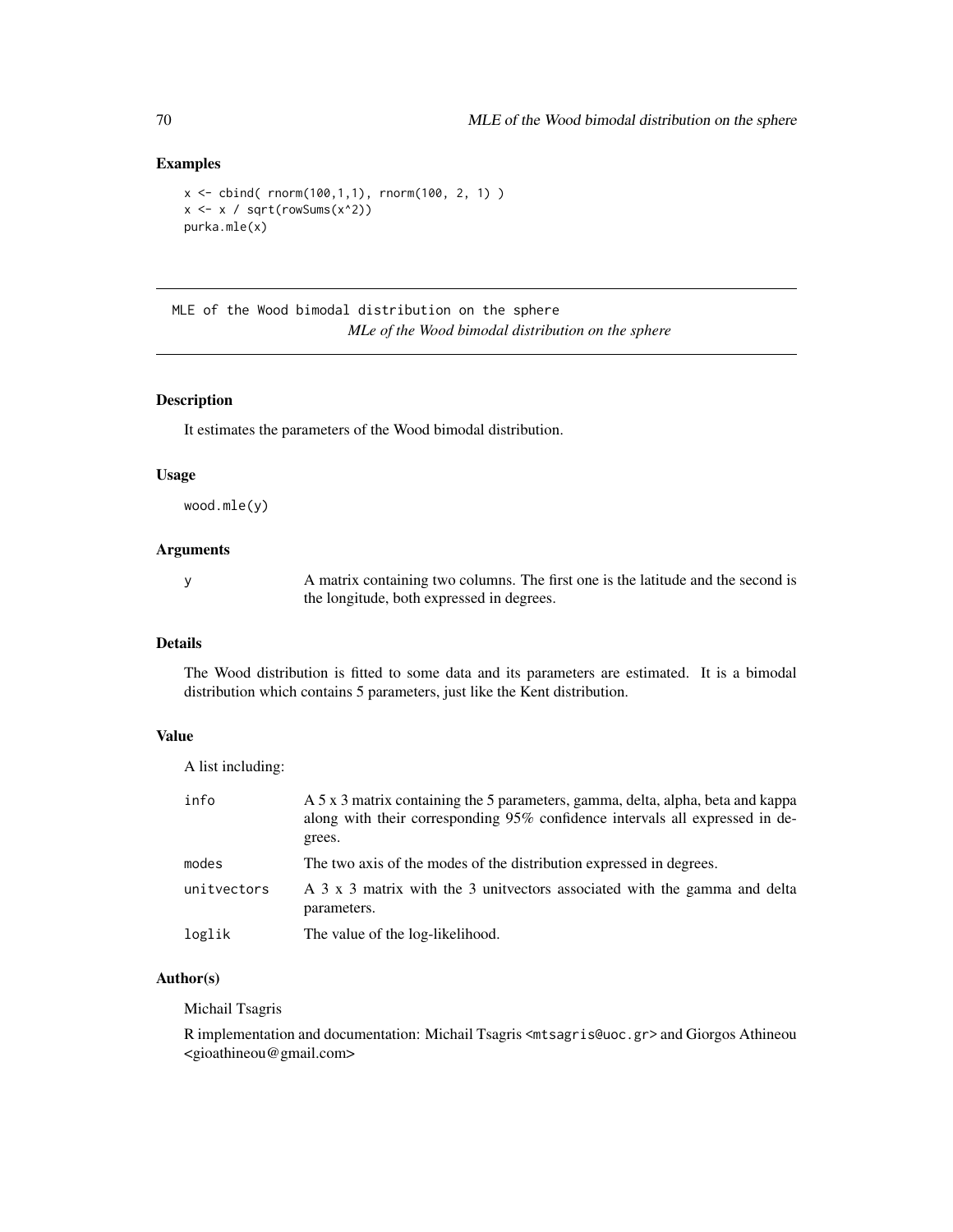## References

Wood A.T.A. (1982). A bimodal distribution on the sphere. Journal of the Royal Statistical Society, Series C, 31(1): 52-58.

## See Also

[kent.mle](#page-65-0)[,ESAGmle](#page-63-0)[,vmf,](#page-57-0)[rvmf,](#page-97-0)[sphereplot](#page-47-0)

#### Examples

```
x \le -r \text{vmf}(100, r \text{norm}(3), 15)x \leftarrow \text{euclid.inv}(x)wood.mle(x)
```
Naive Bayes classifiers for circular data *Naive Bayes classifiers for directional data*

## Description

Naive Bayes classifiers for directional data.

## Usage

 $vm.nb(xnew = NULL, x, ina, tol = 1e-07)$ spml.nb(xnew = NULL,  $x$ , ina, tol = 1e-07)

# Arguments

| xnew         | A numerical matrix with new predictor variables whose group is to be predicted.<br>Each column refers to an angular variable.                       |
|--------------|-----------------------------------------------------------------------------------------------------------------------------------------------------|
| $\mathsf{x}$ | A numerical matrix with observed predictor variables. Each column refers to an<br>angular variable.                                                 |
| ina          | A numerical vector with strictly positive numbers, i.e. 1,2,3 indicating the<br>groups of the dataset. Alternatively this can be a factor variable. |
| tol          | The tolerance value to terminate the Newton-Raphson algorithm.                                                                                      |

# Details

Each column is supposed to contain angular measurements. Thus, for each column a von Mises distribution or an circular angular Gaussian distribution is fitted. The product of the densities is the joint multivariate distribution.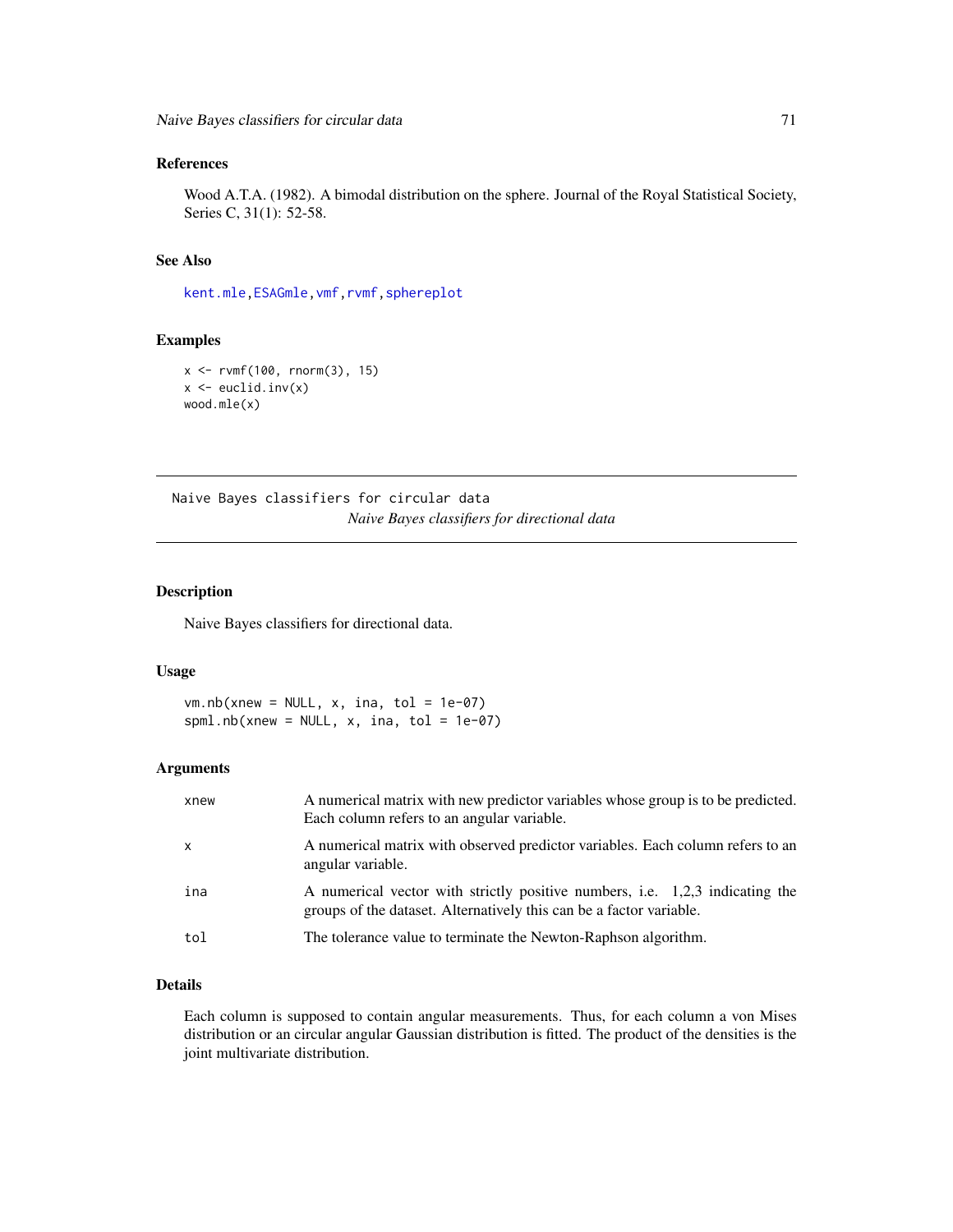# Value

A list including:

| mu    | A matrix with the mean vectors expressed in radians.                                                                                                                                                                                                                              |
|-------|-----------------------------------------------------------------------------------------------------------------------------------------------------------------------------------------------------------------------------------------------------------------------------------|
| mu1   | A matrix with the first set of mean vectors.                                                                                                                                                                                                                                      |
| mu2   | A matrix with the second set of mean vectors.                                                                                                                                                                                                                                     |
| kappa | A matrix with the kappa parameters for the vonMises distribution or with the<br>norm of the mean vectors for the circular angular Gaussian distribution.                                                                                                                          |
| ni    | The sample size of each group in the dataset.                                                                                                                                                                                                                                     |
| est   | The estimated group of the xnew observations. It returns a numerical value back<br>regardless of the target variable being numerical as well or factor. Hence, it is<br>suggested that you do \"as.numeric(ina)\" in order to see what is the predicted<br>class of the new data. |

# Author(s)

Michail Tsagris

R implementation and documentation: Michail Tsagris <mtsagris@uoc.gr>.

## See Also

[vmnb.pred,](#page-76-0)[weibull.nb](#page-0-0)

## Examples

 $x \le -$  matrix( runif( 100, 0, 1), ncol = 2) ina <- rbinom $(50, 1, 0.5) + 1$  $a \leftarrow \text{vm.nb}(x, x, \text{ ina})$ 

Permutation based 2-sample mean test for (hyper-)spherical data *Permutation based 2-sample mean test for (hyper-)spherical data*

# Description

Permutation based 2-sample mean test for (hyper-)spherical data.

#### Usage

 $hcf.perm(x1, x2, B = 999)$  $lr.perm(x1, x2, B = 999)$  $embed.perm(x1, x2, B = 999)$ het.perm $(x1, x2, B = 999)$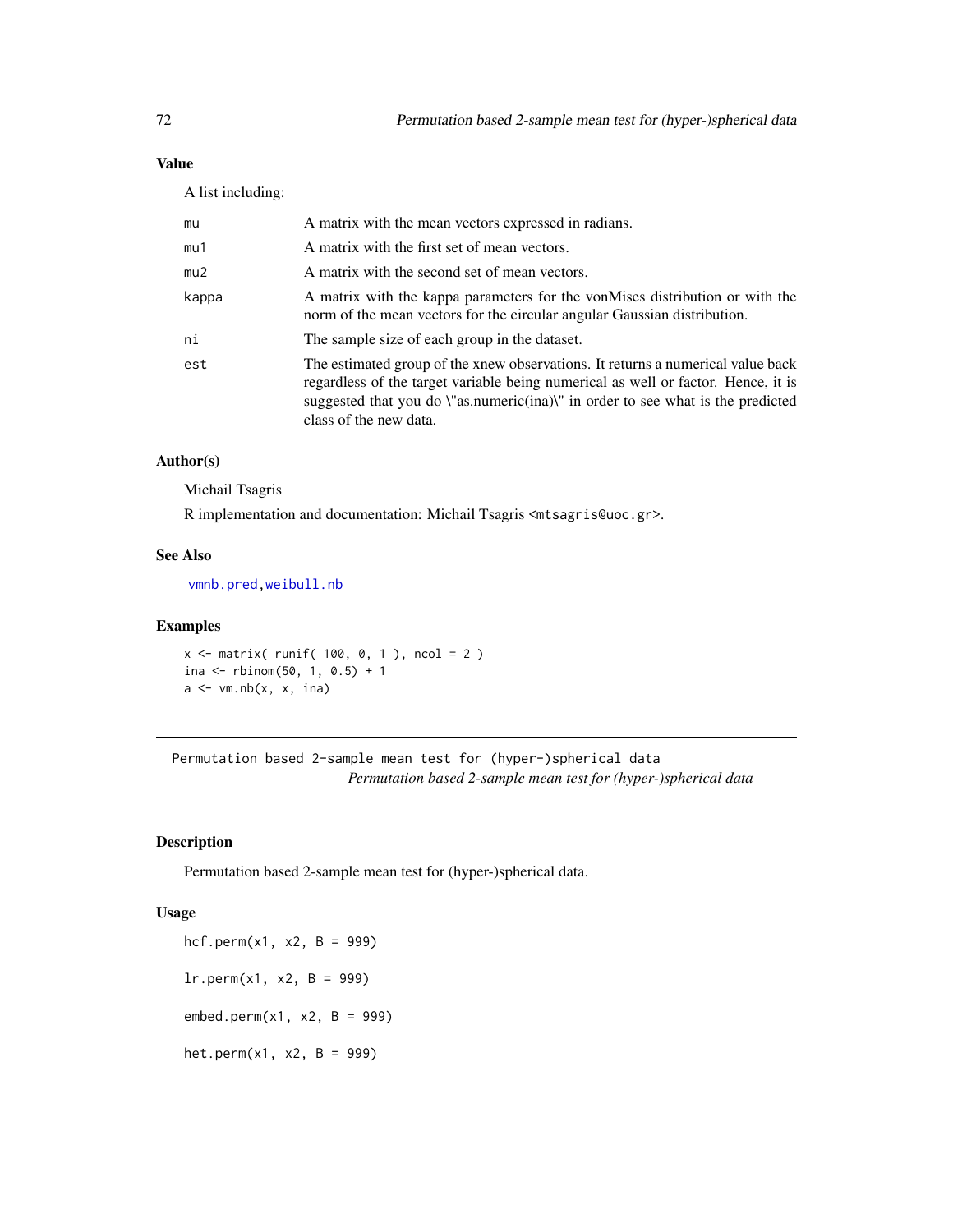| - x 1 | A matrix with the data in Euclidean coordinates, <i>i.e.</i> unit vectors. |
|-------|----------------------------------------------------------------------------|
| x2    | A matrix with the data in Euclidean coordinates, <i>i.e.</i> unit vectors. |
| - R   | The number of permutations to perform.                                     |

# Details

The high concentration (hcf.perm), log-likelihood ratio (lr.perm), embedding approach (embed.perm) or the non equal concentration parameters approach (het.perm) is used.

# Value

A vector including:

| test    | The test statistic value.                                       |
|---------|-----------------------------------------------------------------|
| p−value | The p-value of the F test.                                      |
| kappa   | The common concentration parameter kappa based on all the data. |

# Author(s)

Michail Tsagris

R implementation and documentation: Michail Tsagris <mtsagris@uoc.gr>.

# References

Mardia, K. V. and Jupp, P. E. (2000). Directional statistics. Chicester: John Wiley & Sons.

# See Also

[hcf.boot](#page-10-0)[,spherconc.test,](#page-107-0)[conc.test](#page-108-0)

## Examples

```
x \le -r \text{vmf}(60, r \text{norm}(3), 15)ina \leq rep(1:2, each = 30)
x1 \le x [ina == 1, ]
x2 \le -x [ina == 2, ]
hcf.perm(x1, x2)
lr.perm(x1, x2)
het.boot(x1, x2)
```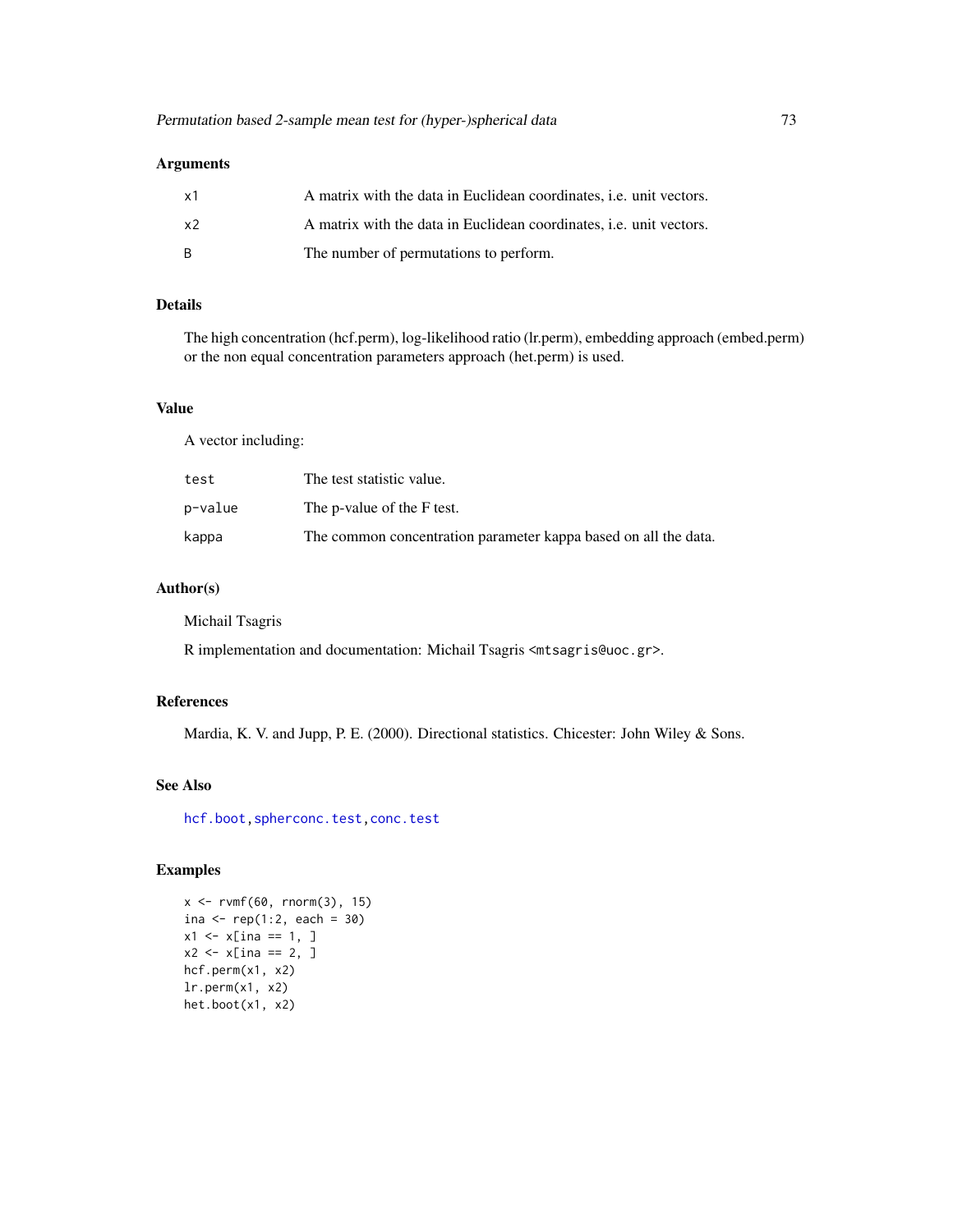Permutation based 2-sample mean test for circular data *Permutation based 2-sample mean test for circular data*

# Description

Permutation based 2-sample mean test for circular data.

## Usage

```
hcfcirc.perm(u1, u2, rads = TRUE, B = 999)
hetcirc.perm(u1, u2, rads = TRUE, B = 999)
lrcirc.perm(u1, u2, rads = TRUE, B = 999)
```
 $embedcirc.perm(u1, u2, rads = TRUE, B = 999)$ 

## Arguments

| u1   | A numeric vector containing the data of the first sample.            |
|------|----------------------------------------------------------------------|
| u2   | A numeric vector containing the data of the first sample.            |
| rads | If the data are in radians, this should be TRUE and FALSE otherwise. |
| B    | The number of permutations to perform.                               |

# Details

The high concentration (hcf.circaov), log-likelihood ratio (lr.circaov), embedding approach (embed.circaov) or the non equal concentration parameters approach (het.circaov) is used.

## Value

A vector including:

| test    | The value of the test statistic.                                                                                |
|---------|-----------------------------------------------------------------------------------------------------------------|
| p-value | The p-value of the test.                                                                                        |
| kappa   | The concentration parameter based on all the data. If the het circaov is used this<br>argument is not returned. |

## Author(s)

Michail Tsagris

R implementation and documentation: Michail Tsagris <mtsagris@uoc.gr>.

# References

Mardia, K. V. and Jupp, P. E. (2000). Directional statistics. Chicester: John Wiley & Sons.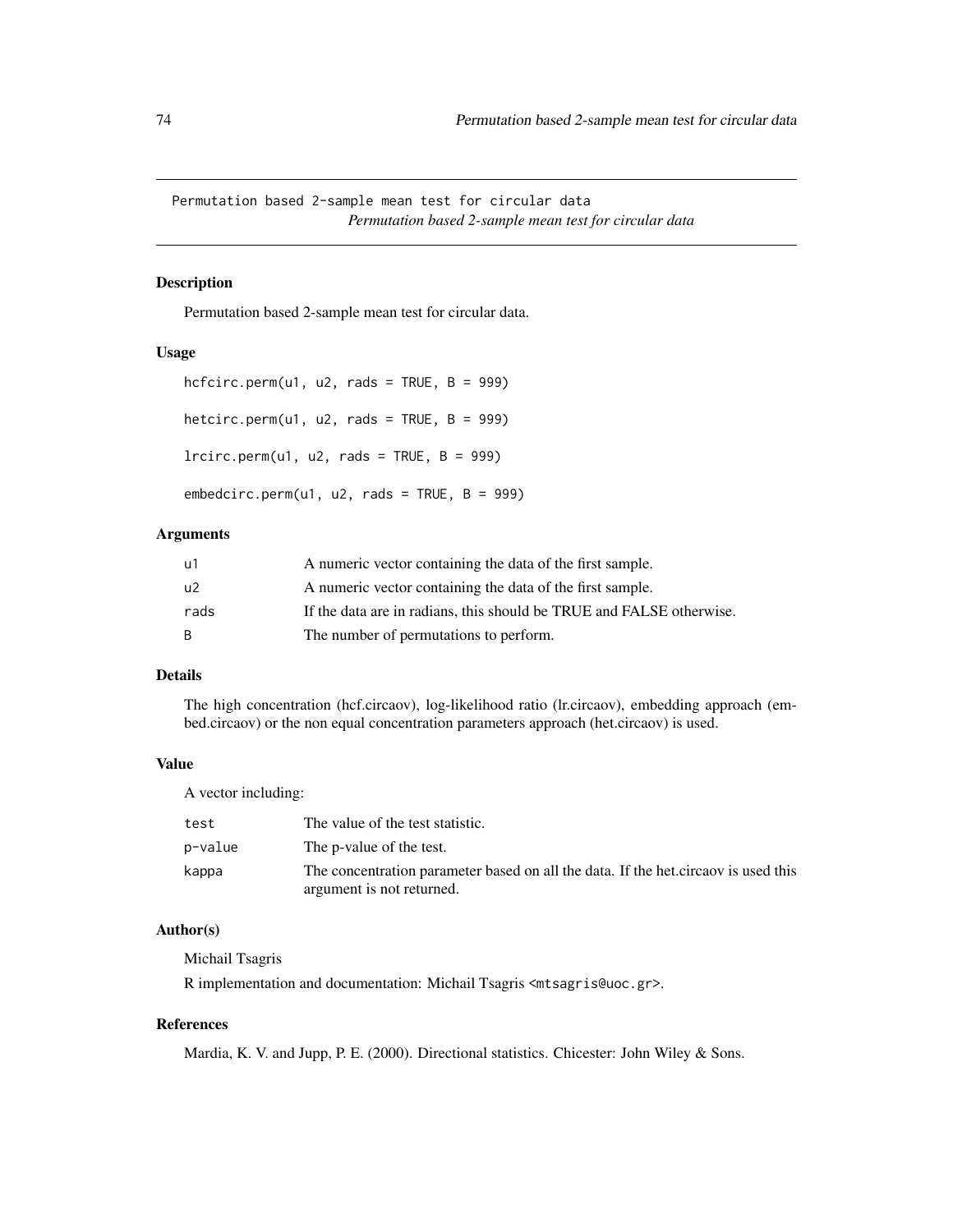# See Also

[hcf.circaov](#page-8-0)[,het.aov](#page-6-0)

#### Examples

```
u1 <- rvonmises(20, 2.4, 5)
u2 <- rvonmises(20, 2.4, 10)
hcfcirc.perm(u1, u2)
lrcirc.perm(u1, u2)
```
Prediction in discriminant analysis based on ESAG distribution *Prediction of a new observation using discriminant analysis based on ESAGdistribution*

# Description

Prediction of a new observation using discriminant analysis based on ESAG distribution.

## Usage

ESAGda.pred(ynew, y, ina)

# Arguments

| ynew     | The new observation(s) (unit vector(s)) whose group is to be predicted.  |
|----------|--------------------------------------------------------------------------|
| <b>V</b> | A data matrix with unit vectors, <i>i.e.</i> spherical directional data. |
| ina      | A vector indicating the groups of the data y.                            |

# Details

Prediction of the class of a new spherical vector assuming ESAG distribution.

## Value

A vector with the predicted group of each new observation.

## Author(s)

Michail Tsagris

R implementation and documentation: Michail Tsagris <mtsagris@uoc.gr>.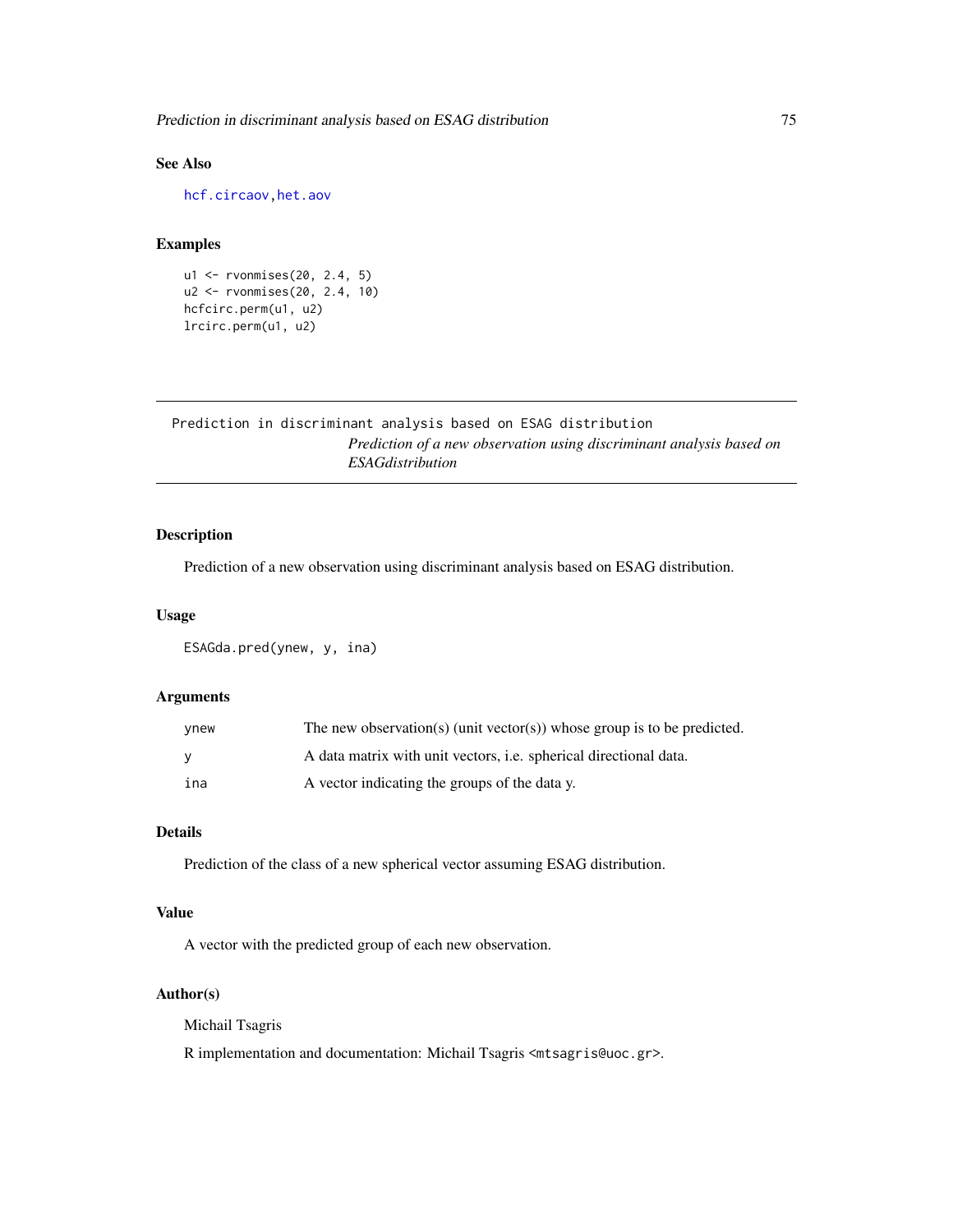## References

Tsagris M. and Alenazi A. (2019). Comparison of discriminant analysis methods on the sphere. Communications in Statistics: Case Studies, Data Analysis and Applications, 5(4), 467–491.

Paine P.J., Preston S.P., Tsagris M. and Wood A.T.A. (2017). An Elliptically Symmetric Angular Gaussian Distribution. Statistics and Computing, 28(3):689–697.

Mardia, K. V. and Jupp, P. E. (2000). Directional statistics. Chicester: John Wiley & Sons.

# See Also

[ESAG.da](#page-32-0)[,vmfda.pred](#page-75-0)[,dirknn,](#page-50-0)[knn.reg](#page-51-0)

#### Examples

```
ml \leftarrow rnorm(3)m2 < - rnorm(3) + 0.5
y <- rbind( rvmf(100, m1, 3), rvmf(80, m2, 5) )
ina <- c( rep(1,100), rep(2, 80) )
ynew <- rbind(rvmf(10, m1, 10), rvmf(10, m2, 5))
id \leq rep(1:2, each = 10)g <- ESAGda.pred(ynew, y, ina)
table(id, g)
```
Prediction in discriminant analysis based on von Mises-Fisher distribution *Prediction of a new observation using discriminant analysis based on von Mises-Fisher distribution*

## <span id="page-75-0"></span>Description

Prediction of the class of a new observation using discriminant analysis based on von Mises-Fisher distribution.

#### Usage

```
vmfda.pred(xnew, x, ina)
```
## Arguments

| xnew | The new observation(s) (unit vector(s)) whose group is to be predicted. |
|------|-------------------------------------------------------------------------|
|      | A data matrix with unit vectors, <i>i.e.</i> directional data.          |
| ina  | A vector indicating the groups of the data x.                           |

## Details

Discriminant analysis assuming von Mises-Fisher distributions.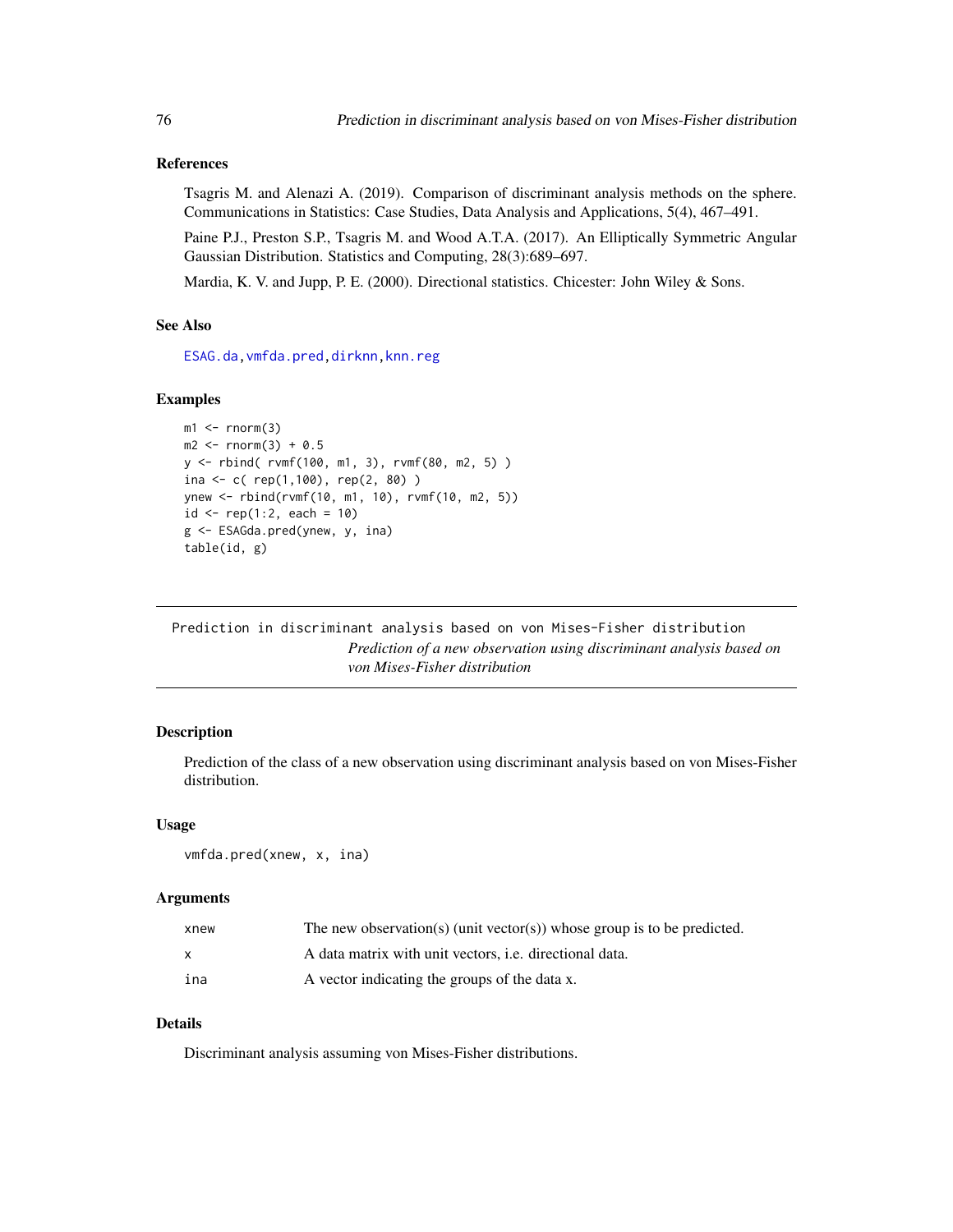# Value

A vector with the predicted group of each new observation.

## Author(s)

Michail Tsagris

R implementation and documentation: Michail Tsagris <mtsagris@uoc.gr>.

## References

Tsagris M. and Alenazi A. (2019). Comparison of discriminant analysis methods on the sphere. Communications in Statistics: Case Studies, Data Analysis and Applications, 5(4), 467–491.

Morris J. E. and Laycock P. J. (1974). Discriminant analysis of directional data. Biometrika, 61(2): 335-341.

# See Also

[vmf.da](#page-31-0)[,mix.vmf,mix.vmf,](#page-56-0)[dirknn,](#page-50-0)[knn.reg](#page-51-0)

## Examples

```
m1 < -rnorm(5)m2 < - rnorm(5)x \le rbind( rvmf(100, m1, 5), rvmf(80, m2, 10))
ina \leq c ( rep(1,100), rep(2, 80) )
y <- rbind(rvmf(10, m1, 10), rvmf(10, m2, 5))
id \leq rep(1:2, each = 10)g <- vmfda.pred(y, x, ina)
table(id, g)
```
Prediction with some naive Bayes classifiers for circular data *Prediction with some naive Bayes classifiers for circular data*

# Description

Prediction with some naive Bayes classifiers for circular data.

## Usage

```
vmnb.pred(xnew, mu, kappa, ni)
spmlnb.pred(xnew, mu1, mu2, ni)
```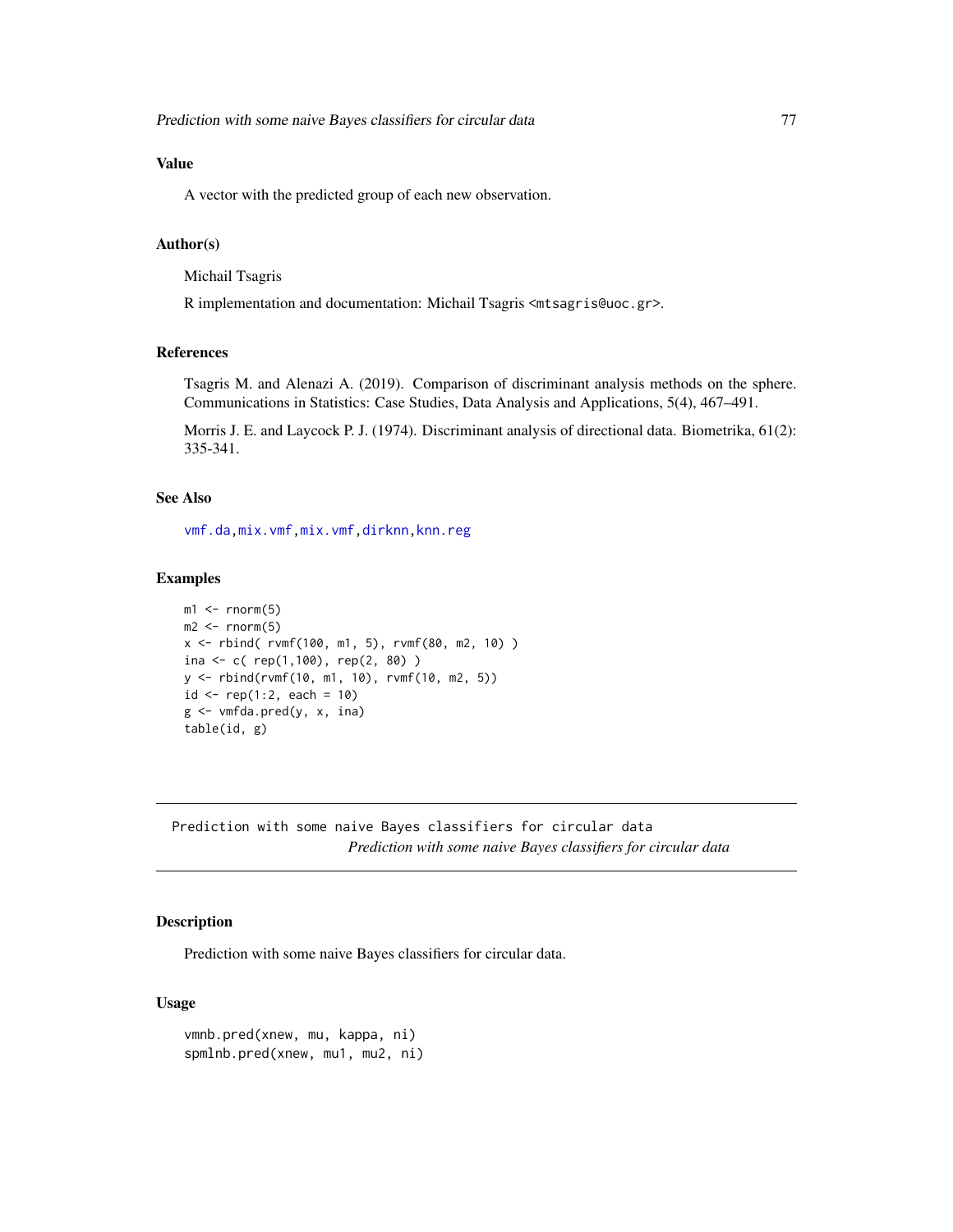| xnew  | A numerical matrix with new predictor variables whose group is to be predicted.<br>Each column refers to an angular variable.                             |
|-------|-----------------------------------------------------------------------------------------------------------------------------------------------------------|
| mu    | A matrix with the mean vectors expressed in radians.                                                                                                      |
| mu1   | A matrix with the first set of mean vectors.                                                                                                              |
| mu2   | A matrix with the second set of mean vectors.                                                                                                             |
| kappa | A matrix with the kappa parameters for the von Mises distribution or with the<br>norm of the mean vectors for the circular angular Gaussian distribution. |
| ni    | The sample size of each group in the dataset.                                                                                                             |

# Details

Each column is supposed to contain angular measurements. Thus, for each column a von Mises distribution or an circular angular Gaussian distribution is fitted. The product of the densities is the joint multivariate distribution.

## Value

A numerical vector with 1, 2, ... denoting the predicted group.

## Author(s)

Michail Tsagris

R implementation and documentation: Michail Tsagris <mtsagris@uoc.gr>.

# See Also

[vm.nb,](#page-70-0)[weibullnb.pred](#page-0-0)

# Examples

```
x <- matrix( runif( 100, 0, 1 ), ncol = 2 )
ina <- rbinom(50, 1, 0.5) + 1a \leftarrow \text{vm.nb}(x, x, \text{ ina})a2 <- vmnb.pred(x, a$mu, a$kappa, a$ni)
```
Probability density function of the von Mises-Fisher distribution *Probability density function of the von Mises-Fisher distribution*

# Description

Probability density function of the von Mises-Fisher distribution.

## Usage

pvm(theta, m, k, rads = FALSE)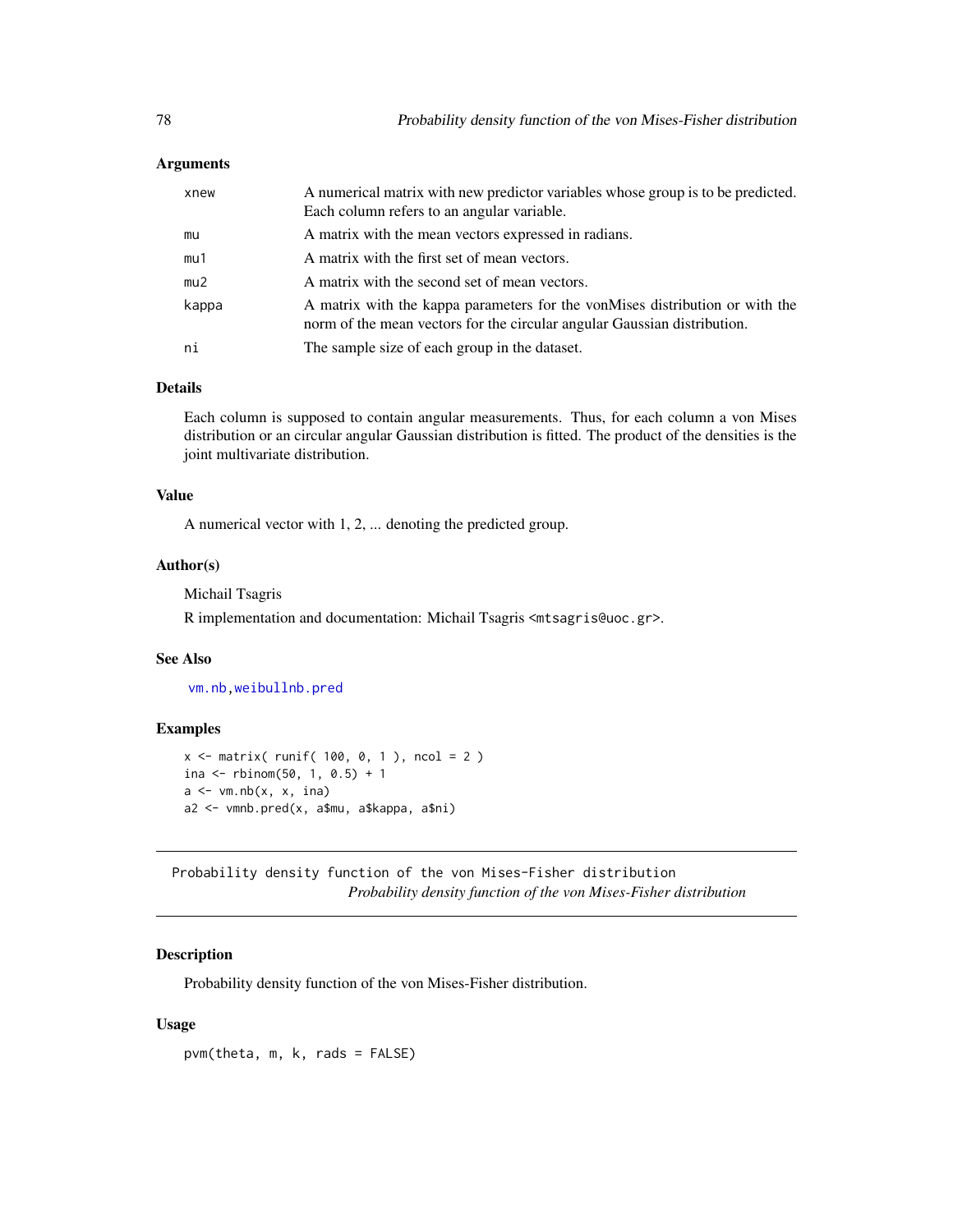| theta | A numerical value, either in radians or in degrees.                  |
|-------|----------------------------------------------------------------------|
| m     | The mean direction in radians or in degrees.                         |
| k     | The concentration parameter, $\kappa$ .                              |
| rads  | If the data are in radians, this should be TRUE and FALSE otherwise. |

# Details

This value calculates the probability of x being less than theta and is used by [group.gof](#page-42-0).

#### Value

The probability that of x being less than theta, where x follows the von Mises-Fisher distribution.

#### Author(s)

Michail Tsagris

R implementation and documentation: Michail Tsagris <mtsagris@uoc.gr> and Giorgos Athineou <gioathineou@gmail.com>

# References

Arthur Pewsey, Markus Neuhauser, and Graeme D. Ruxton (2013). Circular Statistics in R.

## See Also

[group.gof](#page-42-0)[,circ.summary,](#page-103-0)[rvonmises](#page-80-0)

## Examples

pvm(1, 2, 10, rads = TRUE) pvm(2, 2, 10, rads = TRUE)

Random sample of matrices in SO(p) *Random sample of matrices in SO(p)*

# <span id="page-78-0"></span>Description

Random sample of matrices in SO(p).

#### Usage

rsop(n, p)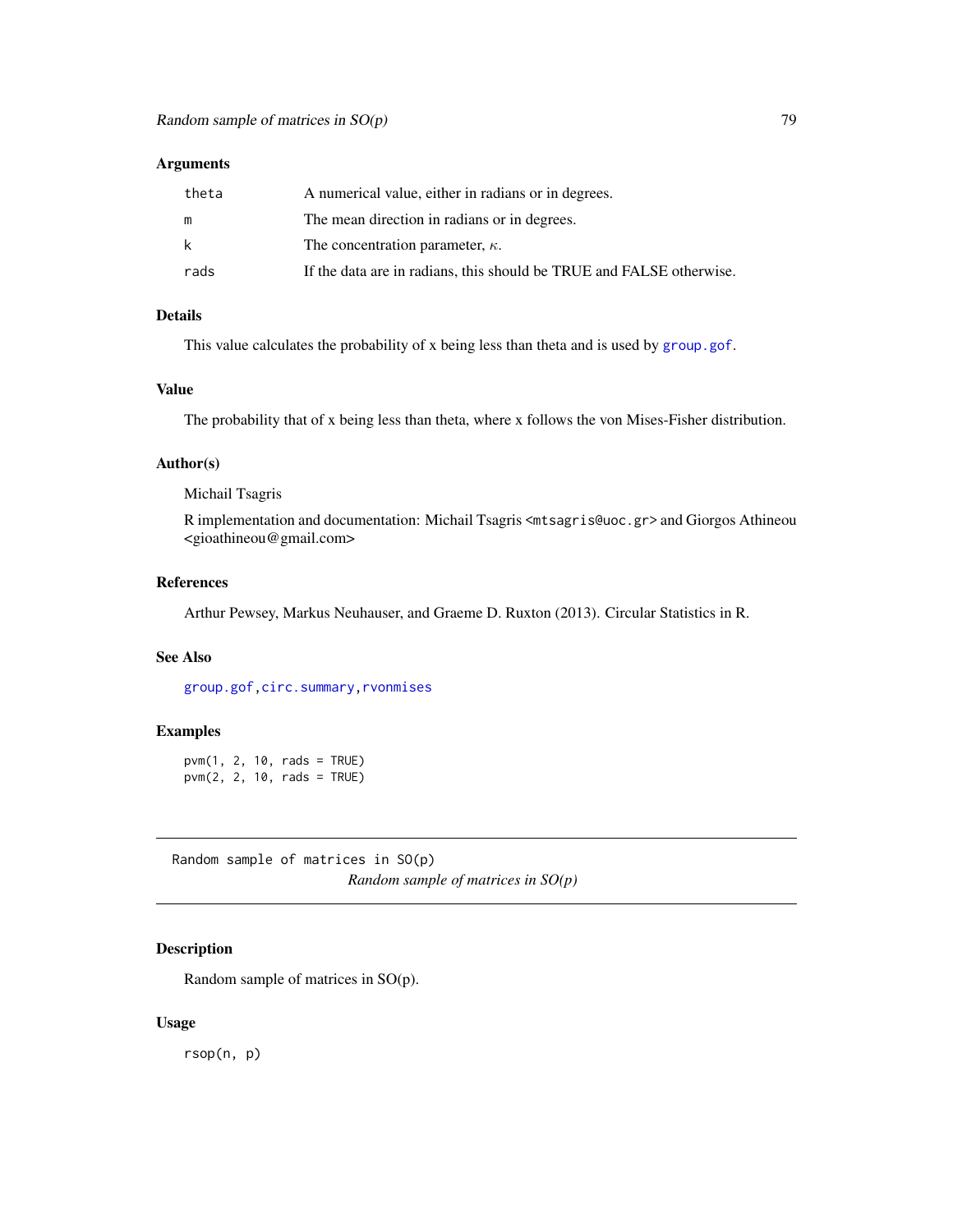| The sample size, the number of matrices you want to generate. |
|---------------------------------------------------------------|
| The dimensionality of the matrices.                           |

# Details

The idea is very simple. Start with a unit vector pointing at the north pole (1,0,...,0). Then generate random numbers from a standard normal and scale them so that they have a unit length. To put it differently, a sample of n values from the uniform distribution on the sphere is generated. Then calculate the rotation matrix required to go from the north pole to each of a generated vector.

# Value

If  $n = 1$  one matrix is returned. If n is greater than 1, an array with n matrices inside.

#### Author(s)

Michail Tsagris R implementation and documentation: Michail Tsagris <mtsagris@uoc.gr> and Giorgos Athineou <gioathineou@gmail.com>

## References

G. J. A. Amaral, I. L. Dryden & Andrew T. A. Wood (2007). Pivotal Bootstrap Methods for k-Sample Problems in Directional Statistics and Shape Analysis. Journal of the American Statistical Association, 102(478): 695-707.

## See Also

[rotation](#page-87-0)[,Arotation](#page-84-0)[,rot.matrix](#page-85-0)

### Examples

 $x1 \leftarrow \text{rsop}(1, 3)$  $x2 \le r \text{sop}(10, 3)$ x3 <- rsop(100, 10)

Random values generation from the ESAG distribution *Random values generation from the ESAG distribution*

## Description

Random values generation from the ESAG distribution.

#### Usage

ESAGsim(n, param)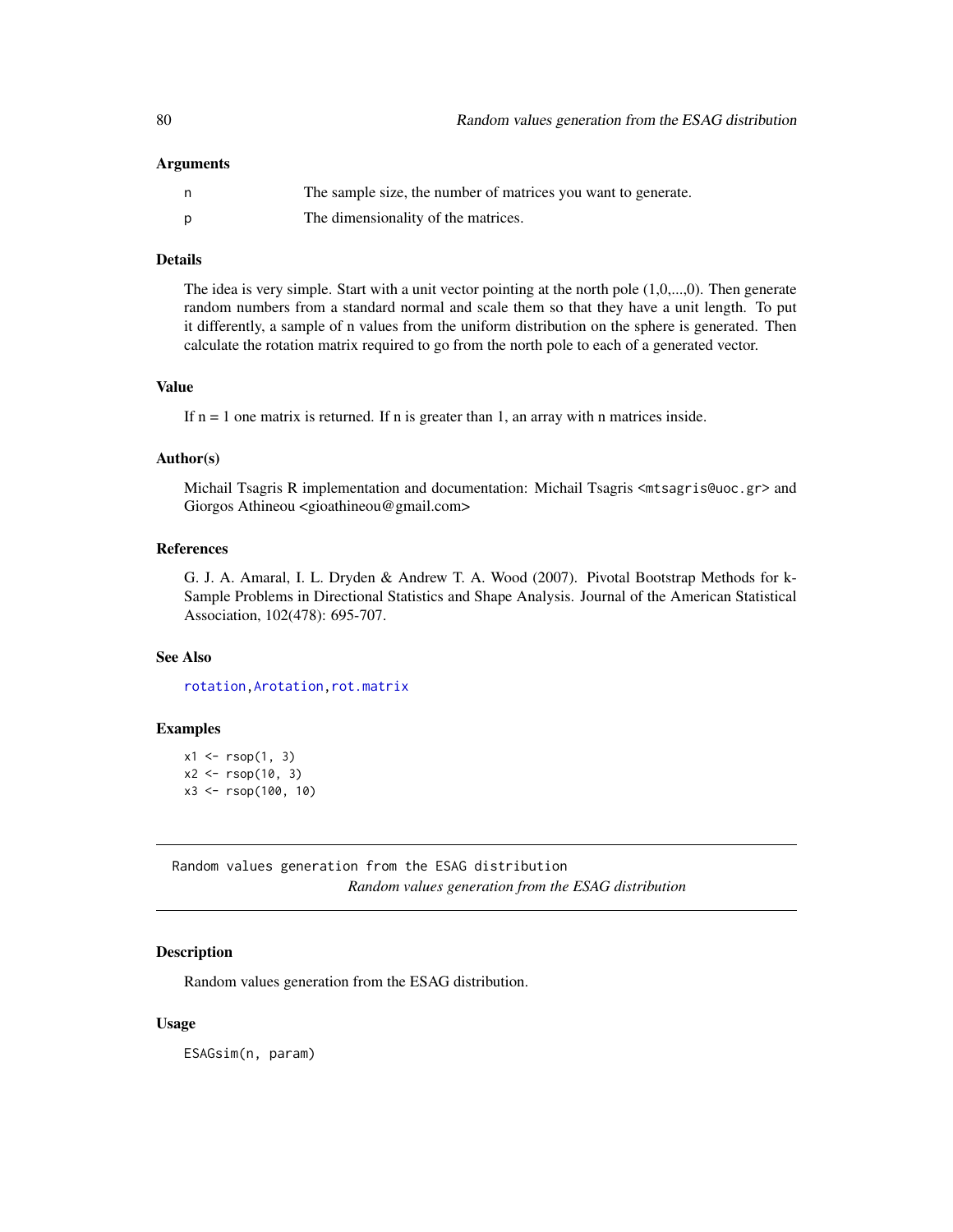|       | A number; how many vectors you want to generate.                                |
|-------|---------------------------------------------------------------------------------|
| param | The parameters of the ESAG distribution, the first three are the mean vector in |
|       | $R3$ and the next two are the two gammas.                                       |

# Details

A random sample from the ESAG distribution is generated. In case the gammas are zeo the sample is drawn from Independent Angular Gaussian (IAG) or projected normal.

## Value

An nx3 matrix with the simualted unit vectors.

## Author(s)

Michail Tsagris

R implementation and documentation: Michail Tsagris <mtsagris@uoc.gr>

## References

Mardia, K. V. and Jupp, P. E. (2000). Directional statistics. Chicester: John Wiley & Sons.

Paine P.J., Preston S.P., Tsagris M. and Wood A.T.A. (2018). An Elliptically Symmetric Angular Gaussian Distribution. Statistics and Computing, 28((3):689–697.

# See Also

[ESAGmle,](#page-63-0)[ESAGdensity](#page-36-0)[,spml.mle](#page-60-0)[,acg](#page-57-0)[,circ.summary](#page-103-0)

### Examples

```
m <- colMeans( as.matrix( iris[,1:3] ) )
y <- ESAGsim(1000, c(m, 1, 0.5) )
ESAGmle(y)
```
Random values simulation from some circular distributions *Random values simulation from some circular distributions*

## <span id="page-80-0"></span>Description

Random values simulation from some circular distributions.

#### Usage

```
rvonmises(n, m, k, rads = TRUE)rwrapcauchy(n, m, rho, rads = TRUE)rspml(n, mu, rads = TRUE)
```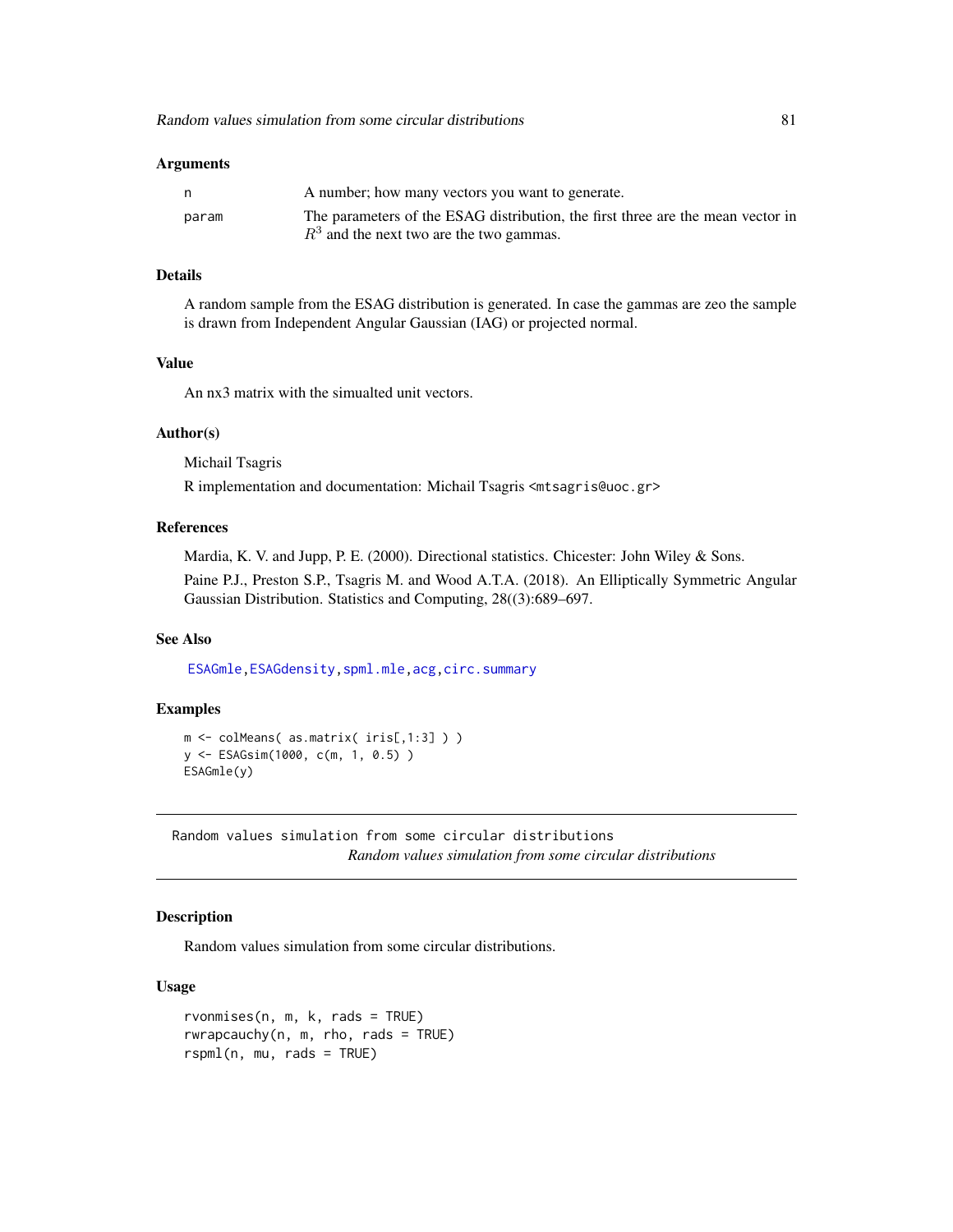| n    | The sample size.                                                                                                                                                                                    |
|------|-----------------------------------------------------------------------------------------------------------------------------------------------------------------------------------------------------|
| m    | The mean angle expressed in radians or degrees.                                                                                                                                                     |
| mu   | The mean vector of the SPML in $R^2$ .                                                                                                                                                              |
| k    | The concentration parameter of the von Mises distribution. If k is zero the sam-<br>ple will be generated from the uniform distribution over $(0, 2\pi)$ .                                          |
| rho  | The $\rho$ parameter of the Wrapped Cauchy distribution.                                                                                                                                            |
| rads | If the mean angle is expressed in radians, this should be TRUE and FALSE<br>otherwise. The simulated data will be expressed in radians or degrees depending<br>on what the mean angle is expressed. |

# Details

For the von Mises distribution, the mean direction is transformed to the Euclidean coordinates (i.e. unit vector) and then the rvmf function is employed. It uses a rejection smapling as suggested by Andrew Wood in 1994. I have mentioned the description of the algorithm as I found it in Dhillon and Sra in 2003. Finally, the data are transformed to radians or degrees.

For the wrapped Cauchy distribution the function generates Cauchy values  $x$  and then wrapps around the circle  $x = x \pmod{2\pi}$ . For the circular beta the function has some extra steps (see Zheng Sun's master thesis).

# Value

A vector with the simulated data.

# Author(s)

Michail Tsagris

R implementation and documentation: Michail Tsagris <mtsagris@uoc.gr> and Giorgos Athineou <gioathineou@gmail.com>

# References

Wood, A. T. (1994). Simulation of the von Mises Fisher distribution. Communications in statisticssimulation and computation, 23(1): 157-164.

Dhillon, I. S., & Sra, S. (2003). Modeling data using directional distributions. Technical Report TR-03-06, Department of Computer Sciences, The University of Texas at Austin. http://citeseerx.ist.psu.edu/viewdoc/download?

Zheng Sun (2006). Comparing measures of fit for circular distributions. Master thesis, University of Victoria. https://dspace.library.uvic.ca/bitstream/handle/1828/2698/zhengsun\_master\_thesis.pdf;sequence=1

Lai, M. (1994). Some results in the statistical analysis of directional data. Master thesis, University of Hong Kong.

Presnell Brett, Morrison Scott P. and Littell Ramon C. (1998). Projected multivariate linear models for directional data. Journal of the American Statistical Association, 93(443): 1068-1077.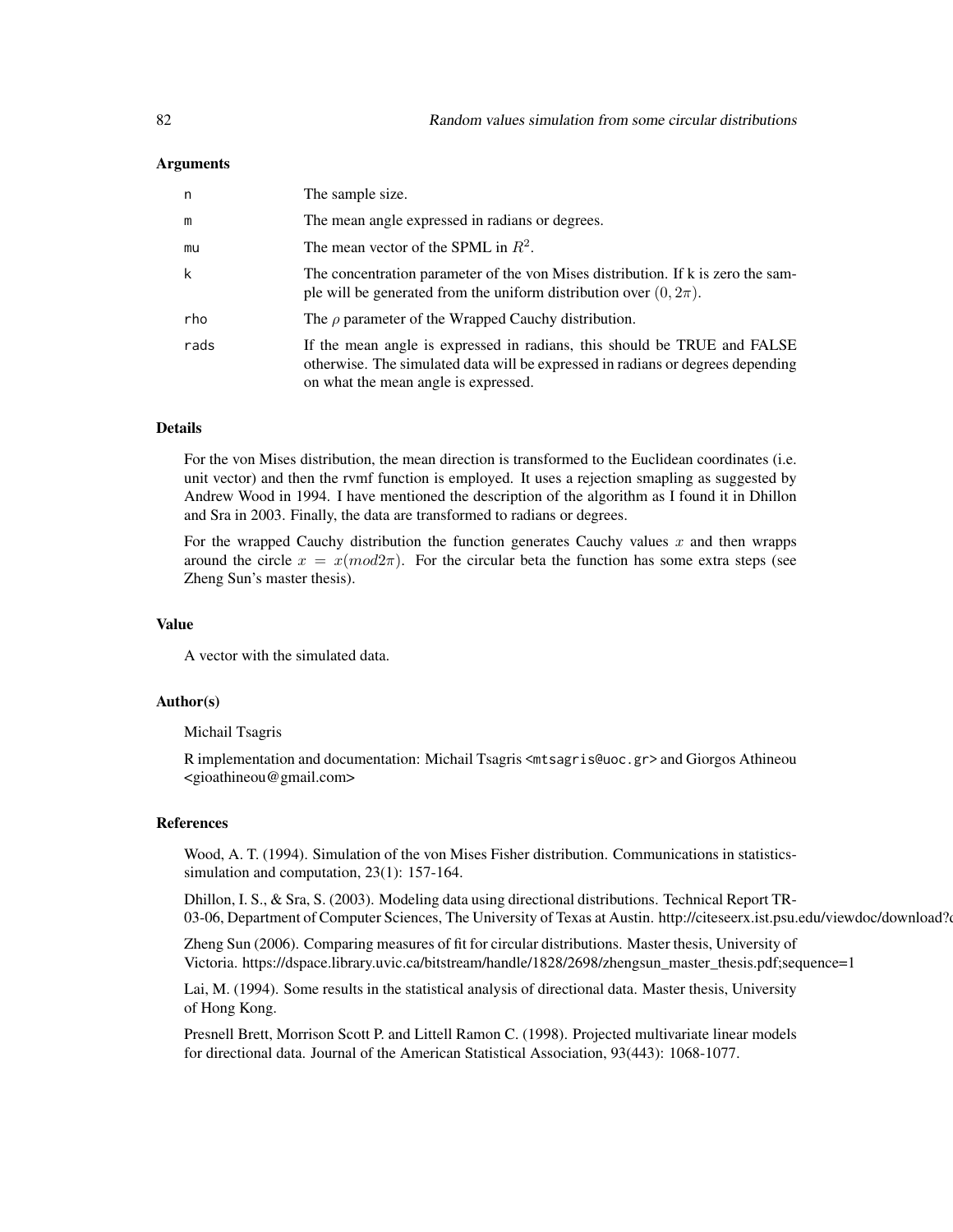# Rayleigh's test of uniformity 83

# See Also

[circ.summary](#page-103-0)[,rvmf](#page-97-0)[,racg](#page-5-0)

## Examples

```
x \le -rvonmises(100, 2, 25, rads = TRUE)
circ.summary(x, rads = TRUE)
```
Rayleigh's test of uniformity *Rayleigh's test of uniformity*

# <span id="page-82-0"></span>Description

It checkes whether the data are uniformly distributed on the sphere or hypersphere.

# Usage

rayleigh(x, modif = TRUE,  $B = 999$ )

## Arguments

|       | A matrix containing the data, unit vectors.                                    |
|-------|--------------------------------------------------------------------------------|
| modif | If modif is TRUE, the modification as suggested by Jupp (2001) is used.        |
| B.    | If B is greater than 1, bootstap calibation os performed. If it is equal to 1, |
|       | classical theory is used.                                                      |

# Details

The Rayleigh test of uniformity is not the best, when there are two antipodal mean directions. In this case it will fail. It is good to test whether there is one mean direction or not. To put it differently, it tests whether the concentration parameter of the Fisher distribution is zero or not.

#### Value

A vector including:

test The value of the test statistic. p-value or Bootstrap p-value The (bootstrap) p-value of the test.

## Author(s)

Michail Tsagris

R implementation and documentation: Michail Tsagris <mtsagris@uoc.gr> and Giorgos Athineou <gioathineou@gmail.com>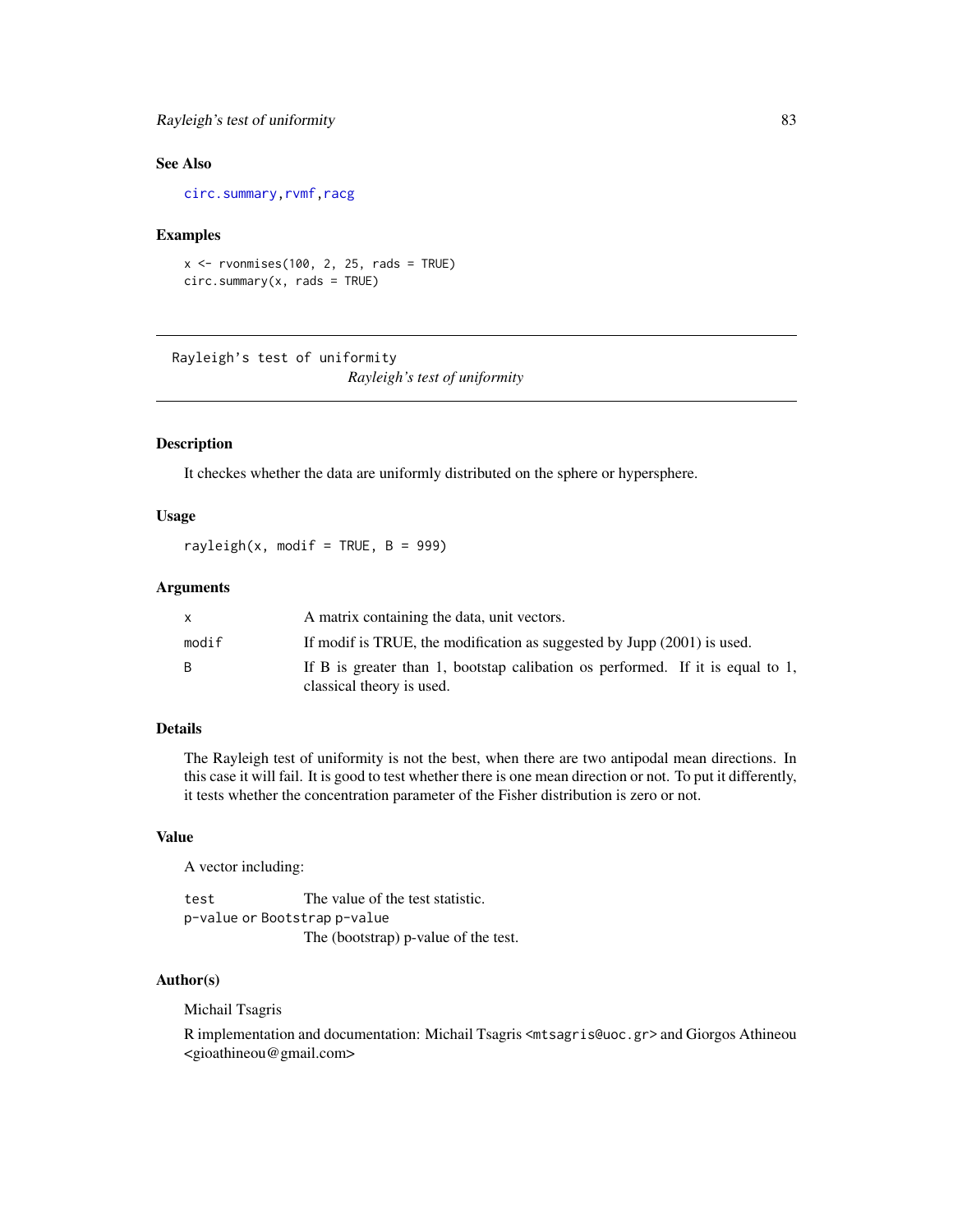## References

Mardia, K. V. and Jupp, P. E. (2000). Directional statistics. Chicester: John Wiley & Sons.

Jupp, P. E. (2001). Modifications of the rayleigh and bingham tests for uniformity of directions. Journal of Multivariate Analysis, 77(2):1-20.

Rayleigh, L. (1919). On the problem of random vibrations, and of random flights in one, two, or three dimensions. The London, Edinburgh, and Dublin Philosophical Magazine and Journal of Science, 37(220):321-347.

#### See Also

```
vmf,meandir.test,acg
```
## Examples

```
x \le rvmf(100, rnorm(5), 1) ## Fisher distribution with low concentration
rayleigh(x)
```
Read a file as a Filebacked Big Matrix *Read a file as a Filebacked Big Matrix*

### Description

Read a file as a Filebacked Big Matrix.

## Usage

```
read.fbm(file, select)
```
# Arguments

| file   | The File to read.                                                                                                |
|--------|------------------------------------------------------------------------------------------------------------------|
| select | Indices of columns to read (sorted). The length of select will be the number of<br>columns of the resulting FBM. |

# Details

The functions read a file as a Filebacked Big Matrix object. For more information see the "bigstatsr" package.

#### Value

A Filebacked Big Matrix object.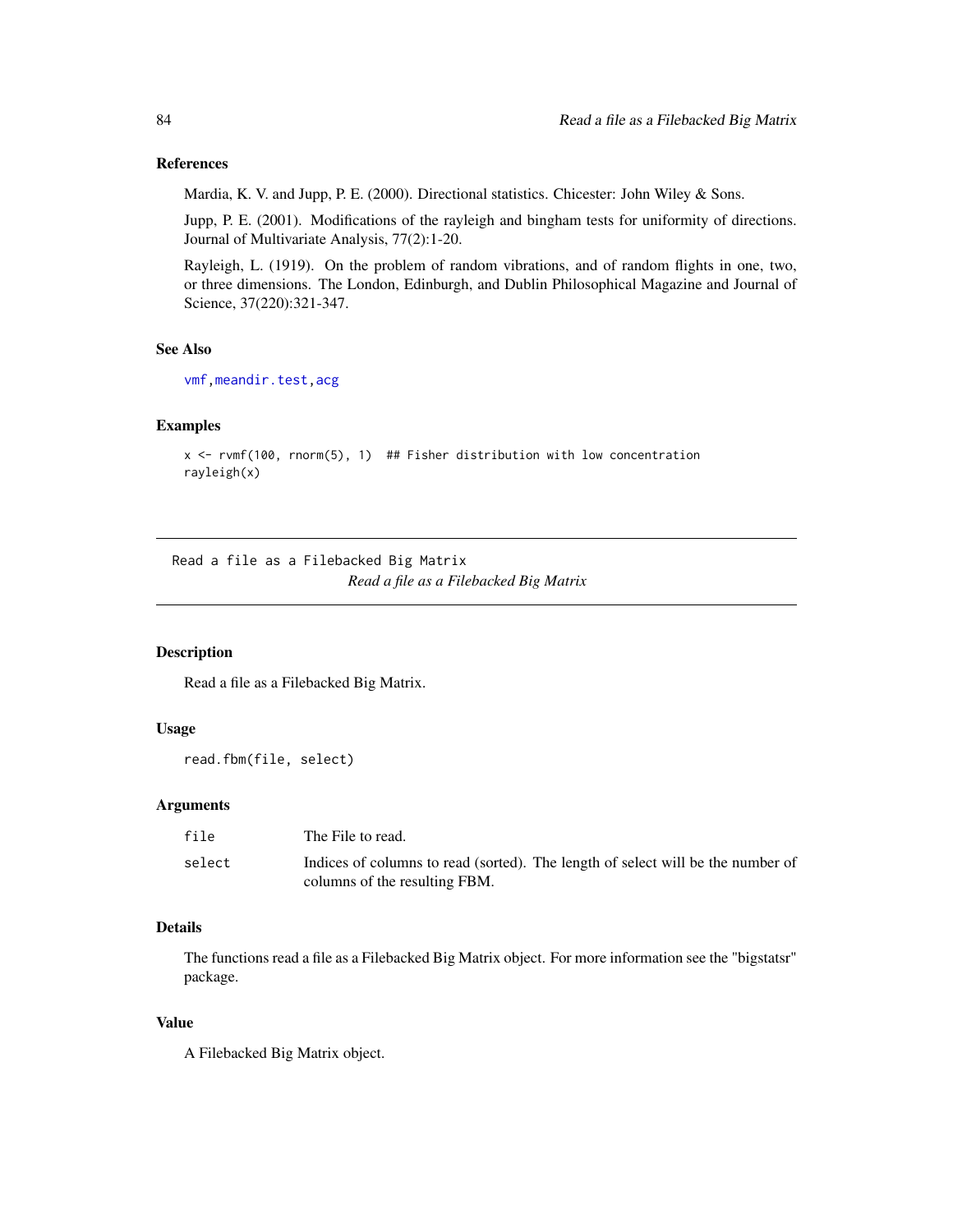## Author(s)

Michail Tsagris

R implementation and documentation: Michail Tsagris <mtsagris@uoc.gr>.

## See Also

[vmf,](#page-57-0)[kent.mle](#page-65-0)

## Examples

```
## Not run:
dataset <- matrix( runif(100 * 50, 1, 100), ncol = 50)
write.csv(dataset, "dataset.csv")
a \le read.fbm("dataset.csv", select = 1:50)
## End(Not run)
```
Rotation axis and angle of rotation given a rotation matrix *Rotation axis and angle of rotation given a rotation matrix*

# <span id="page-84-0"></span>Description

Given a 3 x 3 rotation matrix, the angle and the axis of rotation are calcualted.

#### Usage

Arotation(A)

#### Arguments

A A 3 x 3 rotation matrix.

# Details

If the user does not supply a rotation matrix a message will appear.

# Value

A list including:

| angle | The angle of rotation expressed in degrees.                                   |
|-------|-------------------------------------------------------------------------------|
| axis  | The axis of rotation. A vector of two components, latitude and longitude, ex- |
|       | pressed in degrees.                                                           |

## Author(s)

Michail Tsagris R implementation and documentation: Michail Tsagris <mtsagris@uoc.gr> and Giorgos Athineou <gioathineou@gmail.com>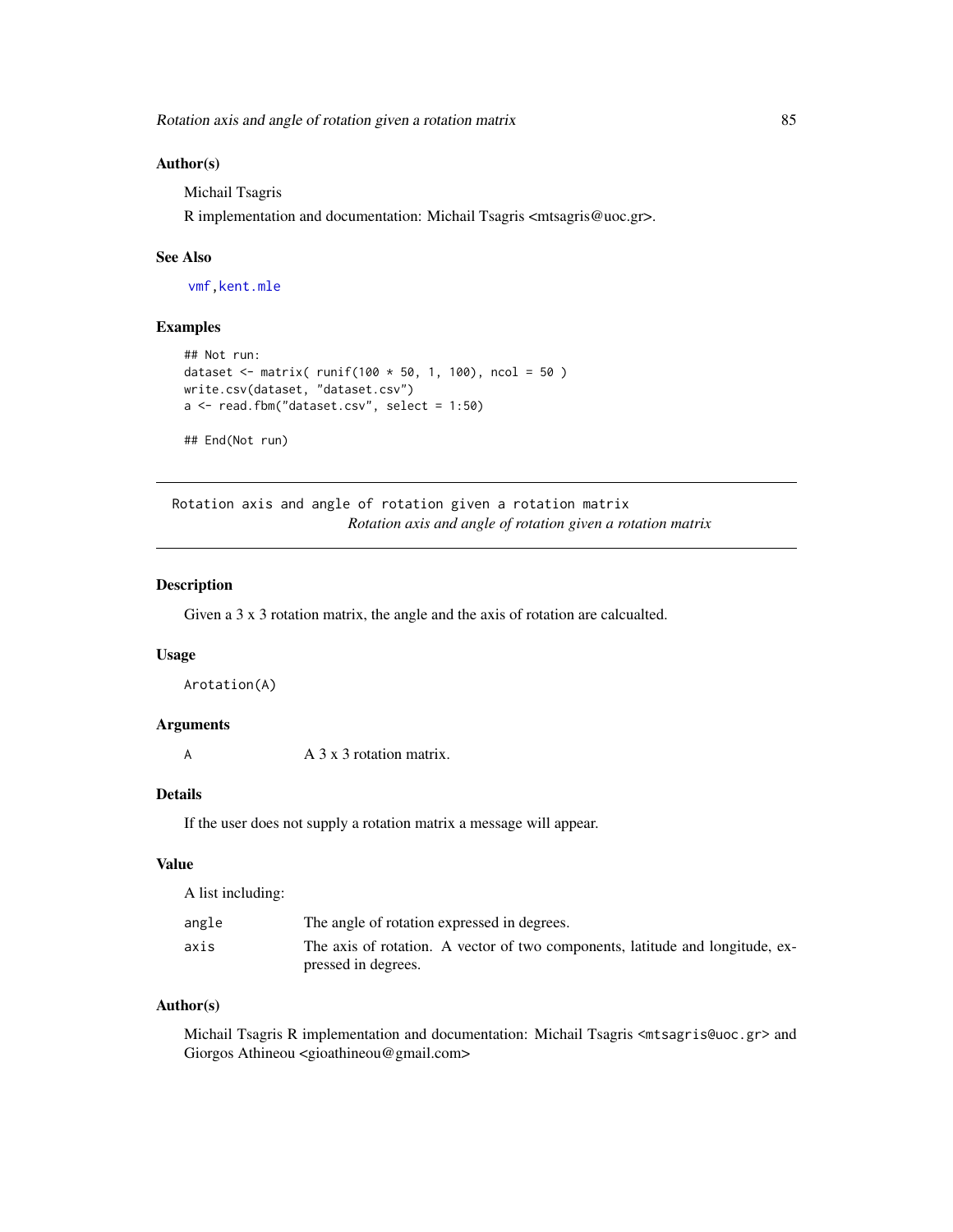# References

Course webpage of Howard E. Haber. http://scipp.ucsc.edu/~haber/ph216/rotation\_12.pdf Ted Chang (1986). Spherical Regression. Annals of Statistics, 14(3): 907-924.

# See Also

[rot.matrix](#page-85-0)[,rotation,](#page-87-0)[rsop](#page-78-0)

# Examples

```
ksi <- c(25.31, 24.29)
theta <-2.38A <- rot.matrix(ksi, theta, rads = FALSE)
A
Arotation(A)
```
Rotation matrix from a rotation axis and angle of rotation *Rotation matrix from a rotation axis and angle of rotation*

# <span id="page-85-0"></span>Description

It calculates a rotation matrix from a rotation axis and angle of rotation.

### Usage

```
rot.matrix(ksi, theta, rads = FALSE)
```
#### Arguments

| ksi   | The rotation axis, a vector with two elements, the first is the latitude and the<br>second is the longitude.                   |
|-------|--------------------------------------------------------------------------------------------------------------------------------|
| theta | The angle of rotation.                                                                                                         |
| rads  | If both the ksi and theta are in rads, this should be TRUE. If both the ksi and<br>theta are in degrees, this should be FALSE. |

# Details

The function accepts as arguments the rotation axis and the angle of rotation and it calcualtes the requested rotation matrix.

#### Value

A 3 x 3 rotation matrix.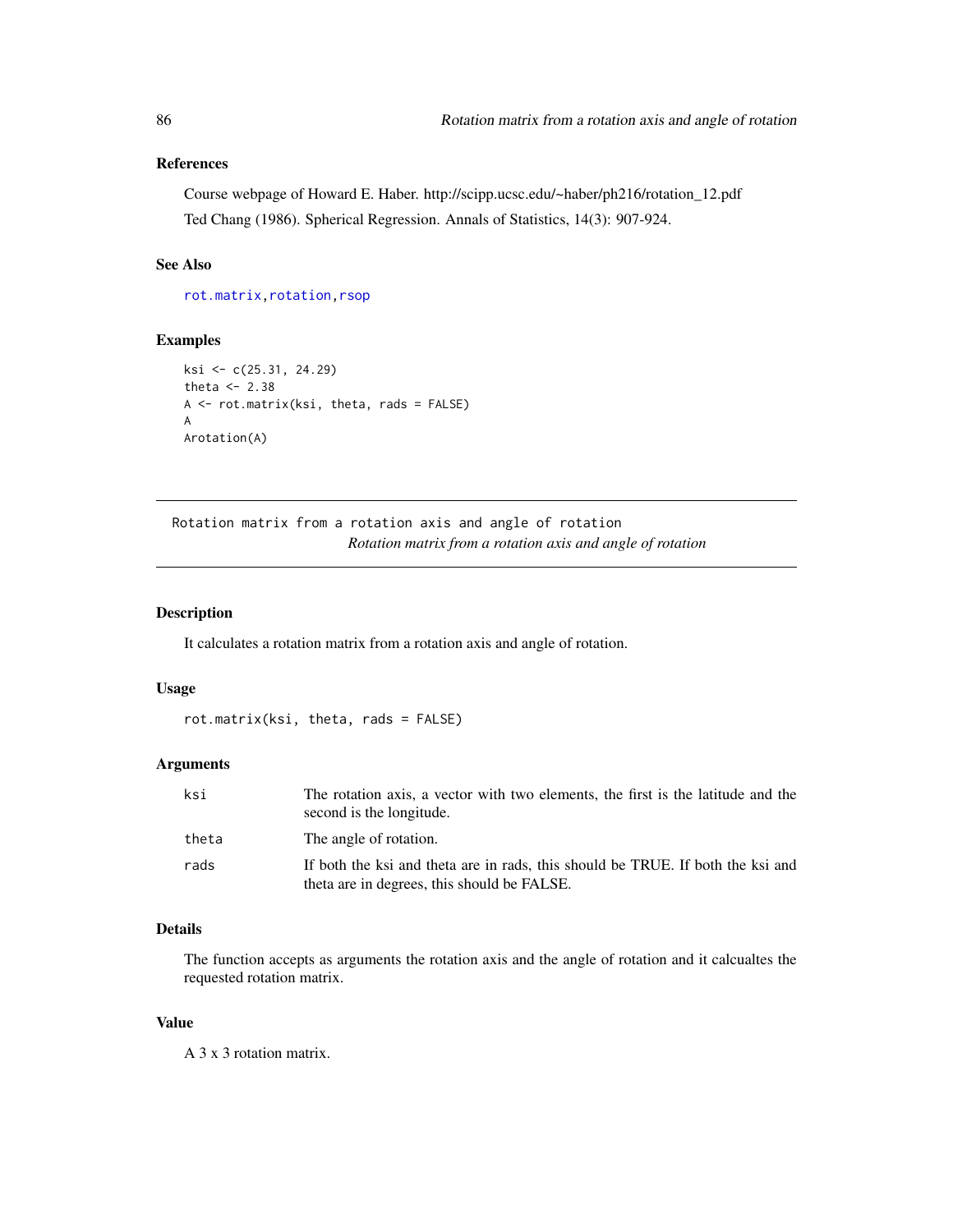## Author(s)

Michail Tsagris

R implementation and documentation: Michail Tsagris <mtsagris@uoc.gr> and Giorgos Athineou <gioathineou@gmail.com>

## References

Course webpage of Howard E. Haber. http://scipp.ucsc.edu/~haber/ph216/rotation\_12.pdf Ted Chang (1986). Spherical Regression. Annals of Statistics, 14(3): 907-924.

# See Also

[Arotation](#page-84-0), rotation, rsop

## Examples

```
ksi <- c(25.31, 24.29)
theta <-2.38A <- rot.matrix(ksi, theta, rads = FALSE)
A
Arotation(A)
```
Rotation matrix on SO(3) from three Euler angles *Construct a rotation matrix on SO(3) from the Euler angles.*

# Description

It forms a rotation matrix X on SO(3) by using three Euler angles  $(\theta_{12}, \theta_{13}, \theta_{23})$ , where X is defined as  $X = R_z(\theta_{12}) \times R_y(\theta_{13}) \times R_x(\theta_{23})$ . Here  $R_x(\theta_{23})$  means a rotation of  $\theta_{23}$  radians about the x axis.

#### Usage

```
eul2rot(theta.12, theta.23, theta.13)
```
## Arguments

| theta.12 | An Euler angle, a number which must lie in $(-\pi, \pi)$ .     |
|----------|----------------------------------------------------------------|
| theta.23 | An Euler angle, a number which must lie in $(-\pi, \pi)$ .     |
| theta.13 | An Euler angle, a number which must lie in $(-\pi/2, \pi/2)$ . |

## Details

Given three euler angles a rotation matrix  $X$  on  $SO(3)$  is formed using the transformation according to Green and Mardia (2006) which is defined above.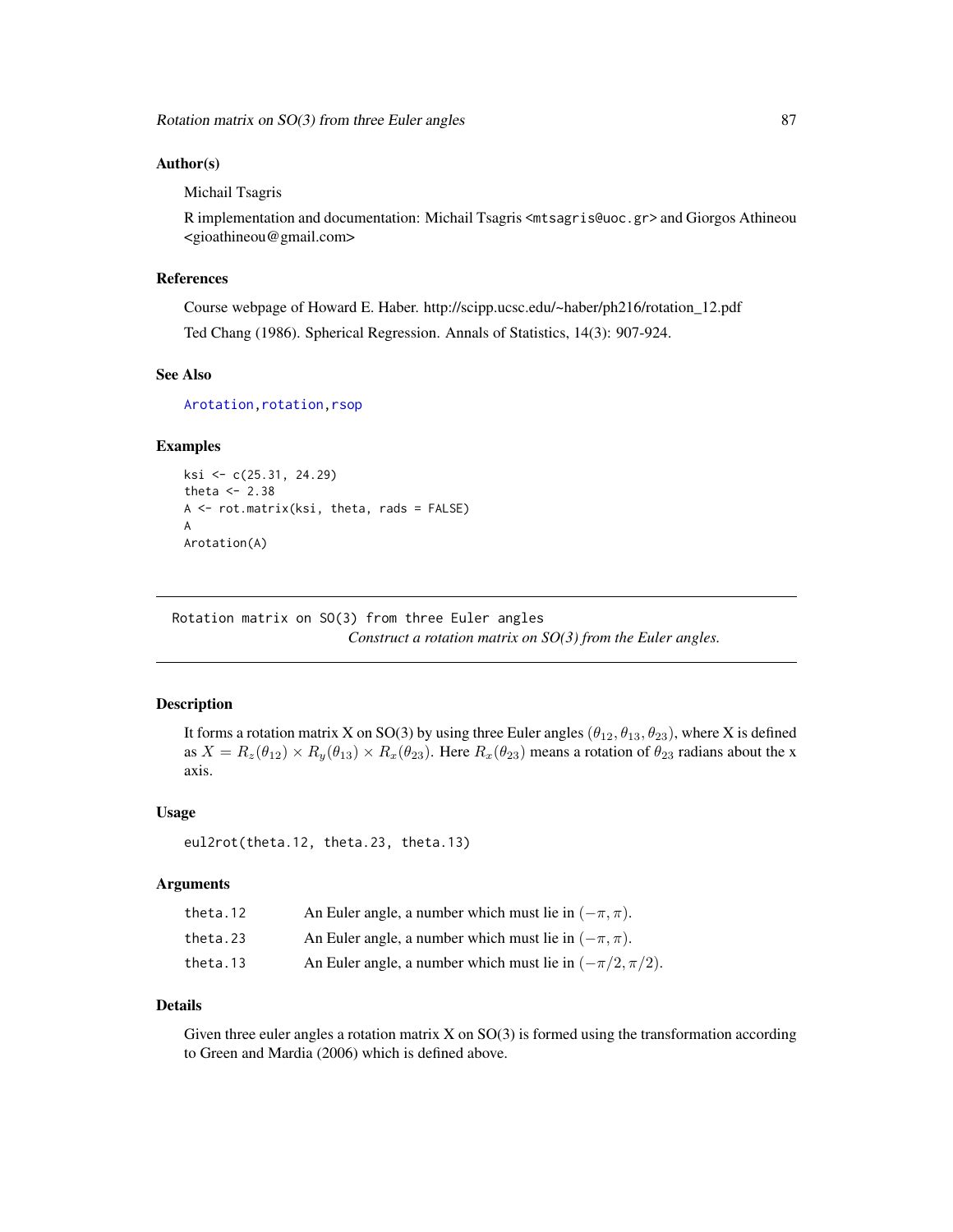# Value

A roation matrix.

# Author(s)

Anamul Sajib<sajibstat@du.ac.bd>

R implementation and documentation: Anamul Sajib <sajibstat@du.ac.bd>

#### References

Green, P. J. \& Mardia, K. V. (2006). Bayesian alignment using hierarchical models, with applications in proteins bioinformatics. Biometrika, 93(2):235–254.

## See Also

[rot2eul](#page-38-0)

## Examples

```
# three euler angles
theta.12 <- sample(seq(-3, 3, 0.3), 1)theta.23 <- sample( seq(-3, 3, 0.3), 1)
theta.13 <- sample(seq(-1.4, 1.4, 0.3), 1)theta.12 ; theta.23 ; theta.13
X <- eul2rot(theta.12, theta.23, theta.13)
X # A rotation matrix
det(X)
e <- rot2eul(X)$v1
theta.12 \leftarrow e[3]
theta.23 \leftarrow e[2]
theta.13 \leftarrow e[1]
theta.12 ; theta.23 ; theta.13
```
Rotation matrix to rotate a spherical vector along the direction of another *Rotation matrix to rotate a spherical vector along the direction of another*

#### <span id="page-87-0"></span>Description

A rotation matrix is calculated to rotate a unit vector along the direction of another.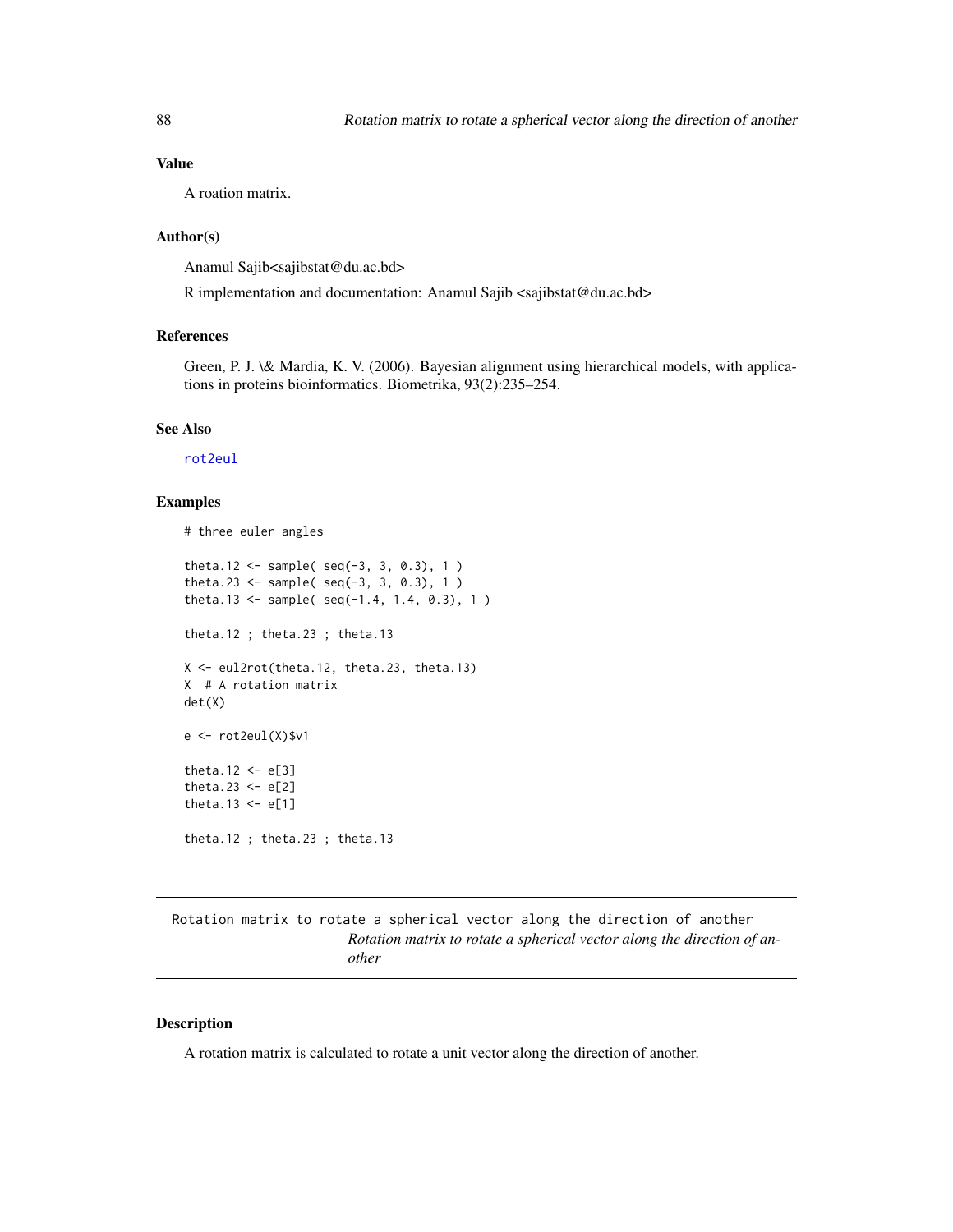## Usage

rotation(a, b)

#### Arguments

| a | The initial unit vector. |
|---|--------------------------|
| b | The target unit vector.  |

#### Details

The function calcualtes a rotation matrix given two vectors. This rotation matrix is the connection between the two spherical only, vectors.

# Value

A rotation matrix whose dimension is equal to the length of the unit vectors.

#### Author(s)

Michail Tsagris

R implementation and documentation: Michail Tsagris <mtsagris@uoc.gr> and Giorgos Athineou <gioathineou@gmail.com>

# References

G. J. A. Amaral, I. L. Dryden & Andrew T. A. Wood (2007). Pivotal Bootstrap Methods for k-Sample Problems in Directional Statistics and Shape Analysis. Journal of the American Statistical Association, 102(478): 695-707.

## See Also

[Arotation](#page-84-0)[,rot.matrix,](#page-85-0)[lambert,](#page-53-0)[lambert.inv,](#page-48-0)[rsop](#page-78-0)

## Examples

```
a \leftarrow \text{norm}(3)a \leftarrow a/\sqrt{sqrt(sum(a^2))}b \le rnorm(3)
b \leftarrow b/\sqrt{sqrt(sum(b^2))}A <- rotation(a, b)
A
a ; b
a %*% t(A)
a \leftarrow \text{norm}(7)a \leftarrow a/sqrt(sum(a^2))b \leq -rnorm(7)b \leftarrow b/sqrt(sum(b^2))A \leftarrow \text{rotation}(a, b)A
```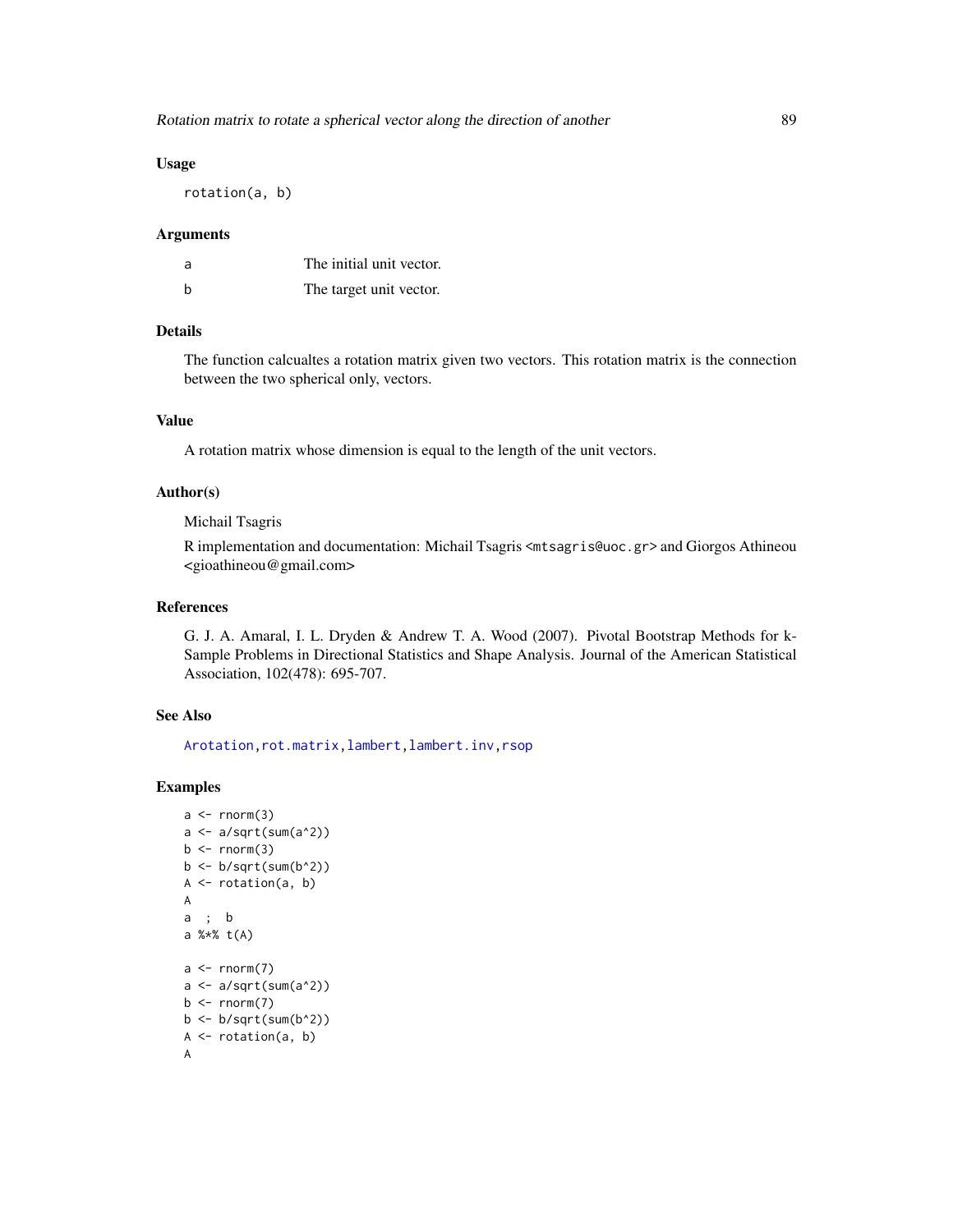a ; b a %\*% t(A)

Saddlepoint approximations of the Fisher-Bingham distributions *Saddlepoint approximations of the Fisher-Bingham distributions*

# Description

It calculates the logarithm of the normalising constant of the Fisher-Bingham distribution.

## Usage

fb.saddle(gam, lam)

#### Arguments

| gam | A numeric vector containing the parameters of the Fisher part.       |
|-----|----------------------------------------------------------------------|
| lam | All the eigenvalues of the Bingham part. Not just the non zero ones. |

#### Details

It calculate the three approximations given by Kume and Wood (2005) and it uses the Fisher-Bingham parametrization of that paper.

# Value

A list including:

| first oder  | The first order approximation  |
|-------------|--------------------------------|
| second oder | The second order approximation |
| third oder  | The third order approximation  |

## Author(s)

Michail Tsagris

R implementation and documentation: Michail Tsagris <mtsagris@uoc.gr> and Giorgos Athineou <gioathineou@gmail.com>

# References

Kume Alfred and Wood Andrew T.A. (2005). Saddlepoint approximations for the Bingham and Fisher-Bingham normalizing constants. Biometrika, 92(2):465-476

# See Also

[kent.logcon](#page-54-0)[,rfb](#page-94-0)[,kent.mle,](#page-65-0)[rbingham](#page-90-0)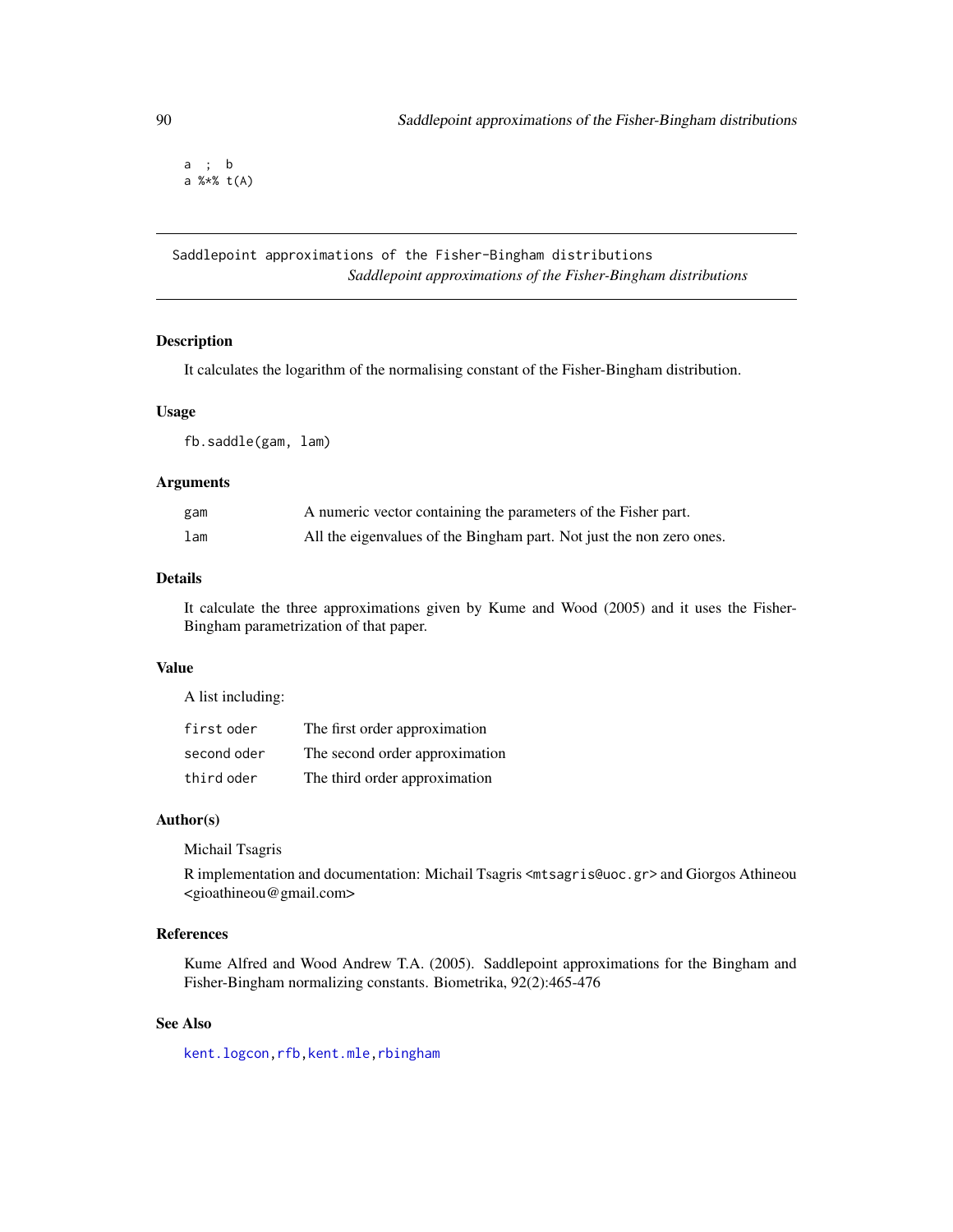## Examples

```
p <- 3 ; k <- 1
0.5 \times p \times \log(2 \times pi) - (p/2 - 1) \times \log(k) + \log(k) bessell(k, p/2 - 1, expon.scaled = TRUE)) + k
## normalising constant of the
## von Mises-Fisher distribution
fb.saddle(c(\emptyset, k, \emptyset), c(\emptyset, \emptyset, \emptyset)) ## saddlepoint approximation
## Normalising constant of the Kent distribution
fb.saddle( c(0, 10, 0), c(0, -2, 2) )
kent.logcon(10, 2)
```
Simulation from a Bingham distribution using any symmetric matrix A *Simulation from a Bingham distribution using any symmetric matrix A*

#### <span id="page-90-0"></span>Description

It simulates random values from a Bingham distribution with any given symmetric matrix.

## Usage

rbingham(n, A)

## Arguments

| n | The sample size.    |
|---|---------------------|
| А | A symmetric matrix. |

# Details

The eigenvalues are fist calcualted and then Chris Fallaize and Theo Kypraio's code (f.rbing) is used. The resulting simulated data anre then right multiplied by the eigenvectors of the matrix A.

#### Value

A matrix with the siumlated data.

## Author(s)

Michail Tsagris

R implementation and documentation: Michail Tsagris <mtsagris@uoc.gr> and Giorgos Athineou <gioathineou@gmail.com>

## References

Kent J.T., Ganeiber A.M. and Mardia K.V. (2013). A new method to simulate the Bingham and related distributions in directional data analysis with applications http://arxiv.org/pdf/1310.8110v1.pdf C.J. Fallaize and T. Kypraios (2014). Exact Bayesian Inference for the Bingham Distribution. Statistics and Computing (To appear). http://arxiv.org/pdf/1401.2894v1.pdf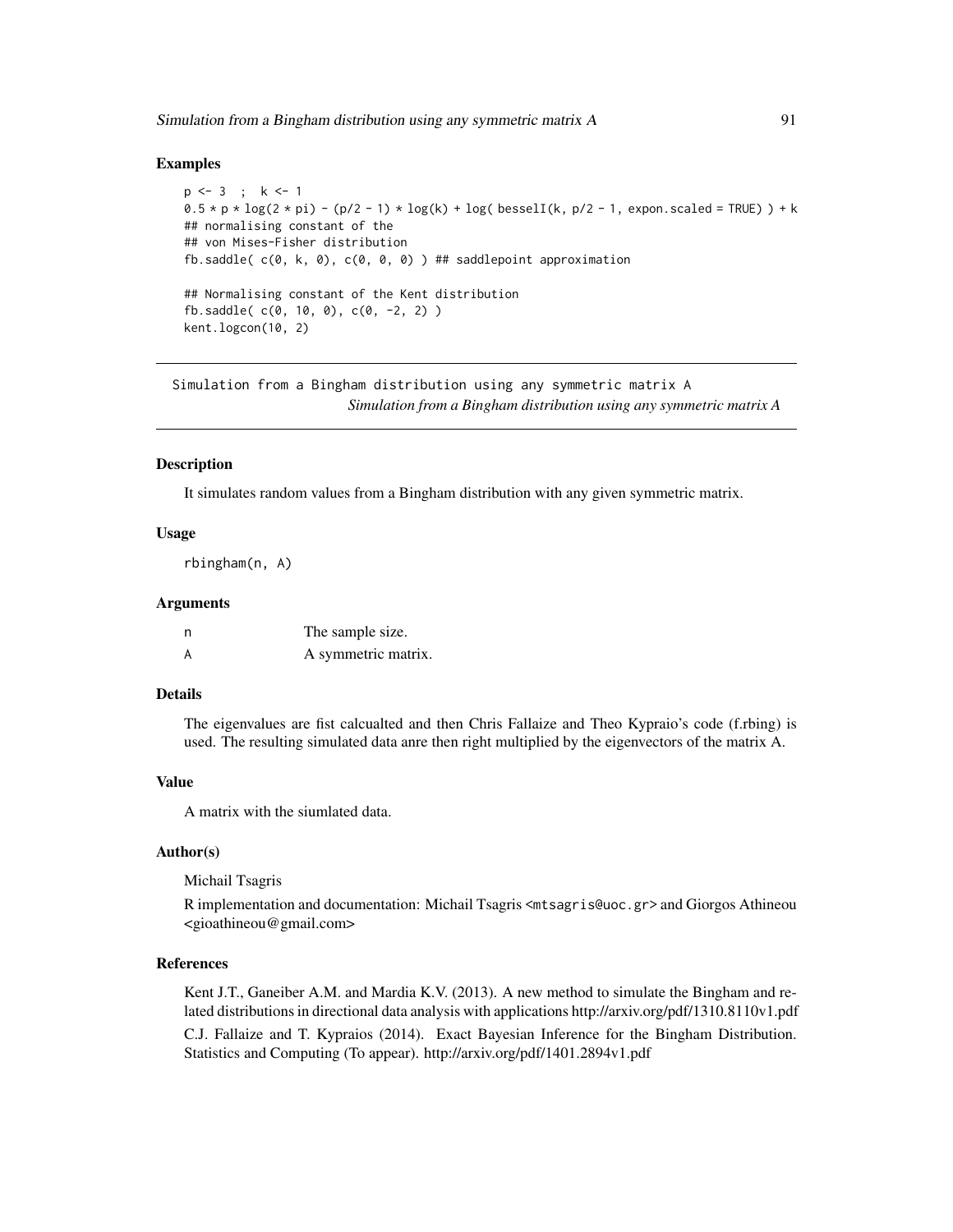# See Also

[f.rbing](#page-92-0)[,rfb](#page-94-0)[,rvmf](#page-97-0)[,rkent](#page-95-0)

## Examples

```
A \leftarrow cov(iris[, 1:3])x \leftarrow rbingham(100, A)
```
Simulation from a Matrix Fisher distribution on SO(3) *Simulation from a Matrix Fisher distribution on SO(3)*

# Description

It simulates random samples (rotation matrices) from a Matrix Fisher distribution with any given parameter matrix, F (3x3).

## Usage

rmatrixfisher(n, F)

#### Arguments

| n | the sample size.         |
|---|--------------------------|
| F | An arbitrary 3x3 matrix. |

## Details

Firstly corresponding Bingham parameter A is determined for a given Matrix Fisher parameter F using John Kent (2013) algorithm and then Bingham samples for parameter A are generated using rbingham code. Finally convert Bingham samples to Matrix Fisher samples according to the Kent (2013) transformation.

## Value

An array with simulated rotation matrices.

## Author(s)

Anamul Sajib & Chris Fallaize

R implementation and documentation: Anamul Sajib  $\langle$ sajibstat@du.ac.bd> & Chris Fallaize

#### References

Kent J.T., Ganeiber A.M. and Mardia K.V. (2013). A new method to simulate the Bingham and related distributions in directional data analysis with applications. http://arxiv.org/pdf/1310.8110v1.pdf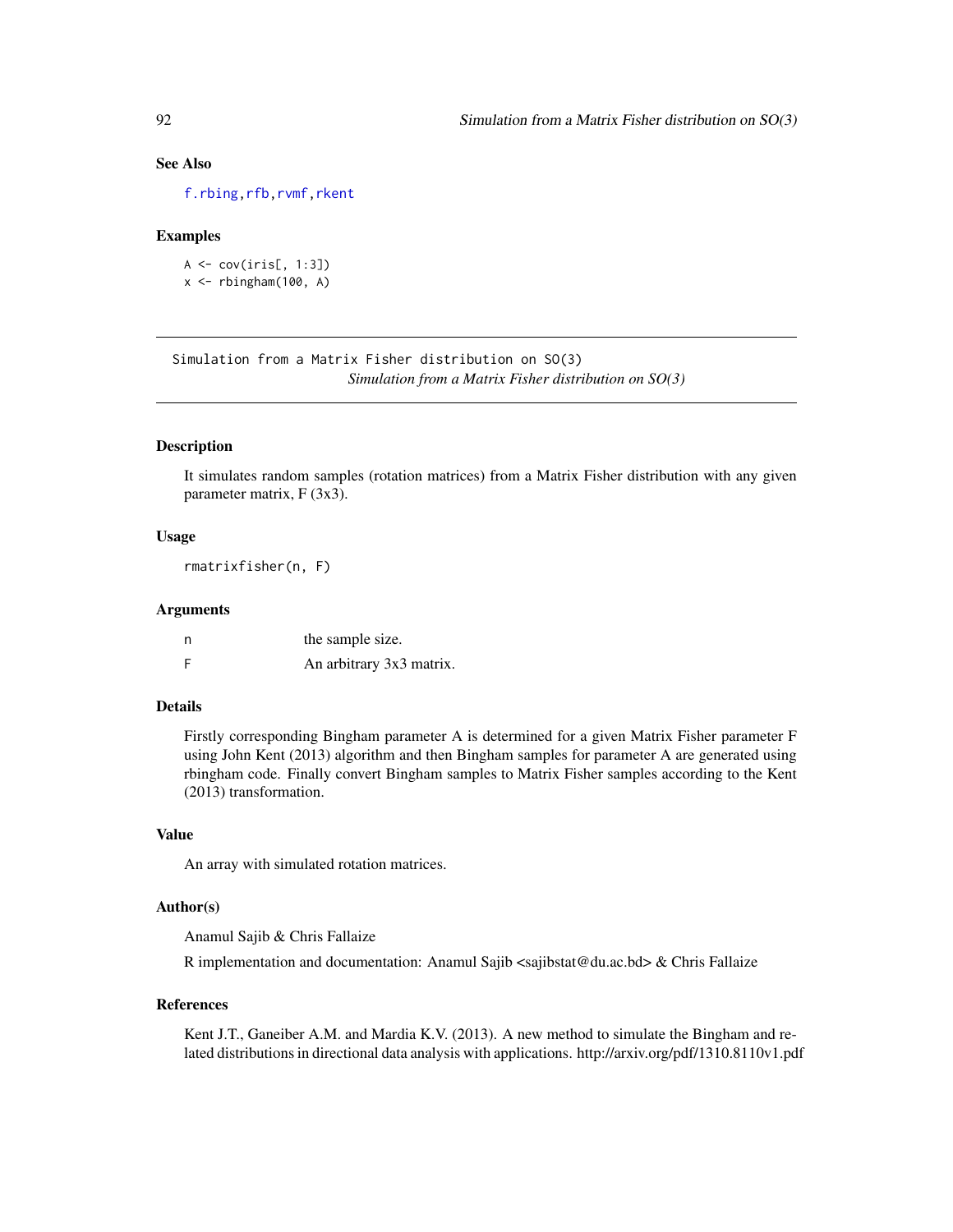## Examples

```
F \le matrix( c(85, 11, 41, 78, 39, 60, 43, 64, 48), ncol = 3) / 10 ### An arbitrary F matrix
a <- rmatrixfisher(10, F)
```
Simulation of random values from a Bingham distribution *Simulating from a Bingham distribution*

# <span id="page-92-0"></span>Description

It simulates from a Bingham distribution using the code suggested by Kent et al. (2013).

## Usage

f.rbing(n, lam, fast = FALSE)

#### Arguments

| n    | Sample size.                                                              |
|------|---------------------------------------------------------------------------|
| lam  | Eigenvalues of the diagonal symmetric matrix of the Bingham distribution. |
| fast | If you want a fast, efficient simulation set this to TRUE.                |

#### Details

The user must have calculated the eigenvalues of the diagonal symmetric matrix of the Bingham distribution. The function accepts the q-1 eigenvalues only. This means, that the user must have subtracted the lowest eigenvalue from the rest and give the non zero ones. The function uses rejection sampling and it was written by Chris Fallaize and Theo Kypraios (University of Nottingham) and kindly offered. Any questions on the code can be addressed to one of the two aforementioned people. It is slightly different than the one Ketn et al. (2013) suggests.

# Value

A list including:

| X     | The simulated data.                                                                                                                                                                           |
|-------|-----------------------------------------------------------------------------------------------------------------------------------------------------------------------------------------------|
| avtry | The estimate of M in the rejection sampling. The average number of simulated<br>values before a value is accepted. If the argument fast is set to TRUE this infor-<br>mation will not appear. |

## Author(s)

Michail Tsagris

R implementation and documentation: Michail Tsagris <mtsagris@uoc.gr> and Giorgos Athineou <gioathineou@gmail.com>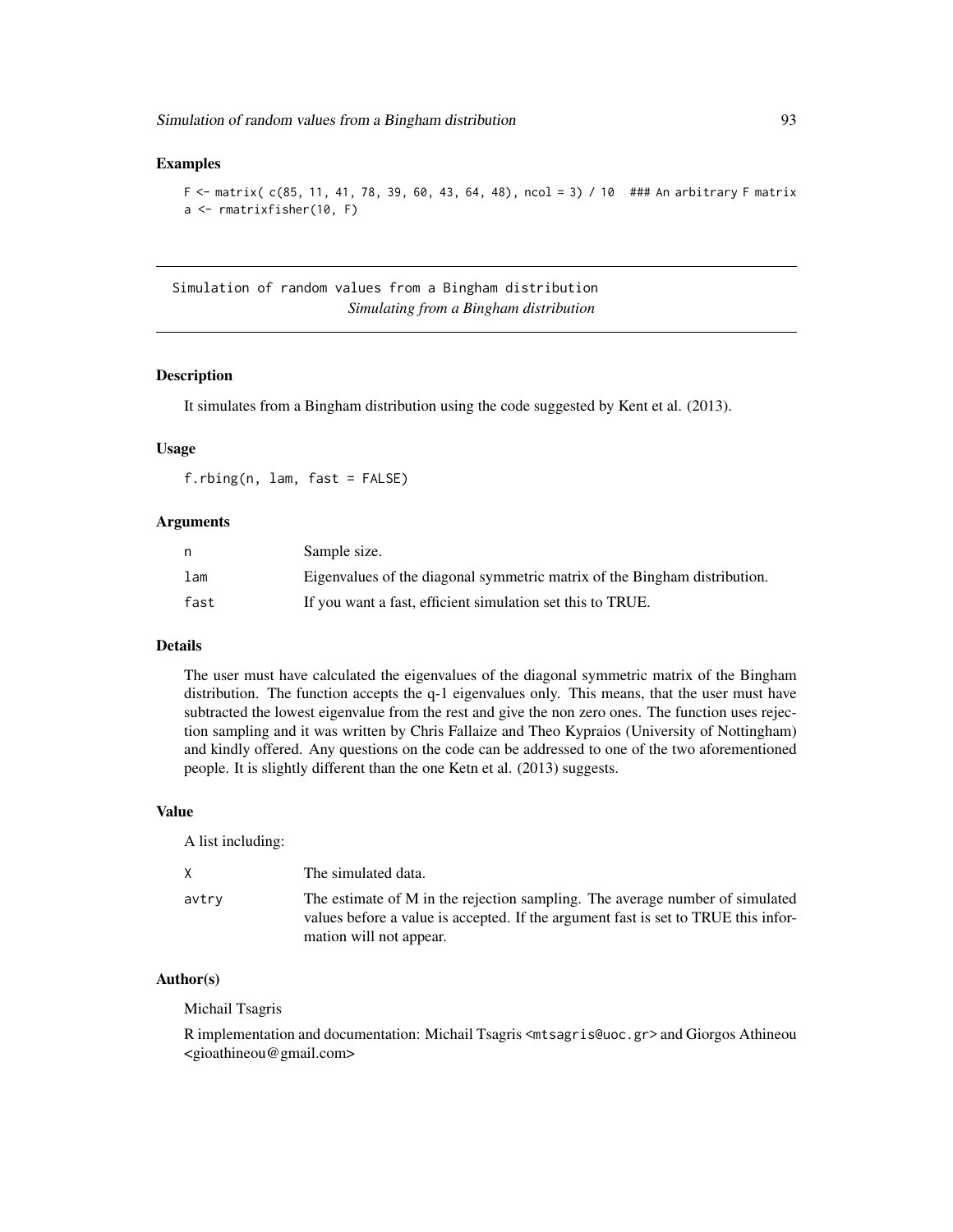# References

Kent J.T., Ganeiber A.M. and Mardia K.V. (2013). A new method to simulate the Bingham and related distributions in directional data analysis with applications. http://arxiv.org/pdf/1310.8110v1.pdf

C.J. Fallaize and T. Kypraios (2014). Exact Bayesian Inference for the Bingham Distribution. Statistics and Computing (No volum assigned yet). http://arxiv.org/pdf/1401.2894v1.pdf

## See Also

[rfb](#page-94-0)[,rvmf](#page-97-0)[,rbingham](#page-90-0)[,rkent,](#page-95-0)link{rsop}

#### Examples

```
x <- f.rbing( 100, c(1, 0.6, 0.1) )
x
```
Simulation of random values from a mixture of von Mises-Fisher distributions *Random values simulation from a mixture of von Mises-Fisher distributions*

#### <span id="page-93-0"></span>Description

The function simulates random values simulation from a given mixture of von Mises-Fisher distributions.

#### Usage

rmixvmf(n, prob, mu, k)

## Arguments

| n.   | The sample size.                                           |
|------|------------------------------------------------------------|
| prob | This is avector with the mixing probability of each group. |
| mu   | A matrix with the mean direction of each group.            |
| -k   | A vector with the concentration parameter of each group.   |

# Details

The function simulates random values simulation from a given mixture of von Mises-Fisher distributions using the rvmf function.

#### Value

A list including:

| id | An indicator of the group of each simulated vector. |
|----|-----------------------------------------------------|
|    | A matrix with the simulated data.                   |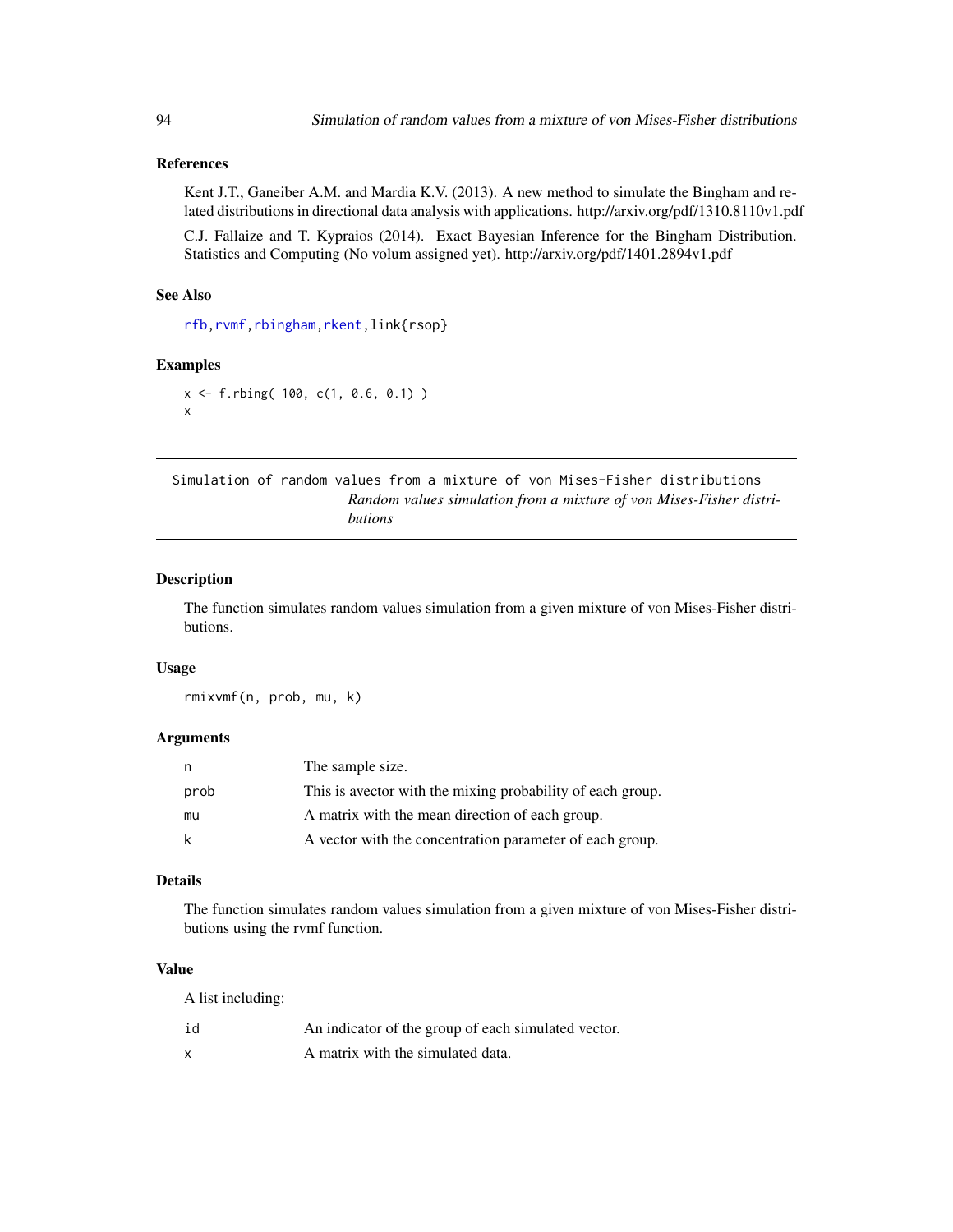## Author(s)

Michail Tsagris

R implementation and documentation: Michail Tsagris <mtsagris@uoc.gr> and Giorgos Athineou <gioathineou@gmail.com>

## References

Kurt Hornik and Bettina Grun (2014). movMF: An R Package for Fitting Mixtures of von Mises-Fisher Distributions http://cran.r-project.org/web/packages/movMF/vignettes/movMF.pdf

## See Also

[mix.vmf](#page-56-0)[,rvmf,rvmf](#page-97-0)[,bic.mixvmf](#page-9-0)

# Examples

```
k \le runif(4, 4, 20)
prob \leq -c(0.2, 0.4, 0.3, 0.1)mu \leq matrix(rnorm(16), ncol = 4)
mu <- mu / sqrt( rowSums(mu^2) )
x <- rmixvmf(200, prob, mu, k)$x
bic.mixvmf(x, 5)
```
Simulation of random values from a spherical Fisher-Bingham distribution *Simulation of random values from a spherical Fisher-Bingham distribution*

## <span id="page-94-0"></span>Description

Simulation of random values from a spherical Fisher-Bingham distribution.

## Usage

rfb(n, k, m, A)

#### Arguments

| n | The sample size.                                                       |
|---|------------------------------------------------------------------------|
| k | The concentraion parameter (Fisher part). It has to be greater than 0. |
| m | The mean direction (Fisher part).                                      |
| A | A symmetric matrix (Bingham part).                                     |

#### Details

Random values from a spherical Fisher-Bingham distribution are generated. This functions included the option of simulating from a Kent distribution also.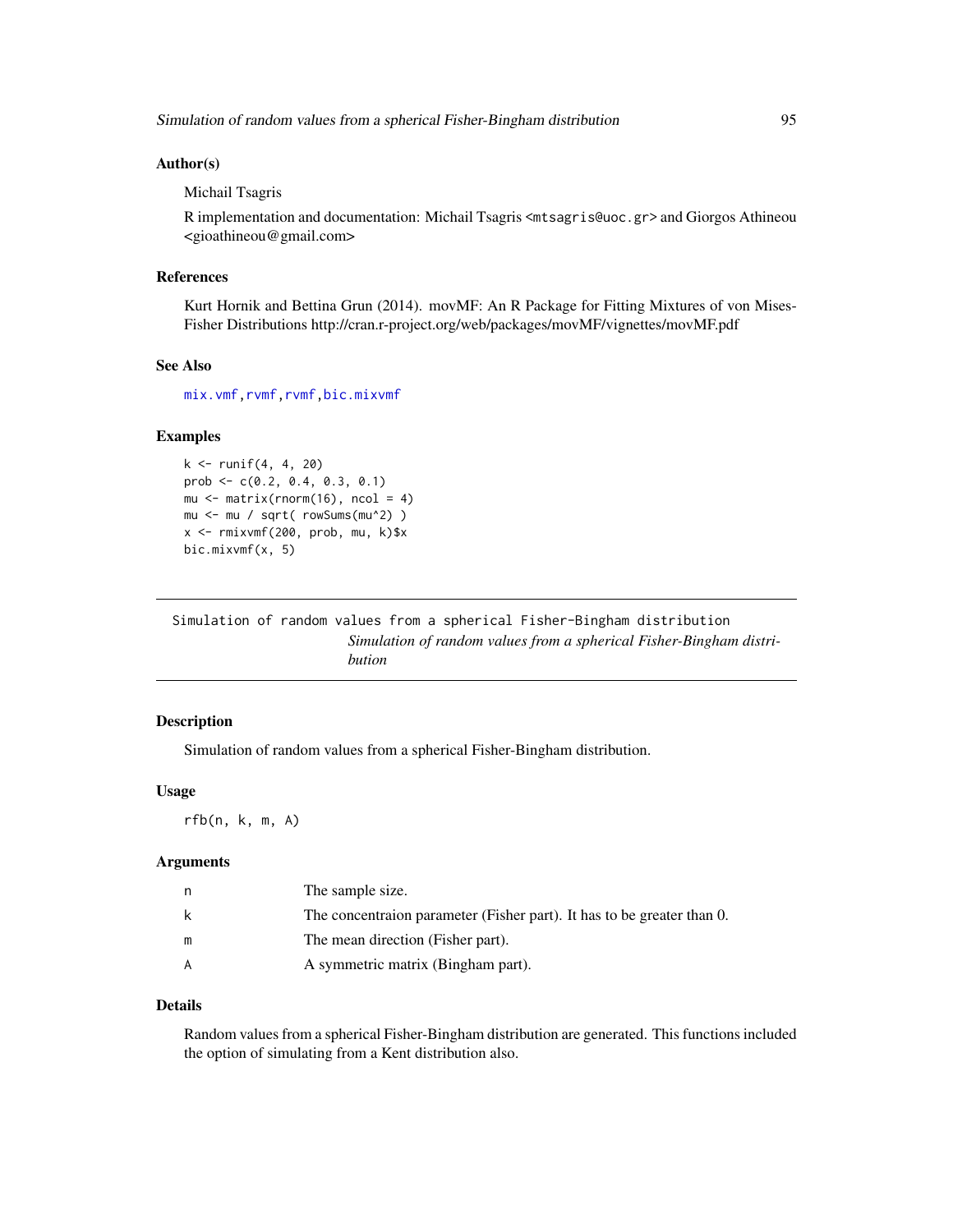## Value

A matrix with the simulated data.

## Author(s)

Michail Tsagris

R implementation and documentation: Michail Tsagris <mtsagris@uoc.gr> and Giorgos Athineou <gioathineou@gmail.com>

# References

Kent J.T., Ganeiber A.M. and Mardia K.V. (2013). A new method to simulate the Bingham and related distributions in directional data analysis with applications. http://arxiv.org/pdf/1310.8110v1.pdf

## See Also

[rbingham](#page-90-0)[,rvmf](#page-97-0)[,rkent,](#page-95-0)[f.rbing](#page-92-0)

## Examples

```
k < -15mu < -rnorm(3)mu <- mu / sqrt( sum(mu^2) )
A <- cov(iris[, 1:3])
x \leftarrow rfb(50, k, mu, A)vmf(x) ## fits a von Mises-Fisher distribution to the simulated data
## Next we simulate from a Kent distribution
A \leq - diag( c(-5, 0, 5) )
n < -100x <- rfb(n, k, mu, A) ## data follow a Kent distribution
kent.mle(x) ## fits a Kent distribution
vmf(x) ## fits a von Mises-Fisher distribution
A \leq -diag(c(5, 0, -5))n < - 100x \leq rfb(n, k, mu, A) ## data follow a Kent distribution
kent.mle(x) ## fits a Kent distribution
vmf(x) ## fits a von Mises-Fisher distribution
```
Simulation of random values from a spherical Kent distribution *Simulation of random values from a spherical Kent distribution*

## <span id="page-95-0"></span>Description

Simulation of random values from a spherical Kent distribution.

## Usage

rkent(n, k, m, b)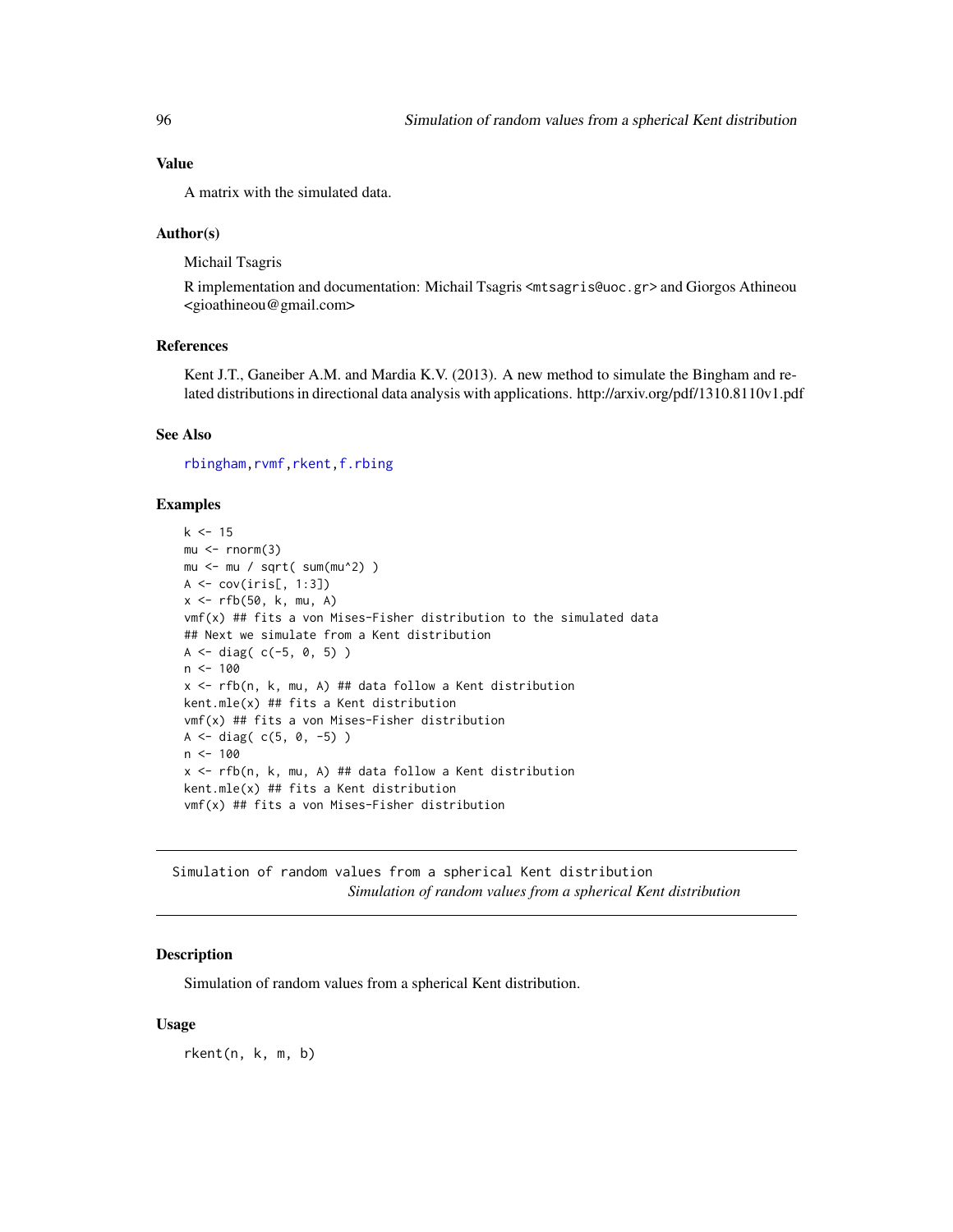| The sample size.                                                    |
|---------------------------------------------------------------------|
| The concentration parameter $\kappa$ . It has to be greater than 0. |
| The mean direction (Fisher part).                                   |
| The ovalness parameter, $\beta$ .                                   |

## Details

Random values from a Kent distribution on the sphere are generated. The function generates from a spherical Kent distribution using [rfb](#page-94-0) with an arbitrary mean direction and then rotates the data to have the desired mean direction.

# Value

A matrix with the simulated data.

# Author(s)

Michail Tsagris

R implementation and documentation: Michail Tsagris <mtsagris@uoc.gr> and Giorgos Athineou <gioathineou@gmail.com>

# References

Kent J.T., Ganeiber A.M. and Mardia K.V. (2013). A new method to simulate the Bingham and related distributions in directional data analysis with applications. http://arxiv.org/pdf/1310.8110v1.pdf

# See Also

[rfb](#page-94-0)[,rbingham](#page-90-0)[,rvmf](#page-97-0)[,f.rbing](#page-92-0)

# Examples

```
k < -15mu < -rnorm(3)mu \leq mu / sqrt( sum(mu^2) )
A <- diag( c(-5, 0, 5) )
x <- rfb(500, k, mu, A)
kent.mle(x)
y <- rkent(500, k, mu, A[3, 3])
kent.mle(y)
```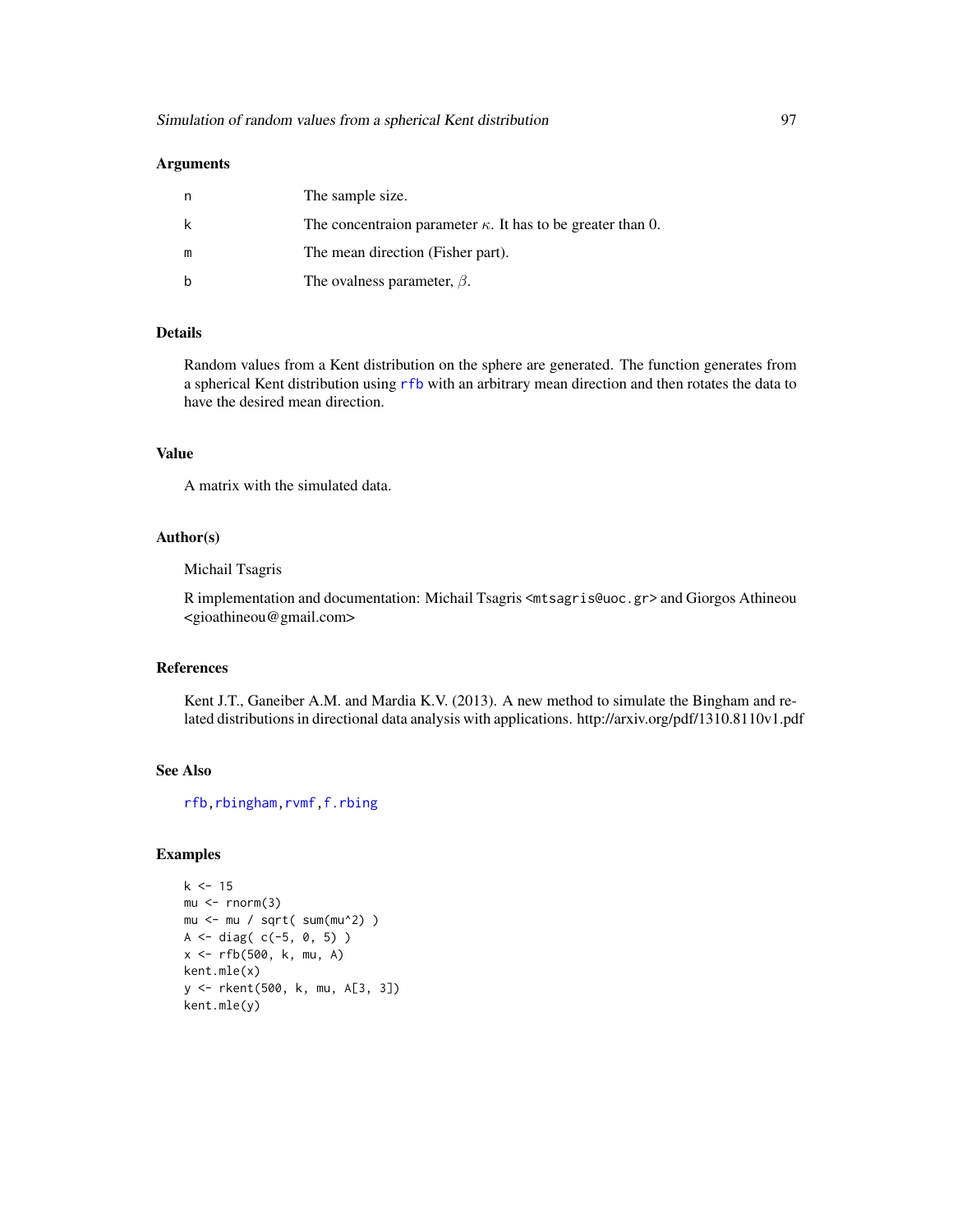Simulation of random values from a von Mises-Fisher distribution *Random values simulation from a von Mises-Fisher distribution*

# <span id="page-97-0"></span>Description

It generates random vectors following the von Mises-Fisher distribution. The data can be spherical or hyper-spherical.

#### Usage

rvmf(n, mu, k)

# Arguments

| n  | The sample size.                                                                                                                                                                                                                                                            |
|----|-----------------------------------------------------------------------------------------------------------------------------------------------------------------------------------------------------------------------------------------------------------------------------|
| mu | The mean direction.                                                                                                                                                                                                                                                         |
| k  | The concentration parameter. If $k = 0$ , random values from the spherical uni-<br>form will be drwan. Values from a multivariate normal distribution with zero<br>mean vector and the identity matrix as the covariance matrix. Then each vector<br>becomes a unit vector. |

#### Details

It uses a rejection smapling as suggested by Andrew Wood (1994).

# Value

A matrix with the simulated data.

## Author(s)

Michail Tsagris

R implementation and documentation: Michail Tsagris <mtsagris@uoc.gr> and Giorgos Athineou <gioathineou@gmail.com>

#### References

Wood A. T. A. (1994). Simulation of the von Mises Fisher distribution. Communications in statistics-simulation and computation, 23(1): 157–164.

Dhillon I. S. & Sra S. (2003). Modeling data using directional distributions. Technical Report TR-03-06, Department of Computer Sciences, The University of Texas at Austin. http://citeseerx.ist.psu.edu/viewdoc/download?

## See Also

[vmf](#page-57-0)[,rfb](#page-94-0)[,racg](#page-5-0)[,rvonmises,](#page-80-0)[rmixvmf](#page-93-0)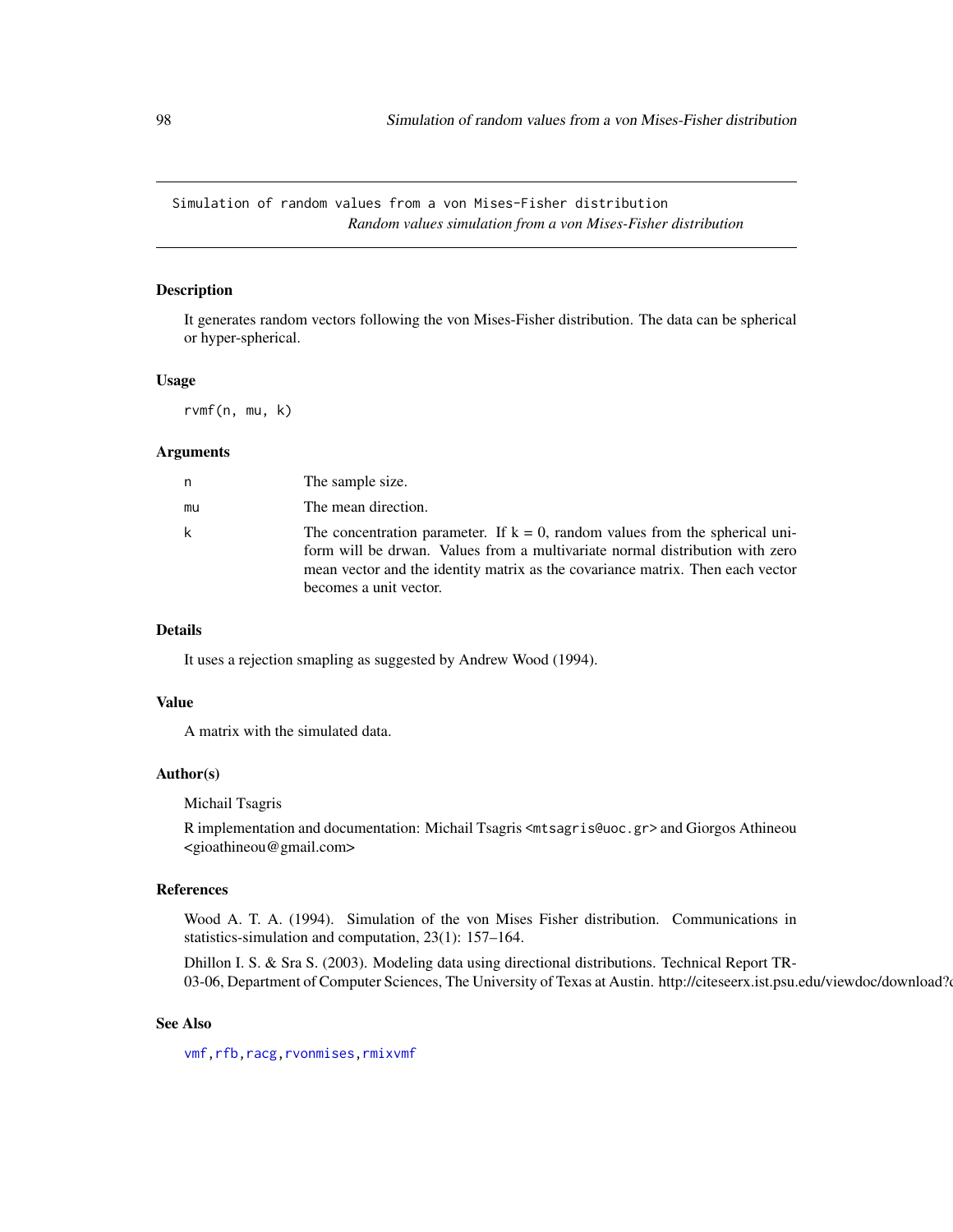Spherical and hyperspherical median 99

#### Examples

```
m \le - rnorm(4)m < -m/sqrt(sum(m^2))x \le -r \text{vmf}(100, m, 25)m
vmf(x)
```
Spherical and hyperspherical median

*Fast calculation of the spherical and hyperspherical median*

### Description

It calculates, very fast, the (hyper-)spherical median of a sample.

#### Usage

mediandir(x) mediandir\_2(x)

## Arguments

x The data, a numeric matrix with unit vectors.

## Details

The "mediandir" employes a fixed poit iterative algorithm stemming from the first derivative (Cabrera and Watson, 1990) to find the median direction as described by Fisher (1985) and Fisher, Lewis and Embleton (1987). In the big samples this is much much faster than "mediandir\_2", since the search is based on iterations.

## Value

The median direction.

## Author(s)

Michail Tsagris

R implementation and documentation: Michail Tsagris <mtsagris@uoc.gr> and Giorgos Athineou <gioathineou@gmail.com>

# References

Fisher N. I. (1985). Spherical medians. Journal of the Royal Statistical Society. Series B, 47(2): 342-348.

Fisher N. I., Lewis T. and Embleton B. J. (1987). Statistical analysis of spherical data. Cambridge university press.

Cabrera J. and Watson G. S. (1990). On a spherical median related distribution. Communications in Statistics-Theory and Methods, 19(6): 1973-1986.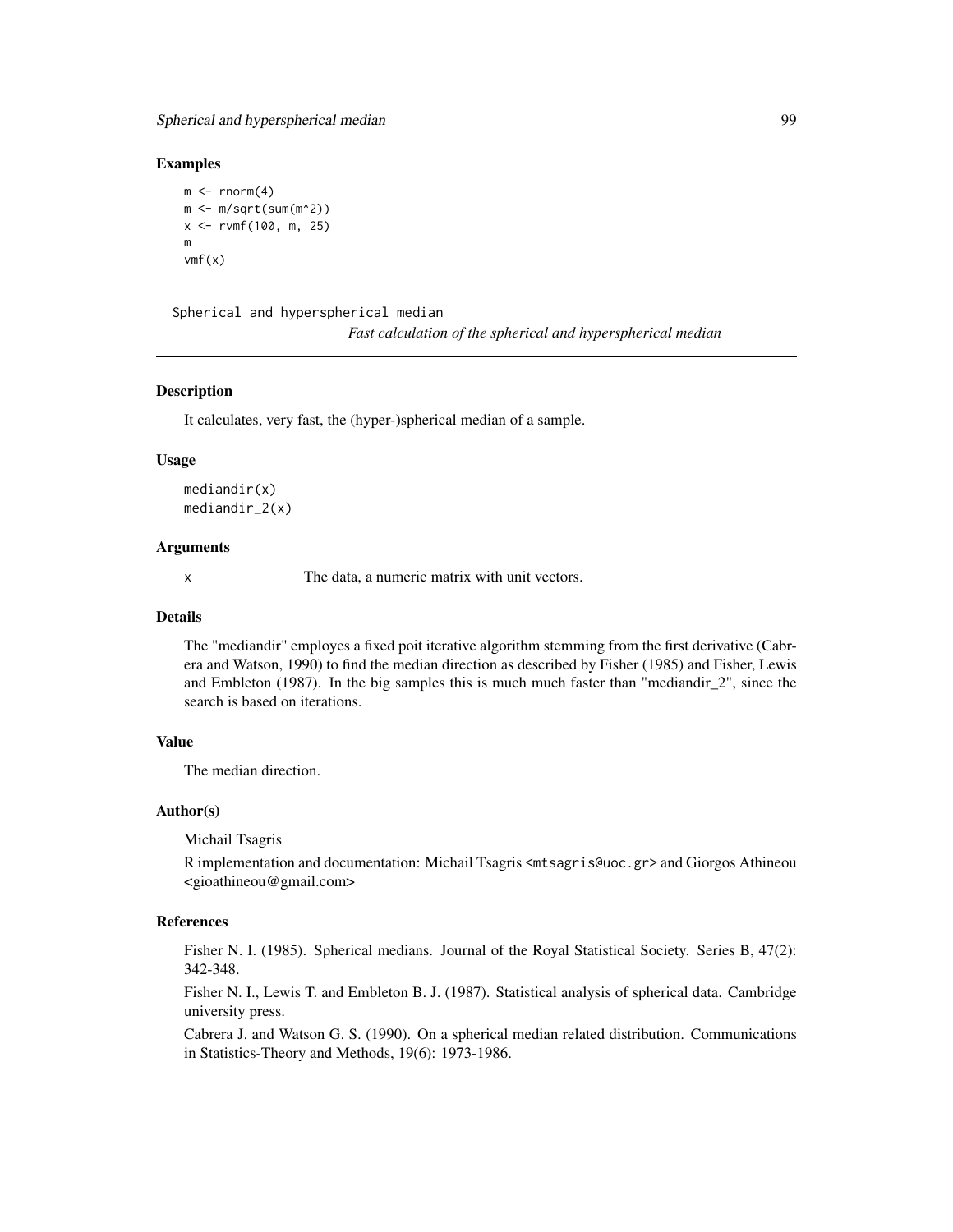# See Also

[vmf](#page-57-0)[,kent.mle](#page-65-0)

# Examples

```
m < - rnorm(3)
m <- m / sqrt( sum(m^2) )
x <- rvmf(100, m, 10)
mediandir(x)
mediandir_2(x)
```
Spherical regression using the projected normal or the von Mises-Fisher distribution *Spherical regression using the projected normal or the von Mises-Fisher distribution*

# Description

Spherical regression using the projected normal or the von Mises-Fisher distribution.

#### Usage

| $iag.read(y, x, con = TRUE, xnew = NULL, tol = 1e-06)$ |  |  |  |  |
|--------------------------------------------------------|--|--|--|--|
| $vmf.reg(y, x, con = TRUE, xnew = NULL, tol = 1e-06)$  |  |  |  |  |

# Arguments

| У    | A matrix with 3 columns containing the (unit vector) spherical data.                           |
|------|------------------------------------------------------------------------------------------------|
| X    | The predictor variable(s), they can be continuous, spherical, categorical or a<br>mix of them. |
| con  | Do you want the constant term in the regression?                                               |
| xnew | If you have new data use it, otherwise leave it NULL.                                          |
| tol  | A tolerance value to decide when to stop the successive optimaizations.                        |
|      |                                                                                                |

# Details

The second parametrization of the projected normal and of the von Mises-Fisher regression (Paine et al., 2019) is applied. For more information see the paper by Paine et al. (2019).

# Value

A list including:

| loglik | The log-likelihood of the regression model.                                                          |
|--------|------------------------------------------------------------------------------------------------------|
| fit    | This is a measure of fit of the estimated values, defined as $\sum_{i=1}^{n} y_i^T \hat{y}_i$ . This |
|        | appears if the argument "xnew" is NULL.                                                              |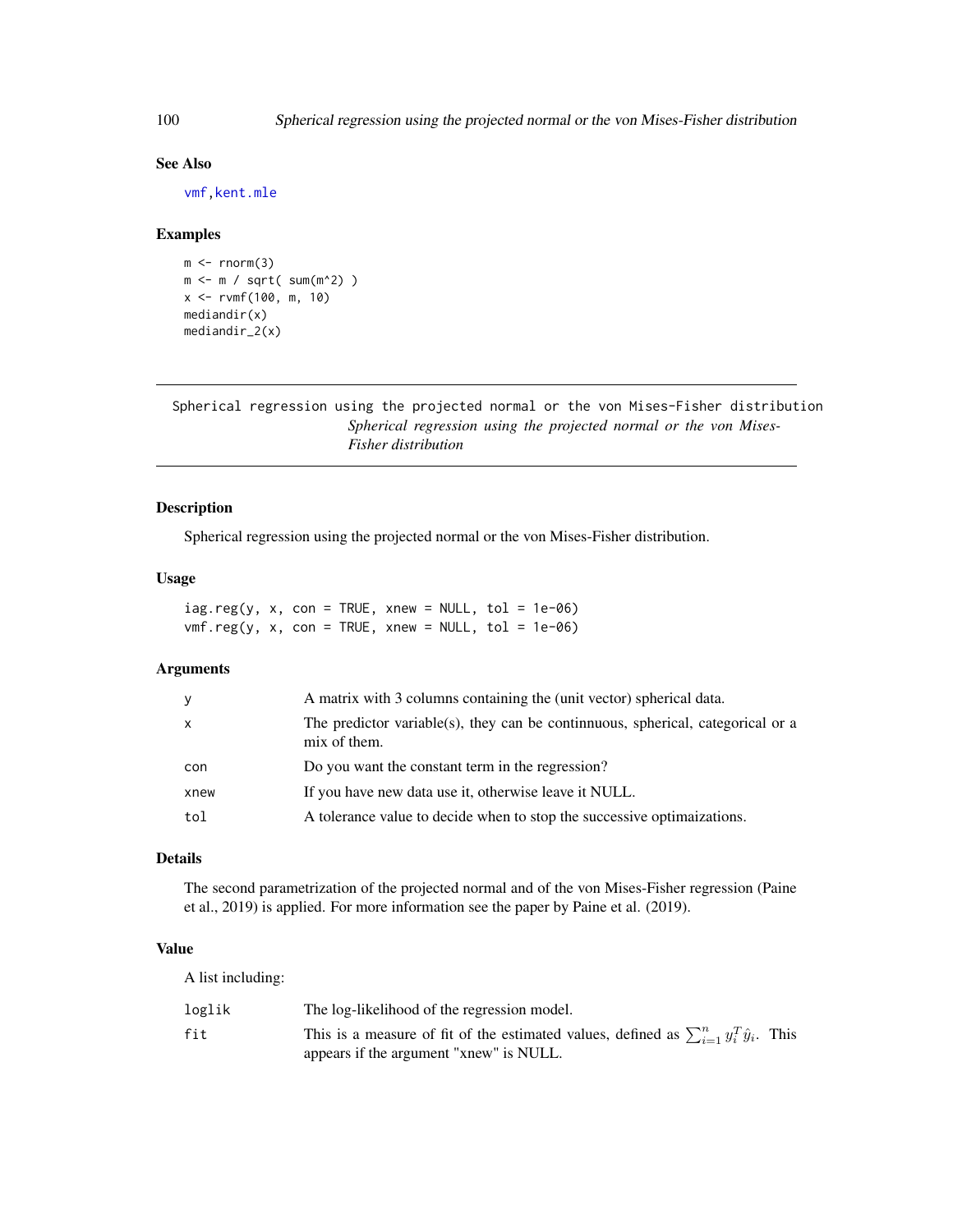# Spherical-spherical correlation 101

| beta | The beta coefficients.                                                                                                                                                                                                                                                                       |
|------|----------------------------------------------------------------------------------------------------------------------------------------------------------------------------------------------------------------------------------------------------------------------------------------------|
| seb  | The standard error of the beta coefficients.                                                                                                                                                                                                                                                 |
| ki   | The norm of the fitted values. In the von Mises-Fisher regression this is the<br>concentration parameter of each observation. In the projected normal this are<br>the norms of the fitted values before being projected onto the sphere. This is<br>returned if the argument "xnew" is NULL. |
| est  | The fitted values of xnew if "xnew" is NULL. If it is not NULL, the fitted values<br>for the "xnew" you supplied will be returned.                                                                                                                                                           |

# Author(s)

Michail Tsagris

R implementation and documentation: Michail Tsagris <mtsagris@uoc.gr>

#### References

P. J. Paine, S. P. Preston, M. Tsagris and Andrew T. A. Wood (2019). Spherical regression models with general covariates and anisotropic errors. Statistics and Computing (to appear). https://link.springer.com/content/pdf/10.

# See Also

[ESAGmle](#page-63-0)[,vmf](#page-57-0)[,spml.reg](#page-16-0)

## Examples

```
y <- rvmf(150, rnorm(3), 5)
a1 <- iag.reg(y, iris[, 4])
a2 <- iag.reg(y, iris[, 4:5])
b1 <- vmf.reg(y, iris[, 4])
b2 \leftarrow \text{vmf}.\text{reg}(y, \text{iris}[, 4:5])
```
Spherical-spherical correlation *Spherical-spherical correlation*

# <span id="page-100-0"></span>Description

Correlation between two spherical variables.

## Usage

```
spher.cor(x, y)
```
# Arguments

| A spherical variable. A matrix with thre columns, each row is a unit vector. |
|------------------------------------------------------------------------------|
| A spherical variable. A matrix with thre columns, each row is a unit vector. |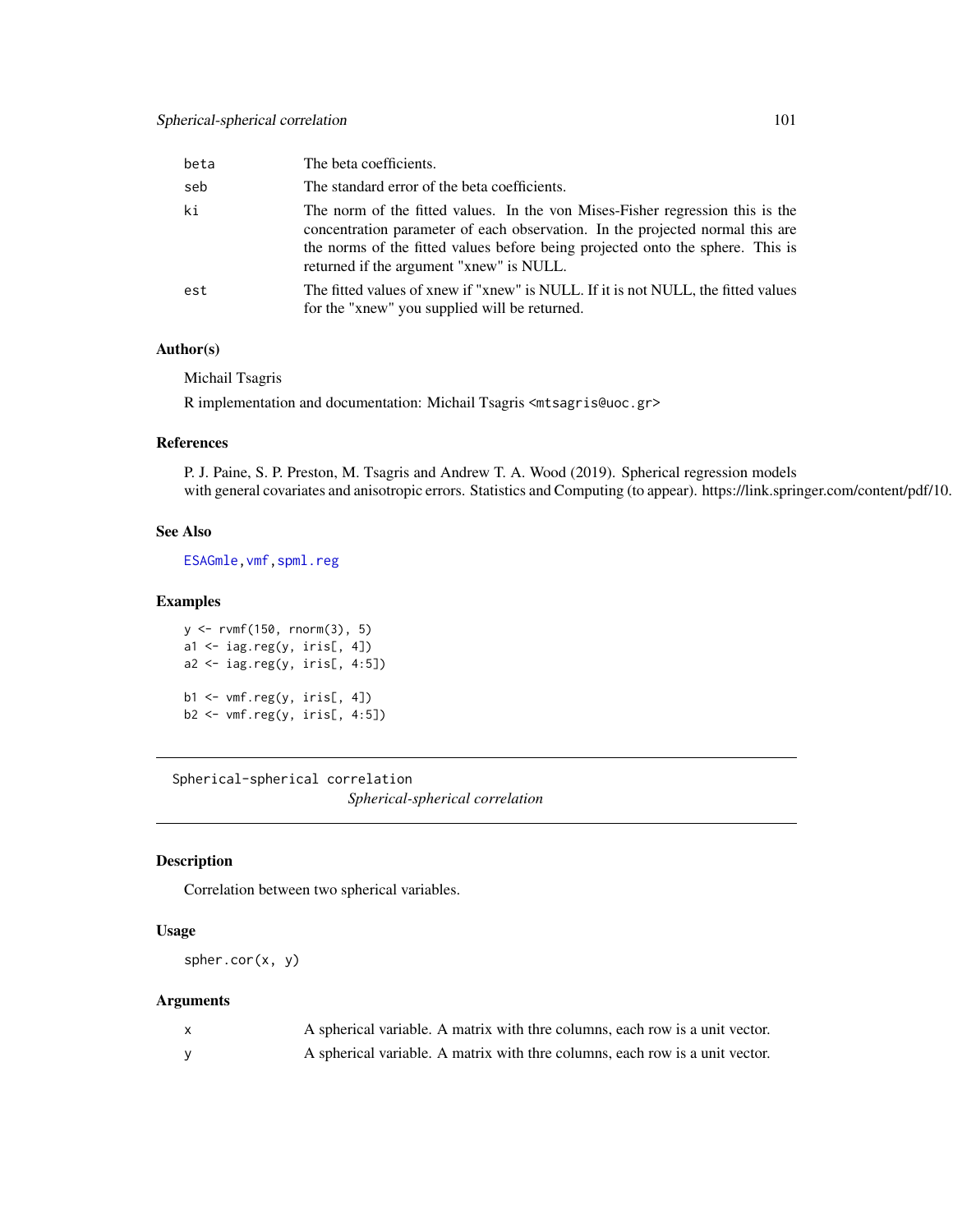# Details

A very similar to the classical correlation is calcualted. In addition, a hypothesis test for no correlation is performed. Note, that this is a squared correlation actually, so negative values will never be returned.

#### Value

A vector including:

| R-squared | The value of the squared correlation.                 |
|-----------|-------------------------------------------------------|
| p-value   | The p-value of the no correlation hypothesis testing. |

## Author(s)

Michail Tsagris

R implementation and documentation: Michail Tsagris <mtsagris@uoc.gr> and Giorgos Athineou <gioathineou@gmail.com>

# References

Kanti V. Mardia and Peter E. Jupp. Directional statistics, pg. 254–255.

## See Also

[spher.reg](#page-101-0)[,vmf](#page-57-0)[,circ.cor1,circ.cor2](#page-15-0)

## Examples

```
x <- rvmf(100, rnorm(3), 10)
y <- rvmf(100, rnorm(3), 10)
spher.cor(x, y)
```
Spherical-spherical regression *Spherical-Spherical regression*

# <span id="page-101-0"></span>Description

It performs regression when both the dependent and independent variables are spherical.

## Usage

 $spher.reg(y, x, rads = FALSE)$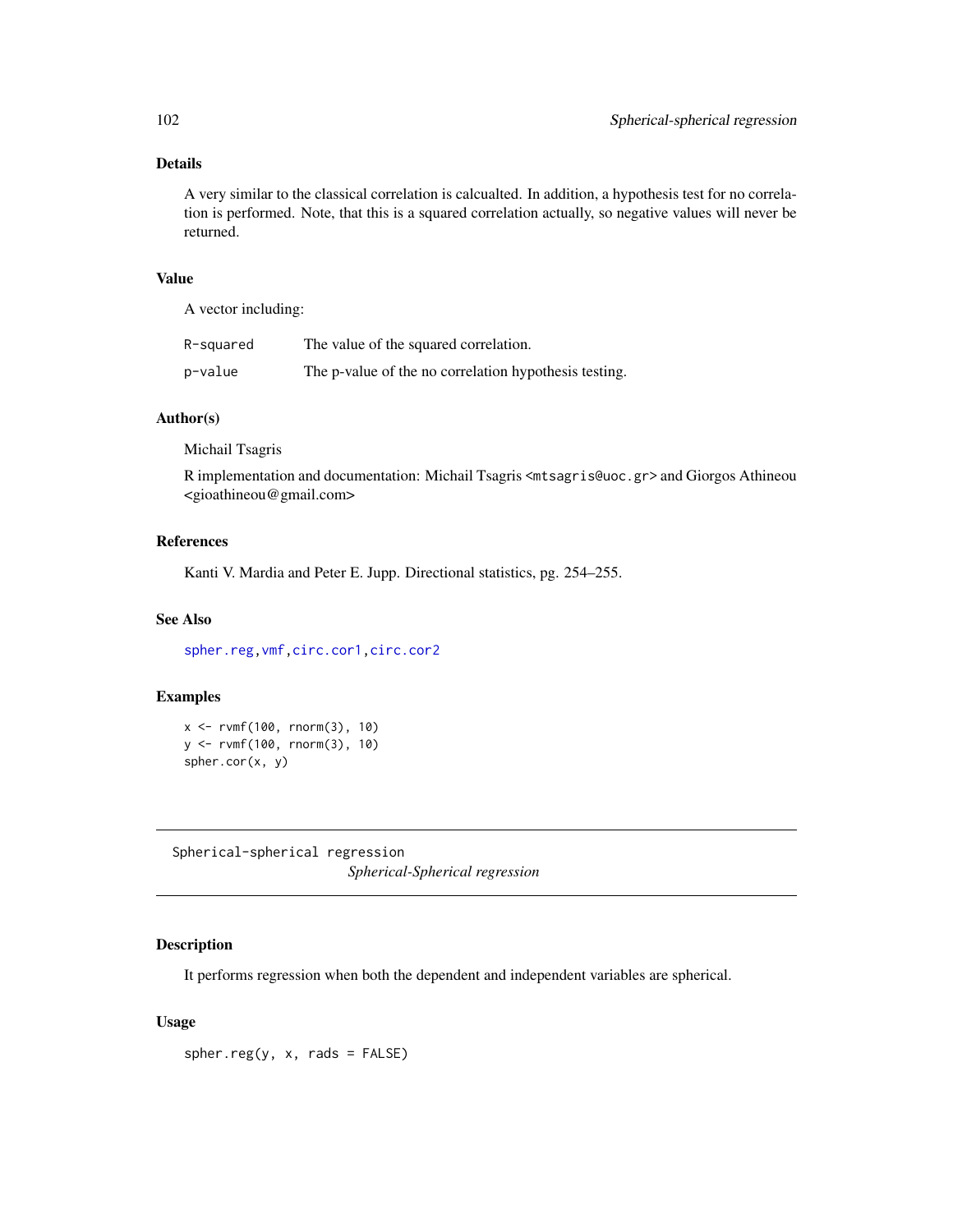| y    | The dependent variable; a matrix with either two columns, latitude and lon-<br>gitude, either in radians or in degrees. Alternatively it is a matrix with three<br>columns, unit vectors.                                                                                              |
|------|----------------------------------------------------------------------------------------------------------------------------------------------------------------------------------------------------------------------------------------------------------------------------------------|
| X    | The dependent variable; a matrix with either two columns, latitude and lon-<br>gitude, either in radians or in degrees. Alternatively it is a matrix with three<br>columns, unit vectors. The two matrices must agree in the scale and dimen-<br>sions.                                |
| rads | If the data are expressed in latitude and longitude then it matter to know if they<br>are in radians or degrees. If they are in radians, then this should be TRUE and<br>FALSE otherwise. If the previous argument, euclidean, is TRUE, this one does<br>not matter what its value is. |

# Details

Spherical regression as proposed by Chang (1986) is implemented. If the estimated rotation matrix has a determinant equal to -1, singualr value decomposition is performed and the last unit vector of the second matrix is multiplied by -1.

# Value

A list including:

|        | The estimated rotation matrix.                             |
|--------|------------------------------------------------------------|
| fitted | The fitted values in Euclidean coordinates (unit vectors). |

# Author(s)

Michail Tsagris

R implementation and documentation: Michail Tsagris <mtsagris@uoc.gr> and Giorgos Athineou <gioathineou@gmail.com>

# References

Ted Chang (1986). Spherical Regression. Annals of Statistics, 14(3): 907–924.

# See Also

[spher.cor](#page-100-0)[,spml.reg](#page-16-0)[,circ.cor1,circ.cor2,](#page-15-0)[sphereplot](#page-47-0)

# Examples

```
mx < -rnorm(3)mx <- mx/sqrt( sum(mx^2) )
my < -rnorm(3)my <- my/sqrt( sum(my^2) )
x \le -r \sqrt{100}, mx, 15)
A \leftarrow \text{rotation}(\text{mx}, \text{my})y <- x %*% t(A)
```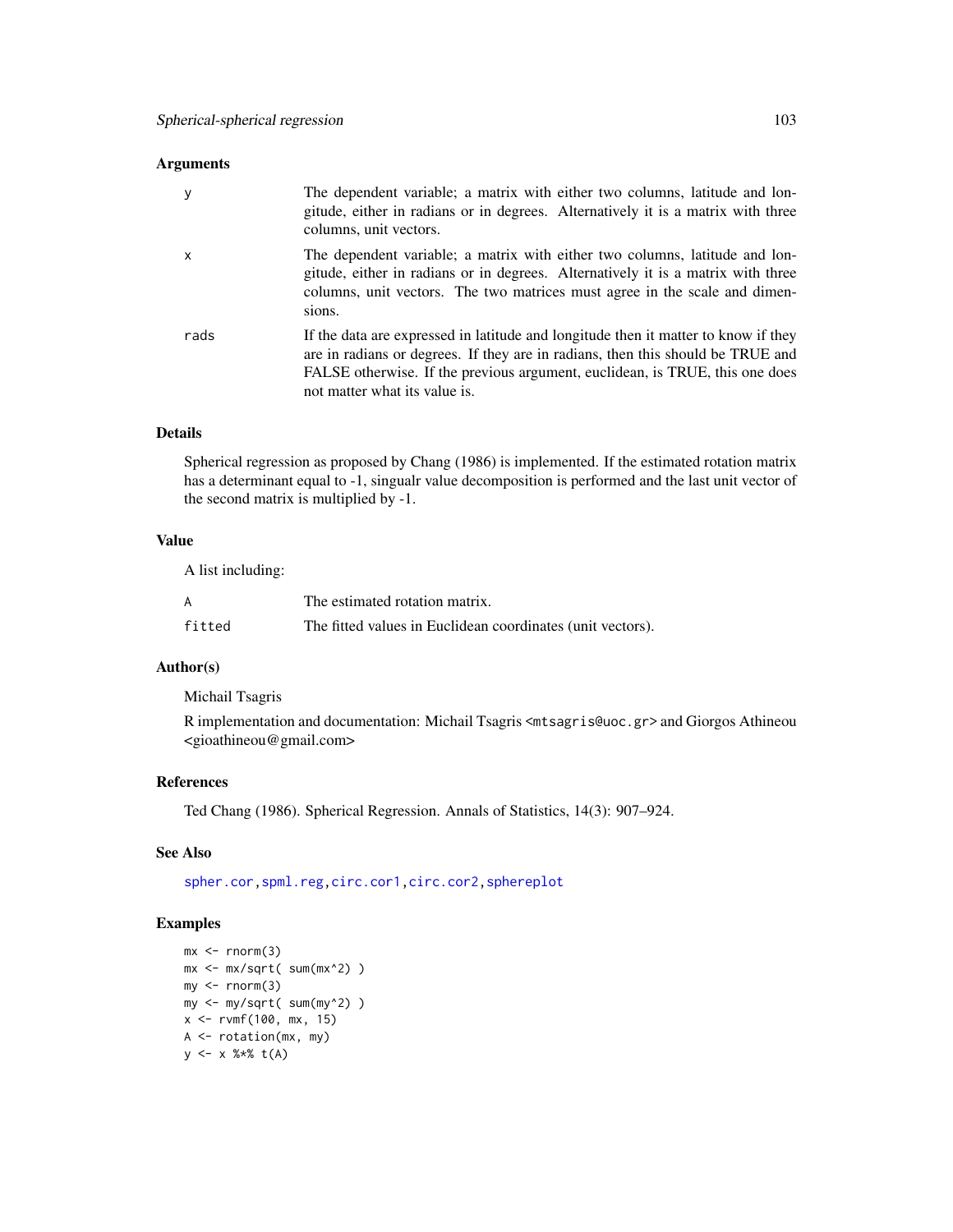```
mod <- spher.reg(y, x)
A
mod$A ## exact match, no noise
y \le -x % * * t(A)y \leftarrow y + r \text{vmf}(100, \text{ colMeans}(y), 40)mod <- spher.reg(y, x)
A
mod$A ## noise added, more relistic example
```
Summary statistics for circular data *Summary statistics for circular data*

# <span id="page-103-0"></span>Description

It produces a few summary measures for circular data.

# Usage

circ.summary(u, rads = FALSE, fast = FALSE, tol = 1e-09, plot = TRUE)

# Arguments

| u    | A vector with circular data.                                                |
|------|-----------------------------------------------------------------------------|
| rads | If the data are in rads, then this should be TRUE, otherwise FALSE.         |
| fast | A boolean variable to do a faster implementation.                           |
| tol  | The tolerance level to stop the Newton-Raphson algorithm for finding kappa. |
| plot | If you want to see the data plotted on a cicrle make this TRUE.             |

# Details

It returns the circular mean, mean resultant length, variance, standard deviation and concentration parameter. So, basically it returns the estimated values of the parameters of the von Mises distribution.

# Value

If fast = FALSE a list including all the following. If fast = TRUE less items are returned.

| mesos        | The circular mean direction.                                 |
|--------------|--------------------------------------------------------------|
| confint      | The 95% confidence interval for the circular mean direction. |
| kappa        | The concentration parameter.                                 |
| MRL          | The mean resultant length.                                   |
| circvariance | The circular variance.                                       |
| circstd      | The circular standard deviation.                             |
| loglik       | The log-likelihood of the fitted von Mises distribution.     |
|              |                                                              |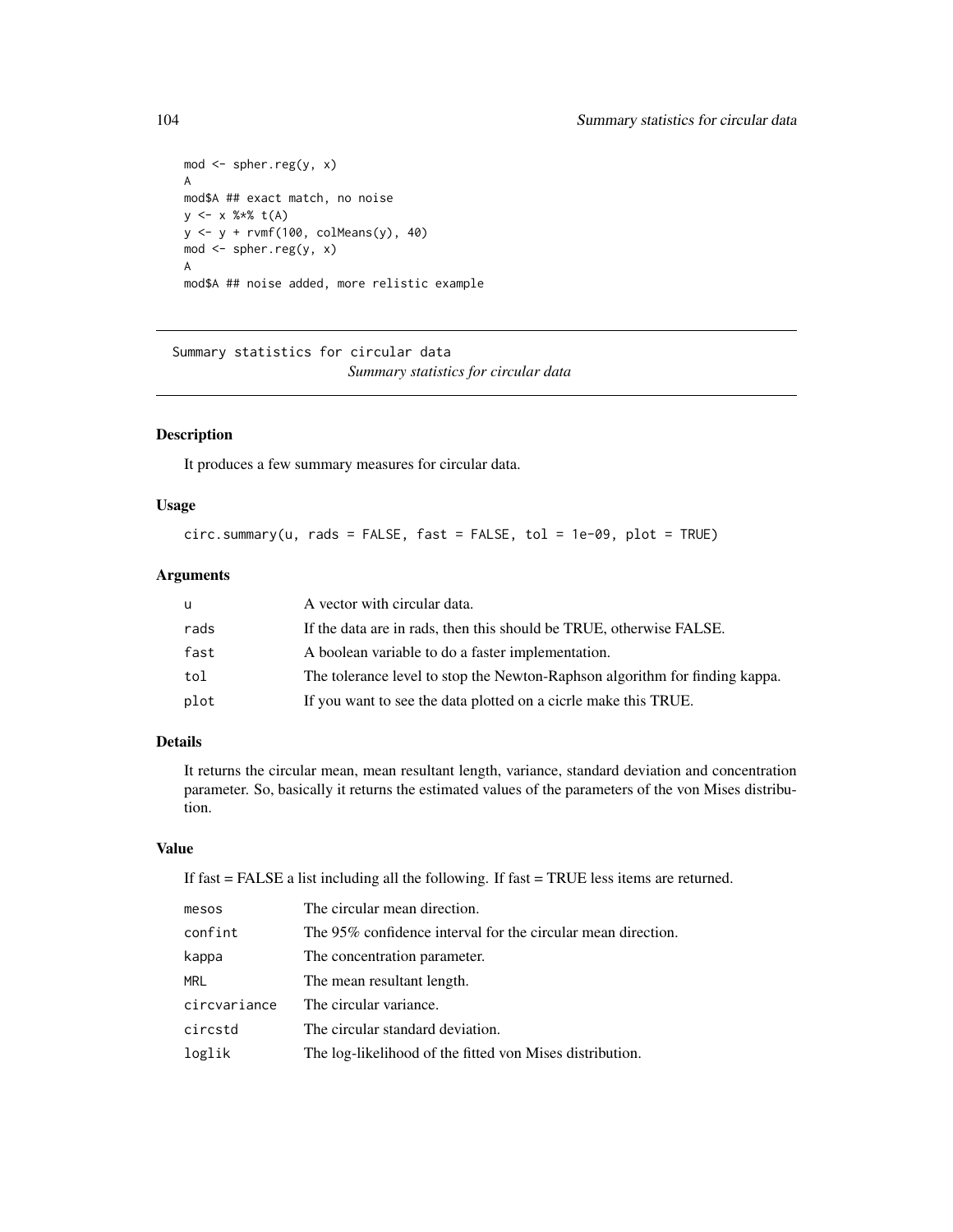#### Author(s)

Michail Tsagris

R implementation and documentation: Michail Tsagris <mtsagris@uoc.gr> and Giorgos Athineou <gioathineou@gmail.com>

#### References

Mardia, K. V. and Jupp, P. E. (2000). Directional statistics. Chicester: John Wiley & Sons.

#### See Also

[rvonmises](#page-80-0)[,vm.kde](#page-119-0)[,vmf,](#page-57-0)[group.vm,](#page-104-0)[hcf.circaov](#page-8-0)

# Examples

 $x \le -r$  rvonmises(50, 2.5, 15, rads = TRUE)  $circ.summary(x, rads = TRUE, plot = TRUE)$ 

Summary statistics for grouped circular data *Summary statistics for grouped circular data*

## <span id="page-104-0"></span>Description

It produces a few summary measures for grouped circular data.

## Usage

group.vm(group, fi, rads = FALSE)

#### Arguments

| group | A matrix denoting the classes. Each row consists of two numbers, the lower and<br>upper points of each class. |
|-------|---------------------------------------------------------------------------------------------------------------|
| fi    | The frequency of each class of data.                                                                          |
| rads  | If the data are in rads, then this should be TRUE, otherwise FALSE.                                           |

## Details

It returns the circular mean, mean resultant length, variance, standard deviation and concentration parameter. So, basically it returns the estimated values of the parameters of the von Mises distribution. The mena resultant length though is group corrected.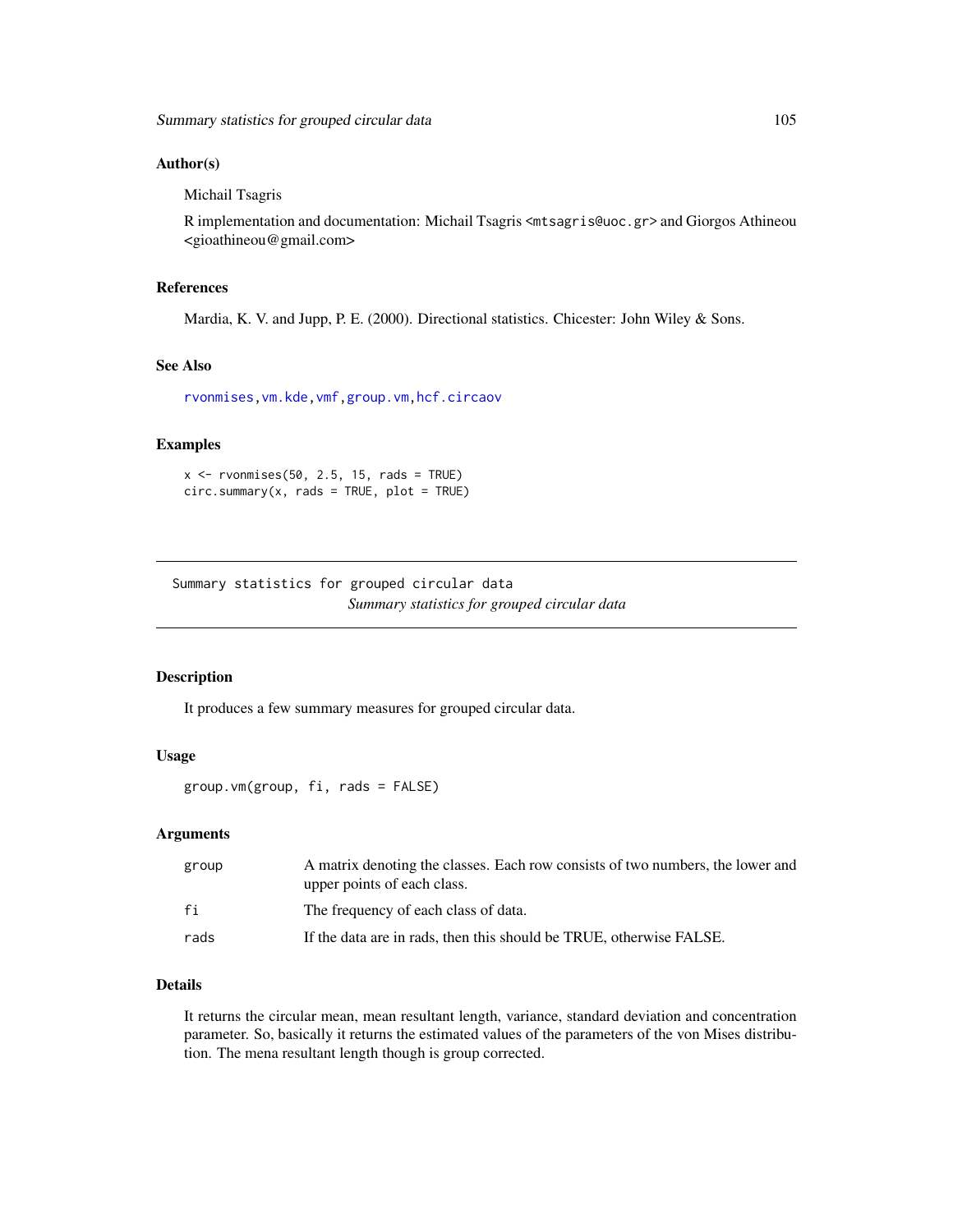# Value

A list including:

| mesos        | The circular mean direction.                                 |
|--------------|--------------------------------------------------------------|
| confint      | The 95% confidence interval for the circular mean direction. |
| kappa        | The concentration parameter.                                 |
| MRL          | The mean resultant length.                                   |
| circvariance | The circular variance.                                       |
| circstd      | The circular standard deviation.                             |

# Author(s)

Michail Tsagris

R implementation and documentation: Michail Tsagris <mtsagris@uoc.gr> and Giorgos Athineou <gioathineou@gmail.com>

# References

Pewsey Arthur, Markus Neuhauser and Graeme D. Ruxton (2013). Circular statistics in R. Oxford University Press.

Mardia K. V. and Jupp P. E. (2000). Directional statistics. Chicester: John Wiley & Sons.

# See Also

[circ.summary](#page-103-0)[,rvonmises,](#page-80-0)[vm.kde](#page-119-0)

# Examples

```
x <- rvonmises(200, 3, 10)
a \leq -\text{circ.summary}(x, \text{rads} = \text{TRUE}, \text{plot} = \text{FALSE})group \leq seq(min(x) - 0.1, max(x) + 0.1, length = 6)
y \le -\text{cut}(x, \text{ breaks} = \text{group}, \text{length} = 6)group <- matrix( c( group[1], rep(group[2:5], each = 2), group[6]), ncol = 2, byrow = TRUE)
fi \leq as.vector( table(y) )
b \leq - group. vm(group, fi, rads = TRUE)
a
b
```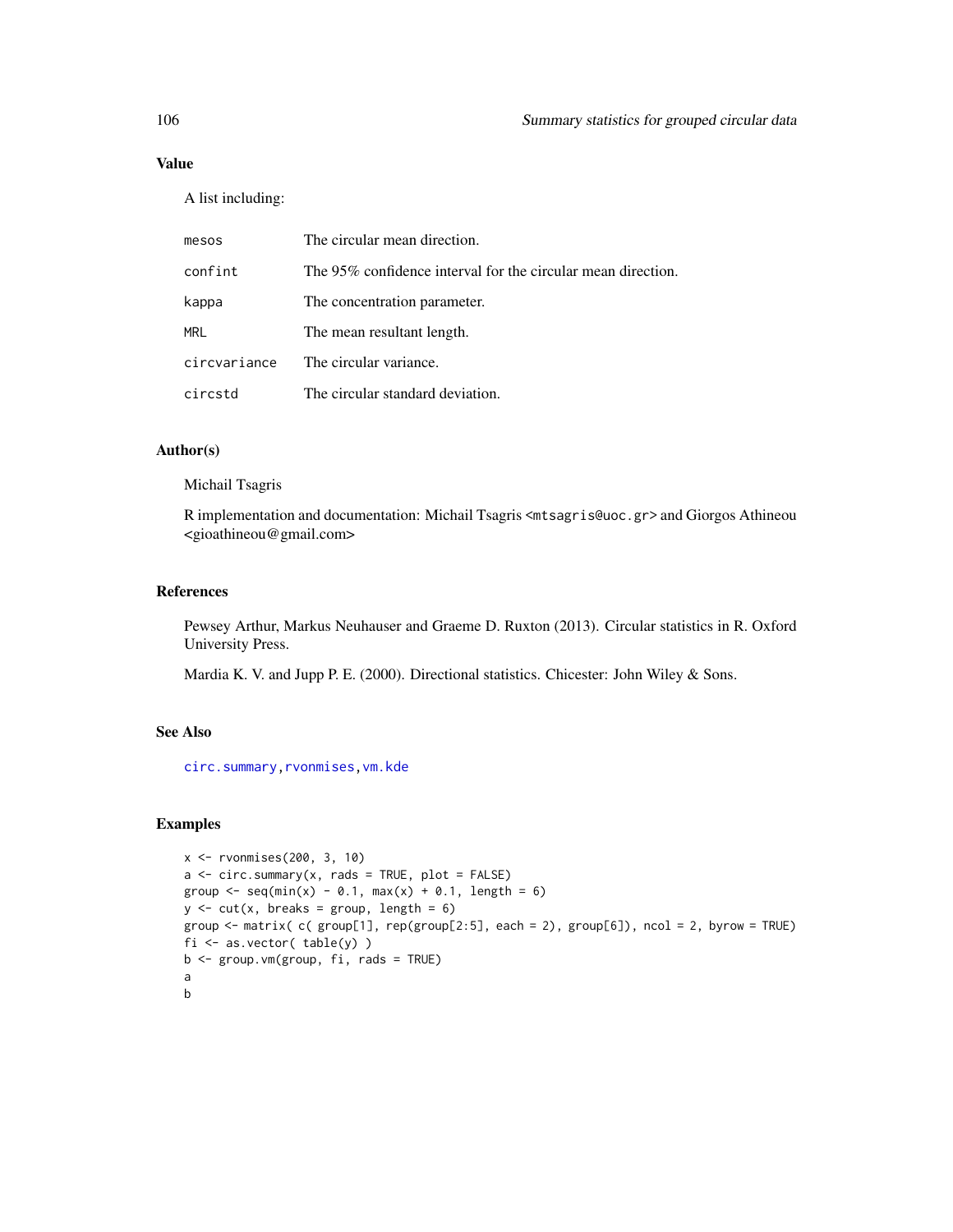Test for a given mean direction

*Test for a given mean direction*

# <span id="page-106-0"></span>Description

A log-likelihood ratio test for testing whether the sample mena direction is equal to some predefined one.

### Usage

meandir.test $(x, mu, B = 999)$ 

# Arguments

|    | A matrix with the data, unit vectors.                                                                                 |
|----|-----------------------------------------------------------------------------------------------------------------------|
| mu | A unit vector with the hypothesized mean direction.                                                                   |
| B. | A number either 1, so no bootstrap calibration is performed or more than 1, so<br>bootstrap calibration is performed. |

# Details

The log-likelihood ratio test is performed.

### Value

A list including:

| mean.dir | The sample mean direction |
|----------|---------------------------|
| pvalue   | The p-value of the test.  |

#### Author(s)

Michail Tsagris

R implementation and documentation: Michail Tsagris <mtsagris@uoc.gr> and Giorgos Athineou <gioathineou@gmail.com>

# References

Mardia, K. V. and Jupp, P. E. (2000). Directional statistics. Chicester: John Wiley & Sons.

# See Also

[vmf](#page-57-0)[,kent.mle](#page-65-0)[,rayleigh](#page-82-0)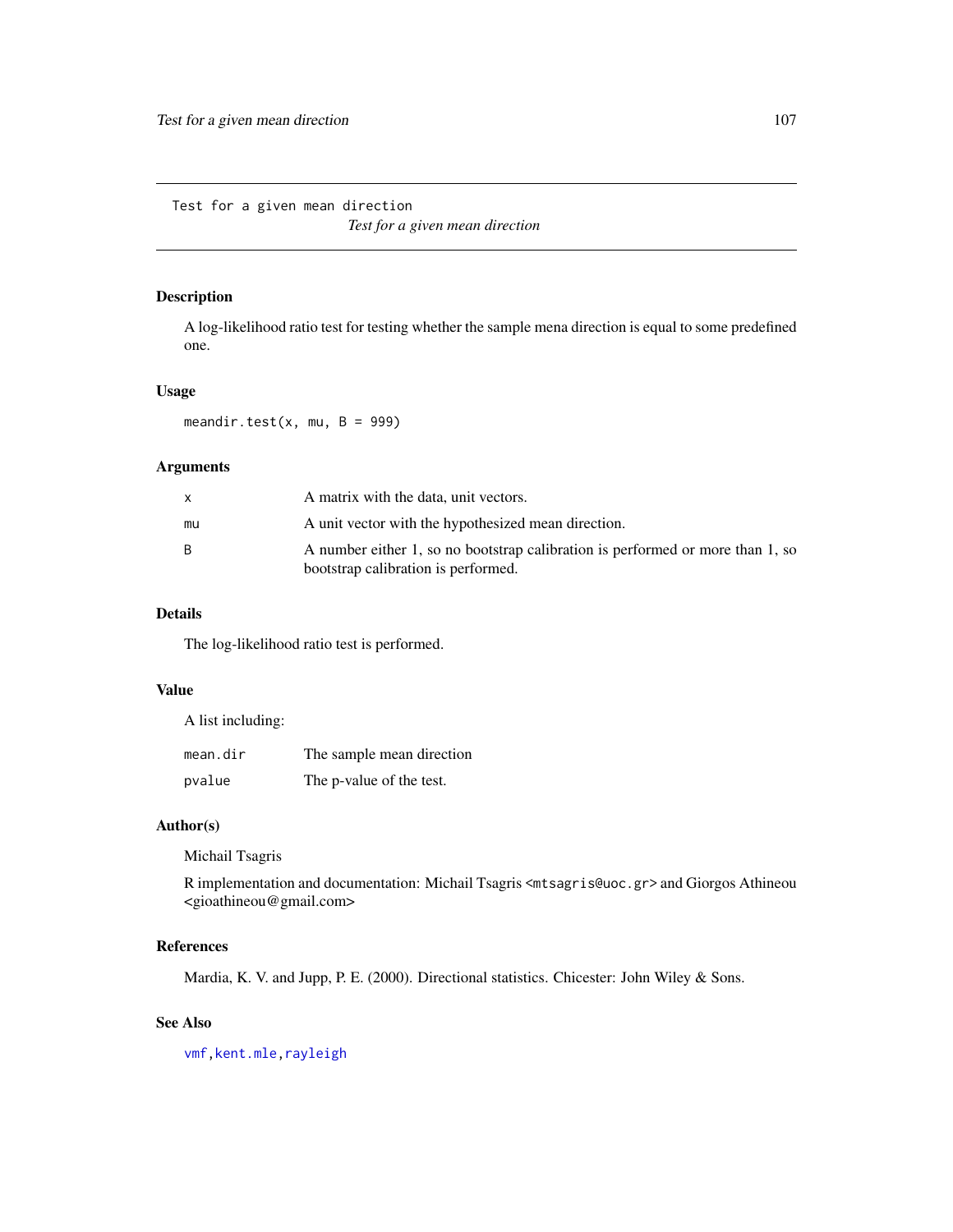# Examples

```
mu < - rnorm(5)mu <- mu / sqrt( sum(mu^2) )
x <- rvmf(100, mu, 10)
meandir.test(x, mu, 1)
meandir.test(x, mu, 499)
```
Test for equality of concentration parameters for spherical data *Test for equality of concentration parameters for spherical data*

# <span id="page-107-0"></span>Description

This tests the equality of concentration parameters for spherical data only.

# Usage

```
spherconc.test(x, ina)
```
## Arguments

| X   | A matrix with the data in Euclidean coordinates, <i>i.e.</i> unit vectors |
|-----|---------------------------------------------------------------------------|
| ina | A variable indicating the groupings of the observations.                  |

# Details

The test is designed for spherical data only.

# Value

A list including:

| mess | A message stating the value of the mean resultant and which test statistic was<br>used. $U1$ . $U2$ or $U3$ . |
|------|---------------------------------------------------------------------------------------------------------------|
| res  | A vector containing the test statistic and its p-value.                                                       |

## Author(s)

Michail Tsagris

R implementation and documentation: Michail Tsagris <mtsagris@uoc.gr> and Giorgos Athineou <gioathineou@gmail.com>

## References

Kanti V. Mardia and Peter E. Jupp. Directional statistics, pg. 226-227.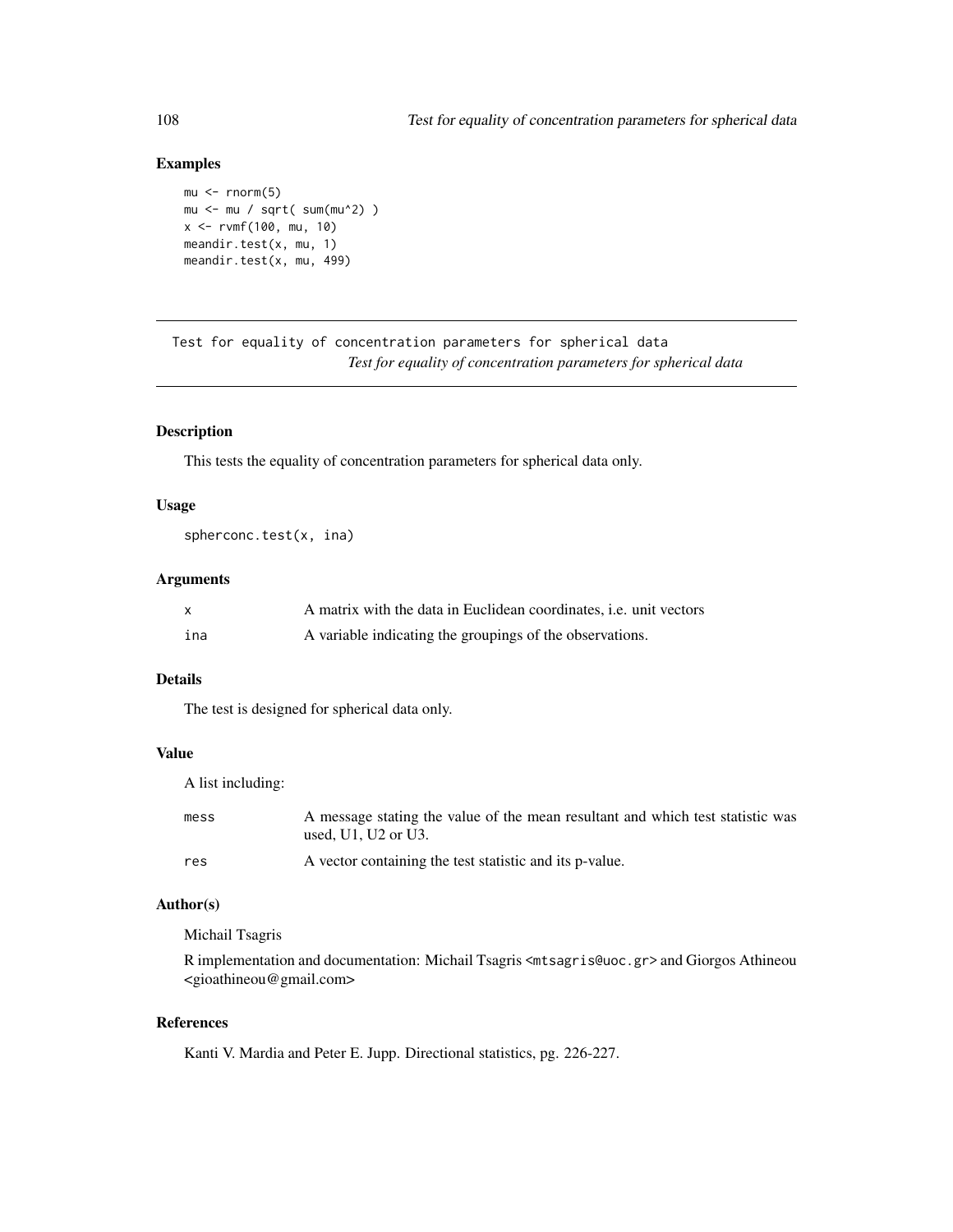<span id="page-108-1"></span>Test of equality of the concentration parameters for circular data 109

# See Also

[het.aov,lr.aov,embed.aov,hcf.aov,](#page-6-0)[conc.test,](#page-108-0)[sphereplot](#page-47-0)

# Examples

```
x <- rvmf(100, rnorm(3), 15)
ina <- rep(1:4, each = 25)spherconc.test(x, ina)
```
Test of equality of the concentration parameters for circular data *A test for testing the equality of the concentration parameter among g samples, where g >= 2 for ciruclar data*

# <span id="page-108-0"></span>Description

A test for testing the equality of the concentration parameter among g samples, where  $g \ge 2$  for ciruclar data.

# Usage

conc.test(u, ina, rads = FALSE)

# Arguments

| u    | A numeric vector containing the values of all samples.              |
|------|---------------------------------------------------------------------|
| ina  | A numerical variable or factor indicating the groups of each value. |
| rads | If the data are in radians this should be TRUE and FALSE otherwise. |

# Details

This test works for circular data.

#### Value

A list including:

| mess | A message informing the use of the test statistic used.                           |
|------|-----------------------------------------------------------------------------------|
| res  | A numeric vector containing the value of the test statistic and its associated p- |
|      | value.                                                                            |

# Author(s)

Michail Tsagris

R implementation and documentation: Michail Tsagris <mtsagris@uoc.gr> and Giorgos Athineou <gioathineou@gmail.com>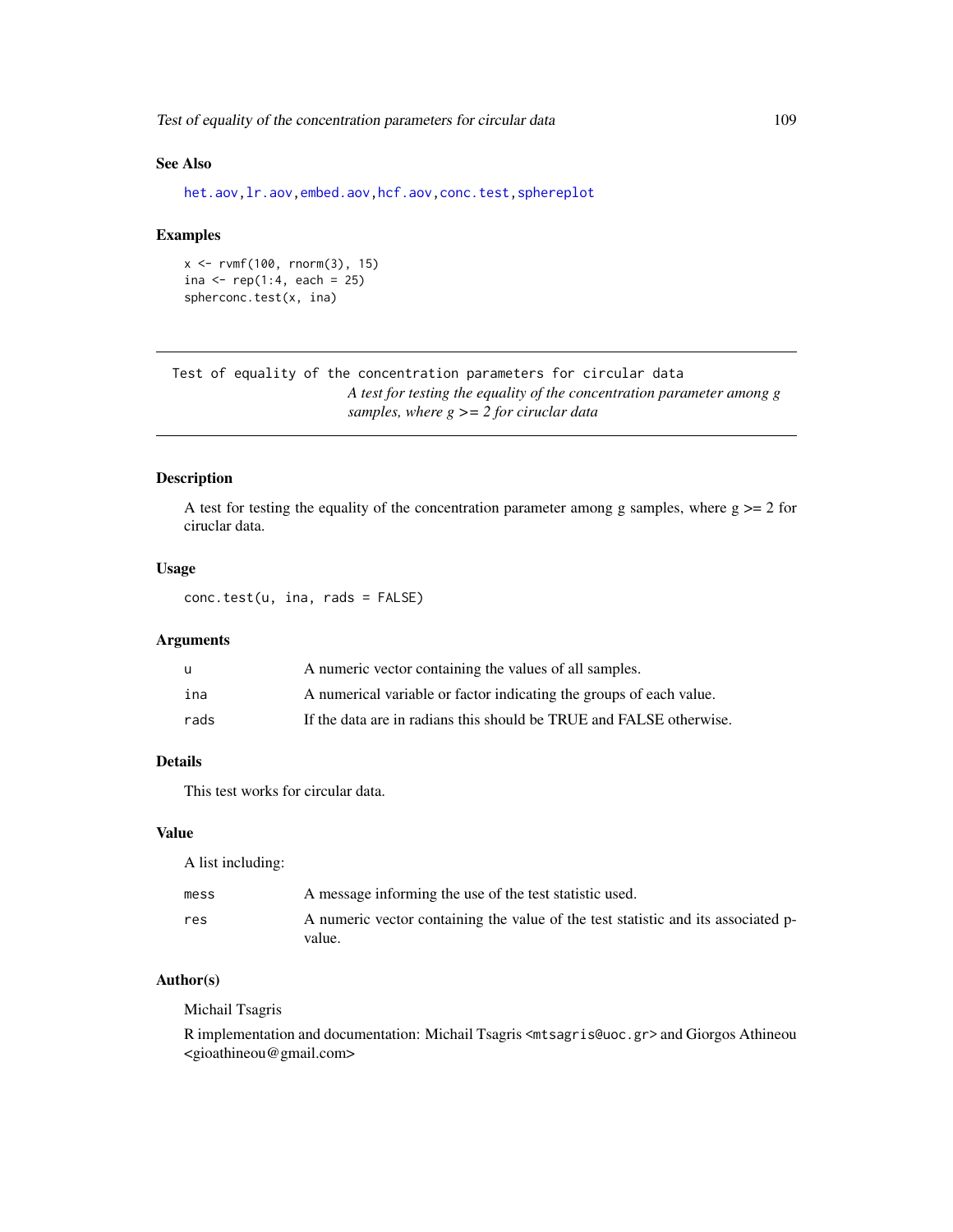# <span id="page-109-0"></span>References

Mardia, K. V. and Jupp, P. E. (2000). Directional statistics. Chicester: John Wiley & Sons.

# See Also

[embed.circaov,hcf.circaov,lr.circaov,het.circaov](#page-8-0)

# Examples

```
x <- rvonmises(100, 2.4, 15)
ina <- rep(1:4, each = 25)conc.test(x, ina, rads = TRUE)
```
The k-nearest neighbours using the cosinus distance *The k-nearest neighbours using the cosinus distance*

# Description

The k-nearest neighbours using the cosinus distance.

#### Usage

```
cosnn(xnew, x, k = 5, index = FALSE, rann = FALSE)
```
#### Arguments

| xnew  | The new data whose k-nearest neighbours are to be found.                                                                                                                                |
|-------|-----------------------------------------------------------------------------------------------------------------------------------------------------------------------------------------|
| X     | The data, a numeric matrix with unit vectors.                                                                                                                                           |
| k     | The number of nearest neighbours, set to 5 by default. It can also be a vector<br>with many values.                                                                                     |
| index | If you want the indices of the closest observations set this equal to TRUE.                                                                                                             |
| rann  | If you have large scale datasets and want a faster k-NN search, you can use kd-<br>trees implemented in the R package "RANN". In this case you must set this<br>argument equal to TRUE. |

#### Details

The shortest distances or the indices of the k-nearest neighbours using the cosinus distance are returned.

#### Value

A matrix with the shortest distance of each xnew from x, if index is FALSE, or the indices of the nearest neighbours of each xnew from x, if index is TRUE.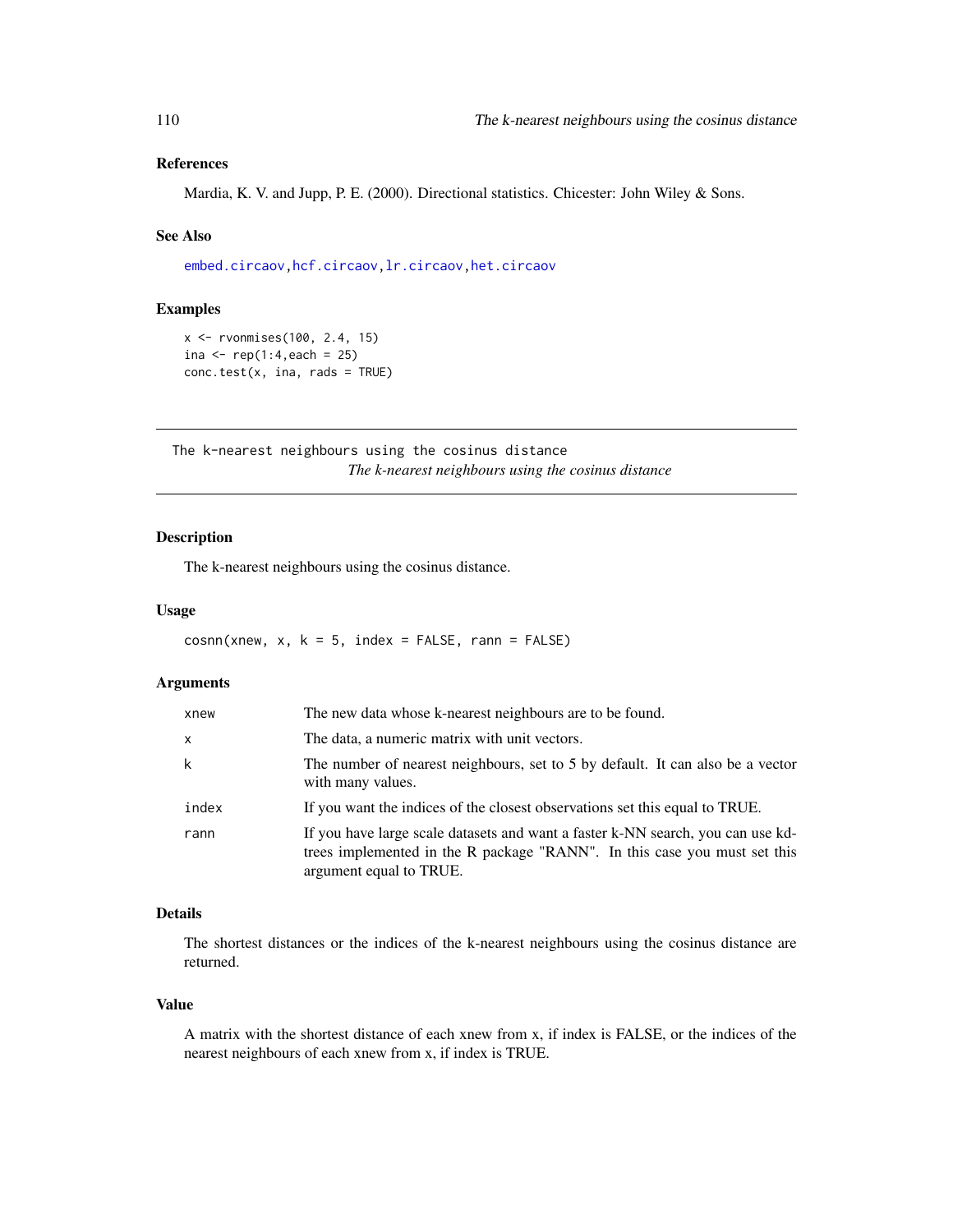#### <span id="page-110-0"></span>Author(s)

Michail Tsagris

R implementation and documentation: Michail Tsagris <mtsagris@uoc.gr>.

#### References

Tsagris M. and Alenazi A. (2019). Comparison of discriminant analysis methods on the sphere. Communications in Statistics: Case Studies, Data Analysis and Applications, 5(4), 467–491.

# See Also

[dirknn](#page-50-0), dirknn.tune

# Examples

```
xnew <- rvmf(10, rnorm(3), 5)
x \le -r \text{vmf}(50, r \text{norm}(3), 5)a \leq \text{cosnn(xnew, x, k = 5)}b \leq cosnn(xnew, x, k = 5, index = TRUE)
```
Transform unit vectors to angular data *Transform unit vectors to angular data*

# Description

Transform unit vectors to angular data.

#### Usage

etoa(x)

#### Arguments

x A numerical matrix with directional data, i.e. unit verctors.

# Details

from the Euclidean coordinates the data are mapped to angles, expressed in rads.

# Value

A list including:

mu A matrix with angles. The number of columns is one less than that of the original matrix.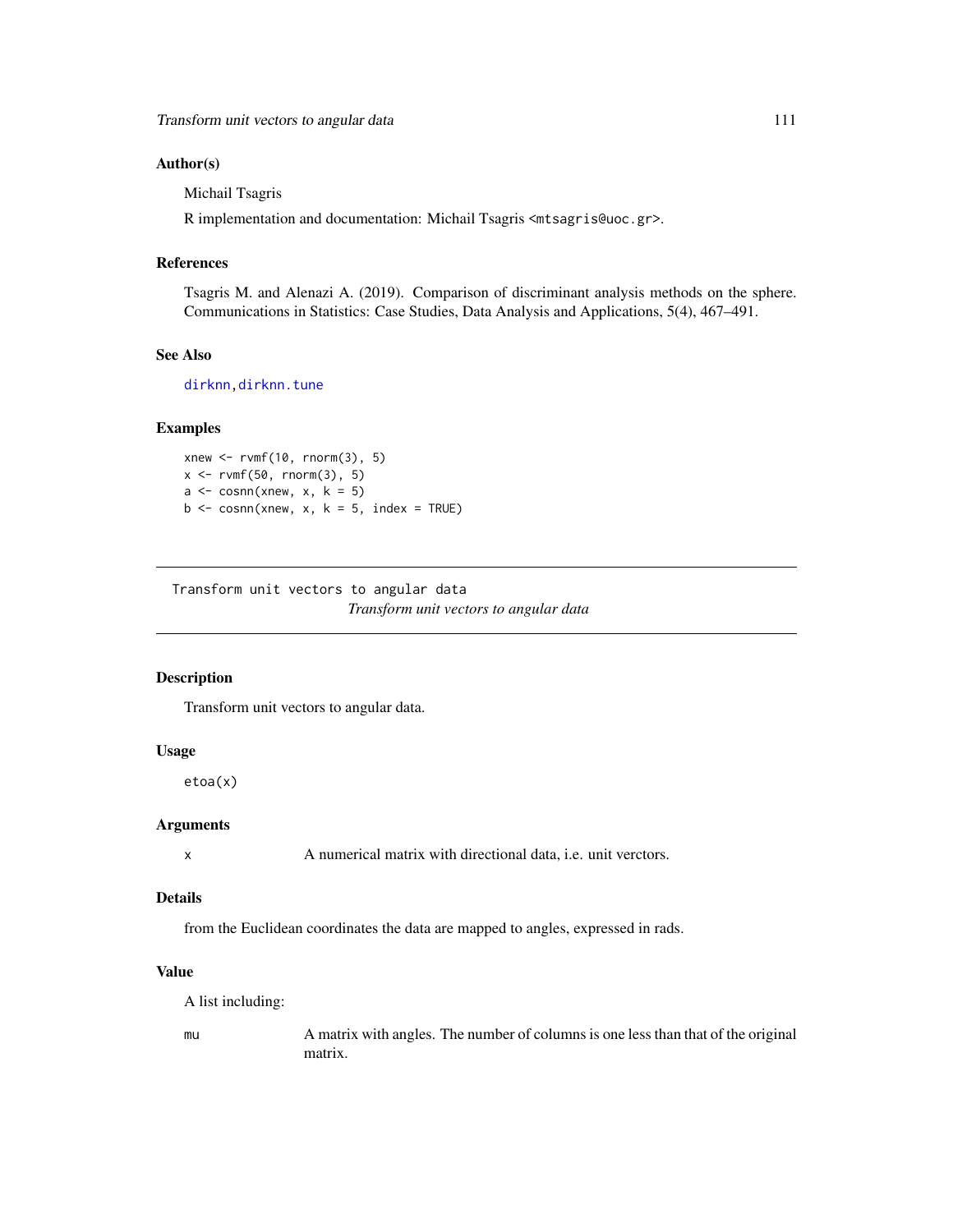#### <span id="page-111-1"></span>Author(s)

Michail Tsagris

R implementation and documentation: Michail Tsagris <mtsagris@uoc.gr>.

# References

https://en.wikipedia.org/wiki/N-sphere#Spherical\_coordinates

# See Also

[vmnb.pred,](#page-76-0)[weibull.nb](#page-0-0)

# Examples

 $x \le -r \text{vmf}(10, r \text{norm}(3), 5)$  $y \leftarrow etoa(x)$ 

# Tuning of the bandwidth parameter in the von Mises kernel *Tuning of the bandwidth parameter in the von Mises kernel for circular data*

#### <span id="page-111-0"></span>Description

Tuning of the bandwidth parameter in the von Mises kernel for circular data. Cross validation is used.

#### Usage

 $vmkde.tune(u, low = 0.1, up = 1, rads = TRUE)$ 

# Arguments

| u    | The data, a numerical vector.                                       |
|------|---------------------------------------------------------------------|
| low  | The lower value of h to search.                                     |
| up   | The lower value of h to search.                                     |
| rads | If the data are in radians this should be TRUE and FALSE otherwise. |

# Details

Tuning of the bandwidth parameter in the von Mises kernel for circula data via cross validation. The procedure is fast because an optimiser is used.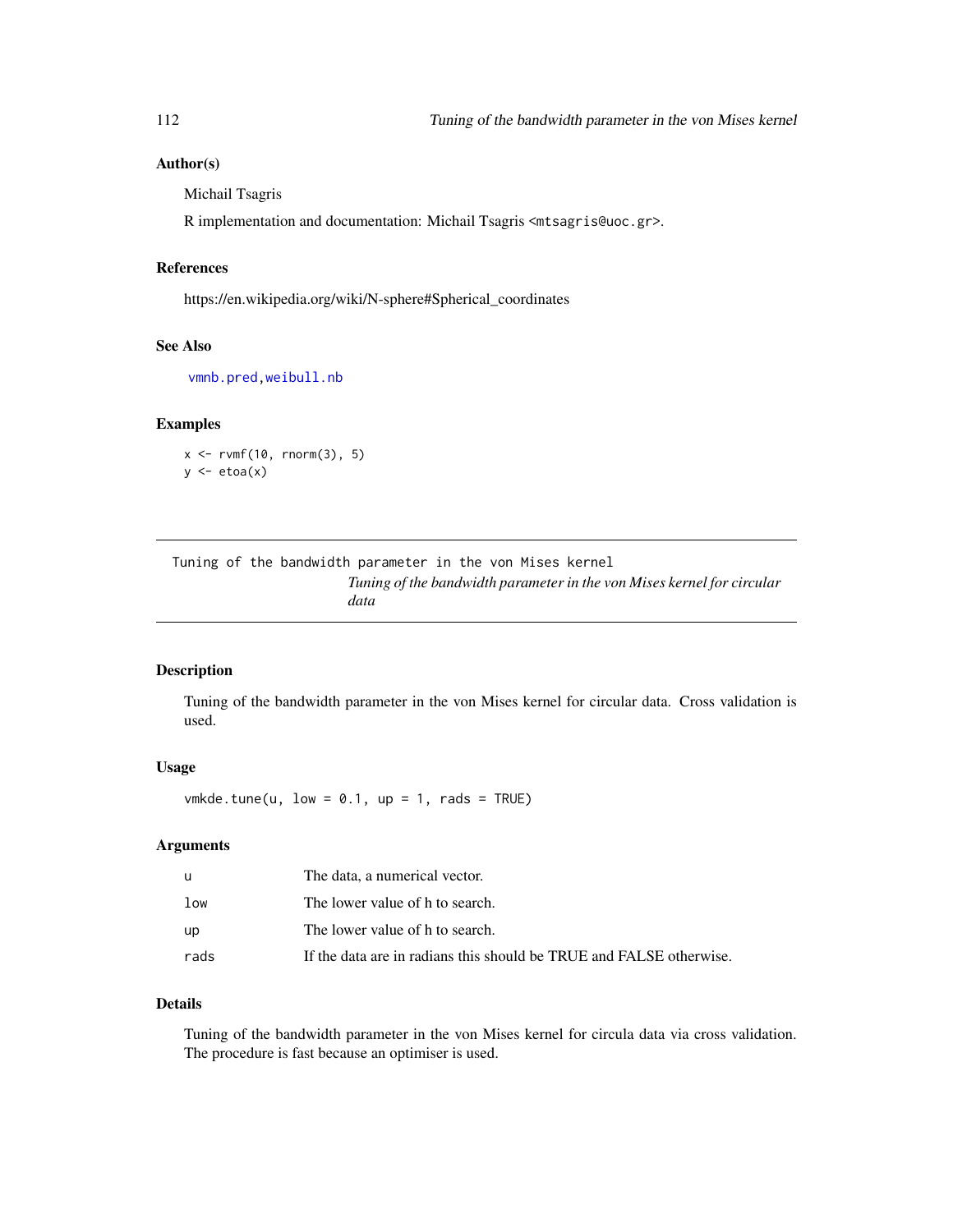# <span id="page-112-1"></span>Value

A vector including two elements:

| Optimalh | The best H found.                             |
|----------|-----------------------------------------------|
| CV.      | The value of the maximised pseudo-likelihood. |

# Author(s)

Michail Tsagris

R implementation and documentation: Michail Tsagris <mtsagris@uoc.gr> and Giorgos Athineou <gioathineou@gmail.com>

# References

Taylor C. C. (2008). Automatic bandwidth selection for circular density estimation. Computational Statistics & Data Analysis, 52(7), 3493–3500.

Wand M. P., & Jones M. C. (1994). Kernel smoothing. CrC Press.

# See Also

[vm.kde](#page-119-0)[,vmfkde.tune](#page-112-0)[,vmf.kde](#page-121-0)

#### Examples

```
u <- rvonmises(100, 2.4, 10, rads = TRUE)
vmkde.tune(u)
```
Tuning of the bandwidth parameter in the von Mises-Fisher kernel *Tuning of the bandwidth parameter in the von Mises-Fisher kernel for (hyper-)spherical data*

# <span id="page-112-0"></span>Description

Tuning of the bandwidth parameter in the von Mises-Fisher kernel for (hyper-)spherical data whit cross validation.

# Usage

 $v$ mfkde.tune(x, low = 0.1, up = 1)

# Arguments

|                 | A matrix with the data in Euclidean cordinates, <i>i.e.</i> unit vectors. |
|-----------------|---------------------------------------------------------------------------|
| 1 <sub>ow</sub> | The lower value of the bandwdith to search.                               |
| up              | The upper value of the bandwdith to search.                               |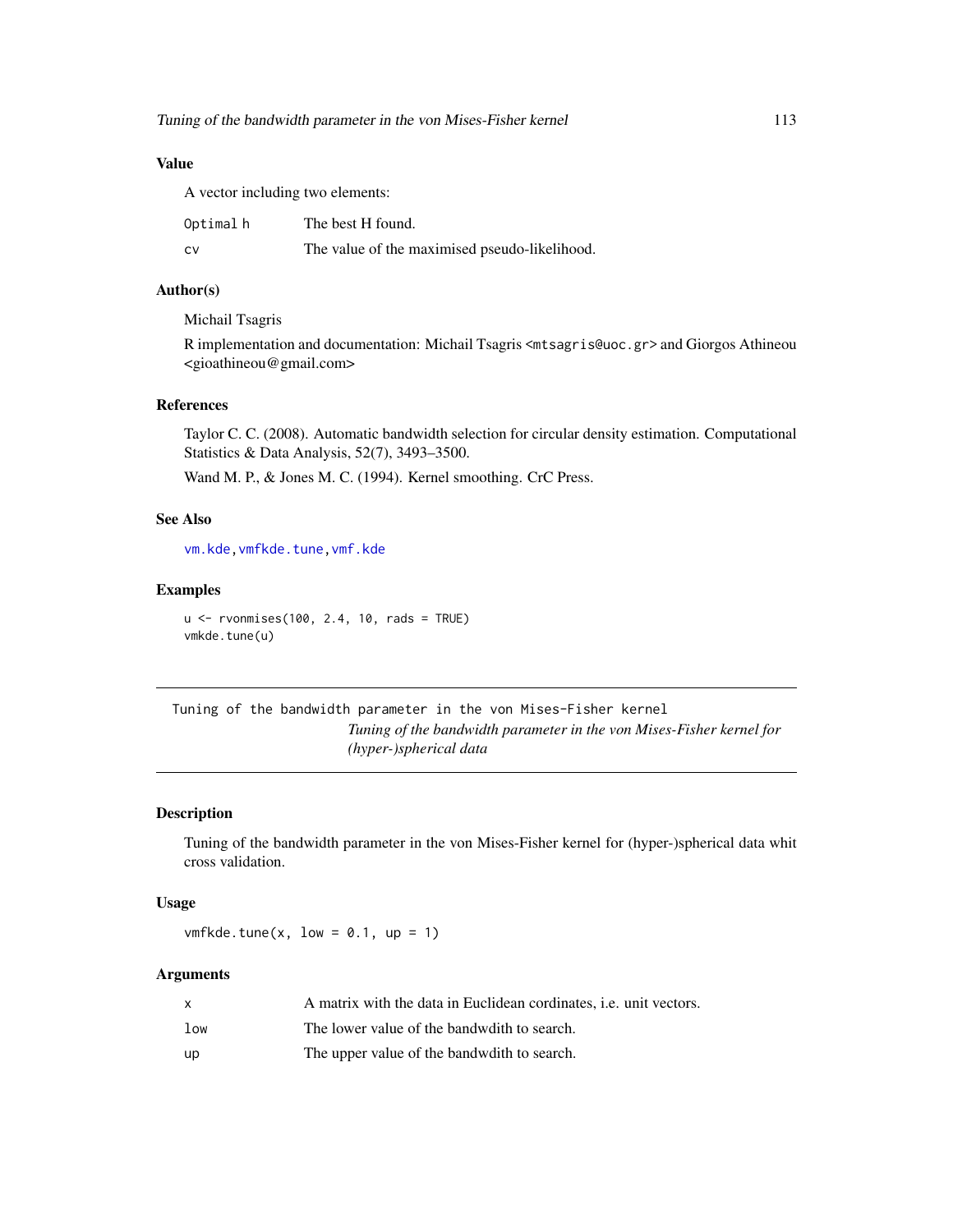# <span id="page-113-1"></span>Details

Fast tuning of the bandwidth parameter in the von Mises-Fisher kernel for (hyper-)spherical data via cross validation.

# Value

A vector including two elements:

| Optimalh | The best H found.                             |
|----------|-----------------------------------------------|
| CV.      | The value of the maximised pseudo-likelihood. |

#### Author(s)

Michail Tsagris

R implementation and documentation: Michail Tsagris <mtsagris@uoc.gr> and Giorgos Athineou <gioathineou@gmail.com>

#### References

Garcia Portugues E. (2013). Exact risk improvement of bandwidth selectors for kernel density estimation with directional data. Electronic Journal of Statistics, 7, 1655–1685.

Wand M. P., and Jones M. C. (1994). Kernel smoothing. Crc Press.

#### See Also

[vmf.kde](#page-121-0)[,vmf.kerncontour,](#page-21-0)[vm.kde,](#page-119-0)[vmkde.tune](#page-111-0)

#### Examples

```
x <- rvmf(100, rnorm(3), 15)
vmfkde.tune(x)
```
Tuning of the k-NN algorithm using the arc cosinus distance *k-NN algorithm using the arc cosinus distance. Tuning the k neigbours*

# <span id="page-113-0"></span>Description

It estimates the percentage of correct classification via an m-fold cross validation.

#### Usage

```
dirknn.tune(x, k = 2:10, ina, type = "S", mesos = TRUE, nfolds = 10, folds = NULL,
parallel = FALSE, stratified = TRUE, seed = FALSE, rann = FALSE)
```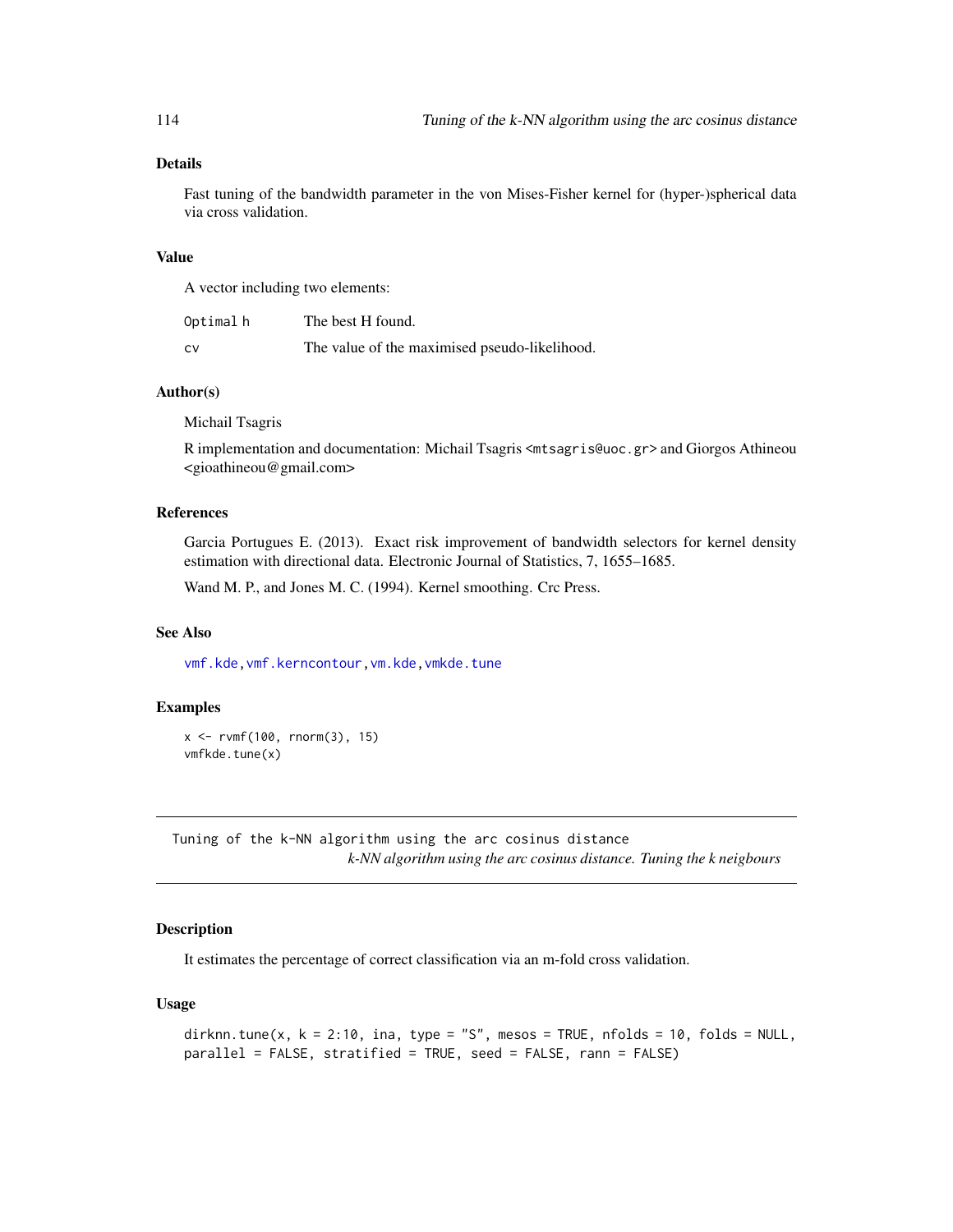#### Arguments

| $\mathsf{x}$ | The data, a numeric matrix with unit vectors.                                                                                                                                                                       |
|--------------|---------------------------------------------------------------------------------------------------------------------------------------------------------------------------------------------------------------------|
| ina          | A variable indicating the groups of the data x.                                                                                                                                                                     |
| nfolds       | How many folds to create?                                                                                                                                                                                           |
| k            | A vector with the number of nearest neighbours to consider.                                                                                                                                                         |
| type         | If type is "S", the standard k-NN algorithm is to be used, else "NS" for the non<br>standard one. See below (details) for more information.                                                                         |
| mesos        | A boolean variable used only in the case of the non standard algorithm (type="NS").<br>Should the average of the distances be calculated (TRUE) or not (FALSE)? If it<br>is FALSE, the harmonic mean is calculated. |
| folds        | Do you already have a list with the folds? If not, leave this NULL.                                                                                                                                                 |
| parallel     | If you want the standard -NN algorithm to take place in parallel set this equal to<br>TRUE.                                                                                                                         |
| stratified   | Should the folds be created in a stratified way? i.e. keeping the distribution of<br>the groups similar through all folds?                                                                                          |
| seed         | If seed is TRUE, the results will always be the same.                                                                                                                                                               |
| rann         | If you have large scale datasets and want a faster k-NN search, you can use kd-<br>trees implemented in the R package "RANN". In this case you must set this<br>argument equal to TRUE.                             |

#### Details

The standard algorithm is to keep the k nearest observations and see the groups of these observations. The new observation is allocated to the most frequent seen group. The non standard algorithm is to calculate the classical mean or the harmonic mean of the k nearest observations for each group. The new observation is allocated to the group with the smallest mean distance.

We have made an eficient (not very much efficient though) memory allocation. Even if you have hundreds of thousands of observations, the computer will not clush, it will only take longer. Instead of calculate the distance matrix once in the beginning we calcualte the distances of the out-of-sample observations from the rest. If we calculated the distance matrix in the beginning, once, the resulting matrix could have dimensions thousands by thousands. This would not fit into the memory. If you have a few hundres of observations, the runtime is about the same (maybe less, maybe more) as calculating the distance matrix in the first place.

# Value

A list including:

| per     | The average percent of correct classification across the neighbours.                                                                                                        |
|---------|-----------------------------------------------------------------------------------------------------------------------------------------------------------------------------|
| percent | The bias corrected percent of correct classification.                                                                                                                       |
| runtime | The run time of the algorithm. A numeric vector. The first element is the user<br>time, the second element is the system time and the third element is the elapsed<br>time. |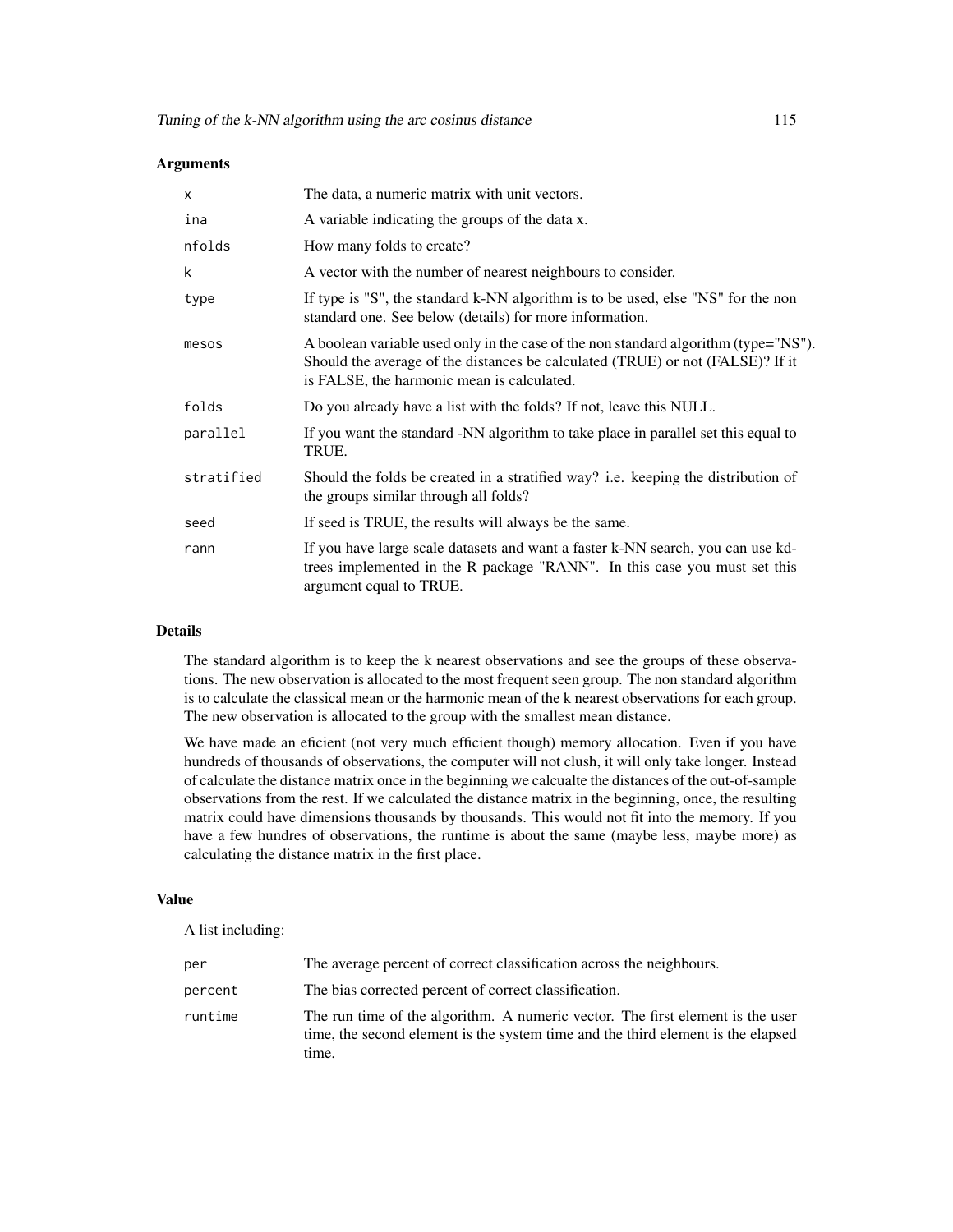#### <span id="page-115-0"></span>Author(s)

Michail Tsagris R implementation and documentation: Michail Tsagris <mtsagris@uoc.gr>.

#### References

Tsagris M. and Alenazi A. (2019). Comparison of discriminant analysis methods on the sphere. Communications in Statistics: Case Studies, Data Analysis and Applications, 5(4), 467–491.

#### See Also

[dirknn](#page-50-0)[,vmf.da](#page-31-0)[,mix.vmf](#page-56-0)

#### Examples

```
k <- runif(4, 4, 20)
prob \leq -c(0.2, 0.4, 0.3, 0.1)mu \leq matrix(rnorm(16), ncol = 4)
mu <- mu / sqrt( rowSums(mu^2) )
da <- rmixvmf(200, prob, mu, k)
x \le - da$x
ina <- da$id
dirknn.tune(x, nfolds = 5, k = 2:6, ina, type = "S", mesos = TRUE)
dirknn.tune(x, nfolds = 10, k = 2:6, ina, type = "S", mesos = TRUE)
```
Tuning of the k-NN regression

*Tuning of the k-NN regression with Euclidean or (hyper-)spherical response and or predictor variables*

#### Description

Tuning of the k-NN regression with Euclidean or (hyper-)spherical response and or predictor variables. It estimates the percentage of correct classification via an m-fold cross valdiation. The bias is estimated as well using the algorithm suggested by Tibshirani and Tibshirani (2009) and is subtracted.

#### Usage

```
knnreg.tune(y, x, nfolds = 10, A = 10, ncores = 1, res = "eucl",
estim = "arithmetic", folds = NULL, seed = FALSE, graph = FALSE)
```
#### Arguments

y The currently available data, the response variables values. A matrix with either euclidean (univariate or multivariate) or (hyper-)spherical data. If you have a circular response, say u, transform it to a unit vector via (cos(u), sin(u)).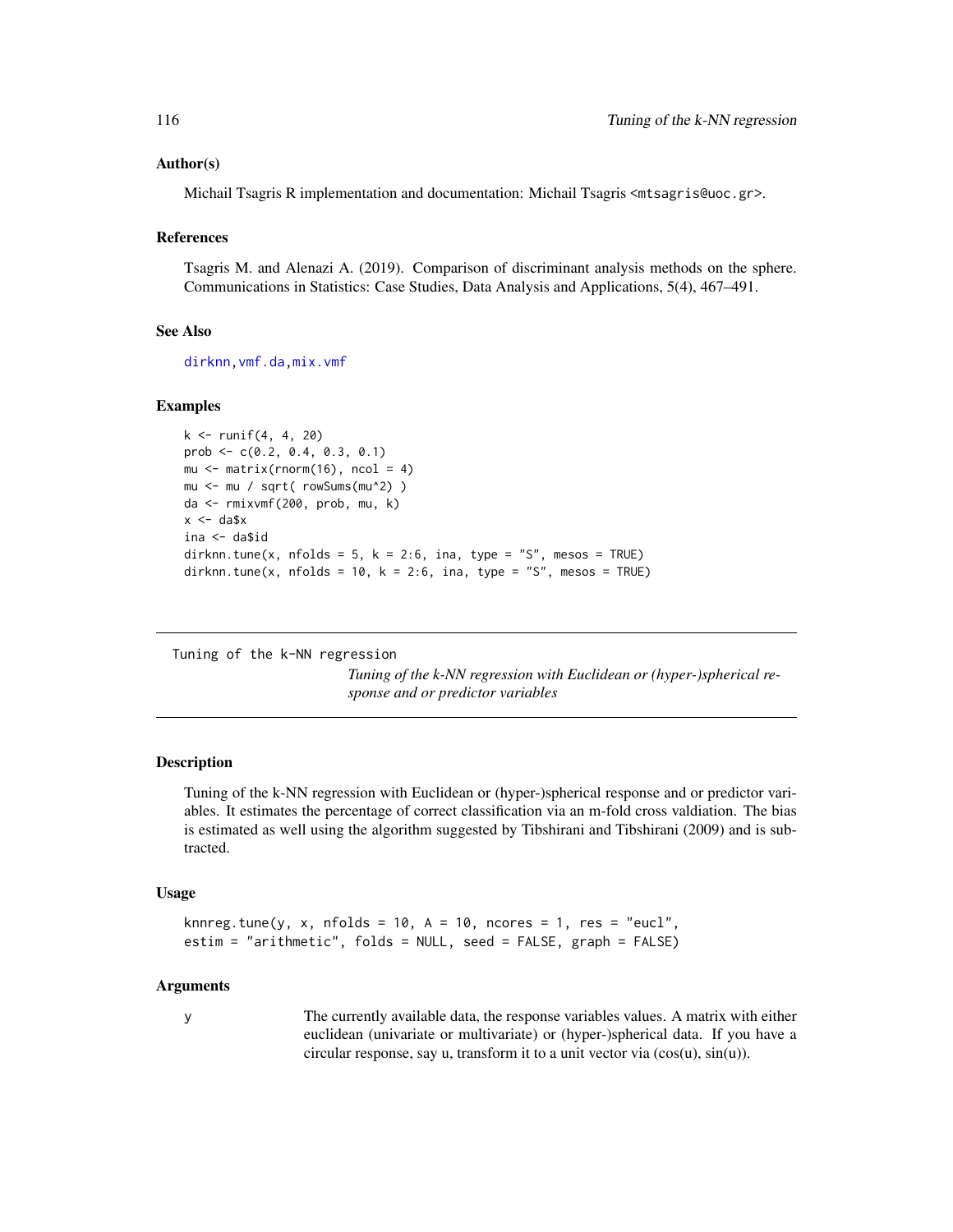<span id="page-116-0"></span>

| $\mathsf{x}$ | The currently available data, the predictor variables values. A matrix with either<br>euclidean (univariate or multivariate) or (hyper-)spherical data. If you have a<br>circular response, say u, transform it to a unit vector via $(cos(u), sin(u))$ . |
|--------------|-----------------------------------------------------------------------------------------------------------------------------------------------------------------------------------------------------------------------------------------------------------|
| nfolds       | How many folds to create?                                                                                                                                                                                                                                 |
| A            | The maximum number of nearest neighbours, set to 5 by default, starting from<br>the 1 nearest neighbor.                                                                                                                                                   |
| ncores       | How many cores to use. This is taken into account only when the predictor<br>variables are spherical.                                                                                                                                                     |
| res          | The type of the response variable. If it is Euclidean, set this argument equal to<br>"res". If it is a unit vector set it to res="spher".                                                                                                                 |
| estim        | Once the k observations whith the smallest distance are discovered, what should<br>the prediction be? The arithmetic average of the corresponding y values be used<br>estim="arithmetic" or their harmonic average estim="harmonic".                      |
| folds        | Do you already have a list with the folds? If not, leave this NULL.                                                                                                                                                                                       |
| seed         | If seed is TRUE, the results will always be the same.                                                                                                                                                                                                     |
| graph        | If this is TRUE a graph with the results will appear.                                                                                                                                                                                                     |

# Details

Tuning of the k-NN regression with Euclidean or (hyper-)spherical response and or predictor variables. It estimates the percentage of correct classification via an m-fold cross valdiation. The bias is estimated as well using the algorithm suggested by Tibshirani and Tibshirani (2009) and is subtracted. The sum of squares of prediction is used in the case of Euclidean responses. In the case of spherical responses the  $\sum_{\hat{y}_i^T} y_i$  is calculated.

# Value

A list including:

| crit        | The value of the criterion to minimise/maximise for all values of the nearest<br>neighbours.                                                                                                                                   |
|-------------|--------------------------------------------------------------------------------------------------------------------------------------------------------------------------------------------------------------------------------|
| best_k      | The best value of the nearest neighbours.                                                                                                                                                                                      |
| performance | The bias corrected optimal value of the criterion, along wit the estimated bias.<br>For the case of Euclidean reponse this will be higher than the crit and for the<br>case or spherical responses it will be lower than crit. |
| runtime     | The run time of the algorithm. A numeric vector. The first element is the user<br>time, the second element is the system time and the third element is the elapsed<br>time.                                                    |

#### Author(s)

Michail Tsagris R implementation and documentation: Michail Tsagris <mtsagris@uoc.gr> and Giorgos Athineou <gioathineou@gmail.com>

# See Also

[knn.reg](#page-51-0)[,spher.reg](#page-101-0)[,dirknn.tune](#page-113-0)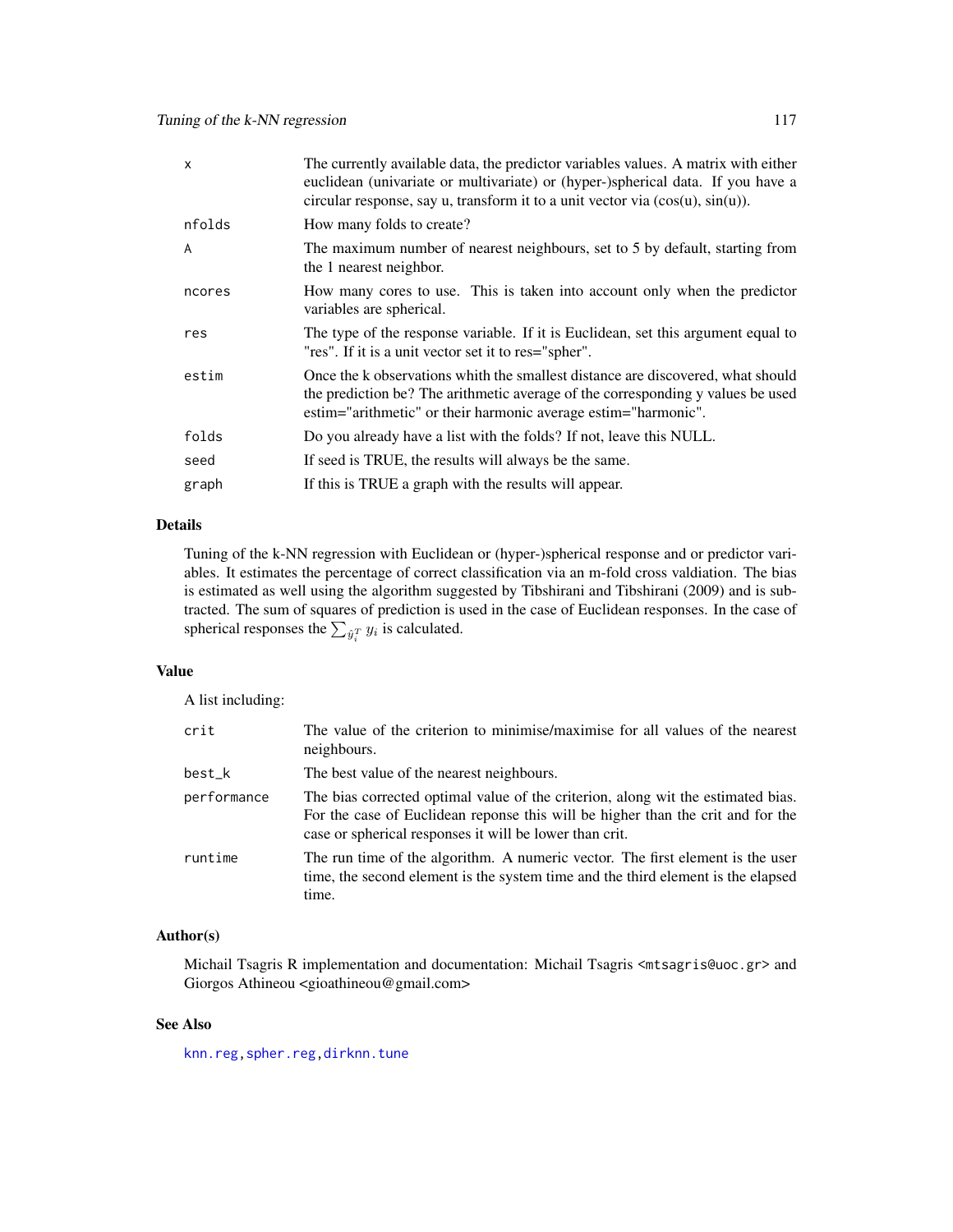# Examples

```
y \leftarrow \text{iris}[, 1]x \leftarrow \text{iris}[, 2:4]x \leftarrow x/ sqrt( rowSums(x<sup>2</sup>) ) ## Euclidean response and spherical predictors
knnreg.tune(y, x, A = 5, res = "eucl", estim = "arithmetic")
y <- iris[, 1:3]
y <- y/ sqrt( rowSums(y^2) ) ## Spherical response and Euclidean predictor
x \leftarrow \text{iris}[, 2]knnreg.tune(y, x, A = 5, res = "spher", estim = "arithmetic")
```
Uniformity test for circular data *Uniformity tests for circular data.*

#### Description

Hypothesis tests of uniformity for circular data.

#### Usage

kuiper(u, rads = FALSE,  $R = 1$ ) watson(u, rads =  $FALSE, R = 1)$ 

## Arguments

| u    | A numeric vector containing the circular data, which cna be expressed in degrees<br>or radians.                         |
|------|-------------------------------------------------------------------------------------------------------------------------|
| rads | A boolean variable. If the data are in radians, put this TRUE. If the data are<br>expressed in degrees make this FALSE. |
| R    | If $R = 1$ the asymptotic p-value will be calcualted. If R is greater than 1 the<br>bootstrap p-value is returned.      |

# Details

The high concentration (hcf.circaov), log-likelihood ratio (lr.circaov), embedding approach (embed.circaov) or the non equal concentration parameters approach (het.circaov) is used.

#### Value

A vector including:

| Test    | The value of the test statistic.                                                                  |
|---------|---------------------------------------------------------------------------------------------------|
| p-value | The p-value of the test (bootstrap or asymptotic depends upon the value of the<br>argument $R$ ). |

<span id="page-117-0"></span>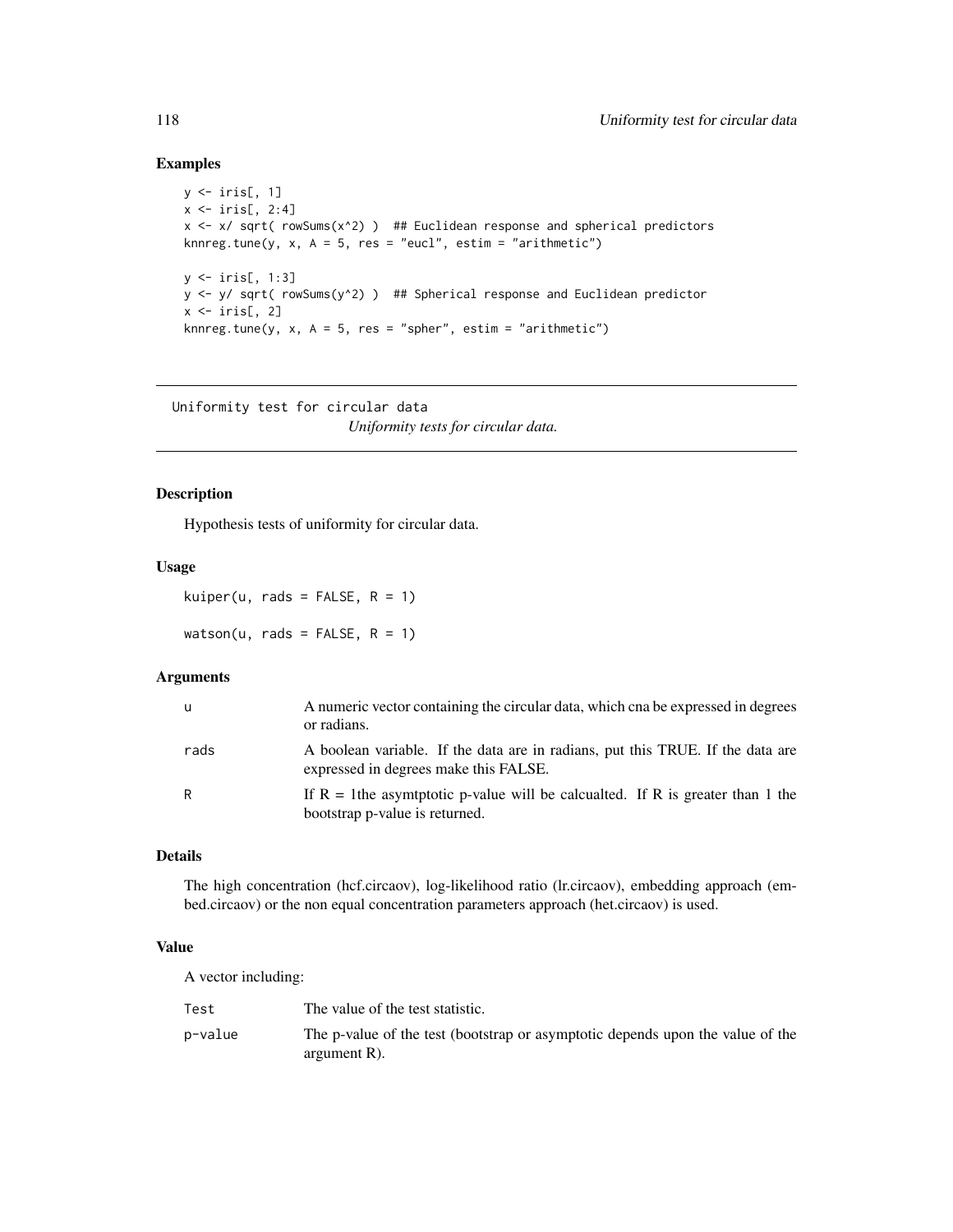# <span id="page-118-0"></span>Author(s)

Michail Tsagris

R implementation and documentation: Michail Tsagris <mtsagris@uoc.gr> and Giorgos Athineou <gioathineou@gmail.com>

#### References

Jammalamadaka, S. Rao and SenGupta, A. (2001). Topics in Circular Statistics, pg. 153-55 (Kuiper's test) & 156-157 (Watson's test).

## See Also

[rayleigh](#page-82-0)[,vmf](#page-57-0)[,rvonmises](#page-80-0)

# Examples

```
x < - rvonmises(n = 40, m = 2, k = 10)
kuiper(x, rads = TRUE)
watson(x, rads = TRUE)x \leftarrow rvonmises(40, m = 2, k = 0)
kuiper(x, rads = TRUE)watson(x, rads = TRUE)
```
Unit vector(s) with a given angle *Unit vector(s) with a given angle*

# Description

Unit vector with a given angle from a given unit vector.

# Usage

 $vec(x, n = 1, deg = 90)$ 

# Arguments

| <b>x</b> | A unit vector. If it is not a unit vector it becomes one.                                                                                                                                                                                                                                      |
|----------|------------------------------------------------------------------------------------------------------------------------------------------------------------------------------------------------------------------------------------------------------------------------------------------------|
| n        | The number of unit vectors to return.                                                                                                                                                                                                                                                          |
| deg      | The angle between the given vector and the n vectors to be returned. This must<br>be in degrees and it has to be between 0 and 180 degrees. If the angle is 0, the<br>same unit vector will be returned. If the angle is 180, the same unit vector with<br>the signs changed will be returned. |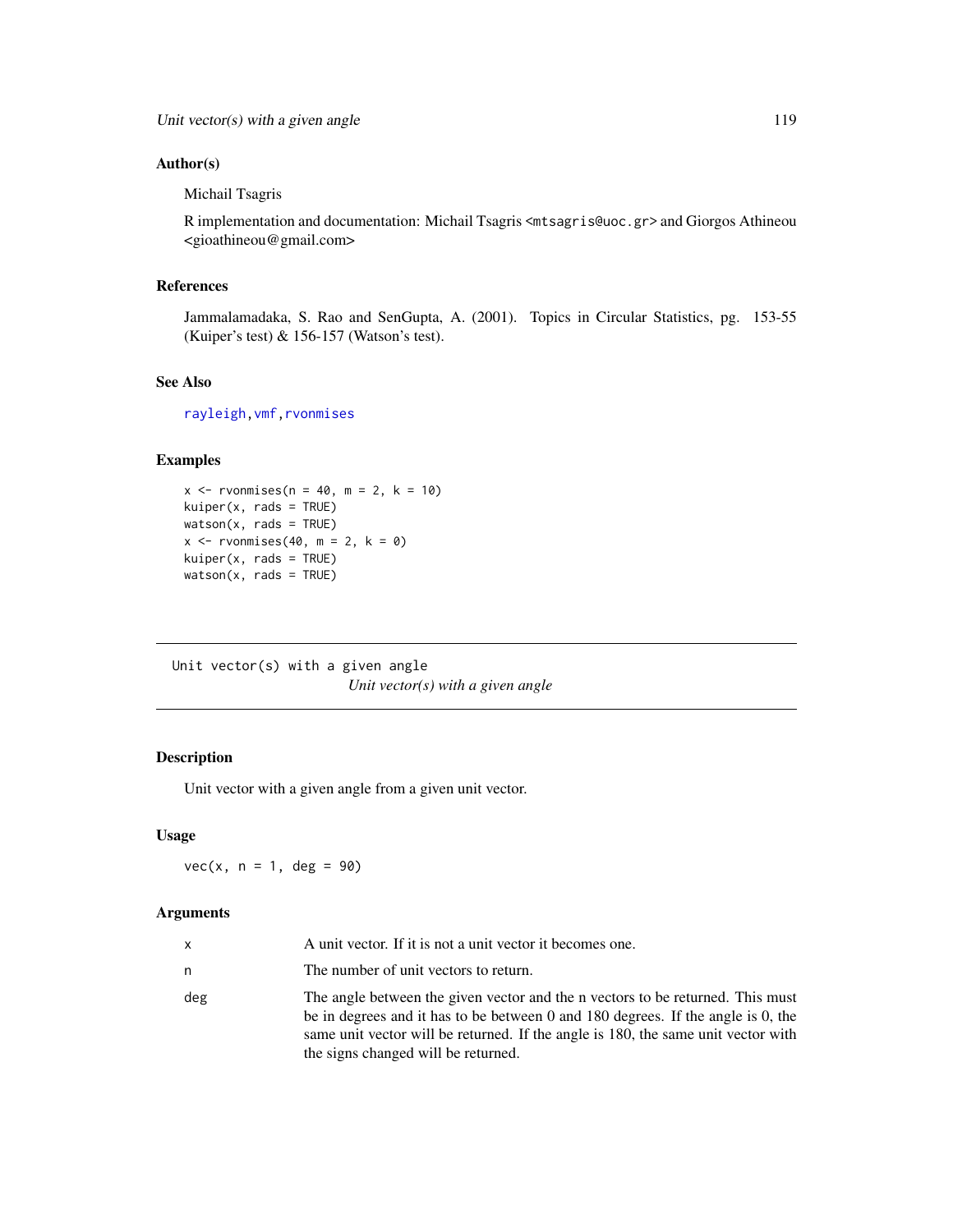# <span id="page-119-1"></span>Details

The user provides a unit vector and the degrees. The function will return n unit vectors whose angle with the given unit vector equals the degrees given. For example, if you want 10 unit vectors purpendicualr to the x put vec $(x, 10, 90)$ .

#### Value

A list including:

| runtime | The runtime of the procedure.                                                                 |
|---------|-----------------------------------------------------------------------------------------------|
| crit    | The calculated angle between the given unit vector and each of the generated<br>unit vectors. |
| mat     | A matrix with the n unit vectors.                                                             |

# Author(s)

Michail Tsagris R implementation and documentation: Michail Tsagris <mtsagris@uoc.gr> and Giorgos Athineou <gioathineou@gmail.com>

# See Also

[rvmf](#page-97-0), rbingham, rfb

# Examples

 $x \le -$  rnorm(10)  $x \leftarrow x / sqrt(\text{sum}(x^2))$ a <- vec(x, 20, 90)

von Mises kernel density estimation *Kernel density estimation of circular data with a von Mises kernel*

# <span id="page-119-0"></span>Description

Kernel density estimation of circular data with a von Mises kernel.

# Usage

```
vm.kde(u, h, thumb = "none", rads = TRUE)
```
#### Arguments

| u     | A numeric vector containing the data.                                                                                                                                      |
|-------|----------------------------------------------------------------------------------------------------------------------------------------------------------------------------|
| h.    | The bandwidth.                                                                                                                                                             |
| thumb | It can be either "none", so the bandwidth the user has set will be used, "tay" for<br>the method of Taylor $(2008)$ or "rot" for the method of Garcia-Portugues $(2013)$ . |
| rads  | If the data are in radians, this should be TRUE and FALSE otherwise.                                                                                                       |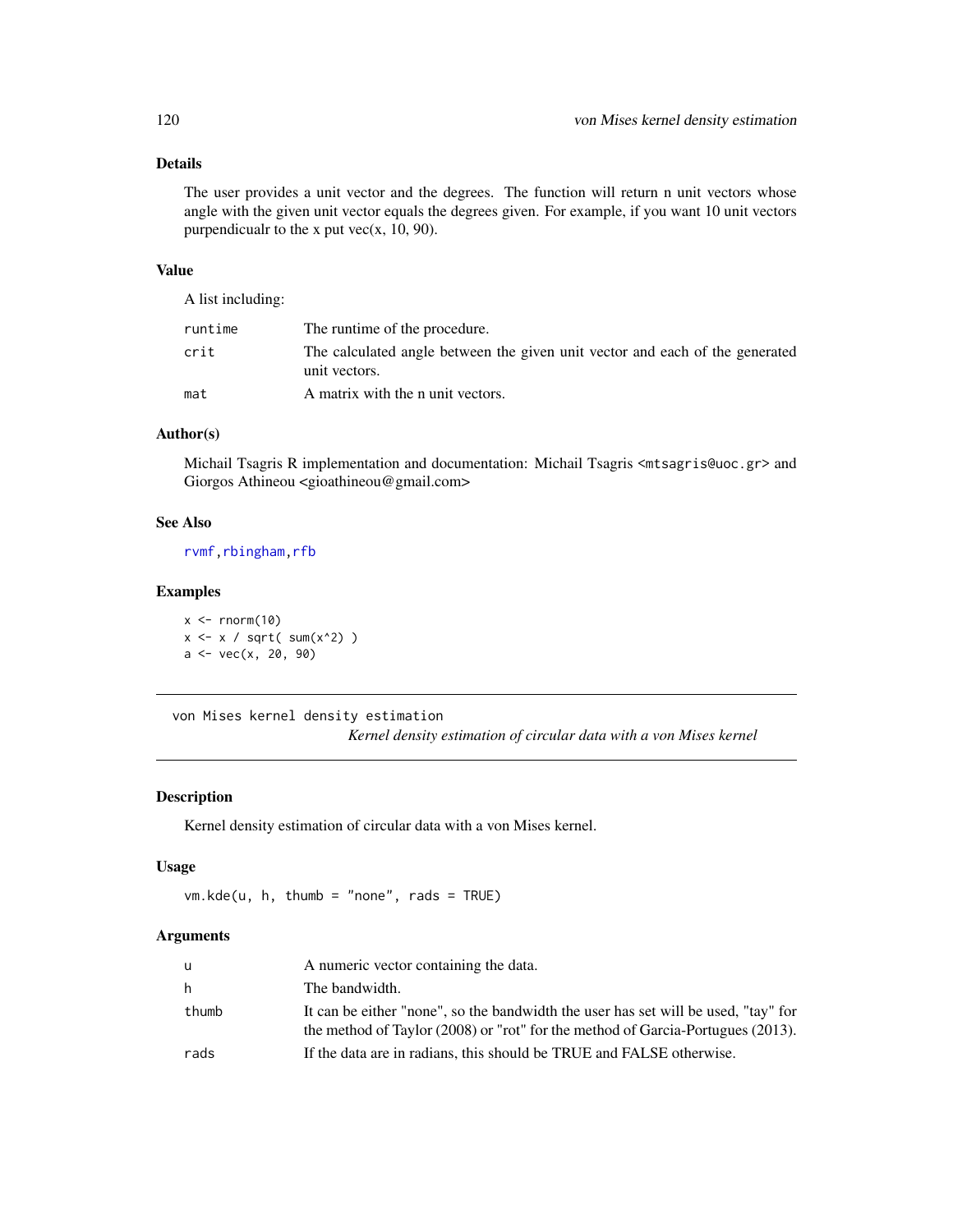#### <span id="page-120-0"></span>Details

The user has the option to use a bandwidth he/she has found in some way (cross-validation) or estimate it as Taylor (2008) or Garcia-Portugues (2013).

#### Value

A list including:

| h | The bandwidth. If the user chose one of "tay" or "rot" the estimated bandwidth<br>will be returned. |
|---|-----------------------------------------------------------------------------------------------------|
| f | The kernel density estimate at the observed points.                                                 |

# Author(s)

Michail Tsagris

R implementation and documentation: Michail Tsagris <mtsagris@uoc.gr> and Giorgos Athineou<gioathineou@gmail.com>

# References

Taylor, C. C. (2008). Automatic bandwidth selection for circular density estimation. Computational Statistics & Data Analysis, 52(7): 3493-3500.

Garcia Portugues, E. (2013). Exact risk improvement of bandwidth selectors for kernel density estimation with directional data. Electronic Journal of Statistics, 7, 1655-1685.

#### See Also

[vmkde.tune](#page-111-0)[,vmfkde.tune,](#page-112-0)[vmf.kde](#page-121-0)

#### Examples

```
x \le rvonmises(100, 2.4, 10, rads = TRUE)
hist(x, freq = FALSE)f1 <- vm.kde(x, h = 0.1, thumb = "rot", rads = TRUE)$f
f2 \leq -vm.kde(x, h = 0.1, thumb = "tay", rads = TRUE)$f
h \le - vmkde.tune(x)[1]f3 \leq vm.kde(x, h = h, thumb = "none", rads = TRUE)$f
points(x, f1, col = 1)
points(x, f2, col = 2)
points(x, f3, col = 3)
```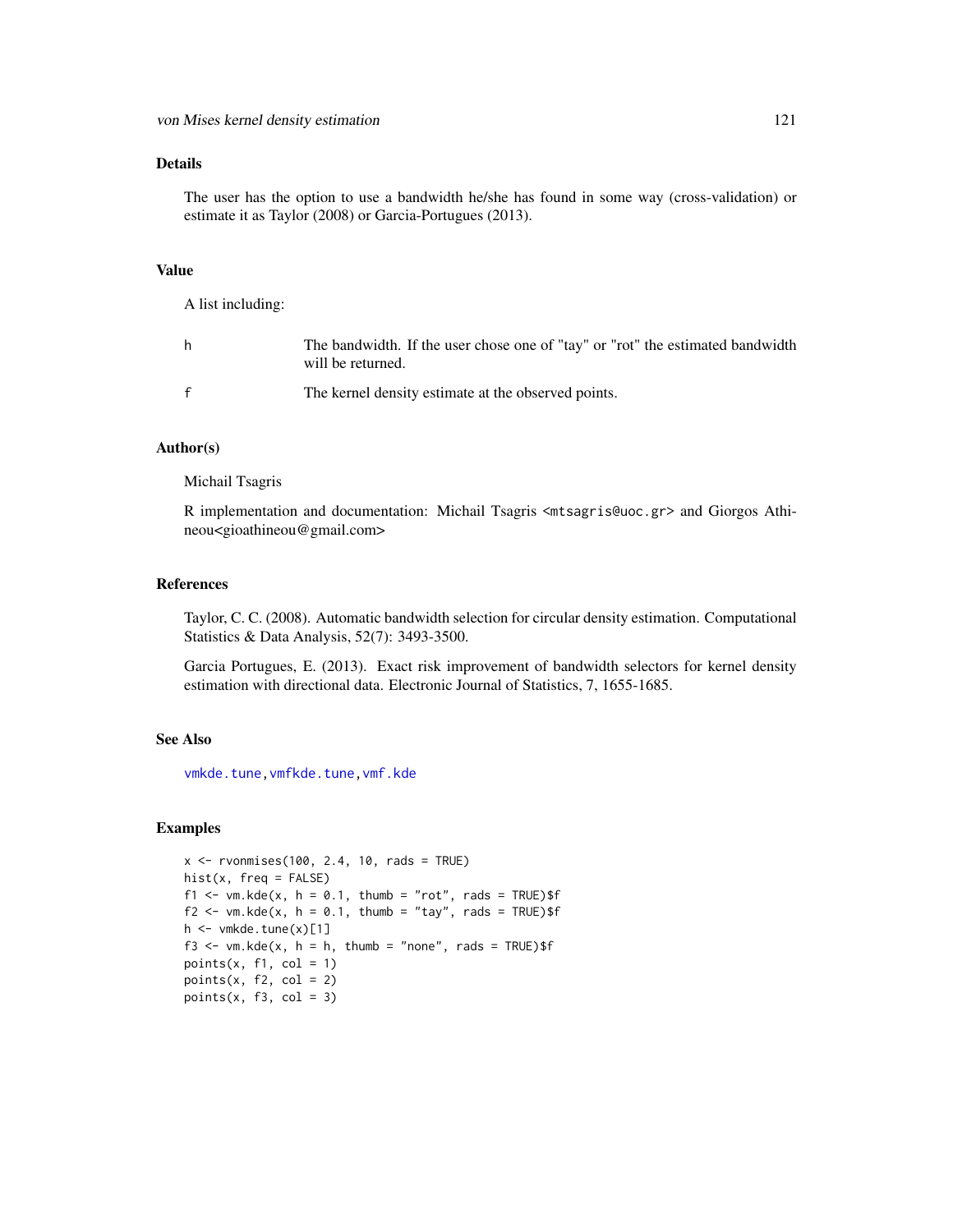<span id="page-121-1"></span>von Mises-Fisher kernel density estimation for (hyper-)spherical data *Kernel density estimation for (hyper-)spherical data using a von Mises-Fisher kernel*

# <span id="page-121-0"></span>Description

A von Mises-Fisher kernel is used for the non parametric density estimation.

#### Usage

 $vmf.kde(x, h, thumb = "none")$ 

#### **Arguments**

| x.    | A matrix with unit vectors, i.e. the data being expressed in Euclidean cordinates.                                                |
|-------|-----------------------------------------------------------------------------------------------------------------------------------|
| h.    | The bandwidth to be used.                                                                                                         |
| thumb | If this is "none", the given bandwidth is used. If it is "rot" the rule of thumb<br>suggested by Garcia-Portugues (2013) is used. |

# Details

A von Mises-Fisher kernel is used for the non parametric density estimation.

#### Value

A list including:

| The bandwidth used.                                                               |
|-----------------------------------------------------------------------------------|
| A vector with the kernel density estimate calculated for each of the data points. |

#### Author(s)

Michail Tsagris

R implementation and documentation: Michail Tsagris <mtsagris@uoc.gr> and Giorgos Athineou <gioathineou@gmail.com>

# References

Garcia Portugues, E. (2013). Exact risk improvement of bandwidth selectors for kernel density estimation with directional data. Electronic Journal of Statistics, 7, 1655-1685.

# See Also

[vmfkde.tune](#page-112-0)[,vm.kde](#page-119-0)[,vmf,](#page-57-0)[vmkde.tune](#page-111-0)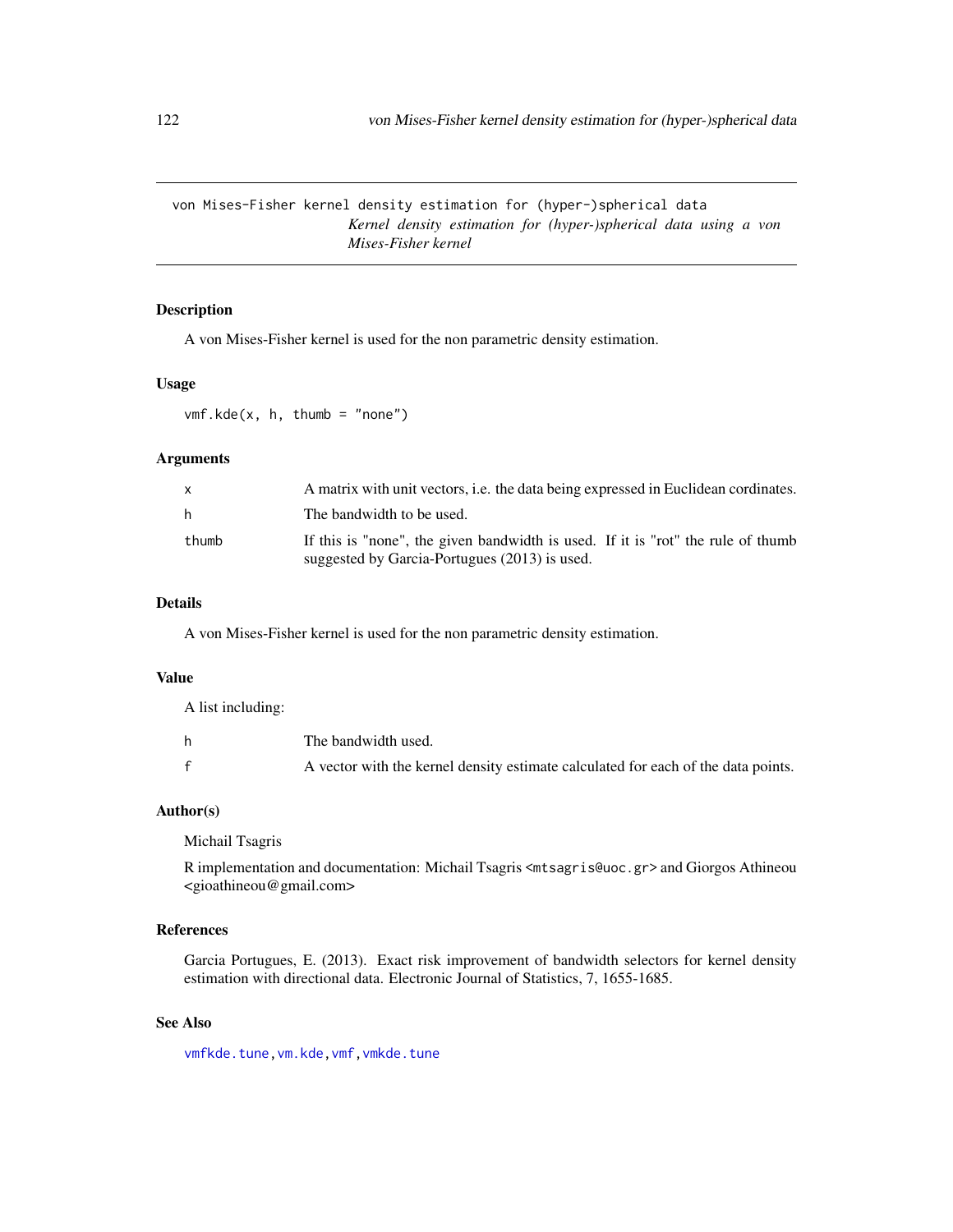# Examples

```
x <- rvmf(100, rnorm(5), 15)
h <- vmfkde.tune(x)[1]
f1 <- vmf.kde(x, h = h, thumb = "none")
f2 <- vmf. kde(x, h = h, thumb = "rot")f1$h ; f2$h
```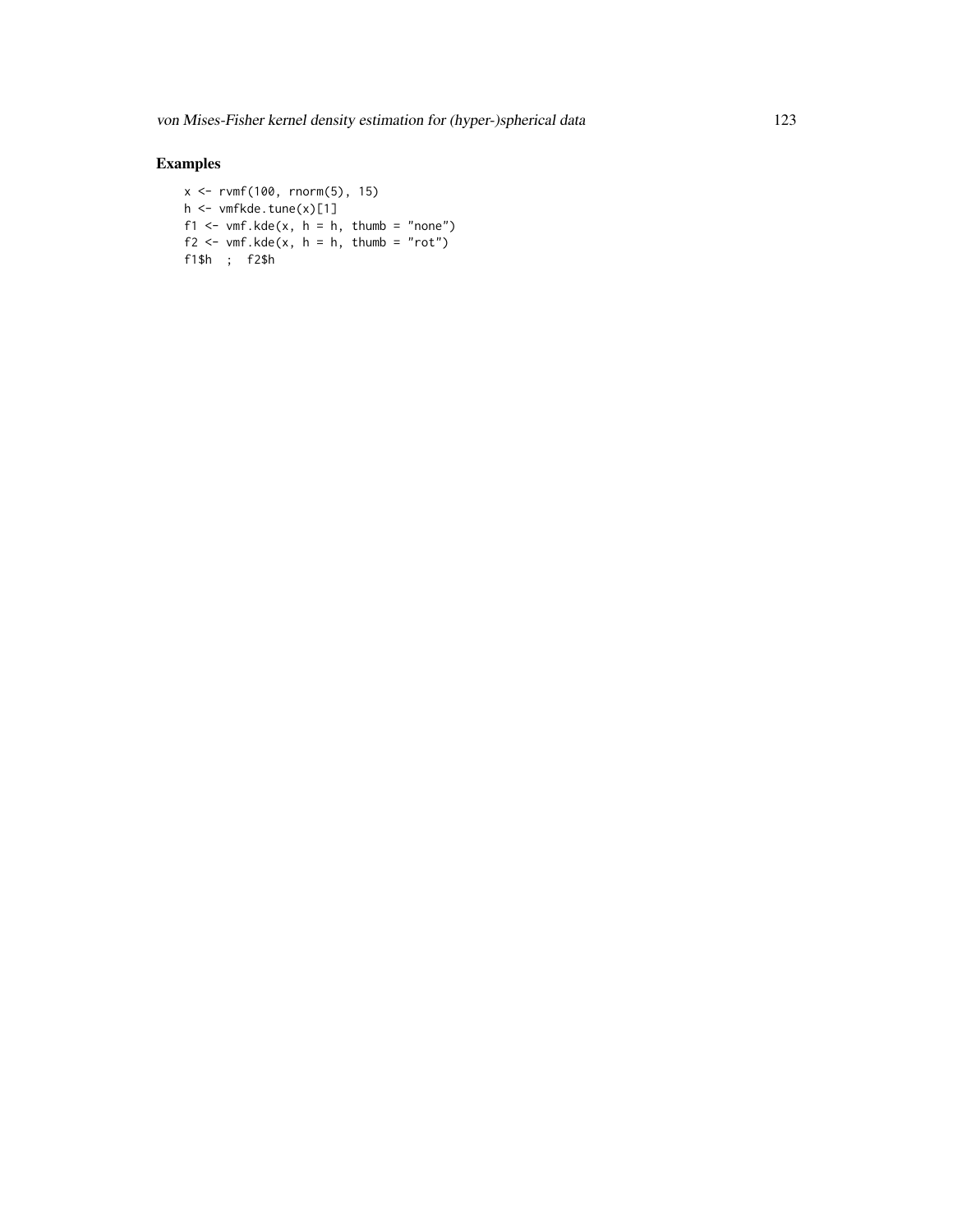# Index

∗ Analysis of variance Anova for circular data, [9](#page-8-1) ∗ Angle of rotation Rotation axis and angle of rotation given a rotation matrix, [85](#page-84-0) Rotation matrix from a rotation axis and angle of rotation, [86](#page-85-0) ∗ Angular central Gaussian distribution Angular central Gaussian random values simulation, [6](#page-5-0) ∗ Anova Directional-package, [4](#page-3-0) ∗ Axis of rotation Rotation axis and angle of rotation given a rotation matrix, [85](#page-84-0) Rotation matrix from a rotation axis and angle of rotation, [86](#page-85-0) ∗ BIC of the mixture models BIC for the model based clustering using mixtures of von Mises-Fisher distributions, [10](#page-9-0) ∗ Bimodal distribution on the sphere MLE of the Wood bimodal distribution on the sphere, [70](#page-69-0) ∗ Bingham distribution Simulation from a Bingham distribution using any symmetric matrix A, [91](#page-90-1) Simulation of random values from a Bingham distribution, [93](#page-92-0) ∗ Circular correlation type II Circular correlations between two circular variables, [16](#page-15-0) ∗ Circular correlation type I Circular correlations between two circular variables, [16](#page-15-0) ∗ Circular data

A test for testing the equality of the concentration parameters for ciruclar data, [5](#page-4-0) Anova for circular data, [9](#page-8-1) Test of equality of the concentration parameters for circular data, [109](#page-108-1) Uniformity test for circular data, [118](#page-117-0) ∗ Circular regression Circular or angular regression, [17](#page-16-0) ∗ Circular-linear correlation Circular-linear correlation, [18](#page-17-0) ∗ Concentration parameters Test for equality of concentration parameters for spherical data, [108](#page-107-0) ∗ Contour plot Contour plot of a mixture of von Mises-Fisher distributions model, [21](#page-20-0) Contour plot of spherical data using a von Mises-Fisher kernel density estimate, [22](#page-21-1) Contour plot of the Kent distribution for some data, [23](#page-22-0) Contour plot of the Kent distribution without any data, [24](#page-23-0) Contour plots of the von Mises-Fisher distribution, [26](#page-25-0) ∗ Cross validation Cross validation in von Mises-Fisher discrminant analysis, [32](#page-31-1) Cross validation with ESAG discrminant analysis, [33](#page-32-0) ∗ Cross-validation Tuning of the k-NN regression, [116](#page-115-0)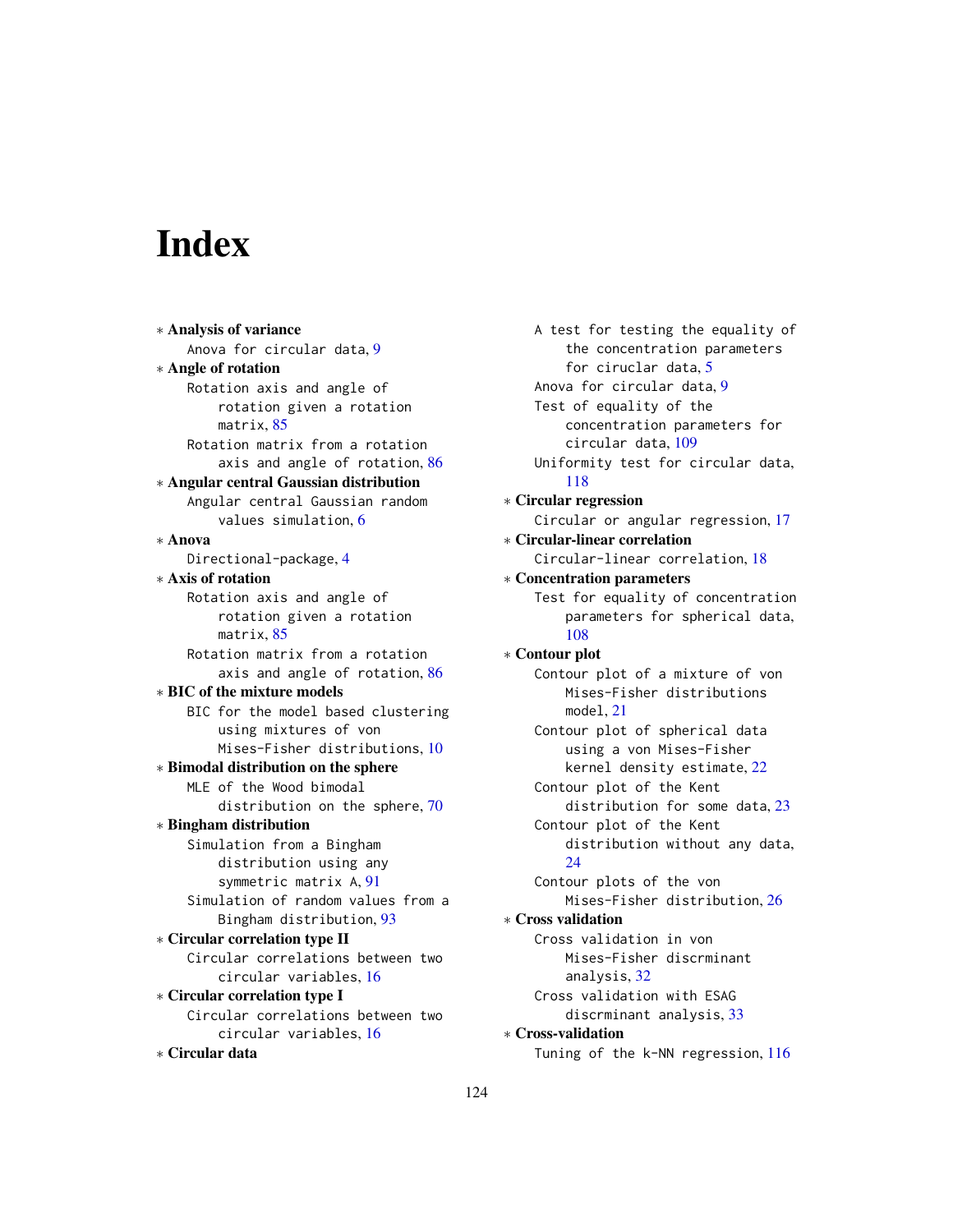#### INDEX 125

∗ Directional data Directional-package, [4](#page-3-0) ∗ Directional k-NN algorithm k-NN algorithm using the arc cosinus distance, [51](#page-50-1) Tuning of the k-NN algorithm using the arc cosinus distance, [114](#page-113-1) ∗ Discriminant analysis Cross validation for estimating the classification rate, [30](#page-29-0) Cross validation in von Mises-Fisher discrminant analysis, [32](#page-31-1) Cross validation with ESAG discrminant analysis, [33](#page-32-0) Directional-package, [4](#page-3-0) Prediction in discriminant analysis based on ESAG distribution, [75](#page-74-0) Prediction in discriminant analysis based on von Mises-Fisher distribution, [76](#page-75-0) ∗ ESAG distribution MLE of the ESAG distribution, [64](#page-63-0) Random values generation from the ESAG distribution, [80](#page-79-0) ∗ Equality of concentrations A test for testing the equality of the concentration parameters for ciruclar data, [5](#page-4-0) Test of equality of the concentration parameters for circular data, [109](#page-108-1) ∗ Euclidean coordinates Euclidean transformation, [38](#page-37-0) Inverse of the Euclidean transformation, [50](#page-49-0) ∗ Euclidean data k-NN regression, [52](#page-51-1) Tuning of the k-NN regression, [116](#page-115-0) ∗ Fisher-Bingham distribution Saddlepoint approximations of the Fisher-Bingham distributions,  $90$ Simulation of random values from a spherical Fisher-Bingham distribution, [95](#page-94-1)

∗ Generalised von Mises distribution

MLE of the generalised von Mises distribution, [65](#page-64-0) ∗ Goodness of fit test Hypothesis test for IAG distribution over the ESAG distribution, [45](#page-44-0) Hypothesis test for von Mises-Fisher distribution over Kent distribution, [46](#page-45-0) ∗ Graphs Directional-package, [4](#page-3-0) ∗ Grouped data Goodness of fit test for grouped data, [43](#page-42-0) Summary statistics for grouped circular data, [105](#page-104-0) ∗ Hypothesis testing A test for testing the equality of the concentration parameters for ciruclar data, [5](#page-4-0) Anova for circular data, [9](#page-8-1) Test for equality of concentration parameters for spherical data, [108](#page-107-0) Test of equality of the concentration parameters for circular data, [109](#page-108-1) Uniformity test for circular data, [118](#page-117-0) ∗ Hypothesis test Rayleigh's test of uniformity, [83](#page-82-1) ∗ Inverse transformation Inverse of Lambert's equal area projection, [49](#page-48-0) ∗ Kent distribution Contour plot of the Kent distribution for some data, [23](#page-22-0) Contour plot of the Kent distribution without any data, [24](#page-23-0) Hypothesis test for IAG distribution over the ESAG distribution, [45](#page-44-0) Hypothesis test for von Mises-Fisher distribution over Kent distribution, [46](#page-45-0) Logarithm of the Kent distribution normalizing constant, [55](#page-54-0)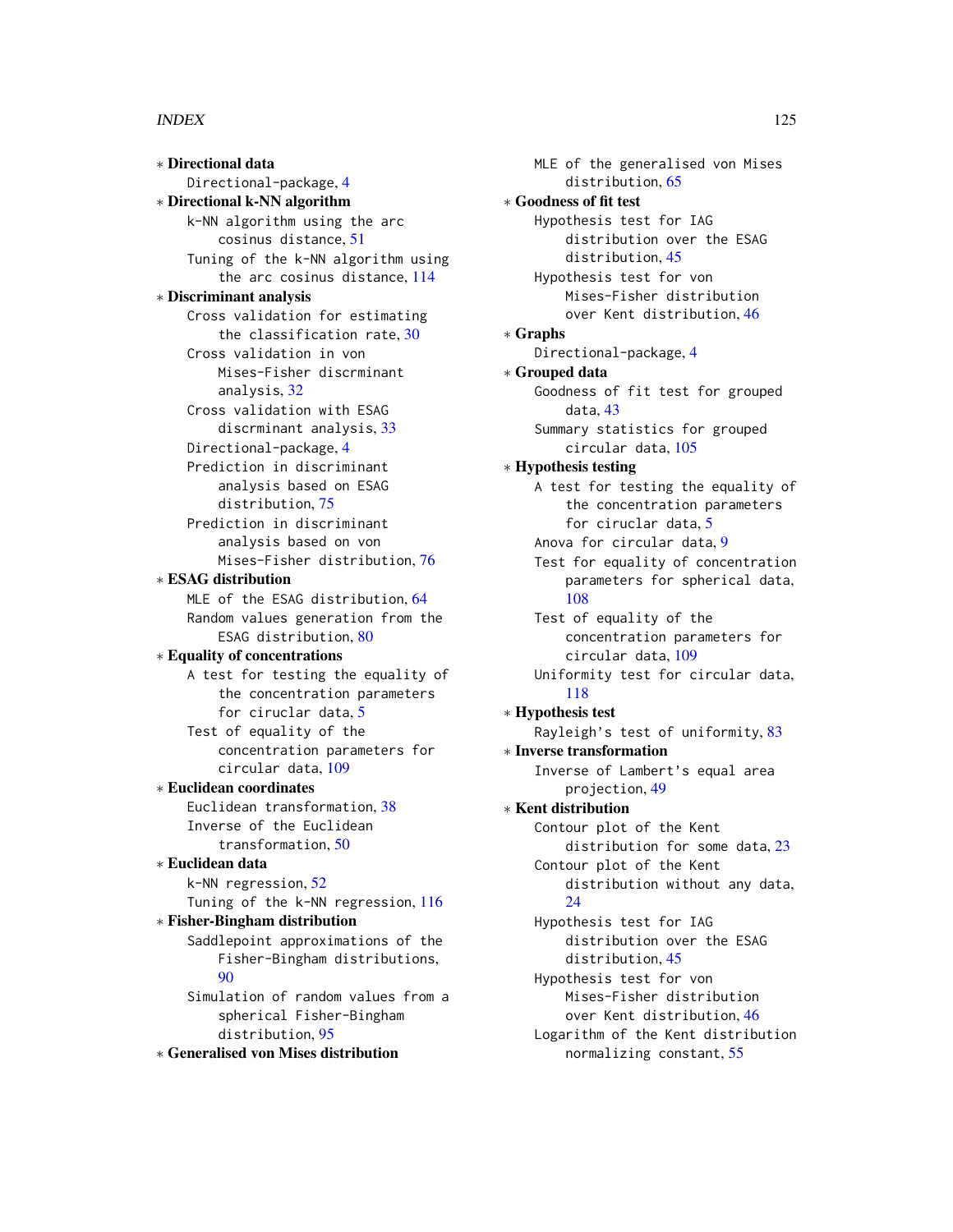MLE of the Kent distribution, [66](#page-65-0) Simulation of random values from a spherical Fisher-Bingham distribution, [95](#page-94-1) Simulation of random values from a spherical Kent distribution, [96](#page-95-0) ∗ Kernel density estimate Tuning of the bandwidth parameter in the von Mises kernel, [112](#page-111-1) Tuning of the bandwidth parameter in the von Mises-Fisher kernel, [113](#page-112-1) von Mises-Fisher kernel density estimation for (hyper-)spherical data, [122](#page-121-1) ∗ Kernel density von Mises kernel density estimation, [120](#page-119-1) ∗ Lambert's equal area projection Inverse of Lambert's equal area projection, [49](#page-48-0) Lambert's equal area projection, [54](#page-53-0) ∗ Matrix Fisher distribution MLE of the Matrix Fisher distribution on SO(3), [68](#page-67-0) ∗ Maximum likelihood estimation MLE of the Matrix Fisher distribution on SO(3), [68](#page-67-0) ∗ Mean direction Test for a given mean direction, [107](#page-106-0) ∗ Median direction Spherical and hyperspherical median, [99](#page-98-0) ∗ Mixtures of von Mises-Fisher distributions BIC for the model based clustering using mixtures of von Mises-Fisher distributions, [10](#page-9-0) Contour plot of a mixture of von Mises-Fisher distributions model, [21](#page-20-0) Simulation of random values from a mixture of von Mises-Fisher distributions, [94](#page-93-0) ∗ Model based clustering Mixtures of Von Mises-Fisher distributions, [57](#page-56-1) ∗ Normalising constant

Logarithm of the Kent distribution normalizing constant, [55](#page-54-0) Saddlepoint approximations of the Fisher-Bingham distributions, [90](#page-89-0) ∗ One sample hypothesis test Test for a given mean direction, [107](#page-106-0) ∗ Probability density function Probability density function of the von Mises-Fisher distribution, [78](#page-77-0) ∗ Projected normal Circular or angular regression, [17](#page-16-0) ∗ Random values simulation Random values simulation from some circular distributions, [81](#page-80-1) Simulation of random values from a Bingham distribution, [93](#page-92-0) Simulation of random values from a mixture of von Mises-Fisher distributions, [94](#page-93-0) Simulation of random values from a von Mises-Fisher distribution, [98](#page-97-1) ∗ Regression Directional-package, [4](#page-3-0) ∗ Rejection sampling Simulation of random values from a Bingham distribution, [93](#page-92-0) ∗ Rotation matrix Random sample of matrices in  $SO(p), 79$  $SO(p), 79$ Rotation matrix from a rotation axis and angle of rotation, [86](#page-85-0) Rotation matrix to rotate a spherical vector along the direction of another, [88](#page-87-0)  $*$  SO(p) Random sample of matrices in  $SO(p)$ , [79](#page-78-0) ∗ Saddlepoint approximation Logarithm of the Kent distribution normalizing constant, [55](#page-54-0) Saddlepoint approximations of the Fisher-Bingham distributions, [90](#page-89-0) ∗ Simulated data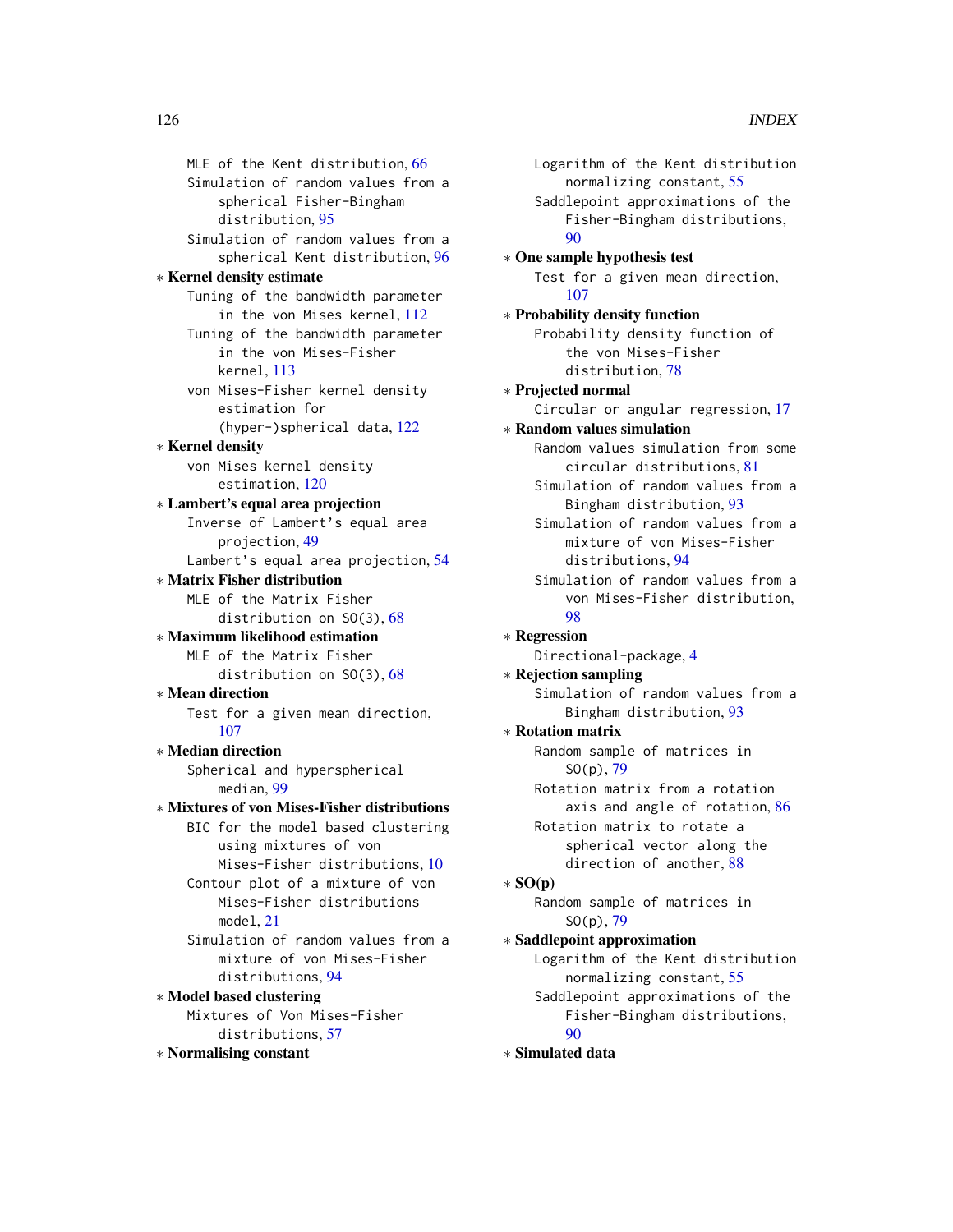Simulation of random values from a spherical Fisher-Bingham distribution, [95](#page-94-1) Simulation of random values from a spherical Kent distribution, [96](#page-95-0) ∗ Simulation of random values Simulation from a Bingham distribution using any symmetric matrix A, [91](#page-90-1) ∗ Simulation Directional-package, [4](#page-3-0) ∗ Spherical coordinates Euclidean transformation, [38](#page-37-0) Inverse of the Euclidean transformation, [50](#page-49-0) ∗ Spherical data Directional-package, [4](#page-3-0) k-NN regression, [52](#page-51-1) Lambert's equal area projection, [54](#page-53-0) Spherical-spherical correlation, [101](#page-100-0) Spherical-spherical regression, [102](#page-101-1) Test for equality of concentration parameters for spherical data, [108](#page-107-0) Tuning of the k-NN regression, [116](#page-115-0) ∗ Spherical-Spherical regression Spherical-spherical regression, [102](#page-101-1) ∗ Squared correlation Spherical-spherical correlation, [101](#page-100-0) ∗ Summary statistics Summary statistics for circular data, [104](#page-103-0) Summary statistics for grouped circular data, [105](#page-104-0) ∗ Supervised classification k-NN algorithm using the arc cosinus distance, [51](#page-50-1) Tuning of the k-NN algorithm using the arc cosinus distance, [114](#page-113-1) ∗ Tuning of the bandwidth Tuning of the bandwidth parameter in the von Mises-Fisher kernel, [113](#page-112-1) ∗ Tuning the bandwidth

Tuning of the bandwidth parameter in the von Mises kernel, [112](#page-111-1) ∗ Uniform distribution on the (hyper)-sphere Rayleigh's test of uniformity, [83](#page-82-1) ∗ Uniformity test Uniformity test for circular data, [118](#page-117-0) ∗ Von Mises distribution Summary statistics for circular data, [104](#page-103-0) Summary statistics for grouped circular data, [105](#page-104-0) ∗ Von Mises-Fisher distributions Cross validation for estimating the classification rate, [30](#page-29-0) Prediction in discriminant analysis based on ESAG distribution, [75](#page-74-0) Prediction in discriminant analysis based on von Mises-Fisher distribution, [76](#page-75-0) ∗ Wood distribution MLE of the Wood bimodal distribution on the sphere, [70](#page-69-0) ∗ bivariate angular Gaussian MLE of some circular distributions, [61](#page-60-0) ∗ circular data Directional-package, [4](#page-3-0) MLE of some circular distributions, [61](#page-60-0) ∗ directional data Angular central Gaussian random values simulation, [6](#page-5-0) Conversion of cosines to azimuth and plunge, [27](#page-26-0) ∗ k-NN regression k-NN regression, [52](#page-51-1) Tuning of the k-NN regression, [116](#page-115-0) ∗ maximum likelihood estimation MLE of the ESAG distribution, [64](#page-63-0) MLE of the Kent distribution, [66](#page-65-0) ∗ random values simulation Angular central Gaussian random values simulation, [6](#page-5-0) ∗ simulation Random values generation from the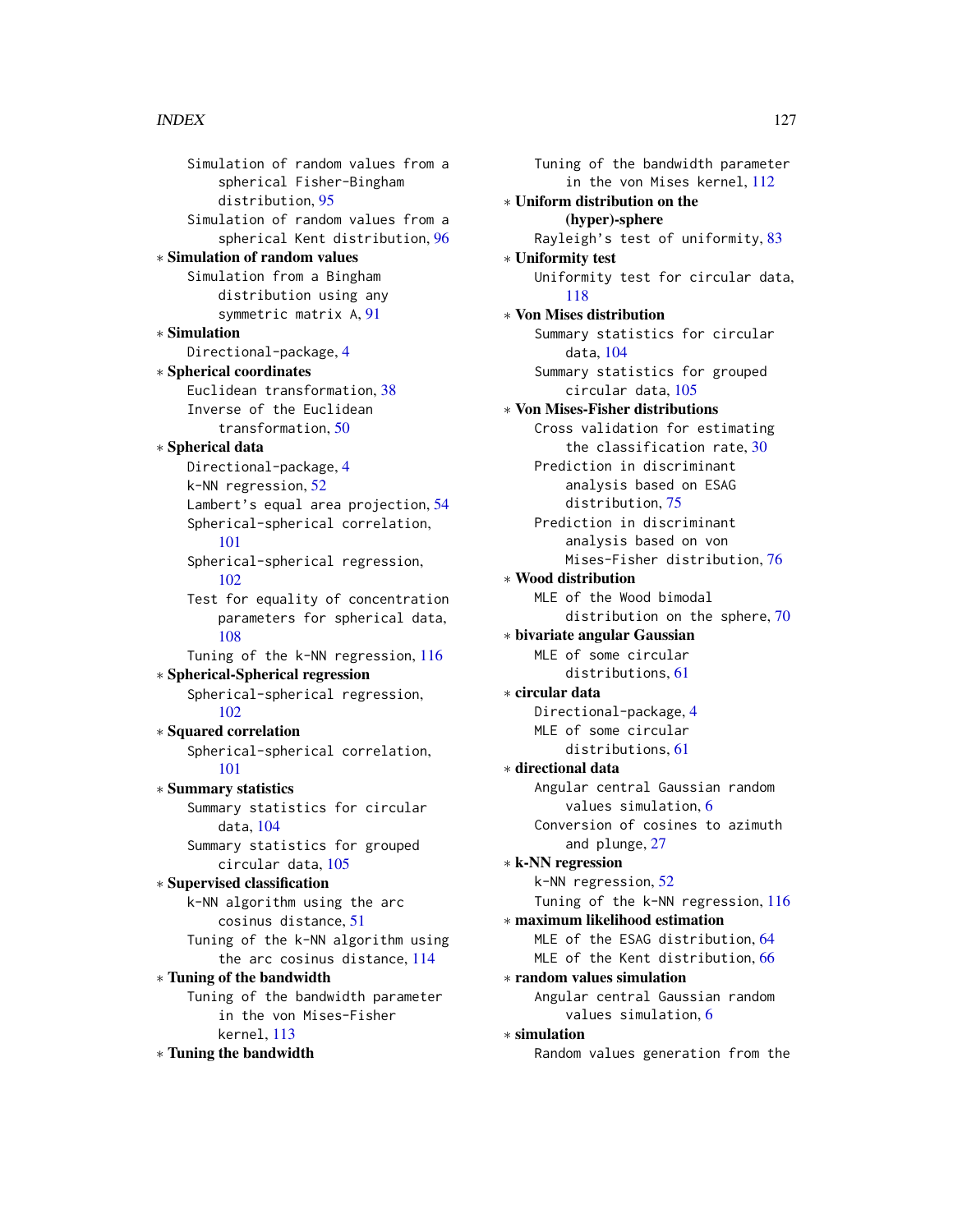ESAG distribution, [80](#page-79-0) ∗ spherical data MLE of the ESAG distribution, [64](#page-63-0) Random values generation from the ESAG distribution, [80](#page-79-0) ∗ unit vectors Unit vector(s) with a given angle, [119](#page-118-0) ∗ von Mises distribution Tuning of the bandwidth parameter in the von Mises kernel, [112](#page-111-1) ∗ von Mises kernel von Mises kernel density estimation, [120](#page-119-1) ∗ von Mises-Fisher distribution Contour plots of the von Mises-Fisher distribution, [26](#page-25-0) Cross validation in von Mises-Fisher discrminant analysis, [32](#page-31-1) Cross validation with ESAG discrminant analysis, [33](#page-32-0) Goodness of fit test for grouped data, [43](#page-42-0) Hypothesis test for IAG distribution over the ESAG distribution, [45](#page-44-0) Hypothesis test for von Mises-Fisher distribution over Kent distribution, [46](#page-45-0) Mixtures of Von Mises-Fisher distributions, [57](#page-56-1) Probability density function of the von Mises-Fisher distribution, [78](#page-77-0) Random values simulation from some circular distributions, [81](#page-80-1) Simulation of random values from a von Mises-Fisher distribution, [98](#page-97-1) Tuning of the bandwidth parameter in the von Mises-Fisher kernel, [113](#page-112-1) ∗ von Mises-Fisher kernel Contour plot of spherical data using a von Mises-Fisher kernel density estimate, [22](#page-21-1)

∗ von Mises-Fisher

von Mises-Fisher kernel density estimation for (hyper-)spherical data, [122](#page-121-1) ∗ wrapped Cauchy distribution MLE of some circular distributions, [61](#page-60-0) A test for testing the equality of the concentration parameters for ciruclar data, [5](#page-4-0) acg, *[7](#page-6-1)*, *[65](#page-64-0)*, *[81](#page-80-1)*, *[84](#page-83-0)* acg *(*MLE of (hyper-)spherical distributions*)*, [58](#page-57-1) Angular central Gaussian random values simulation, [6](#page-5-0) Anova for (hyper-)spherical data, [7](#page-6-1) Anova for circular data, [9](#page-8-1) Arotation, *[28,](#page-27-0) [29](#page-28-0)*, *[39](#page-38-0)*, *[50](#page-49-0)*, *[80](#page-79-0)*, *[87](#page-86-0)*, *[89](#page-88-0)* Arotation *(*Rotation axis and angle of rotation given a rotation matrix*)*, [85](#page-84-0)

BIC for the model based clustering using mixtures of von Mises-Fisher distributions, [10](#page-9-0) bic.mixvmf, *[58](#page-57-1)*, *[95](#page-94-1)* bic.mixvmf *(*BIC for the model based clustering using mixtures of

von Mises-Fisher distributions*)*, [10](#page-9-0) Bootstrap 2-sample mean test for (hyper-)spherical data, [11](#page-10-0) Bootstrap 2-sample mean test for

circular data, [12](#page-11-0)

Check visually whether matrix Fisher samples is correctly generated or not, [14](#page-13-0) circ.cor1, *[18,](#page-17-0) [19](#page-18-0)*, *[69](#page-68-0)*, *[102,](#page-101-1) [103](#page-102-0)* circ.cor1 *(*Circular correlations between two circular variables*)*, [16](#page-15-0) circ.cor2, *[17](#page-16-0)[–19](#page-18-0)*, *[102,](#page-101-1) [103](#page-102-0)* circ.cor2 *(*Circular correlations between two circular variables*)*, [16](#page-15-0)

circ.cors1 *(*Circular correlations between one and many circular variables*)*, [15](#page-14-0)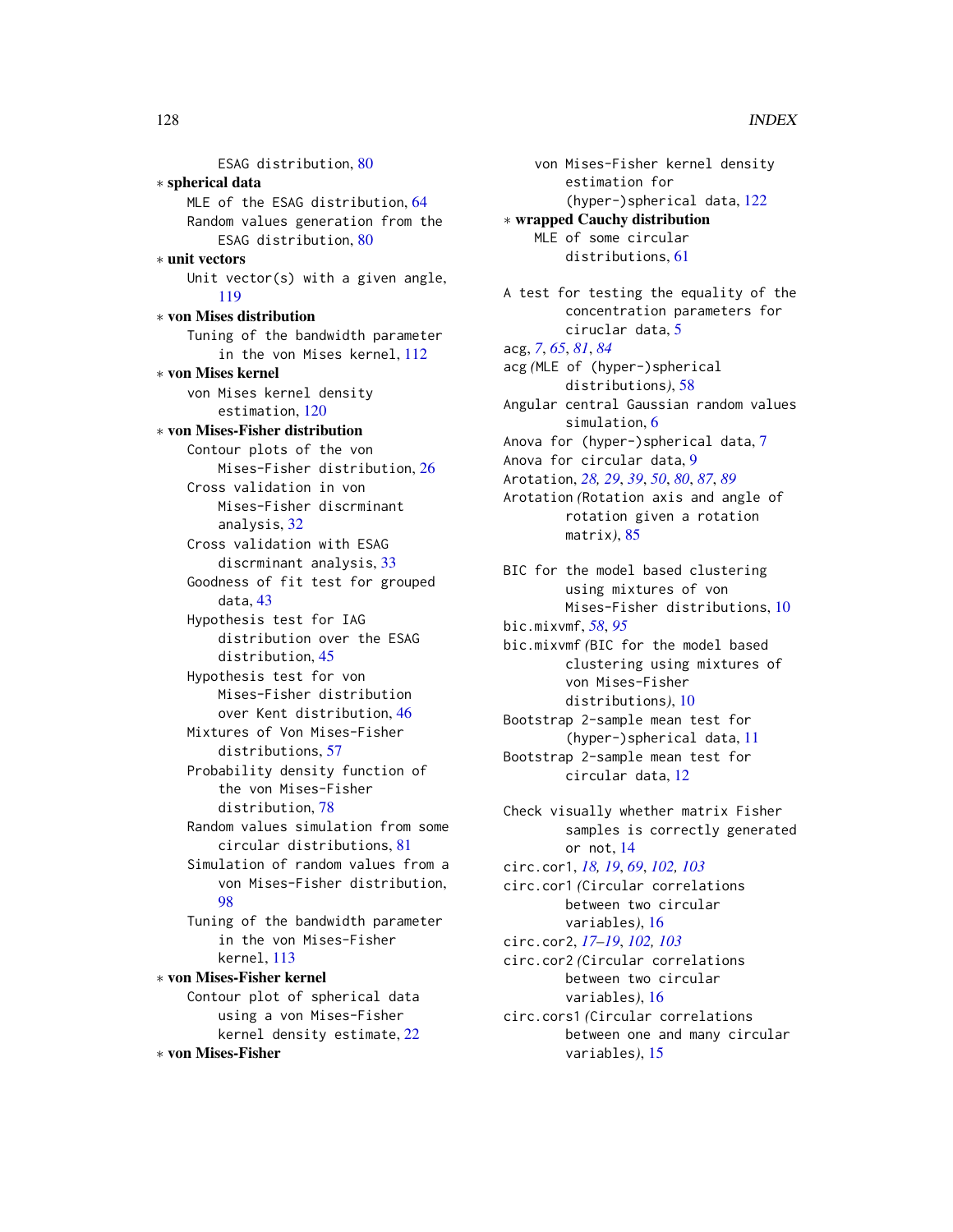#### INDEX 229

circ.summary, *[44](#page-43-0)*, *[65,](#page-64-0) [66](#page-65-0)*, *[79](#page-78-0)*, *[81](#page-80-1)*, *[83](#page-82-1)*, *[106](#page-105-0)* circ.summary *(*Summary statistics for circular data*)*, [104](#page-103-0) circexp.mle *(*MLE of some circular distributions*)*, [61](#page-60-0) circlin.cor, *[17,](#page-16-0) [18](#page-17-0)* circlin.cor *(*Circular-linear correlation*)*, [18](#page-17-0) circpurka.density *(*Density of some circular distributions*)*, [36](#page-35-0) Circular correlations between one and many circular variables, [15](#page-14-0) Circular correlations between two circular variables, [16](#page-15-0) Circular or angular regression, [17](#page-16-0) Circular-linear correlation, [18](#page-17-0) colspml.mle, *[63](#page-62-0)* colspml.mle *(*Column-wise MLE of the angular Gaussian and the von Mises Fisher distributions*)*, [20](#page-19-0) Column-wise MLE of the angular Gaussian and the von Mises Fisher distributions, [20](#page-19-0) colvm.mle *(*Column-wise MLE of the angular Gaussian and the von Mises Fisher distributions*)*, [20](#page-19-0) conc.test, *[6](#page-5-0)*, *[8](#page-7-0)*, *[10](#page-9-0)*, *[12](#page-11-0)*, *[73](#page-72-0)*, *[109](#page-108-1)* conc.test *(*Test of equality of the concentration parameters for circular data*)*, [109](#page-108-1) Contour plot of a mixture of von Mises-Fisher distributions model, [21](#page-20-0) Contour plot of spherical data using a von Mises-Fisher kernel density estimate, [22](#page-21-1) Contour plot of the Kent distribution for some data, [23](#page-22-0) Contour plot of the Kent distribution without any data, [24](#page-23-0) Contour plots of the von Mises-Fisher distribution, [26](#page-25-0) Conversion of cosines to azimuth and plunge, [27](#page-26-0) Converting a rotation matrix on SO(3) to an unsigned unit quaternion, [28](#page-27-0) Converting an unsigned unit quaternion

to rotation matrix on SO(3), [29](#page-28-0) cosap *(*Conversion of cosines to azimuth and plunge*)*, [27](#page-26-0) cosnn *(*The k-nearest neighbours using the cosinus distance*)*, [110](#page-109-0) Cross validation for estimating the classification rate, [30](#page-29-0) Cross validation in von Mises-Fisher discrminant analysis, [32](#page-31-1) Cross validation with ESAG discrminant analysis, [33](#page-32-0) Density of some (hyper-)spherical distributions, [34](#page-33-0) Density of some circular distributions, [36](#page-35-0) Density of the spherical Kent and ESAG distributions, [37](#page-36-0) dirda.cv, *[43](#page-42-0)* dirda.cv *(*Cross validation for estimating the classification rate*)*, [30](#page-29-0) Directional-package, [4](#page-3-0) dirknn, *[31](#page-30-0)*, *[33,](#page-32-0) [34](#page-33-0)*, *[76,](#page-75-0) [77](#page-76-1)*, *[111](#page-110-0)*, *[116](#page-115-0)* dirknn *(*k-NN algorithm using the arc cosinus distance*)*, [51](#page-50-1) dirknn.tune, *[52](#page-51-1)*, *[111](#page-110-0)*, *[117](#page-116-0)* dirknn.tune *(*Tuning of the k-NN algorithm using the arc cosinus distance*)*, [114](#page-113-1) embed.aov, *[10](#page-9-0)*, *[109](#page-108-1)* embed.aov *(*Anova for (hyper-)spherical data*)*, [7](#page-6-1) embed.boot *(*Bootstrap 2-sample mean test for (hyper-)spherical data*)*, [11](#page-10-0) embed.circaov, *[6](#page-5-0)*, *[110](#page-109-0)* embed.circaov *(*Anova for circular data*)*, [9](#page-8-1) embed.perm *(*Permutation based 2-sample mean test for (hyper-)spherical data*)*, [72](#page-71-0) embedcirc.boot *(*Bootstrap 2-sample mean test for circular data*)*, [12](#page-11-0) embedcirc.perm *(*Permutation based 2-sample mean test for

circular data*)*, [74](#page-73-0)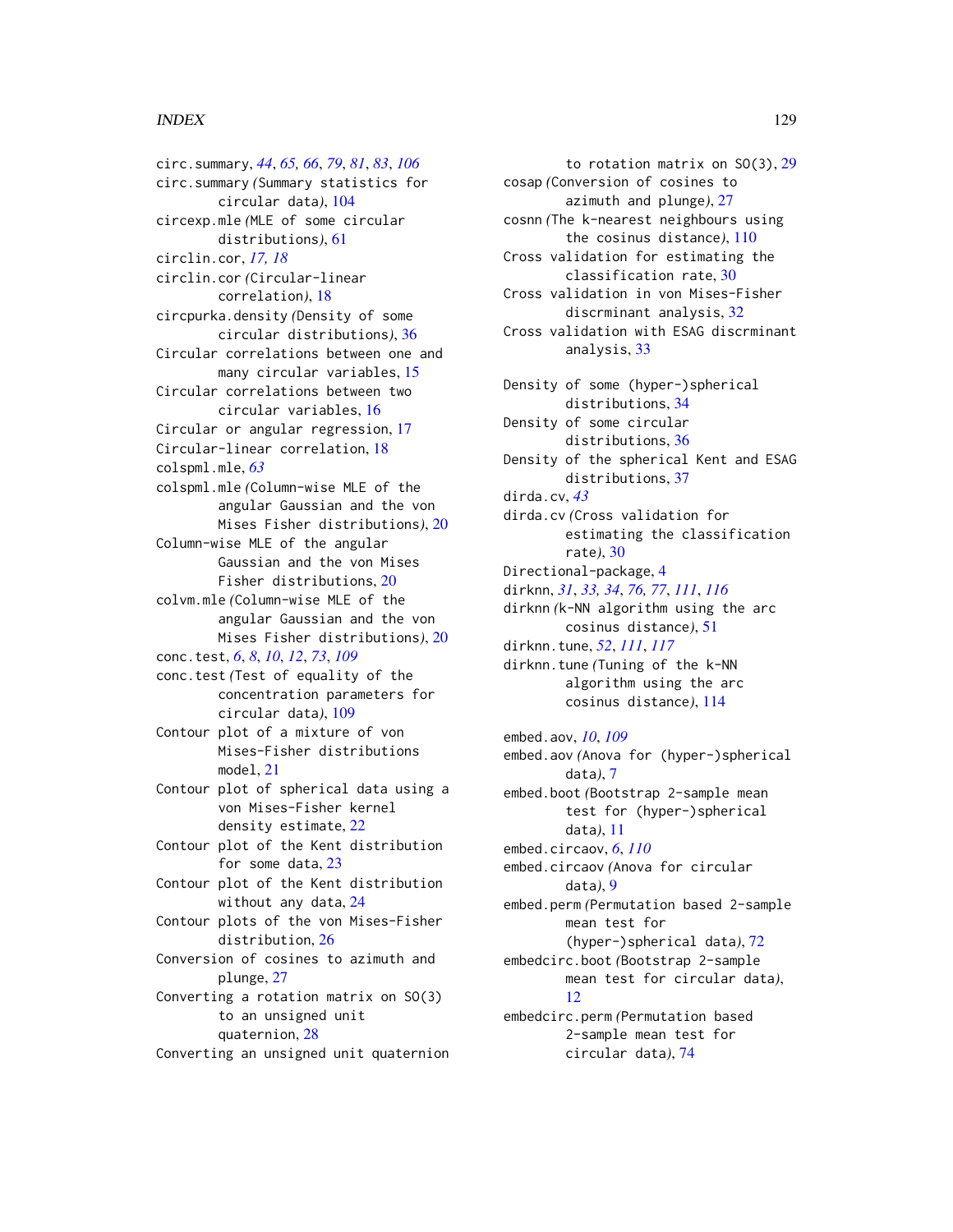ESAG.da, *[31](#page-30-0)*, *[76](#page-75-0)* ESAG.da *(*Cross validation with ESAG discrminant analysis*)*, [33](#page-32-0) ESAGda.pred *(*Prediction in discriminant analysis based on ESAG distribution*)*, [75](#page-74-0) ESAGdensity, *[5](#page-4-0)*, *[37](#page-36-0)*, *[65](#page-64-0)*, *[81](#page-80-1)* ESAGdensity *(*Density of the spherical Kent and ESAG distributions*)*, [37](#page-36-0) ESAGmle, *[35](#page-34-0)*, *[38](#page-37-0)*, *[46](#page-45-0)*, *[71](#page-70-0)*, *[81](#page-80-1)*, *[101](#page-100-0)* ESAGmle *(*MLE of the ESAG distribution*)*, [64](#page-63-0) ESAGsim, *[65](#page-64-0)* ESAGsim *(*Random values generation from the ESAG distribution*)*, [80](#page-79-0) etoa *(*Transform unit vectors to angular data*)*, [111](#page-110-0) euclid, *[27](#page-26-0)*, *[48](#page-47-1)*, *[50](#page-49-0)*, *[54](#page-53-0)* euclid *(*Euclidean transformation*)*, [38](#page-37-0) euclid.inv, *[27](#page-26-0)*, *[39](#page-38-0)* euclid.inv *(*Inverse of the Euclidean transformation*)*, [50](#page-49-0) Euclidean transformation, [38](#page-37-0) eul2rot, *[27](#page-26-0)*, *[40](#page-39-0)* eul2rot *(*Rotation matrix on SO(3) from three Euler angles*)*, [87](#page-86-0) Euler angles from a rotation matrix on SO(3), [39](#page-38-0) f.rbing, *[92](#page-91-0)*, *[96,](#page-95-0) [97](#page-96-0)* f.rbing *(*Simulation of random values from a Bingham distribution*)*, [93](#page-92-0) fb.saddle, *[55](#page-54-0)*, *[67](#page-66-0)* fb.saddle *(*Saddlepoint approximations of the Fisher-Bingham distributions*)*, [90](#page-89-0) fishkent, *[46](#page-45-0)* fishkent *(*Hypothesis test for von Mises-Fisher distribution over Kent distribution*)*, [46](#page-45-0) Forward Backward Early Dropping selection for circular data using the SPML regression, [40](#page-39-0)

Generate random folds for cross-validation, [42](#page-41-0)

ggvm *(*MLE of the generalised von Mises distribution*)*, [65](#page-64-0) Goodness of fit test for grouped data, [43](#page-42-0) group.gof, *[79](#page-78-0)* group.gof *(*Goodness of fit test for grouped data*)*, [43](#page-42-0) group.vm, *[105](#page-104-0)* group.vm *(*Summary statistics for grouped circular data*)*, [105](#page-104-0) Habeck's rotation matrix generation, [44](#page-43-0) habeck.rot *(*Habeck's rotation matrix generation*)*, [44](#page-43-0) hcf.aov, *[10](#page-9-0)*, *[12](#page-11-0)*, *[109](#page-108-1)* hcf.aov *(*Anova for (hyper-)spherical data*)*, [7](#page-6-1) hcf.boot, *[8](#page-7-0)*, *[73](#page-72-0)* hcf.boot *(*Bootstrap 2-sample mean test for (hyper-)spherical data*)*, [11](#page-10-0) hcf.circaov, *[6](#page-5-0)*, *[13](#page-12-0)*, *[75](#page-74-0)*, *[105](#page-104-0)*, *[110](#page-109-0)* hcf.circaov *(*Anova for circular data*)*, [9](#page-8-1) hcf.perm *(*Permutation based 2-sample mean test for (hyper-)spherical data*)*, [72](#page-71-0) hcfcirc.boot *(*Bootstrap 2-sample mean test for circular data*)*, [12](#page-11-0) hcfcirc.perm *(*Permutation based 2-sample mean test for circular data*)*, [74](#page-73-0) het.aov, *[10](#page-9-0)*, *[13](#page-12-0)*, *[75](#page-74-0)*, *[109](#page-108-1)* het.aov *(*Anova for (hyper-)spherical data*)*, [7](#page-6-1) het.boot *(*Bootstrap 2-sample mean test for (hyper-)spherical data*)*, [11](#page-10-0) het.circaov, *[6](#page-5-0)*, *[110](#page-109-0)* het.circaov *(*Anova for circular data*)*, [9](#page-8-1) het.perm *(*Permutation based 2-sample mean test for (hyper-)spherical data*)*, [72](#page-71-0) hetcirc.boot *(*Bootstrap 2-sample mean test for circular data*)*, [12](#page-11-0) hetcirc.perm *(*Permutation based 2-sample mean test for circular data*)*, [74](#page-73-0) Hypothesis test for IAG distribution over the ESAG distribution, [45](#page-44-0) Hypothesis test for von Mises-Fisher distribution over Kent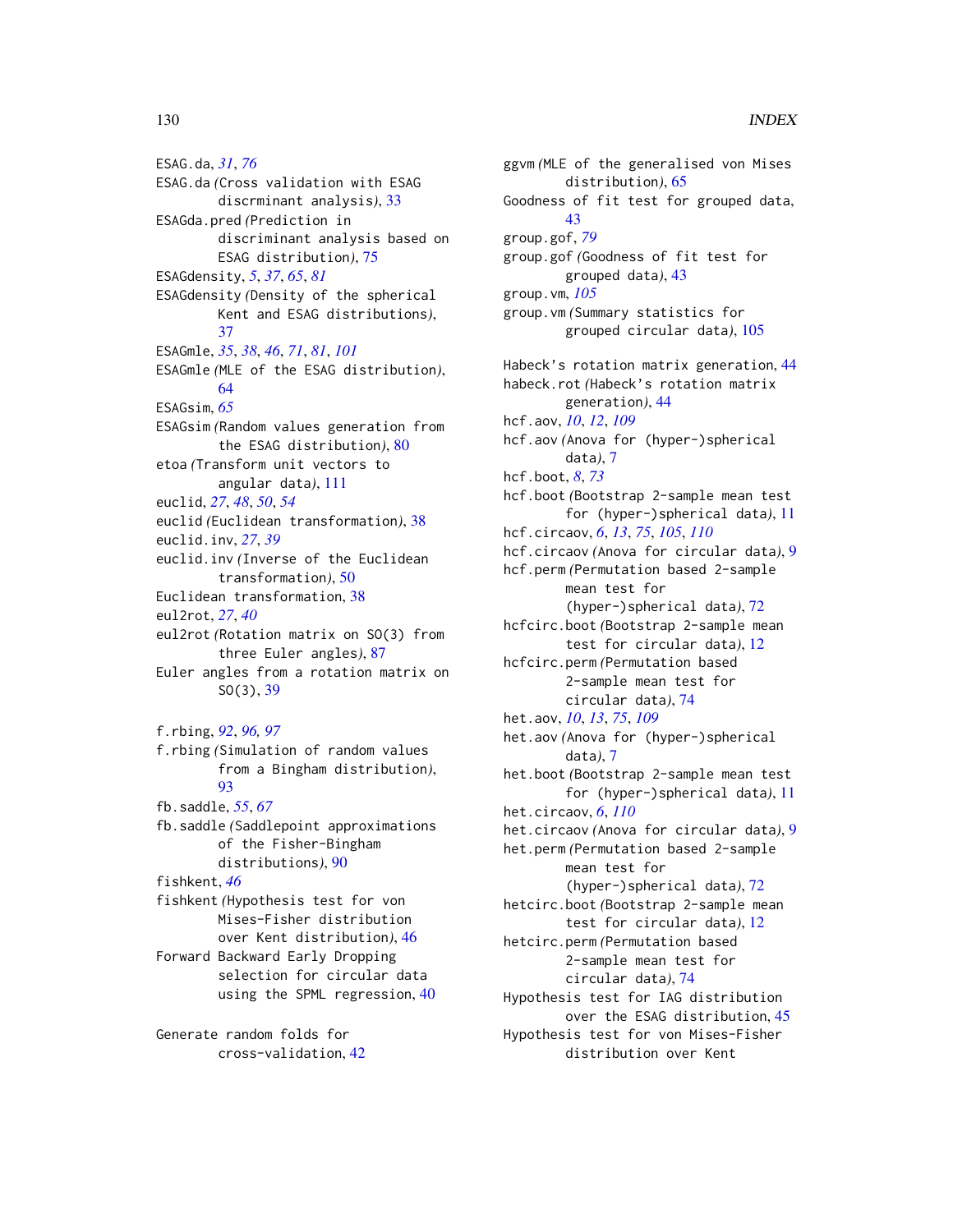distribution, [46](#page-45-0) iag.density *(*Density of some (hyper-)spherical distributions*)*, [34](#page-33-0) iag.mle, *[46](#page-45-0)*, *[57](#page-56-1)*, *[65](#page-64-0)* iag.mle *(*MLE of (hyper-)spherical distributions*)*, [58](#page-57-1) iag.reg *(*Spherical regression using the projected normal or the von Mises-Fisher distribution*)*, [100](#page-99-0) iagesag, *[47](#page-46-0)* iagesag *(*Hypothesis test for IAG distribution over the ESAG distribution*)*, [45](#page-44-0) Interactive 3D plot of spherical data, [48](#page-47-1) Inverse of Lambert's equal area projection, [49](#page-48-0) Inverse of the Euclidean transformation, [50](#page-49-0) k-NN algorithm using the arc cosinus distance, [51](#page-50-1) k-NN regression, [52](#page-51-1) kent.contour, *[24](#page-23-0)*, *[26](#page-25-0)* kent.contour *(*Contour plot of the Kent distribution without any data*)*, [24](#page-23-0) kent.datacontour, *[23](#page-22-0)*, *[25](#page-24-0)* kent.datacontour *(*Contour plot of the Kent distribution for some data*)*, [23](#page-22-0) kent.density, *[37](#page-36-0)* kent.density *(*Density of the spherical Kent and ESAG distributions*)*, [37](#page-36-0) kent.logcon, *[90](#page-89-0)* kent.logcon *(*Logarithm of the Kent distribution normalizing constant*)*, [55](#page-54-0) kent.mle, *[24,](#page-23-0) [25](#page-24-0)*, *[35](#page-34-0)*, *[38](#page-37-0)*, *[46,](#page-45-0) [47](#page-46-0)*, *[55](#page-54-0)*, *[65](#page-64-0)*, *[67](#page-66-0)*, *[71](#page-70-0)*, *[85](#page-84-0)*, *[90](#page-89-0)*, *[100](#page-99-0)*, *[107](#page-106-0)* kent.mle *(*MLE of the Kent distribution*)*, [66](#page-65-0) kmeans, *[10](#page-9-0)*, *[57](#page-56-1)* knn.reg, *[31](#page-30-0)*, *[76,](#page-75-0) [77](#page-76-1)*, *[117](#page-116-0)* knn.reg *(*k-NN regression*)*, [52](#page-51-1) knnreg.tune, *[53](#page-52-0)*

knnreg.tune *(*Tuning of the k-NN regression*)*, [116](#page-115-0) kuiper *(*Uniformity test for circular data*)*, [118](#page-117-0) lambert, *[39](#page-38-0)*, *[48](#page-47-1)[–50](#page-49-0)*, *[89](#page-88-0)* lambert *(*Lambert's equal area projection*)*, [54](#page-53-0) Lambert's equal area projection, [54](#page-53-0) lambert.inv, *[54](#page-53-0)*, *[89](#page-88-0)* lambert.inv *(*Inverse of Lambert's equal area projection*)*, [49](#page-48-0) Logarithm of the Kent distribution normalizing constant, [55](#page-54-0) lr.aov, *[10](#page-9-0)*, *[109](#page-108-1)* lr.aov *(*Anova for (hyper-)spherical data*)*, [7](#page-6-1) lr.boot *(*Bootstrap 2-sample mean test for (hyper-)spherical data*)*, [11](#page-10-0) lr.circaov, *[6](#page-5-0)*, *[110](#page-109-0)* lr.circaov *(*Anova for circular data*)*, [9](#page-8-1) lr.perm *(*Permutation based 2-sample mean test for (hyper-)spherical data*)*, [72](#page-71-0) lrcirc.boot *(*Bootstrap 2-sample mean test for circular data*)*, [12](#page-11-0) lrcirc.perm *(*Permutation based 2-sample mean test for circular data*)*, [74](#page-73-0) makefolds, *[31](#page-30-0)* makefolds *(*Generate random folds for cross-validation*)*, [42](#page-41-0) Many simple circular or angular

regressions, [56](#page-55-0) matrixfisher.mle *(*MLE of the Matrix Fisher distribution on SO(3)*)*, [68](#page-67-0) meandir.test, *[84](#page-83-0)* meandir.test *(*Test for a given mean direction*)*, [107](#page-106-0) mediandir *(*Spherical and hyperspherical median*)*, [99](#page-98-0) mediandir\_2 *(*Spherical and hyperspherical median*)*, [99](#page-98-0) mix.vmf, *[11](#page-10-0)*, *[22](#page-21-1)*, *[33](#page-32-0)*, *[52](#page-51-1)*, *[77](#page-76-1)*, *[95](#page-94-1)*, *[116](#page-115-0)* mix.vmf *(*Mixtures of Von Mises-Fisher distributions*)*, [57](#page-56-1)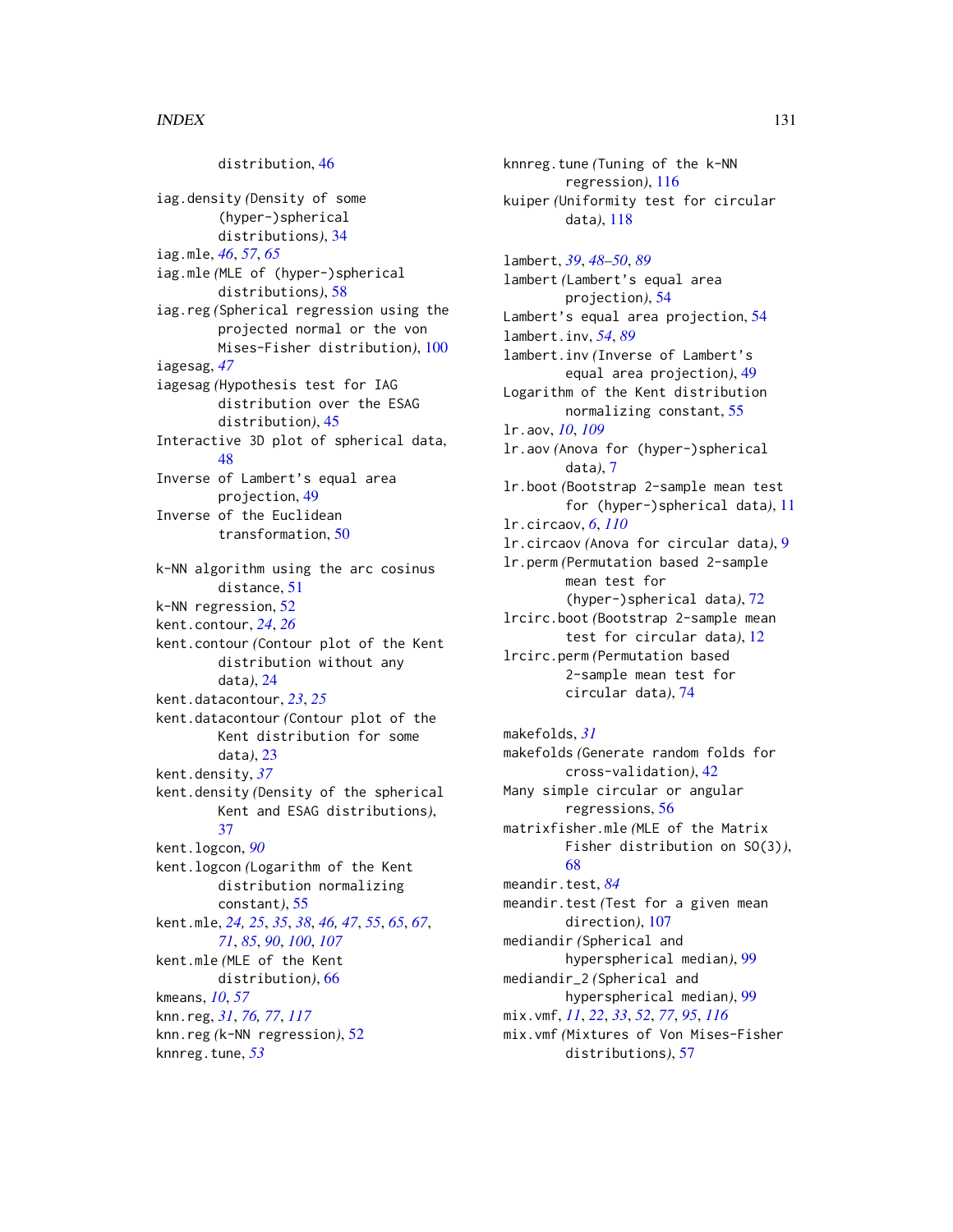Mixtures of Von Mises-Fisher distributions, [57](#page-56-1) mixvmf.contour, *[11](#page-10-0)*, *[58](#page-57-1)* mixvmf.contour *(*Contour plot of a mixture of von Mises-Fisher distributions model*)*, [21](#page-20-0) MLE of (hyper-)spherical distributions, [58](#page-57-1) MLE of some circular distributions, [61](#page-60-0) MLE of some circular distributions with multiple samples, [62](#page-61-0) MLE of the ESAG distribution, [64](#page-63-0) MLE of the generalised von Mises distribution, [65](#page-64-0) MLE of the Kent distribution, [66](#page-65-0) MLE of the Matrix Fisher distribution on SO(3), [68](#page-67-0) MLE of the Purkayashta distribution, [69](#page-68-0) MLE of the Wood bimodal distribution on the sphere, [70](#page-69-0) multispml.mle *(*MLE of some circular distributions with multiple samples*)*, [62](#page-61-0) multivm.mle *(*MLE of some circular distributions with multiple samples*)*, [62](#page-61-0) multivmf *(*MLE of (hyper-)spherical distributions*)*, [58](#page-57-1) Naive Bayes classifiers for circular data, [71](#page-70-0) Permutation based 2-sample mean test for (hyper-)spherical data, [72](#page-71-0) Permutation based 2-sample mean test for circular data, [74](#page-73-0) Prediction in discriminant analysis based on ESAG distribution, [75](#page-74-0) Prediction in discriminant analysis based on von Mises-Fisher distribution, [76](#page-75-0) Prediction with some naive Bayes classifiers for circular data, [77](#page-76-1) Probability density function of the

von Mises-Fisher distribution, [78](#page-77-0) purka.density *(*Density of some (hyper-)spherical

distributions*)*, [34](#page-33-0) purka.mle, *[63](#page-62-0)* purka.mle *(*MLE of the Purkayashta distribution*)*, [69](#page-68-0) pvm, *[44](#page-43-0)* pvm *(*Probability density function of the von Mises-Fisher distribution*)*, [78](#page-77-0) quat2rot, *[28](#page-27-0)* quat2rot *(*Converting an unsigned unit quaternion to rotation matrix on SO(3)*)*, [29](#page-28-0) racg, *[60](#page-59-0)*, *[83](#page-82-1)*, *[98](#page-97-1)* racg *(*Angular central Gaussian random values simulation*)*, [6](#page-5-0) Random sample of matrices in  $SO(p)$ , [79](#page-78-0) Random values generation from the ESAG distribution, [80](#page-79-0) Random values simulation from some circular distributions, [81](#page-80-1) rayleigh, *[107](#page-106-0)*, *[119](#page-118-0)* rayleigh *(*Rayleigh's test of uniformity*)*, [83](#page-82-1) Rayleigh's test of uniformity, [83](#page-82-1) rbingham, *[90](#page-89-0)*, *[94](#page-93-0)*, *[96,](#page-95-0) [97](#page-96-0)*, *[120](#page-119-1)* rbingham *(*Simulation from a Bingham distribution using any symmetric matrix A*)*, [91](#page-90-1) Read a file as a Filebacked Big Matrix, [84](#page-83-0) read.fbm *(*Read a file as a Filebacked Big Matrix*)*, [84](#page-83-0) rfb, *[5](#page-4-0)*, *[90](#page-89-0)*, *[92](#page-91-0)*, *[94](#page-93-0)*, *[97,](#page-96-0) [98](#page-97-1)*, *[120](#page-119-1)* rfb *(*Simulation of random values from a spherical Fisher-Bingham distribution*)*, [95](#page-94-1) rkent, *[35](#page-34-0)*, *[38](#page-37-0)*, *[47](#page-46-0)*, *[92](#page-91-0)*, *[94](#page-93-0)*, *[96](#page-95-0)* rkent *(*Simulation of random values from a spherical Kent distribution*)*, [96](#page-95-0) rmatrixfisher, *[68](#page-67-0)* rmatrixfisher *(*Simulation from a Matrix Fisher distribution on SO(3)*)*, [92](#page-91-0) rmixvmf, *[11](#page-10-0)*, *[58](#page-57-1)*, *[98](#page-97-1)* rmixvmf *(*Simulation of random values from a mixture of von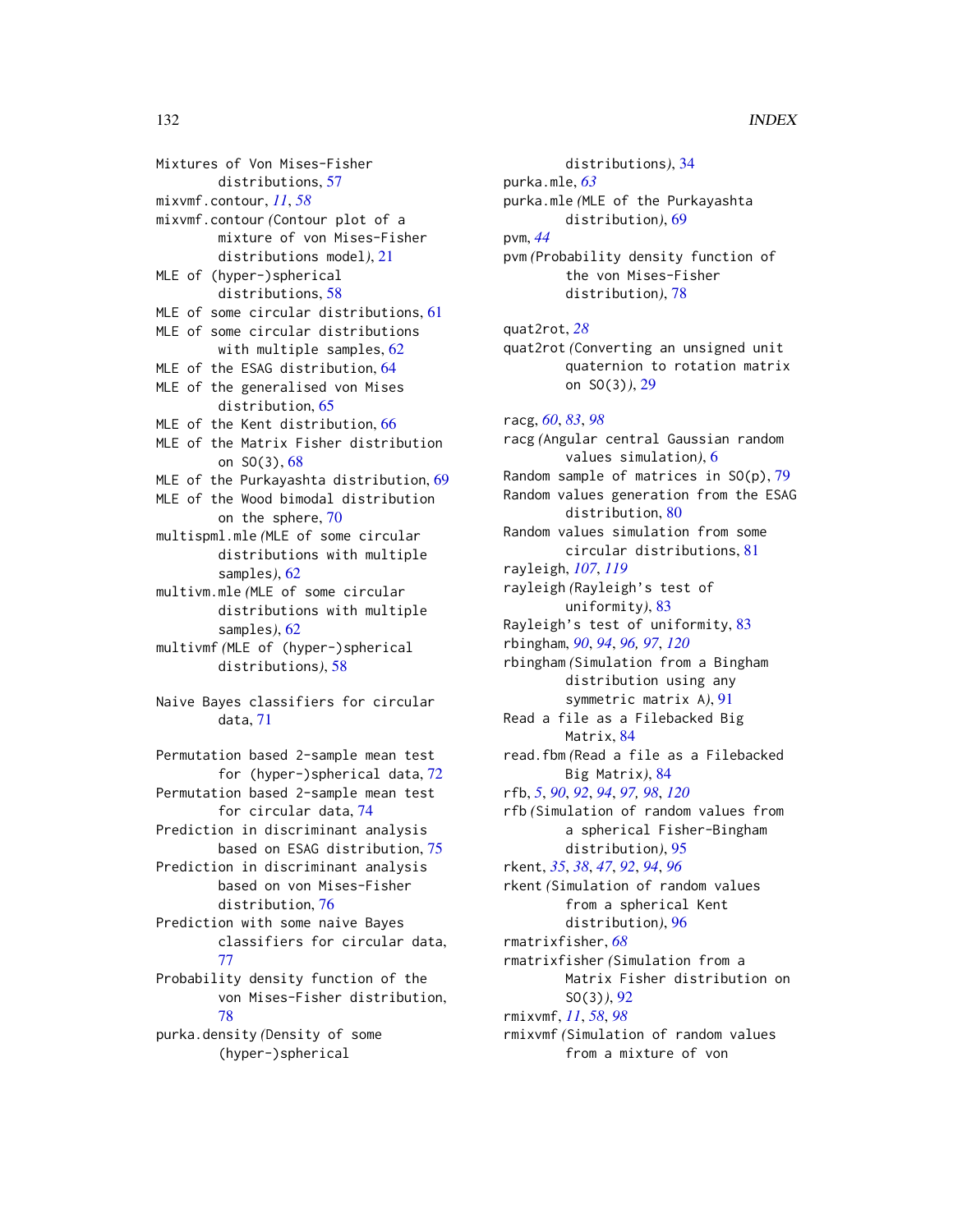#### INDEX  $133$

Mises-Fisher distributions*)*, [94](#page-93-0) rot.matrix, *[29](#page-28-0)*, *[80](#page-79-0)*, *[86](#page-85-0)*, *[89](#page-88-0)* rot.matrix *(*Rotation matrix from a rotation axis and angle of rotation*)*, [86](#page-85-0) rot2eul, *[88](#page-87-0)* rot2eul *(*Euler angles from a rotation matrix on SO(3)*)*, [39](#page-38-0) rot2quat, *[29](#page-28-0)* rot2quat *(*Converting a rotation matrix on SO(3) to an unsigned unit quaternion*)*, [28](#page-27-0) rotation, *[28,](#page-27-0) [29](#page-28-0)*, *[80](#page-79-0)*, *[86,](#page-85-0) [87](#page-86-0)* rotation *(*Rotation matrix to rotate a spherical vector along the direction of another*)*, [88](#page-87-0) Rotation axis and angle of rotation given a rotation matrix, [85](#page-84-0) Rotation matrix from a rotation axis and angle of rotation, [86](#page-85-0) Rotation matrix on SO(3) from three Euler angles, [87](#page-86-0) Rotation matrix to rotate a spherical vector along the direction of another, [88](#page-87-0) rsop, *[86,](#page-85-0) [87](#page-86-0)*, *[89](#page-88-0)* rsop *(*Random sample of matrices in SO(p)*)*, [79](#page-78-0) rspml *(*Random values simulation from some circular distributions*)*, [81](#page-80-1) rvmf, *[7](#page-6-1)*, *[26](#page-25-0)*, *[60](#page-59-0)*, *[62](#page-61-0)*, *[71](#page-70-0)*, *[83](#page-82-1)*, *[92](#page-91-0)*, *[94–](#page-93-0)[97](#page-96-0)*, *[120](#page-119-1)* rvmf *(*Simulation of random values from a von Mises-Fisher distribution*)*, [98](#page-97-1) rvonmises, *[7](#page-6-1)*, *[37](#page-36-0)*, *[44](#page-43-0)*, *[62](#page-61-0)*, *[66](#page-65-0)*, *[79](#page-78-0)*, *[98](#page-97-1)*, *[105,](#page-104-0) [106](#page-105-0)*, *[119](#page-118-0)* rvonmises *(*Random values simulation from some circular distributions*)*, [81](#page-80-1) rwrapcauchy *(*Random values simulation from some circular distributions*)*, [81](#page-80-1) Saddlepoint approximations of the Fisher-Bingham distributions, [90](#page-89-0)

Simulation from a Bingham distribution using any symmetric matrix A,

[91](#page-90-1)

Simulation from a Matrix Fisher distribution on SO(3), [92](#page-91-0) Simulation of random values from a Bingham distribution, [93](#page-92-0) Simulation of random values from a mixture of von Mises-Fisher distributions, [94](#page-93-0) Simulation of random values from a spherical Fisher-Bingham distribution, [95](#page-94-1) Simulation of random values from a spherical Kent distribution, [96](#page-95-0) Simulation of random values from a von Mises-Fisher distribution, [98](#page-97-1) spher.cor, *[18](#page-17-0)*, *[103](#page-102-0)* spher.cor *(*Spherical-spherical correlation*)*, [101](#page-100-0) spher.reg, *[18](#page-17-0)*, *[53](#page-52-0)*, *[102](#page-101-1)*, *[117](#page-116-0)* spher.reg *(*Spherical-spherical regression*)*, [102](#page-101-1) spherconc.test, *[8](#page-7-0)*, *[12](#page-11-0)*, *[73](#page-72-0)* spherconc.test *(*Test for equality of concentration parameters for spherical data*)*, [108](#page-107-0) sphereplot, *[26](#page-25-0)*, *[65](#page-64-0)*, *[67](#page-66-0)*, *[71](#page-70-0)*, *[103](#page-102-0)*, *[109](#page-108-1)* sphereplot *(*Interactive 3D plot of spherical data*)*, [48](#page-47-1) Spherical and hyperspherical median, [99](#page-98-0) Spherical regression using the projected normal or the von Mises-Fisher distribution, [100](#page-99-0) Spherical-spherical correlation, [101](#page-100-0) Spherical-spherical regression, [102](#page-101-1) spml.density *(*Density of some circular distributions*)*, [36](#page-35-0) spml.fbed *(*Forward Backward Early Dropping selection for circular data using the SPML regression*)*, [40](#page-39-0) spml.mle, *[21](#page-20-0)*, *[42](#page-41-0)*, *[57](#page-56-1)*, *[81](#page-80-1)* spml.mle *(*MLE of some circular distributions*)*, [61](#page-60-0) spml.nb *(*Naive Bayes classifiers for circular data*)*, [71](#page-70-0) spml.reg, *[15](#page-14-0)*, *[17](#page-16-0)*, *[19](#page-18-0)*, *[21](#page-20-0)*, *[42](#page-41-0)*, *[53](#page-52-0)*, *[57](#page-56-1)*, *[101](#page-100-0)*, *[103](#page-102-0)* spml.reg *(*Circular or angular regression*)*, [17](#page-16-0)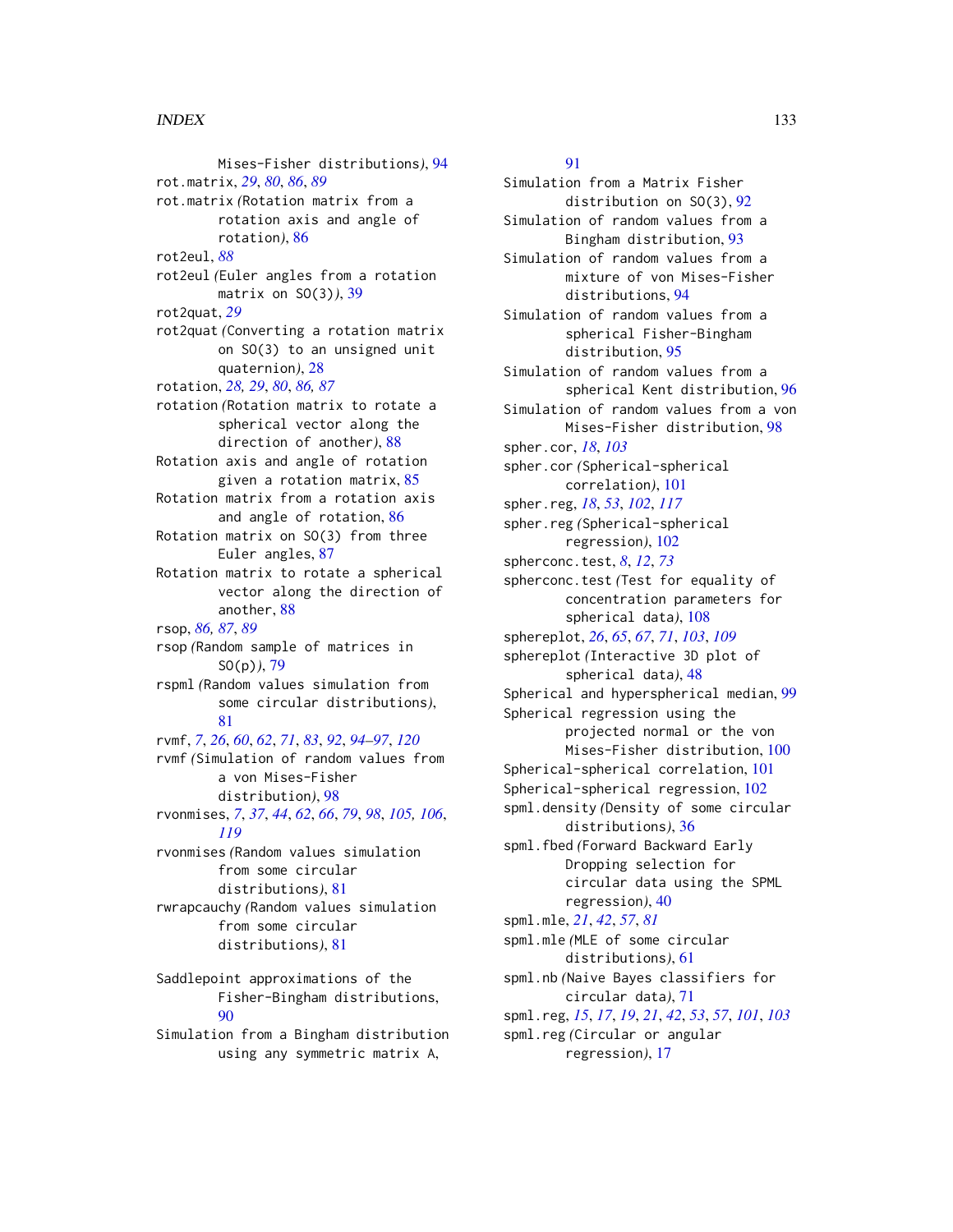spml.regs, *[42](#page-41-0)* spml.regs *(*Many simple circular or angular regressions*)*, [56](#page-55-0) spmlnb.pred *(*Prediction with some naive Bayes classifiers for circular data*)*, [77](#page-76-1) Summary statistics for circular data,

- [104](#page-103-0) Summary statistics for grouped
	- circular data, [105](#page-104-0)
- tang.conc *(*A test for testing the equality of the concentration parameters for ciruclar data*)*, [5](#page-4-0)
- Test for a given mean direction, [107](#page-106-0)
- Test for equality of concentration parameters for spherical data, [108](#page-107-0)
- Test of equality of the concentration parameters for circular data, [109](#page-108-1)
- The k-nearest neighbours using the cosinus distance, [110](#page-109-0)
- Transform unit vectors to angular data, [111](#page-110-0)
- Tuning of the bandwidth parameter in the von Mises kernel, [112](#page-111-1)
- Tuning of the bandwidth parameter in the von Mises-Fisher kernel, [113](#page-112-1)
- Tuning of the k-NN algorithm using the arc cosinus distance, [114](#page-113-1) Tuning of the k-NN regression, [116](#page-115-0)
- Uniformity test for circular data, [118](#page-117-0) Unit vector(s) with a given angle, [119](#page-118-0) vec *(*Unit vector(s) with a given angle*)*, [119](#page-118-0)

visual.check *(*Check visually whether matrix Fisher samples is correctly generated or not*)*, [14](#page-13-0) vm.density *(*Density of some circular distributions*)*, [36](#page-35-0) vm.kde, *[105,](#page-104-0) [106](#page-105-0)*, *[113,](#page-112-1) [114](#page-113-1)*, *[122](#page-121-1)* vm.kde *(*von Mises kernel density estimation*)*, [120](#page-119-1) vm.mle, *[21](#page-20-0)*, *[60](#page-59-0)*

vm.nb, *[78](#page-77-0)* vm.nb *(*Naive Bayes classifiers for circular data*)*, [71](#page-70-0) vmf, *[26](#page-25-0)*, *[33](#page-32-0)*, *[47](#page-46-0)*, *[62](#page-61-0)*, *[67](#page-66-0)*, *[71](#page-70-0)*, *[84,](#page-83-0) [85](#page-84-0)*, *[98](#page-97-1)*, *[100](#page-99-0)[–102](#page-101-1)*, *[105](#page-104-0)*, *[107](#page-106-0)*, *[119](#page-118-0)*, *[122](#page-121-1)* vmf *(*MLE of (hyper-)spherical distributions*)*, [58](#page-57-1) vmf.contour, *[22,](#page-21-1) [23](#page-22-0)*, *[25](#page-24-0)*, *[48](#page-47-1)* vmf.contour *(*Contour plots of the von Mises-Fisher distribution*)*, [26](#page-25-0) vmf.da, *[34](#page-33-0)*, *[77](#page-76-1)*, *[116](#page-115-0)* vmf.da *(*Cross validation in von Mises-Fisher discrminant analysis*)*, [32](#page-31-1) vmf.density *(*Density of some (hyper-)spherical distributions*)*, [34](#page-33-0) vmf.kde, *[23](#page-22-0)*, *[113,](#page-112-1) [114](#page-113-1)*, *[121](#page-120-0)* vmf.kde *(*von Mises-Fisher kernel density estimation for (hyper-)spherical data*)*, [122](#page-121-1) vmf.kerncontour, *[22](#page-21-1)*, *[24](#page-23-0)[–26](#page-25-0)*, *[114](#page-113-1)* vmf.kerncontour *(*Contour plot of spherical data using a von Mises-Fisher kernel density estimate*)*, [22](#page-21-1) vmf.mle, *[21](#page-20-0)* vmf.reg *(*Spherical regression using the projected normal or the von Mises-Fisher distribution*)*, [100](#page-99-0) vmfda.pred, *[31](#page-30-0)*, *[33,](#page-32-0) [34](#page-33-0)*, *[52](#page-51-1)*, *[76](#page-75-0)* vmfda.pred *(*Prediction in discriminant analysis based on von Mises-Fisher distribution*)*, [76](#page-75-0) vmfkde.tune, *[23](#page-22-0)*, *[113](#page-112-1)*, *[121,](#page-120-0) [122](#page-121-1)* vmfkde.tune *(*Tuning of the bandwidth parameter in the von Mises-Fisher kernel*)*, [113](#page-112-1) vmkde.tune, *[114](#page-113-1)*, *[121,](#page-120-0) [122](#page-121-1)* vmkde.tune *(*Tuning of the bandwidth parameter in the von Mises kernel*)*, [112](#page-111-1) vmnb.pred, *[72](#page-71-0)*, *[112](#page-111-1)* vmnb.pred *(*Prediction with some naive Bayes classifiers for circular data*)*, [77](#page-76-1) von Mises kernel density estimation, [120](#page-119-1)